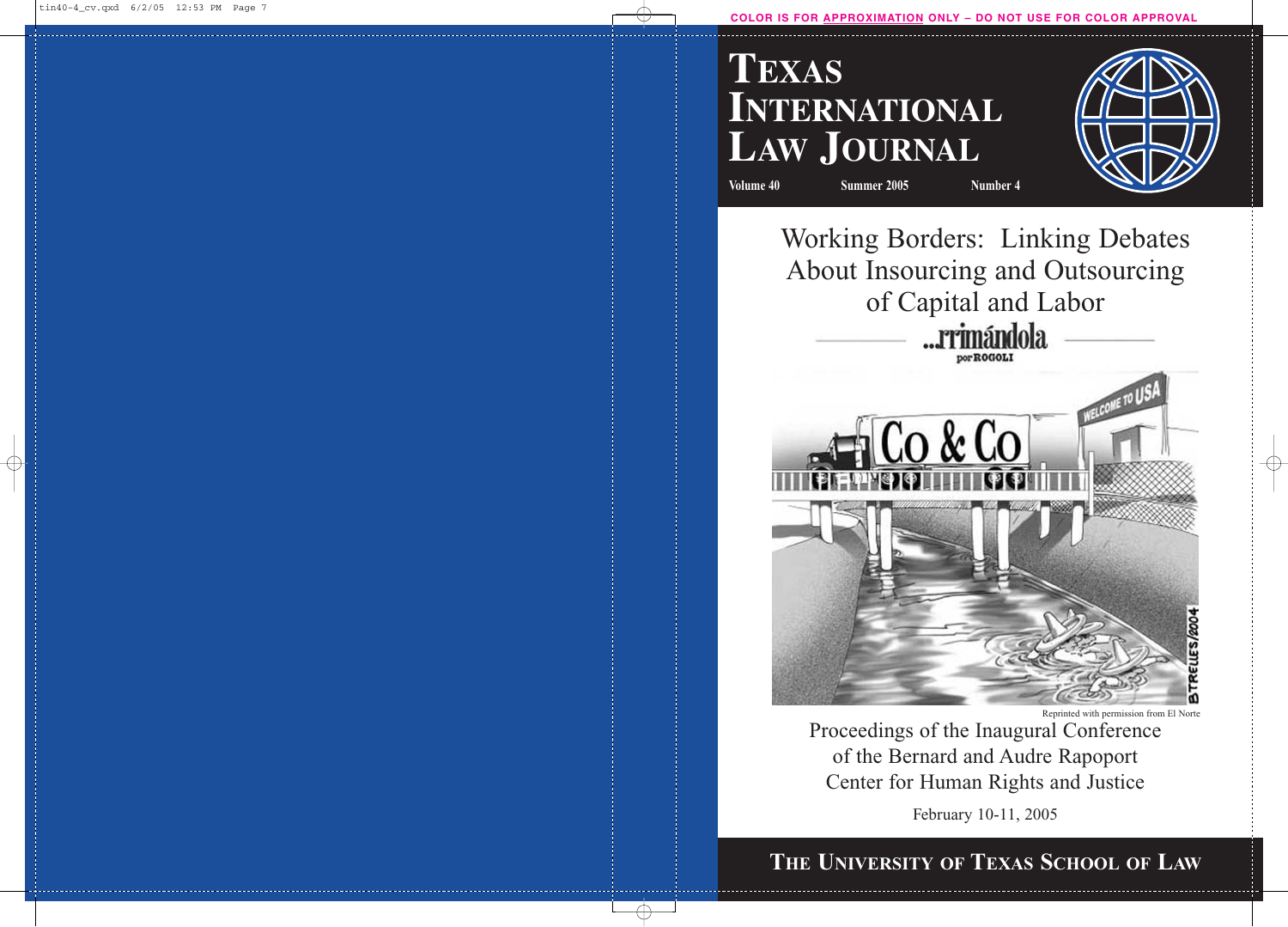# TEXAS *Volume 40* INTERNATIONAL *Number 4* LAW *Summer 2005* JOURNAL

# **CONTENTS**

# **ARTICLES**

| DAMAGES FOR BREACH OF FORUM SELECTION CLAUSES, PRINCIPLED REMEDIES,<br>Daniel Tan                                                                                                                                                                                                                                                                                               |
|---------------------------------------------------------------------------------------------------------------------------------------------------------------------------------------------------------------------------------------------------------------------------------------------------------------------------------------------------------------------------------|
| FRENCH SYSTEM BUILDERS AND ENGLISH PROBLEM SOLVERS: MISSED AND<br>EMERGING OPPORTUNITIES FOR CONVERGENCE OF FRENCH AND ENGLISH LAW  663<br>Sir Basil Markesinis                                                                                                                                                                                                                 |
| <b>SPECIAL FEATURE</b>                                                                                                                                                                                                                                                                                                                                                          |
| WORKING BORDERS: LINKING DEBATES ABOUT INSOURCING AND OUTSOURCING<br>OF CAPITAL AND LABOR.<br>Linda Bosniak, Sarah Cleveland, Dan Danielsen, Maria Echaveste, Karen<br>Engle, William Forbath, James K. Galbraith, Tom Green, Barbara Hines,<br>David Kennedy, Ray Marshall, William Powers, Alvaro Santos, Harley<br>Shaiken, Sharmila Rudrappa, Chantal Thomas, Gerald Torres |
| <b>COMMENTS</b>                                                                                                                                                                                                                                                                                                                                                                 |
| VINDICATION WITHOUT SUBSTANCE: GENDER RECOGNITION AND THE HUMAN<br>Hollin K. Dickerson                                                                                                                                                                                                                                                                                          |
|                                                                                                                                                                                                                                                                                                                                                                                 |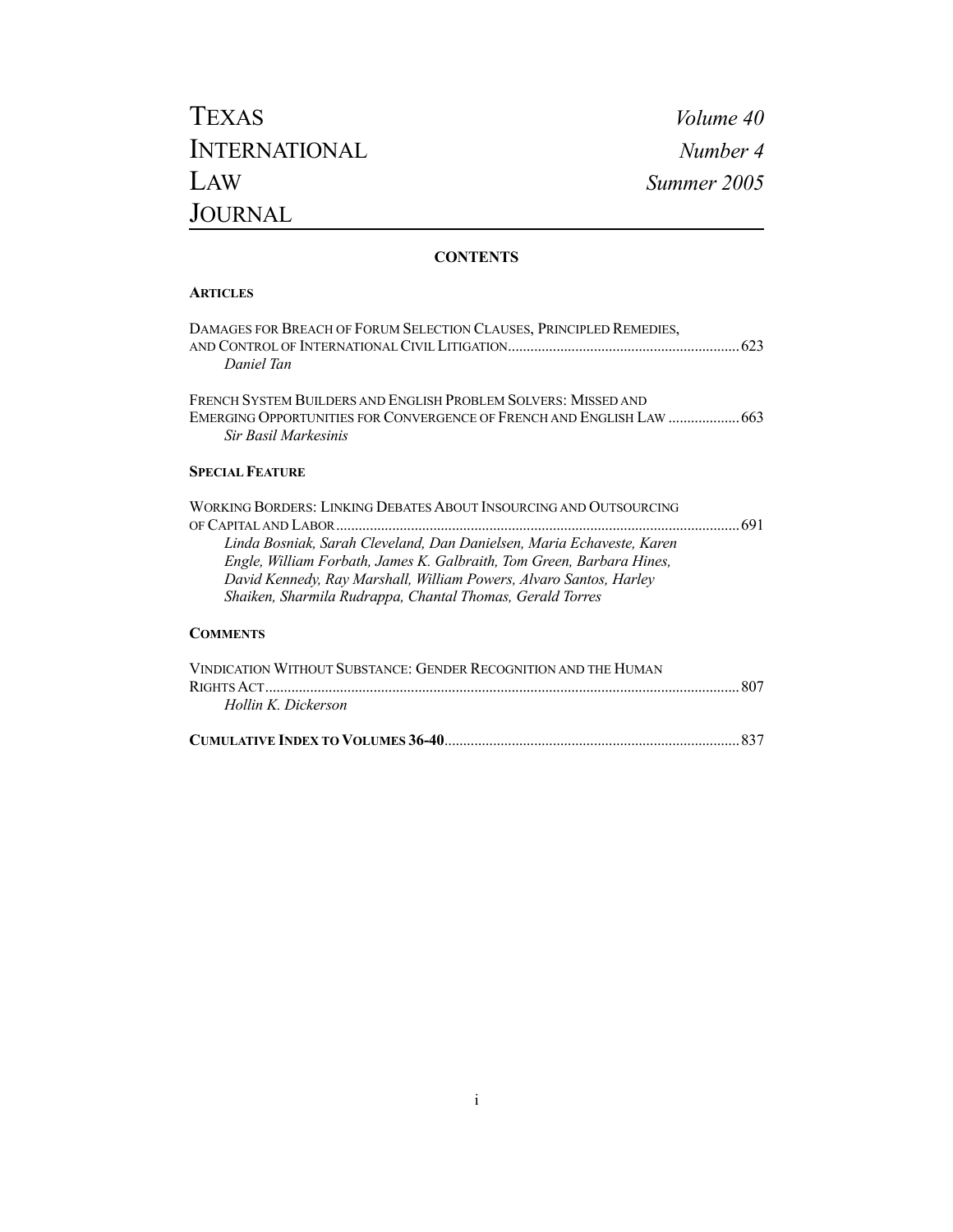# **TEXAS INTERNATIONAL LAW JOURNAL**

The members of the *Texas International Law Journal* would like to thank you for your interest in our journal.In the rapidly expanding field of international law, it is important to stay abreast of recent developments and to have access to cutting-edge legal analysis. We seek to fulfill these needs by concentrating on groundbreaking articles that will be useful to both practitioners and scholars. We hope you enjoy this latest issue.

The *Journal* is one of the oldest and most-established student-published international law journals in the United States. In the wake of the Bay of Pigs disaster and the Cuban Missile Crisis, our publication began as an offshoot of the Texas International Law Society.<sup>1</sup> In January 1965, under the guidance of Professor E. Ernest Goldstein, we planted the Texas flag in the international arena with our first issue entitled *The Journal of the University of Texas International Law Society*. Publications thereafter were biannual, taking the name *Texas International Law Forum* until Vol. 7, No. 1, Summer 1971, when the *Journal* adopted its present title and became a triannual publication. The *Journal* now publishes quarterly. Of the more than one hundred student-published international law journals across the country, only three schools have an older international heritage: Harvard, Columbia, and Virginia.

Over the years, the *Journal* staff has made the most of our established position. We have developed an excellent reputation by forging close ties with numerous scholars and authors worldwide. As a result, we receive over 600 unsolicited manuscripts each year and are extremely selective in our publication choices. This heritage has helped us develop one of the largest student-published subscription circulations of any international law journal in America. Subscribers to the *Journal* number well over 500. They include law schools, government entities, law firms, corporations, embassies, international organizations, and individuals from virtually every state in the Union and more than forty-five countries.

With over twenty board members and ninety staff members, we maintain a refined and well-organized editing process. As nations forge closer ties in the new millennium, we are confident that the Journal will continue to provide a significant contribution to the burgeoning field of international law.

#### **DISTINGUISHED AUTHORS**

# *Our* **Journal** *has been fortunate to publish articles from a number of eminent scholars including:*

**The Honorable William O. Douglas**, former justice of the Supreme Court of the United States; **W. Page Keeton**, former dean of The University of Texas School of Law; **Thomas Buergenthal**, former president of the Inter-American Court of Human Rights; **Charles Alan Wright**, former professor at The University of Texas School of Law, co-author of the leading treatise *Federal Practice and Procedure*, and former president of the American Law Institute; **Louis Henkin**, former president of the American Society of International Law, chief reporter of the Restatement of Foreign Relations Law of the United States, and former editor-in-chief of the *American Journal of International Law*; **The Honorable Richard J. Goldstone**, member of the Constitutional Court of South Africa and former chief prosecutor of the United Nations

 <sup>1.</sup> *See* E. Ernest Goldstein, *Thank You Fidel! Or How the International Law Society and the Texas International Law Journal Were Born*, 30 TEX. INT'L L.J. 223 (1995).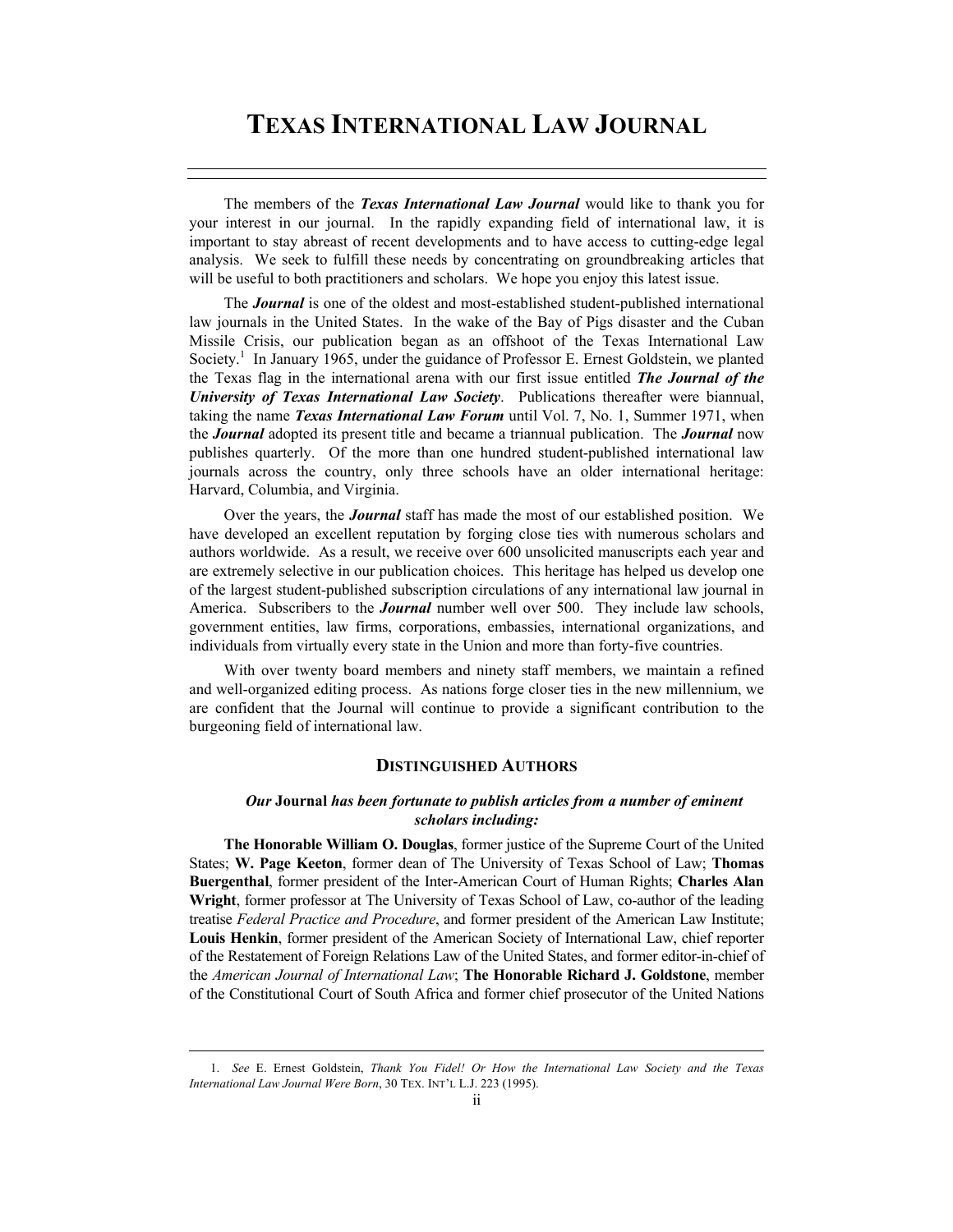International War Crimes Tribunal for the former Yugoslavia and Rwanda; and **The Honorable Dalia Dorner**, associate justice of the Supreme Court of Israel.

## **OUTSTANDING CONTRIBUTORS**

## *Our submissions consistently reflect the highest degree of quality from outstanding professionals including:*

**Robert Reich**, former U.S. secretary of labor, former professor of government and public policy at Harvard University, and former director of public policy for the Federal Trade Commission; **Joseph Jove**, former U.S. ambassador to Mexico; **Andreas Lowenfeld**, professor at New York University School of Law and leading international law scholar; **Dean Rusk**, U.S. secretary of state under President Johnson; **Ewell "Pat" Murphy**, former chairman of the International Law Section of the American Bar Association and respected practicing attorney in the field of international business transactions; **Walter S. Surrey**, former chairman of the National Council for U.S.-China Trade and former president of the American Society of International Law; and **W. Michael Reisman**, professor at Yale Law School and member the board of directors of the American Society of International Law.

## **MISSION STATEMENT**

# *Members of the* **Journal** *seek to maintain a tradition of excellence by providing the legal community with the highest quality of secondary source material on current and relevant international legal developments.*

As the fourth oldest student-published international law journal in the nation, we proudly maintain our tradition of excellence for our 39th continuous year of publishing. Since the first issue appeared in the 1960s, practitioners, scholars, and courts of all levels have cited articles from the *Texas International Law Journal* as legal authority.

# **COPYRIGHT**

#### Copyright © 2005

The *Texas International Law Journal* (U.S. ISSN 0163-7479) is published quarterly by University of Texas at Austin School of Law Publications, Inc., 727 East Dean Keeton Street, Austin, Texas 78705. Application to mail at periodicals postage rates pending in Austin,Texas and at additional mailing offices.

## Cite as: TEX. INT'L L.J.

Except as otherwise expressly provided, the authors of each article have granted permission for copies of their articles to be made available for educational use in a U.S. or foreign accredited law school or nonprofit institution of higher learning, provided that (i) copies are distributed at or below cost; (ii) the author and the *Journal* are identified; (iii) proper notice of copyright is affixed to each copy; and (iv) the *Journal* is notified of use.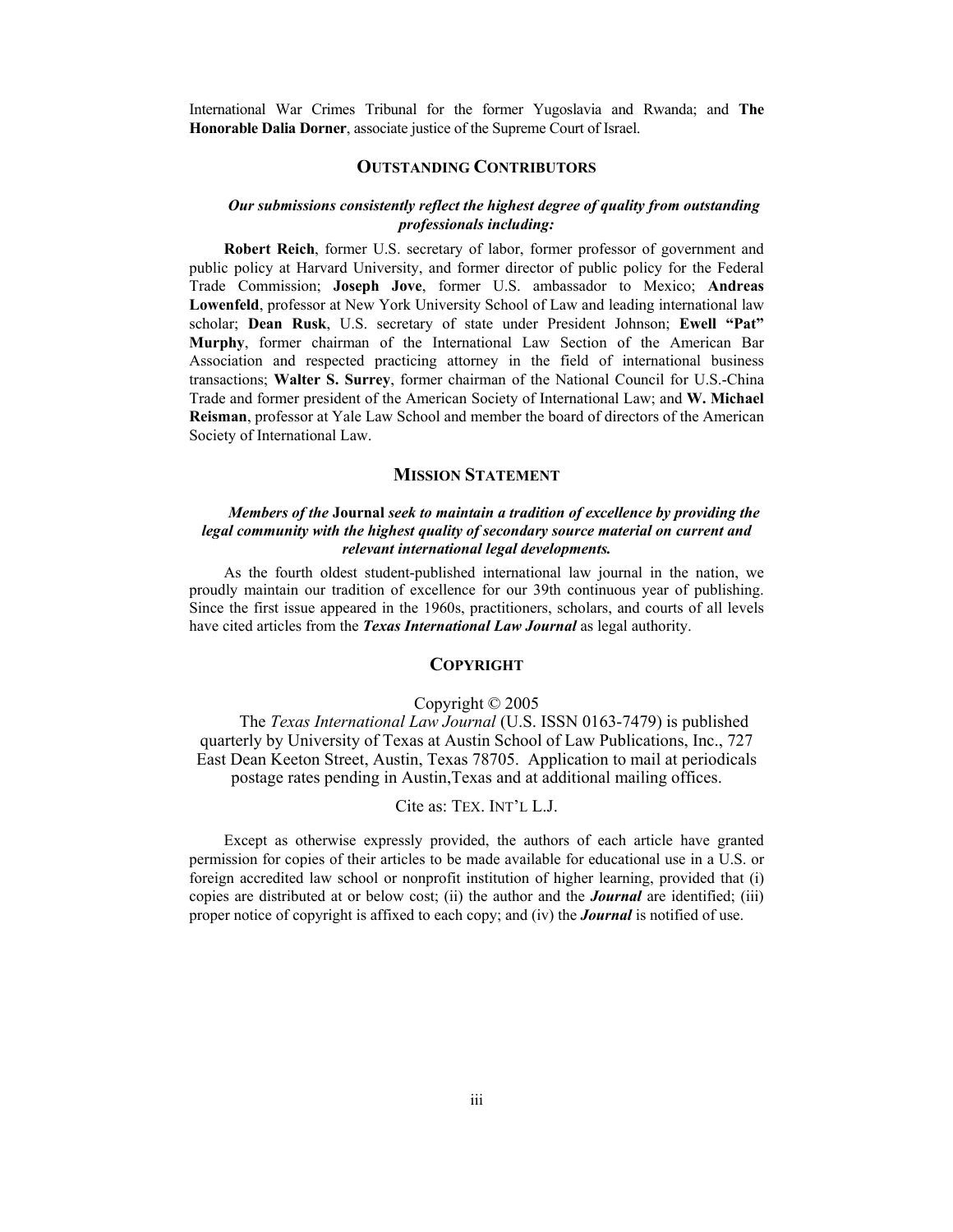#### **SUBSCRIPTIONS**

The *Texas International Law Journal* is now published four times annually by The University of Texas School of Law Publications, Inc. Annual subscriptions to the *Journal* are available at the following rates:

> \$37.89 for residents of Austin, Texas (includes 8.25% sales tax) \$37.54 for other Texas residents (includes 7.25% sales tax) \$35.00 for other United States residents \$40.00 for subscribers outside the United States

The *Journal* offers a discount on the regular subscription rate to the following individuals:

> Alumni members of the *Texas International Law Journal*; Students, faculty, and staff of The University of Texas at Austin; and Current students of any law school.

To subscribe to the *Texas International Law Journal*, inquire into discounts, or to indicate a change of address, please write to:

> The University of Texas at Austin School of Law Publications P.O. Box 8670 Austin, TX 78713-8670

http://www.texaslawpublications.com

For any questions or problems concerning a subscription, please contact our Business Manager, Paul Goldman, at (512) 232-1149. Subscriptions are renewed automatically unless timely notice of termination is received.

## **REPRINTS AND BACK ISSUES**

William S. Hein & Co. has purchased the back stock and reprint rights to all previous volumes of the *Texas International Law Journal*. Please direct reprint requests by written inquiry to:

> William S. Hein & Co., Inc. 1285 Main Street Buffalo, NY 14209

> > www.wshein.com

Tel: 1-800-828-7571 / Fax: 1-716-883-8100

Note: The *Journal* would like to inform its subscribers that beginning with Volume 41, the *Texas International Law Journal* will be published three times annually.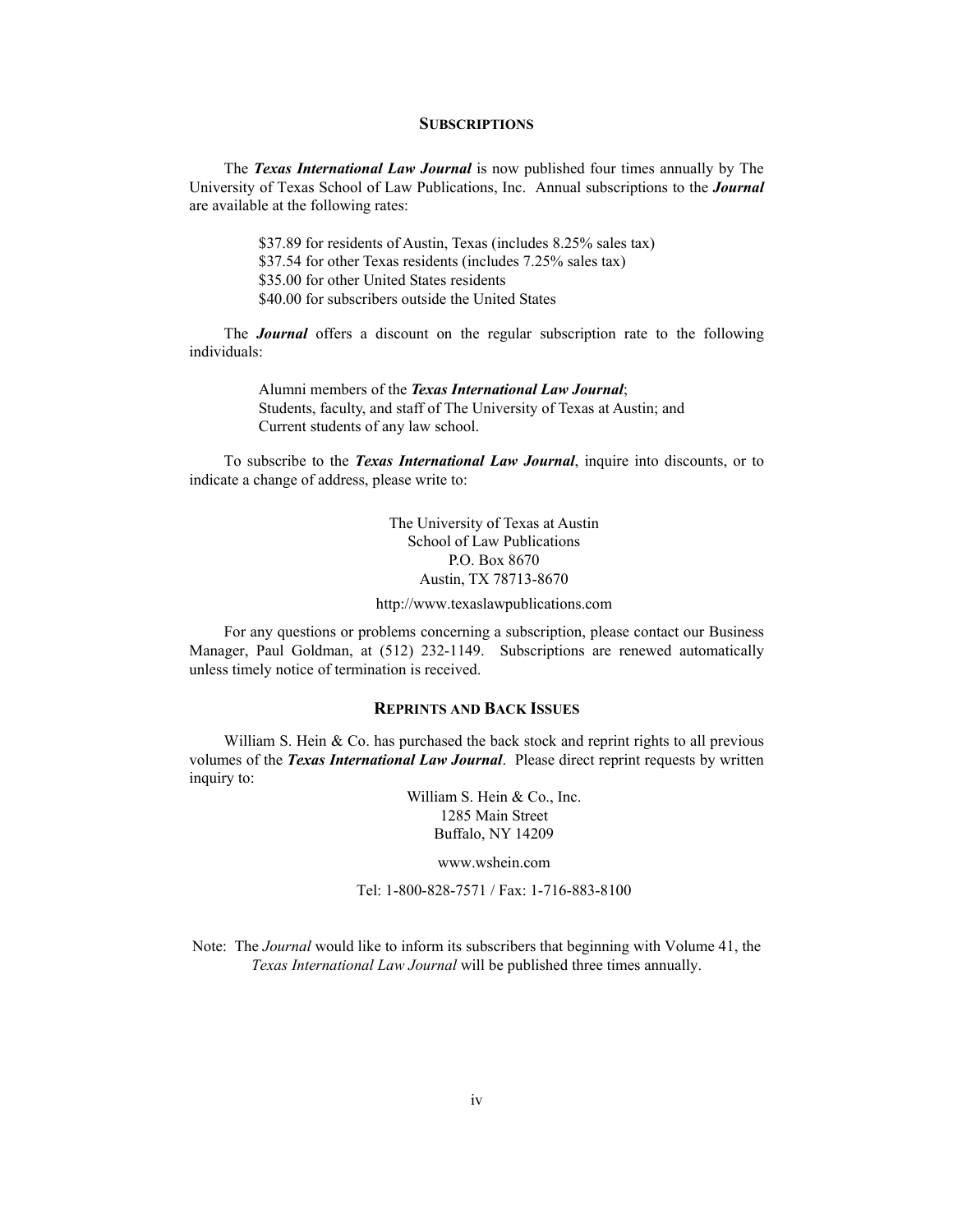# **Working Borders: Linking Debates About** Insourcing and Outsourcing of Capital and Labor

# **SUMMARY**

| I.   |                                                                |  |
|------|----------------------------------------------------------------|--|
| П.   |                                                                |  |
| III. |                                                                |  |
|      |                                                                |  |
|      |                                                                |  |
|      |                                                                |  |
|      |                                                                |  |
| IV.  |                                                                |  |
|      |                                                                |  |
|      |                                                                |  |
|      |                                                                |  |
|      | Roundtable Presentations:                                      |  |
|      |                                                                |  |
|      |                                                                |  |
|      |                                                                |  |
|      |                                                                |  |
|      |                                                                |  |
|      |                                                                |  |
| V.   |                                                                |  |
|      |                                                                |  |
|      |                                                                |  |
|      | <i>Roundtable Presentations:</i>                               |  |
|      |                                                                |  |
|      |                                                                |  |
|      |                                                                |  |
|      |                                                                |  |
|      |                                                                |  |
|      |                                                                |  |
| VI.  | ROUNDTABLE III: LINKING OUTSOURCING AND INSOURCING IN A GLOBAL |  |
|      |                                                                |  |
|      |                                                                |  |
|      | Roundtable Presentations:                                      |  |
|      |                                                                |  |
|      |                                                                |  |
|      |                                                                |  |
|      |                                                                |  |
|      |                                                                |  |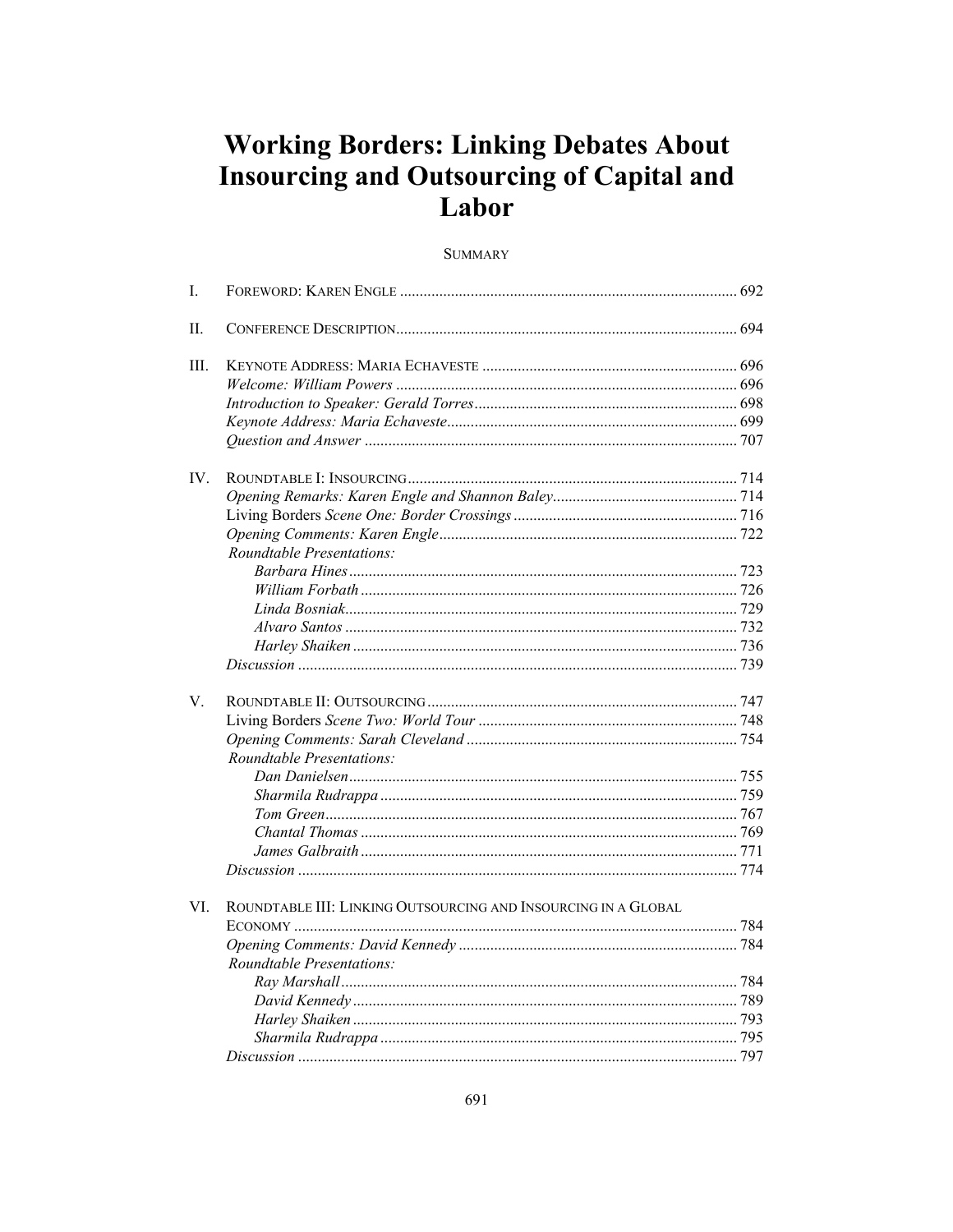# I. FOREWORD: KAREN ENGLE

# **Karen Engle***\**

On February 10 and 11, 2005, the Bernard and Audre Rapoport Center for Human Rights and Justice held its inaugural conference, "Working Borders: Linking Debates About Insourcing and Outsourcing of Capital and Labor." The event brought together lawyers, economists, historians, and policy makers from the University of Texas and from around the country to examine critically contemporary proposals about immigration and outsourcing and to begin to analyze the ways in which each implicates how we understand work and citizenship. Participants also probed how different proposed policies might affect the extent to which workers are enfranchised in a global economy. The conference was the first of its kind to relate the growing public debates over "outsourcing"—the movement of "American" jobs and capital overseas—to "insourcing"—the migration of workers into the United States.

The conference consisted of a keynote address, three roundtable discussions, and two living newspaper theatrical performances to dramatize the issues. Over 100 people attended the conference. The audience was comprised of the media, government, community groups, activists, concerned citizens, students, and faculty. The conference was videotaped, and we are pleased that the *Texas International Law Journal* has agreed to publish the proceedings.

As the Rapoport Center's inaugural event, the conference was intricately tied to the Center's mission. Bernard Rapoport has always stood at the intersection of activism and intellectual discourse. In his book, *Being Rapoport:Capitalist with a Conscience*, Bernard Rapoport writes: "During my childhood, my father taught me Marxism and hard work. My mother taught me Judaism and compassion for humanity. Both of my parents taught me to love learning. To know these simple facts is to know much about who I am and why I have led my life the way I have."<sup>1</sup> The Bernard and Audre Center for Human Rights and Justice aims to stand in that same intersection, which is an intersection that combines learning and compassion.

The Center's mission is to build a multidisciplinary community engaged in the study and practice of human rights that promotes the economic and political enfranchisement of marginalized individuals and groups both locally and globally. That's a tall order, but key here are multidisciplinarity and the pairings of economic *and* political as well as locally *and*  globally. I will say something about each of these, in reverse order, and will connect them to the conference theme.

*Locally and Globally*: Most human rights centers around the country send students abroad to go work on human rights and make the world a better place. They think about human rights violations as incidents that happen elsewhere and about international law as the applicable law *outside* the United States. In contrast, public interest law centers in the United States tend to focus on issues of civil rights or economic rights within the country.

The Rapoport Center aims to break down the dichotomy between outside and inside. Whether our work is in the United States (such as with the Transnational Worker Rights Clinic or the Immigration Clinic) or abroad (working on indigenous land rights claims in Latin America), we do the work always with an eye toward the extent to which neither national nor international solutions are sufficient to address the issues that we are tackling. In this sense, we hope to "denationalize" human rights.

1

<sup>\*</sup> W.H. Francis, Jr. Professor in Law, The University of Texas School of Law; Director, Bernard and Audre Rapoport Center for Human Rights and Justice.

<sup>1.</sup> BERNARD RAPOPORT & DON E. CARLETON, BEING RAPOPORT: CAPITALIST WITH A CONSCIENCE 1 (2002).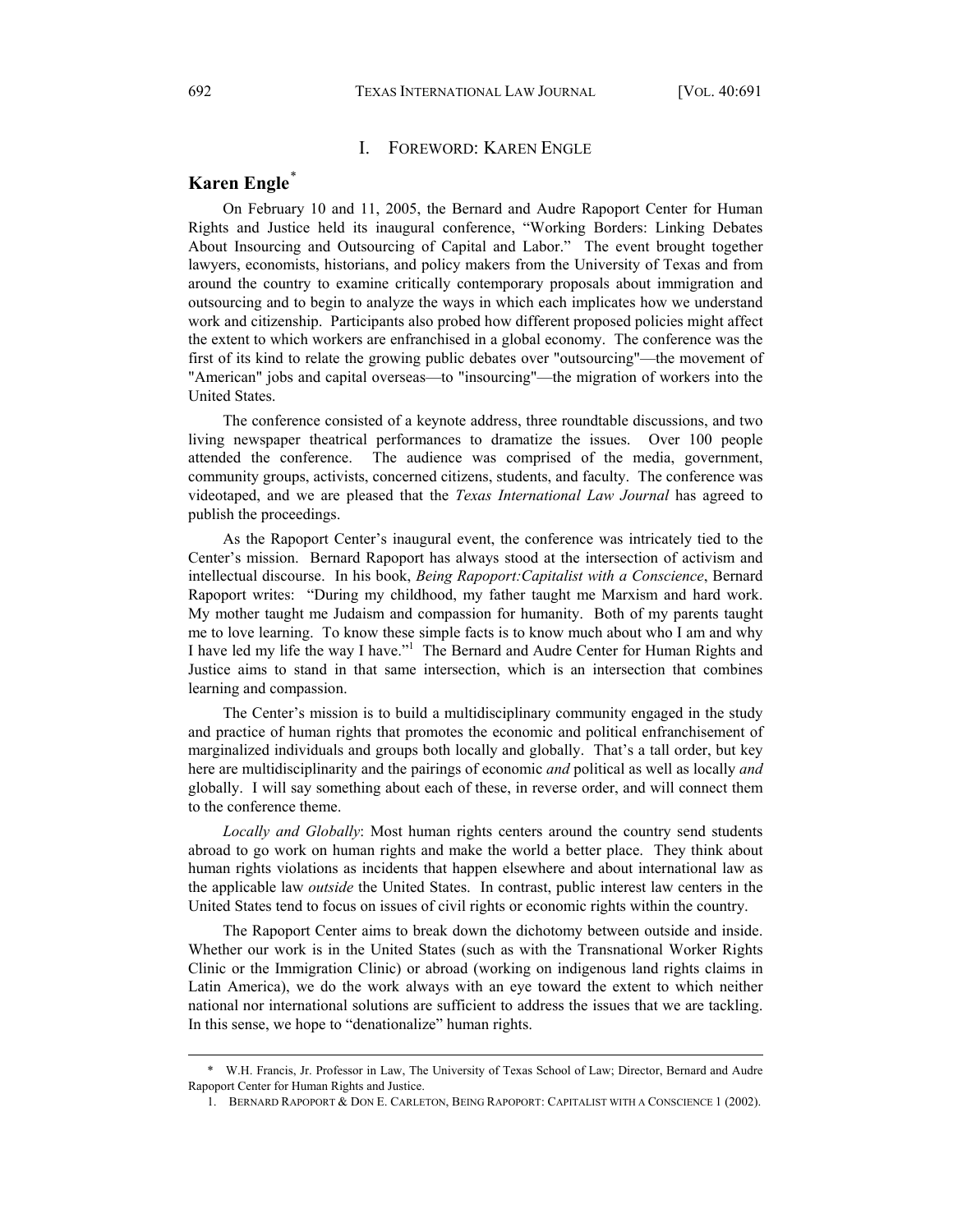The Working Borders conference embodied that approach. Immigration and outsourcing are generally not thought about together. One would seem to be about the flow of capital and the other about the flow of labor. One would seem to be about increasing jobs in the United States, the other about lost jobs—*from* the United States. Regardless, both are commonly thought of as U.S. issues. The popular American discourse about labor and immigration tends to focus very little on the economics and politics of the places people are fleeing or the places where the jobs are going. The proposals discussed in the conference roundtables were legislative proposals within the United States to address these issues. But the roundtables highlighted the extent to which the issues could not be addressed within such a solipsistic lens. Bernard Rapoport wrote me a note during Maria Echaveste's keynote address to the effect of "if we would help Mexico's economy, we would have fewer immigration problems." That type of thinking is an example of the type of thinking that we hoped to pursue with the juxtaposition of immigration and outsourcing.

*Political and Economic Enfranchisement*: The Rapoport Center also differs from many other human rights centers in our refusal to separate civil and political from economic and social rights. Although the Center supports work on protecting individuals from traditionally recognized human rights abuses by state actors, we also expand the focus to study the underlying structures that continue to permit, perhaps even require, global inequality. In attending to economic issues, we hope better to understand the extent to which the political and civil and economic and social are mutually constitutive. The Working Borders conference's attempt to comprehend the complex relationship between the regulation of the flows of capital and workers is one slice of that project.

*Multidisciplinarity*: The Rapoport Center is based in the School of Law, but we invite and encourage participation from across disciplines. At an institutional level, we work with other departments and other multidisciplinary institutes at the University. Our events have attracted and included faculty and students from anthropology, sociology, history, literature, public policy, government, and economics. The wide range of speakers and disciplinary focuses of the speakers at the Working Borders conference exemplified and embodied our mulitidisciplinary commitment.

Multidisciplinarity, though, is about more than improving comprehension of a situation. It is also about communication—about communicating to different audiences and about doing it in a variety of ways. In this sense, one of the most exciting parts of the conference to me was its inclusion of theater. The University of Texas Department of Theater and Dance offers a graduate concentration in "Performance as Public Practice." As a part of the conference, graduate students from that program scripted two short pieces to set the stage for each of the roundtables. Graduate and undergraduate students performed the pieces at the start of each of the sessions. These proceedings include the scripts from the performances.

Many people put time and energy into ensuring the creation of the Center and the successful inaugural conference. The proposal for the Center was put together by a group of faculty at the University of Texas, from the law school and from the anthropology department—myself, Sarah Cleveland, Willy Forbath, Charlie Hale, Barbara Hines, Steve Ratner, Shannon Speed, and Gerald Torres. Dean Bill Powers first presented the proposal to the Rapoport Foundation and has generously provided significant time and institutional resources to the Center and its projects. Of course, the Rapoport Foundation worked with us in styling the grant. In addition to Bernard Rapoport, Rick Battistoni, a member of the Foundation Board, and Maggie McCarthy, executive director of the Foundation, provided invaluable assistance. Jeremy Freeman, a law student who interned for the Center last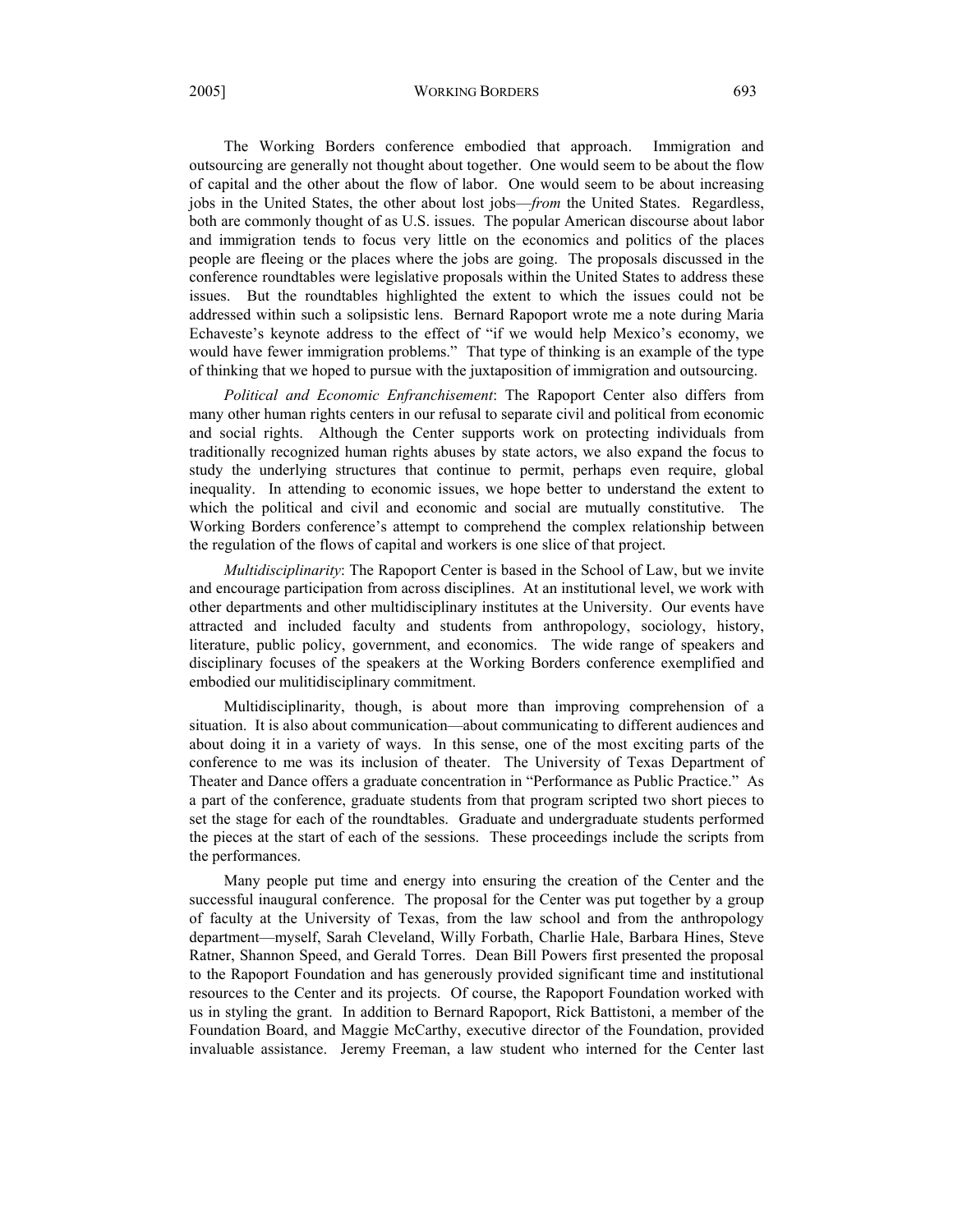summer, played a huge role in formulating Center programs and activities and in linking the conference to the Center's mission.

The Center's three Human Rights Scholars, Jeremy Freeman, Paola Marusich-Blancarte, and Ashley Morris, worked countless hours on both the logistical and substantive components of the conference. They helped pull together materials, researched and suggested potential participants, and—with the help of other law student "angels" made sure that all the participants were in all the right places at the right times. Katrin Flechsig, the Center administrator, secured arrangements for all the speakers, assisted with publicity, and made sure that every last detail of the conference was attended to. Hollin Dickerson, editor in chief of the *Texas International Law Journal*, attended the conference, met with all the participants and has ensured its timely publication. Stacy Wolf, from the University of Texas Department of Theater and Dance engaged in numerous conversations with me to imagine the role that theater could play in the conference and then moved it toward reality by encouraging her graduate students to participate. Shannon Baley, Claire Canavan, Kevin Hodges, and Megan Sullivan made it reality by producing and directing the performances included in the conference. Nicolas Shumway provided financial assistance from the Theresa Lozano Long Institute for Latin American Studies at the University of Texas, which served as a cosponsor of the conference.

Of course, ultimately the speakers and roundtable participants ensured the success of the conference, not only through their participation at the conference but through much work behind the scenes as well. Barbara Hines, for the insourcing roundtable, and Dan Danielsen, for the outsourcing roundtable, put together extensive readings for the participants to consider and react to both before and at the conference. Both roundtables engaged in conference calls before the actual event to plan the direction of the conversations.

Below is the description of the conference that we sent to participants and invitees, which resulted from numerous conversations among those involved with the Center, as well as with Dan Danielsen, Betty Sue Flowers, David Kennedy, Lyndon Olson, and Chantal Thomas. Jeremy Freeman wrote the initial draft. In addition, the Rapoport Foundation Board offered useful guidance and support on the final program.

#### II. CONFERENCE DESCRIPTION

# **Working Borders: Linking Contemporary Debates over Insourcing and Outsourcing of Capital and Labor**

# **February 10 & 11, 2005**

In January, declaring the U.S. immigration system "broken," President Bush proposed repairing the system through a new temporary-worker program that would create "an immigration system that serves the American economy, and reflects the American Dream."<sup>2</sup> Bush explained that, "if an American employer is offering a job that American citizens are not willing to take, we ought to welcome into our country a person who will fill that job."<sup>3</sup> Although immigration reform had surprisingly broad support prior to September 11, 2001, the Bush proposals were opposed by some on both the Left and Right. Citing fears that the

-

<sup>2.</sup> Press Release, Office of the Press Secretary, President Bush Proposes New Temporary Worker Program (Jan. 7, 2004) [hereinafter Bush Proposal], http://www.whitehouse.gov/news/releases/2004/01/print/20040107- 3.html (last visited Apr. 12, 2005).

<sup>3.</sup> *Id.*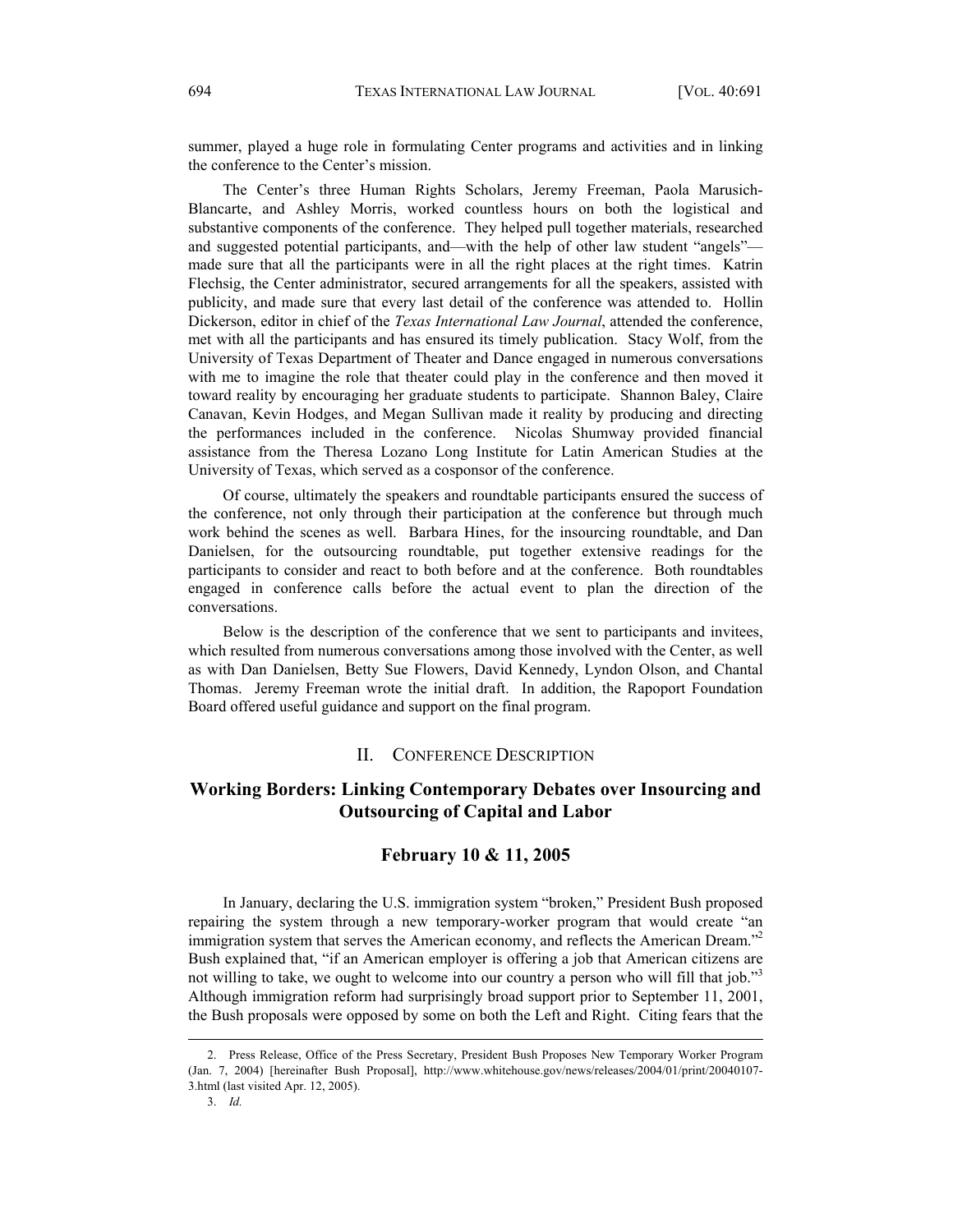influx of temporary workers would undercut the U.S. labor market by taking away "American" jobs,<sup>4</sup> critics developed alternative immigration reform proposals.<sup>5</sup> The immigration reform debate became one of degree. How much should we restrict the free movement of labor, and how should we design programs to facilitate inward movement of needed foreign workers without threatening "American" jobs?

Meanwhile, concern was growing about jobs lost when capital moves abroad. At first, this concern was not bipartisan. A month after announcing its immigration reform proposal, Gregory Mankiw, the chairman of the White House Council of Economic Advisors, characterized the supposed movement of U.S. jobs abroad as a "good thing" and "just a new way of doing international trade."<sup>6</sup> Democratic presidential contender John Kerry replied: "[The Bush Administration has] delivered a double blow to America's workers, three million jobs destroyed on their watch, and now they want to export more of our jobs overseas."<sup>7</sup> Soon that response was echoed on the other side of the aisle, when Dennis Hastert, speaker of the House of Representatives, argued that foreign workers posed a threat to local jobs, explaining that "outsourcing can be a problem for American workers and the American economy."<sup>8</sup> Members of both parties and houses developed proposals designed to discourage U.S. businesses from outsourcing or "offshoring" U.S. jobs to other countries.<sup>9</sup> Just like the various proposals to regulate the influx of foreign workers, legislative plans to regulate the outflow of "American" jobs differ only by a matter of degree and still perceive the global movement of jobs as a zero-sum game.

This conference will explicitly link these two debates. What is the relationship between the movement of labor (insourcing) and the movement of capital (outsourcing)? What are the effects of various immigration reforms on outsourcing and vice versa? Could or should the movement of capital be targeted to reflect economic needs of the United States in the same way that some parts of immigration law are meant to accomplish national economic goals? Is it easier or more appropriate to restrict the movement of labor than the movement of capital? Why is the discouragement of capital flight seen to pose more of a threat to the "free market" than restrictions on labor mobility?

Outsourcing—like the globalization of production and investment more broadly—has changed our sense of what it means to "Buy American." What does it mean, today, for a car to be American? That it was assembled in Detroit by American citizens? Designed by American designers? Produced by companies owned by American investors? Made with components manufactured in the United States? We might equally well wonder whether and in what way strawberries picked by migrant Mexican workers in California are "American."

l

<sup>4.</sup> *See* Press Release, AFL-CIO, Statement by AFL-CIO President John J. Sweeney on President Bush's Principles for Immigration Reform (Jan. 8, 2004), http://www.aflcio.com/mediacenter/prsptm/pr01082004.cfm (last visited Apr. 12, 2005).

<sup>5.</sup> The American Friends Service Committee provides a summary of immigration reform proposals. Rosita Choy, Pending Immigration Legislation in Congress, *at* http://www.afsc.org/immigrants-rights/policy/pendinglegislation.htm (last visited Apr. 12, 2005).

<sup>6.</sup> Jonathan Weisman, *Bush, Adviser Assailed for Stance on 'Offshoring' Jobs*, WASH. POST, Feb. 11, 2004, at A6, *available at* http://www.washingtonpost.com/ac2/wp-dyn/A30194-2004Feb10?language=printer (last visited Apr. 12, 2005).

<sup>7.</sup> *Id.*

<sup>8.</sup> Daniel W. Drezner, *The Outsourcing Bogeyman*, FOREIGN AFFAIRS, May/June 2004, http://www.foreignaffairs.org/20040501faessay83304/daniel-w-drezner/the-outsourcingbogeyman.html?mode=print (last visited Apr. 12, 2005).

<sup>9.</sup> The National Foundation for American Policy tracks the legislative status of state and federal outsourcing proposals at http://www.nfap.net/researchactivities/globalsourcing/appendix.aspx (last visited Apr. 17, 2005).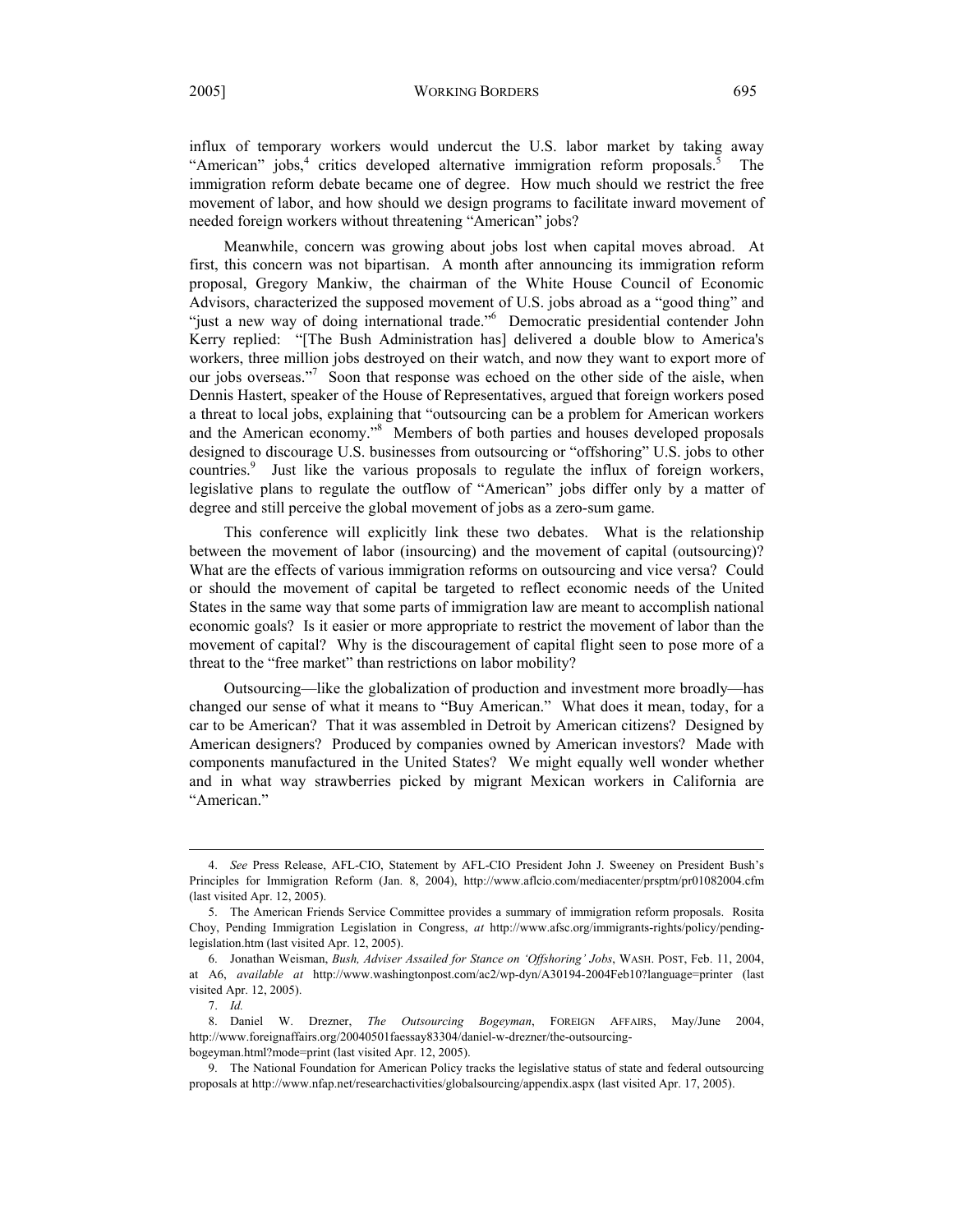Debates about immigration reform and outsourcing each implicate America's place in a global economy as well as the potential and appropriate reach for national and international regulatory responses to global flows of goods, capital, and labor. They also implicate ideas about America's identity and about its attitudes toward poverty at home and abroad.

This conference will bring together academics from a variety of disciplines to consider the underlying concerns that animate today's insourcing and outsourcing proposals and their implications for citizenship, race relations, and the global political economy. Can we broaden the range of policy alternatives in each debate by linking and comparing them?

We will also place these debates in historical context. To what extent and in what ways has the U.S. economy always relied upon decisions about comparative advantage that have manifested themselves in cross-border movement of labor and capital? Is outsourcing simply a perpetuation of free trade? Might some contemporary attempts to regulate outsourcing and insourcing represent the replay of xenophobic or nativistic worries, or has recent economic globalization raised altogether new difficulties and/or opportunities for policy makers? Does the global movement of labor or capital now operate in a new way?

The conference will approach these questions through a series of three plenary panels. The first panel will consider current legislative proposals for and debates around immigration reform while the second panel will consider "outsourcing" proposals and debates. Panelists will comment critically on specific legislative proposals through their own methodological lens so that each panel will provide historical, political, cultural, and economic analyses of the contemporary debates. The conference will culminate in a final roundtable conversation that asks participants from the insourcing and outsourcing panels to relate the two debates.

We plan to share the insights gained from the conference through publication of the proceedings.

## III. KEYNOTE ADDRESS: MARIA ECHAVESTE

#### **Welcome:**

-

Dean William Powers, Jr., *The University of Texas School of Law* 

#### **Introduction of Keynote Speaker:**

Gerald Torres, *The University of Texas School of Law* 

# **Keynote Address:**

Maria Echaveste, *The University of California at Berkeley School of Law and Goldman School of Public Policy*

# **William Powers, Jr.:***\**

Good afternoon everyone. I am Bill Powers, and I am the Dean of the Law School. It is my great pleasure to welcome you all here today for this event that will last this afternoon and through tomorrow—a wonderful conference, Working Borders: Linking Debates About Insourcing and Outsourcing of Capital and Labor.

<sup>\*</sup> Dean, the University of Texas School of Law; John Jeffers Research Chair in Law, Hines H. Baker and Thelma Kelly Baker Chair, University Distinguished Teaching Professor.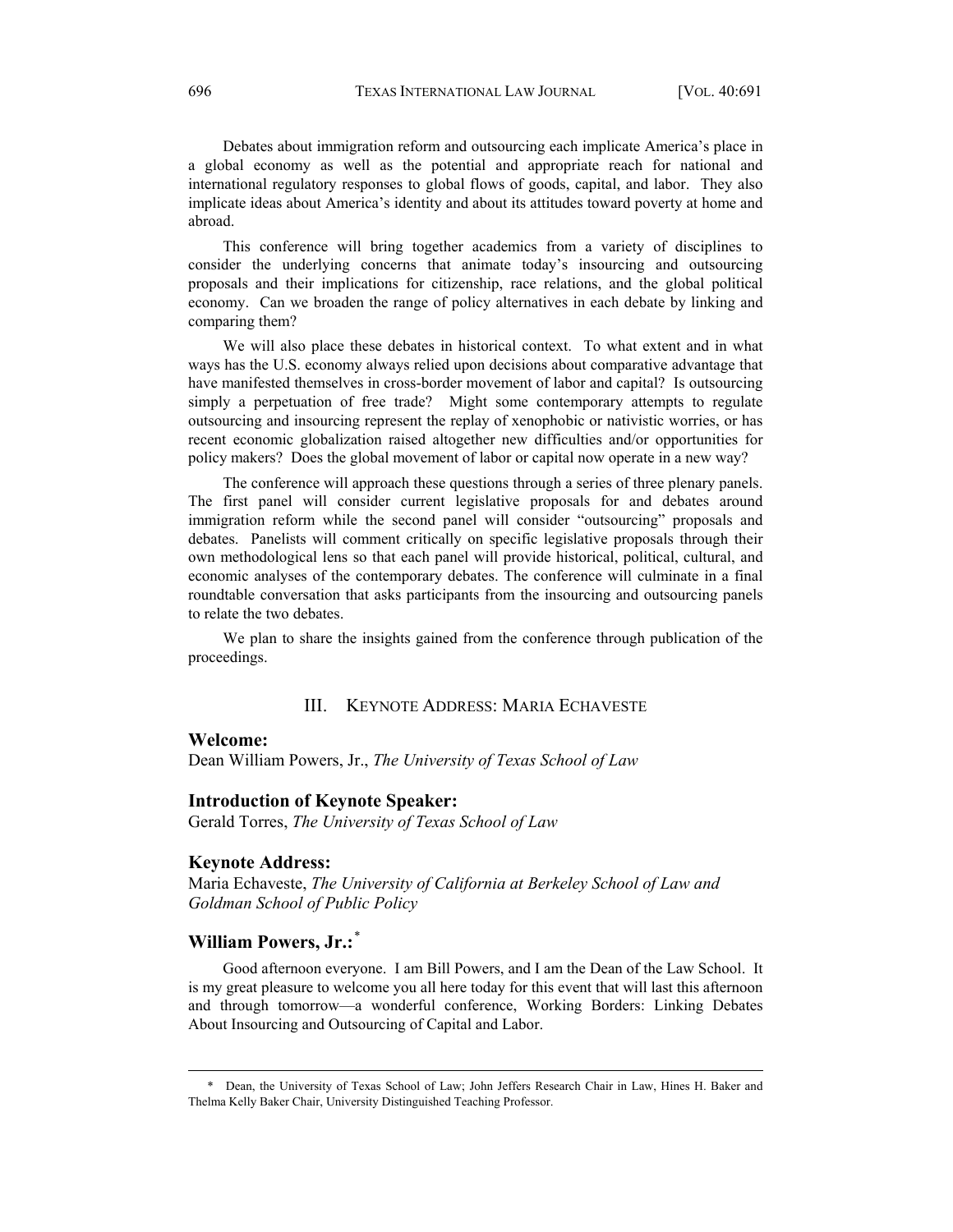I want to give a special welcome to all of our speakers, and especially to people that have come from out of town. For those of you who are coming from out of town, I welcome you to the University, to Texas, and to Austin. I hope you not only have a great conference, but enjoy our hospitality while you are here. And I'd like to give a special welcome to Maria Echaveste, who is our keynote speaker. You will hear more about her in a moment when she is introduced. But I want to give her a warm welcome for helping us inaugurate our Center and for kicking off this conference.

We all know that we're going through a period—and have been for years, maybe centuries—of integrating the world's economies as the world gets smaller, especially through free trade zones such as the European Economic Community, and of course, NAFTA (the North American Free Trade Agreement). These economic issues, and especially free trade, give great challenges to the domestic laws of various jurisdictions in a whole variety of areas—the environment, civil rights, labor issues, and issues of capital. This conference will be addressing two of those issues and their interrelated nature: the movement of capital and labor. As I said, these international issues put challenges on domestic legal systems. Are they up to the task of answering questions of environmental issues, or labor issues, or issues of capital, or especially issues of civil rights? Are the domestic legal systems up to the task of resolving problems and stresses that are caused in situations that go across borders? And this is where international human rights can and will play a great role.

So I wish you well on the conference. I know it will be an informative and insightful one. But in addition to that, this is a really happy day for our law school because this conference inaugurates the Bernard and Audre Rapoport Center for Human Rights and Justice. This Center will bring together students, scholars, and human rights activists from around the state and around the country and, indeed, from around the world. It will bring these people to our law school in a variety of particular programs to discuss the human rights agenda for the next decades.

This Center, and indeed this conference, would not have been possible without the vision and insight and hard work of the director of the Rapoport Center for Human Rights and Justice, Professor Karen Engle.

About a year and a half ago, Karen came to my office with this idea. Events like this don't just happen. They take hard work, vision, courage, dedication, and perseverance, and you (Karen) have shown all of those. I just want to congratulate you on directing the Rapoport Center. I know it's going to be a great asset to our law school.

There's one other person on our faculty that I'd like to recognize, Professor Sarah Cleveland. One of the centerpieces of the Rapoport Center is the Transnational Workers' Clinic. The Rapoport Center will bring together people to talk about issues of human rights and to set the agenda for human rights, but it will also be part of the educational program here at the law school by helping people that need help—workers in central Texas who have human rights issues that need to be addressed. This clinic will give that kind of help. That is important in and of itself, but maybe even more important is that it weaves into the fabric of our educational practices, and for our students, that this too is part of their education. Sarah has been faculty director of this clinic. Sarah has also—even for years before Karen was here—been talking about human rights and international programs and has worked tirelessly and shown great vision. I want to thank you (Sarah) also. We would simply not be here today without the work of Karen Engle and Sarah Cleveland. On behalf of our law school, I want to thank you both.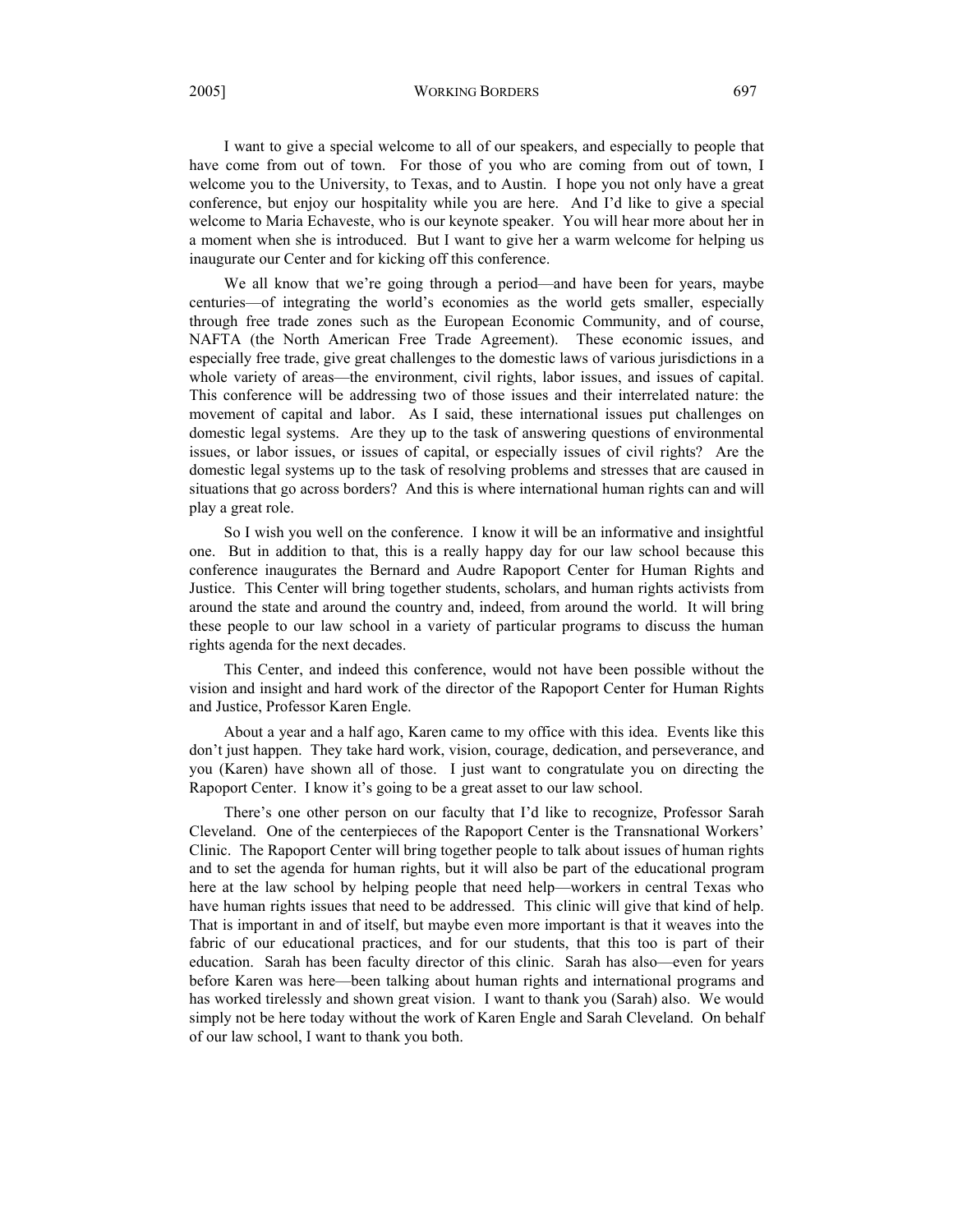Finally, none of this would be possible without the enormous generosity and character and vision of Audre and Bernard Rapoport. Let me just say a little about the Rapoports' role in making Texas, our country, and the world a better place.

It is hard to find any efforts where human dignity is being served and individual rights are being protected, or indeed where good things are happening at this university, without finding Bernard and Audre Rapoport behind them. I am enormously grateful for your generosity in funding the Bernard and Audre Rapoport Center for International Human Rights and Justice here at the law school. And for that, I say thank you. It is an inadequate word, but my feelings go well beyond that. It is not just gratitude: it is admiration, respect, and fondness and affection, not just for your generosity but for your vision for decades, for a lifetime, of making our world a better place for people who otherwise do not have a voice, for people who need protection of individual and human dignity.

We try to honor you and Audre with having your name on this Center, but in fact, you honor us. I am proud of what you have done for our university. I am proud to call you a friend. And I am extremely proud that the names of Bernard and Audre Rapoport will be forever woven into this very important Center at the University of Texas School of Law. So again, B, I just want to thank you for all you have done for us.

And now, on to the conference. I am also proud to have as a colleague and a friend Professor Gerald Torres. Professor Torres will introduce the keynote speaker.

# **Gerald Torres:***\**

-

Thank you, Dean Powers.

It is my honor to introduce our keynote speaker Maria Echaveste to you today. She has built a distinguished career as a senior White House official. She has been a long time community leader, a corporate attorney, a professor, and an advocate for the rights of migrant workers. She has recently founded a group, Neuva Vista, which is a public policy and strategic planning/consulting firm that specializes in a variety of issues including labor and immigration issues.

She served as assistant to the president and deputy chief of staff for President Clinton from May 1998 through January 2001. In this role, Ms. Echaveste had oversight responsibility for many of the most important domestic policy initiatives of the Clinton presidency, including civil rights and immigration.

From February 1997 to May 1998, Ms. Echaveste was assistant to the president and director of public liaison at the White House.

Prior to working at the White House, she was administrator of the United States Department of Labor Wage and Hours Division. At the Department of Labor, she worked to eradicate sweatshops and child labor and to implement the Family Medical Leave Act.

Currently, she teaches at the U.C. Berkeley School of Law and the Goldman School of Public Policy and is a fellow at the Center for Latin American Studies at Berkeley. She is involved in politics and national policy as a member of the Executive Committee of the Democratic National Committee and was an advisor to Howard Dean's presidential campaign.

She is a member of the board of directors of People for the American Way and of CARE (Cooperative for Assistance and Relief Everywhere), which, as you know, fights to eradicate global poverty and hunger. She also serves on the board of advisors of the Woodrow Wilson Center Mexico Institute.

<sup>\*</sup> H.O. Head Centennial Professor in Real Property Law, The University of Texas School of Law.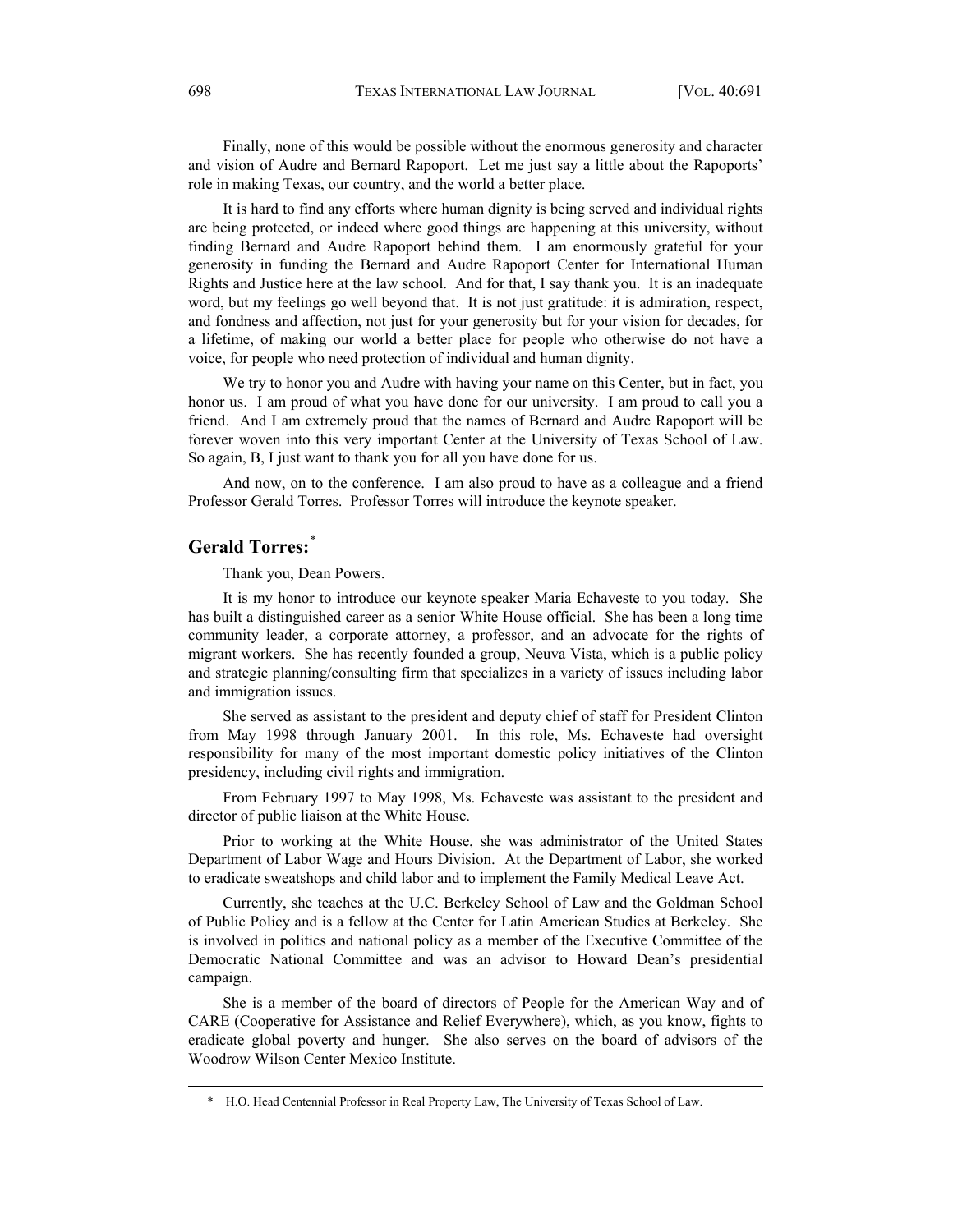Now all of that is very, very impressive. But more impressive to me is the distance that Maria traveled to be able to do those things. The path that she has taken to get to where she is now I think almost uniquely positions her to open this conference.

She is the daughter of farm workers from Central Mexico who came to the United States under the Bracero Program in the 1940s. She was born—and we can claim her as one of our own—in Harlingen, Texas; although she moved and was raised in my home state of California. So I think it makes her doubly blessed.

She picked cotton and vegetables through high school. While in high school she was first able to ascend the escalator in the American economy by becoming a cashier at a *bodega*. From that position, she got a full scholarship to attend Stanford University, where she and I overlapped for the first time. She graduated with a degree in anthropology and then took a year off before starting law school at Boalt Hall. After graduating from Boalt, she went on to practice corporate law in Los Angeles and New York City.

While in New York City, Mayor David Dinkins appointed her to the Board of Elections. It was during that period that she met a formidable person, Hillary Clinton, and signed on with the Clinton campaign. This, actually, is the first time I met Maria.

At that time, I was living safely in Minnesota; and Minnesota, at that point, was a safe Democratic state. Because of this, neither Bill Clinton nor Al Gore were going to go north—and maybe it was the weather, I'm not sure—to campaign. They wanted surrogates to campaign on their behalf. Somehow, my name came to the attention of Maria. She gave me a call and asked if I wouldn't debate environmental issues on behalf of the campaign. I have to say I agreed to readily, and it was fun.

After the victory in 1992, what most people do not know is Maria played a key role in assembling the government Bill Clinton put in place for his first administration. She had a key role in helping him select a government top to bottom that would fulfill the promises that he made. Remember, one promise he made was he was going to have a government that looked like America, and Maria made sure he did.

It was through that that she introduced me to the attorney general of the United States. And thus, I owe Maria a very, very deep measure of gratitude for giving me the chance to serve my country and to enjoy some of the most satisfying moments of my legal career.

She continues to play an important role in transnational labor issues. These are issues I want you to remember that she knows from the ground up, literally, from the fields to the boardrooms.

So I think there is no one better situated to kick off this opening event of the Bernard and Audre Rapoport Center for Human Rights and Justice. I give you Maria Echaveste.

# **Maria Echaveste:** *\**

l

That was very, very kind and such a warm introduction. I am a little surprised by it, but thank you.

I want to thank Dean Powers and, of course, Professor Torres and Professor Engle for inviting me to speak today. But before doing so, I want to also add my thanks to Bernard and Audre Rapoport for the leadership they have shown in forging the bonds between the academic world and policy makers, understanding that intellectual capital is as important as

<sup>\*</sup> Center for American Progress fellow; Lecturer, Boalt Hall and Goldman School of Public Policy, the University of California, Berkeley.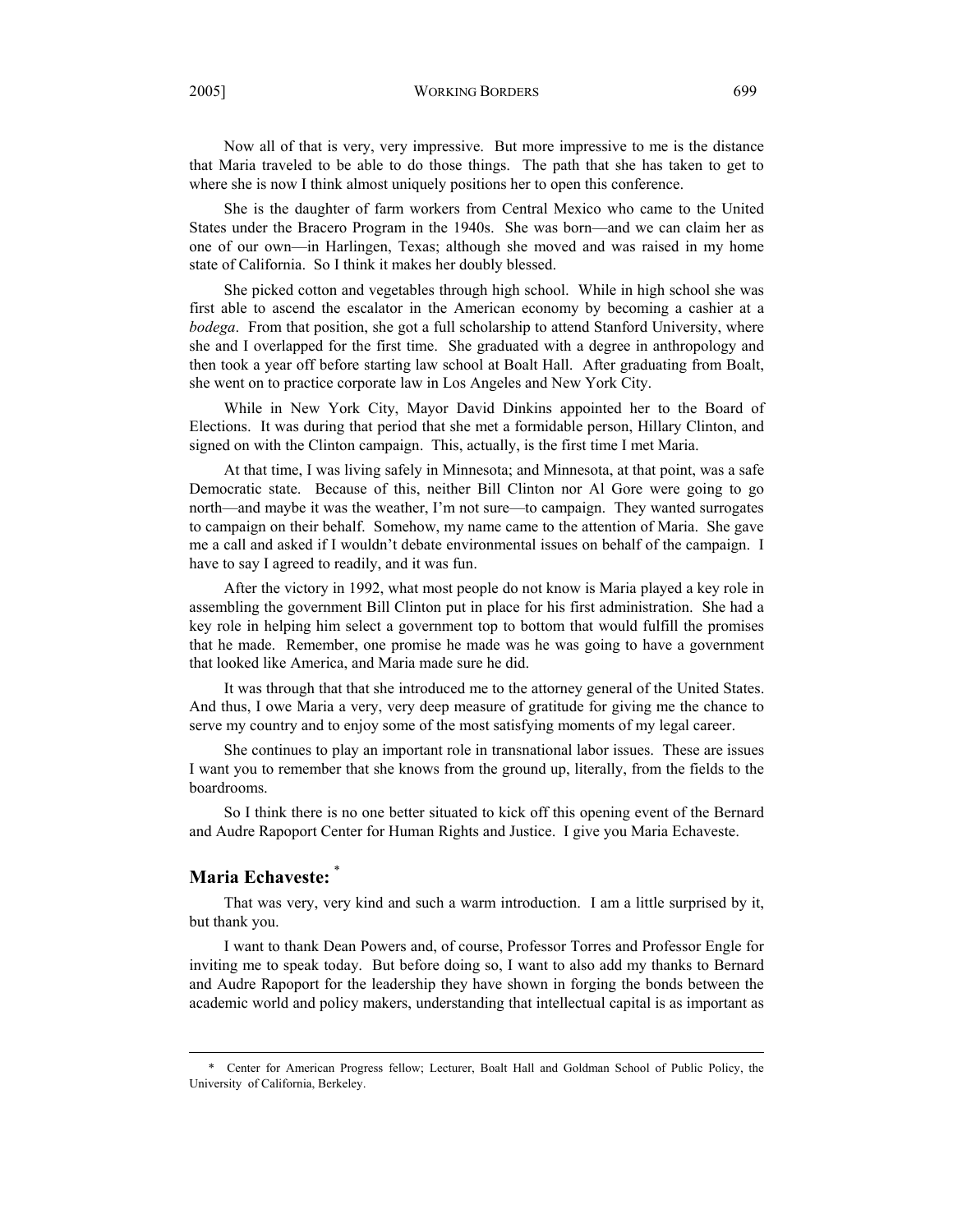financial capital. That at times, one must invest financial resources to develop the intellectual capital.

This latest example of their generosity shows their commitment to the development of progressive ideas focused on the economic and political enfranchisement of those without power; truly an act that requires our gratitude. So thank you.

This conference to which you have invited me—and again, I am very honored to open it and kick it off—is really ambitious in its vision. To explore the relationship between the trend of jobs moving abroad—outsourcing, the free and unrestrained movement of capital—and the insourcing of labor from abroad—the regulated and unregulated movement of people.

But it is not just connecting these two trends that is noteworthy, many politicians do not connect the two, but it is rather the focus of shining a human rights lens on those two trends that I think is groundbreaking. So I again commend you for having such a vision.

What I want to do in these keynote remarks is to first give you a brief state-of-play on immigration reform because I think we need to understand the political context.

Second, I would like to review the substantive areas that I believe any serious immigration reform ought to consider.

Finally, I would like to pose a series of questions regarding those substantive areas that would really benefit from the engagement of those who are concerned about human rights. Frankly, we do not hear enough from human rights advocates in the current Washington debate on immigration reform

#### *Political and Legislative Context*

As you may recall, there was a flurry of activity concerning immigration in the spring and summer of 2001 due to the growing relationship between U.S. President George W. Bush and Mexican President Vicente Fox. That discussion, nascent as it was, really only focused on possible ways of providing legal means for Mexican workers to come into our country and did not really address other profound failures of our current immigration system.

After the events of September 11, 2001, it took about eighteen months or so for these issues regarding immigration reform to get back onto the radar screen. Since the summer and fall of 2003, immigration has come back with a vengeance. There are a number of bills that have been introduced in Congress purporting to deal with some aspect of the immigration system.

Just this week, the House of Representatives voted in favor of the "Real I.D." Act that would set federal standards for driver's licenses, effectively prohibiting states so inclined from providing drivers licenses to the undocumented.<sup>10</sup> Even if it were to become law, this bill will not reduce the number of undocumented, it will not help us identify people who are here illegally, and it will not make us any safer in terms of national security. I might also add that it will actually make our roads less safe by having more uninsured drivers out there, but that is the subject for another presentation.

Other bills have been introduced. AgJOBS tries to address the status of the 60–70% of the two million farm workers who are here illegally.<sup>11</sup> That bill was introduced in September 2003 by the unlikely pair of conservative Senator Larry Craig from Idaho and the liberal senator from Massachusetts, Ted Kennedy.

-

<sup>10.</sup> H.R. 418, 109th Cong. (2005)

<sup>11.</sup> Agricultural Job Opportunities, Benefits, and Security (AgJobs) Act of 2005, S. 359, 109th Cong. (2005).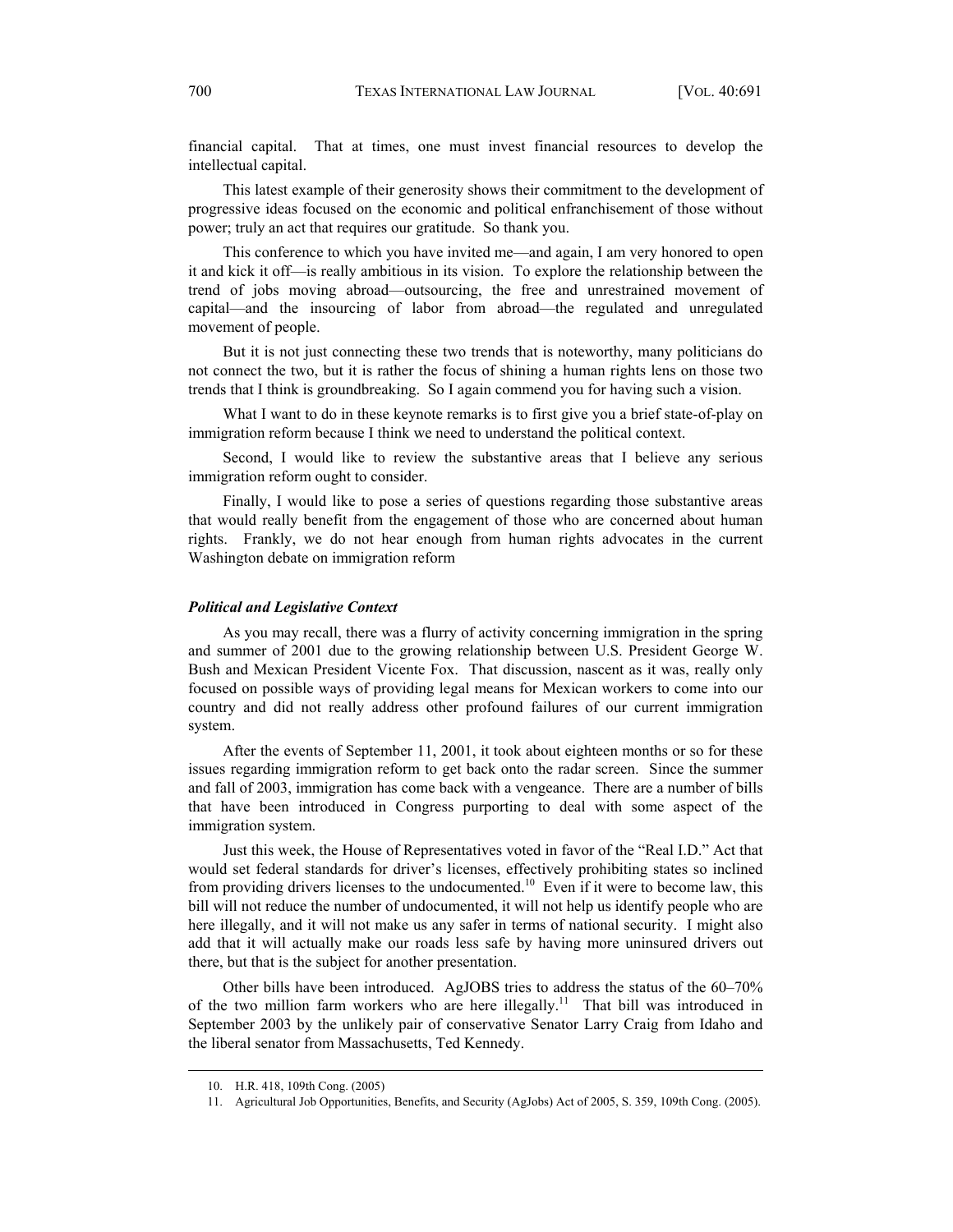We also have the DREAM Act, introduced by Republican senator Orrin Hatch of Utah and Democratic senator Dick Durbin of Illinois.<sup>12</sup> This bill would provide legal status to state institutions for undocumented students. We have the CLEAR Act, seeking to require local and state law enforcement agencies to enforce immigration laws, as a condition of receiving federal money.<sup>13</sup> Representative David Drier (Republican, California) introduced a bill to require everyone to have a fraud-proof Social Security card in the name of reducing illegal immigration.<sup>14</sup> In short, there is much activity but nothing has passed Congress. Moreover, to date, these are piecemeal efforts.

Even President Bush's statements on this issue only respond to part of the problem. He said in January 2004 and again in his February 2nd State of the Union address that America should not criminalize people who are simply trying to provide for their families. He proposed a temporary-worker program that would match a willing employer with a willing employee, but has yet to provide any details on how such a program would work.

For me, President Bush's statements are more important for the fact that he said them than the actual details at the moment. I know how hard it is to get a word into a State of the Union speech, so the fact that he gave this subject two paragraphs means—at least to my mind—that he may be willing to use his political capital to enact some type of reform. Frankly, I think he may find it easier to do than privatizing Social Security.

Part of the momentum that is building for immigration reform is due to the increase in support from Hispanic voters for President Bush from 2000 to 2004. The consensus is that about 40% of Hispanics voted for President Bush, a 5% increase, and perhaps more, from 2000. Now, there are many within the Republican Party who would very much like to make that percentage, and perhaps more, a permanent part of the Republican base. And some theorize that the way to do this is to enact immigration reform. Doing so, some Republican strategists think, would put a softer, gentler face on the perceived antiimmigrant face of the Republican Party.

Now, it is also true that when you ask Hispanics what are the top three issues that they care about when deciding which way to vote, immigration reform is not one of those. But what people fail to understand is that Latinos are quick to see attacks on immigrants as attacks on Latinos. And that is what President Bush and a number of his advisors are worried about.

So passing some type of immigration reform would allow Republicans to say there is at least a part of the Republican Party that understands that immigrants are people who want to work, who are not criminals, and who are not a threat to our national security. Obviously, this could benefit the long-term political plans of Republicans who are seeking a permanent realignment of the Hispanic electorate.

#### *Comprehensive Immigration Reform*

l

Apart from the political motivations, what I hope happens in this debate is that we actually have a more comprehensive, a more expansive, view of what the problems are and what the solutions could be.

<sup>12.</sup> Development, Relief, and Education for Alien Minors (DREAM) Act of 2003, S. 1545, 108th Cong. § 4(a) (2003).

<sup>13.</sup> Clear Law Enforcement for Criminal Alien Removal (CLEAR) Act of 2003, H.R. 2671, 108th Cong. §§ 101–102 (2003).

<sup>14.</sup> Illegal Immigration Enforcement and Social Security Protection Act of 2005, H.R. 98, 109th Cong. § 3 (2005).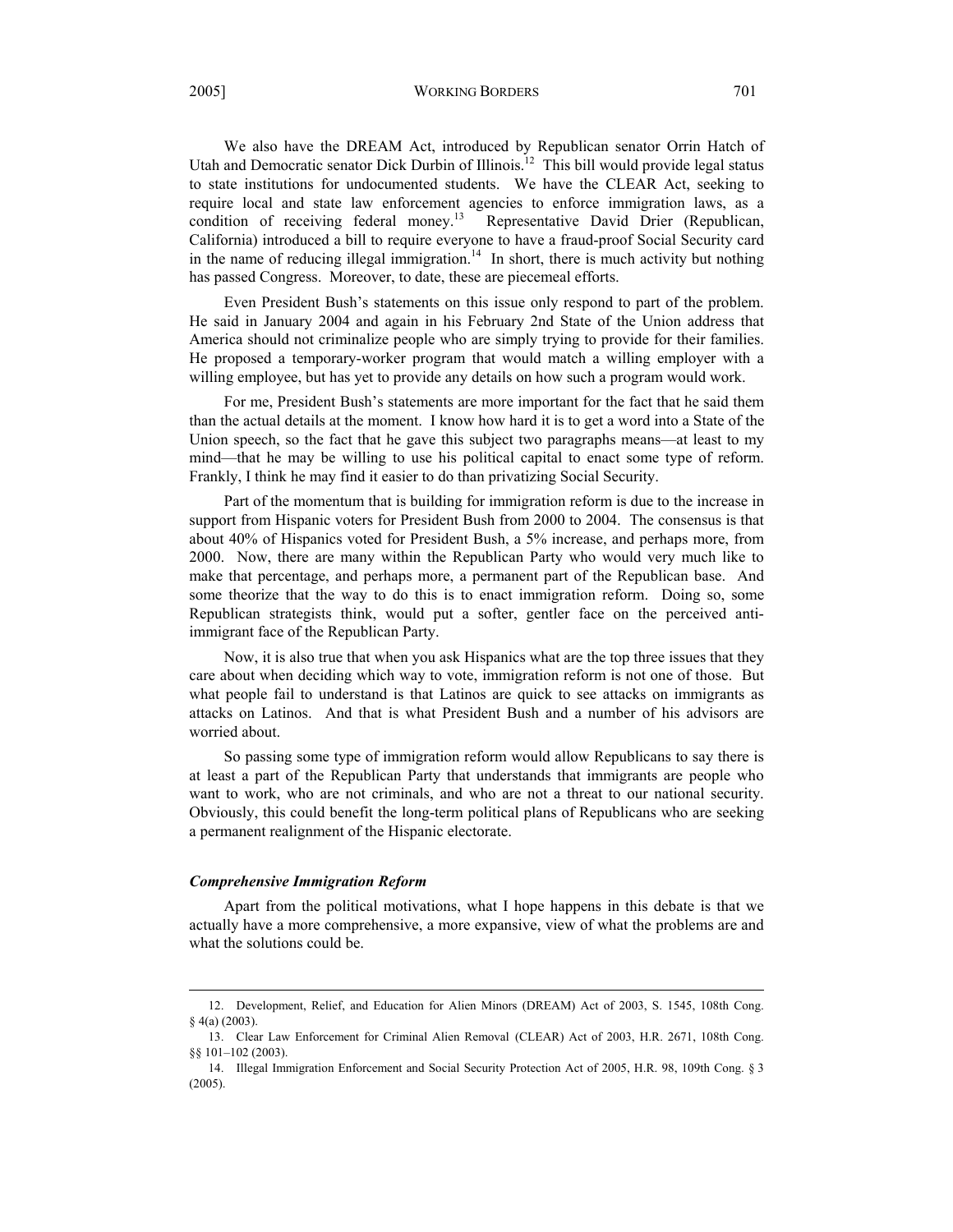What do I mean about comprehensive immigration reform? I see it as three sets of issues.

First, what do you do about the undocumented who are already in this country?

Second, what do you do about the family backlogs that cause many to stop waiting and come to this country illegally?

And third, what do you do to regulate the future flow of workers, whether legal or illegal, who respond to the pull of jobs?

It seems to me that as you begin to try to answer those questions, if you are intellectually honest, you have to confront some hard questions regarding the relationship between the economy, human rights, and the very basic premises of this American society.

First, for those 10 million or so estimated undocumented, living and working in our country, the "what to do" and "how to do" is, of course, the crux of the problem. But let me suggest that the "why we should do something" should be grounded in our commitment to human rights. How can we tolerate having millions of people without status, without legal rights, working and living in our communities?

It reminds me of a science fiction story I once read where a society has its homes cleaned and food prepared by an invisible group of beings only seen by children before they are taught that those beings do not exist.

If we are not prepared to make visible these workers who toil among us without any legal status, are we prepared to do what it takes to identify the undocumented and make them leave?

President Bush says they should get temporary work visas and then leave. He says no to amnesty or legalization, but he has not explained why people, who have been here many years and have laid down deep roots, would participate in this program if the final outcome is a one-way ticket back to the home country. Even Senator Craig, no liberal, called Bush's proposal the "report-to-deport" proposal.

And if people do not participate in a Bush-designed program, do we continue with this invisible population? Notwithstanding the rantings of some in Congress, it actually would be very difficult to find and deport 10 million people. And if we tried, you can be sure that many U.S. citizens and legal residents would be targeted, and perhaps inadvertently tangled up, in that deportation effort, which has happened, I remind you, in the past.

Where we could easily identify and deport workers, we have refused to do so. For example, in agriculture where the majority of workers are undocumented, we could have very effective deportation activities at the height of the harvest. But we do not do that. Indeed, as recently happened in December in Yuma, Arizona, the deportation of thirty or more undocumented workers led to outrage by the growers in that community. The growers' association there was successful in obtaining the transfer of the immigration official in charge who had orchestrated the enforcement effort and a reduction of the enforcement efforts.

But let us also recognize that if we legalize the status of those who broke our immigration laws, we may be inadvertently sending a signal to some that if you break the law coming here, eventually some "legalization" action will be taken, creating a magnet for more illegal entry.

Should we have as part of a legalization program a future work requirement so it is not a reward for illegal behavior? If so, how long should people have to work? How do we protect against the possibilities of indentured servitude that might result if the possibility of gaining legal status is tied to continuing employment?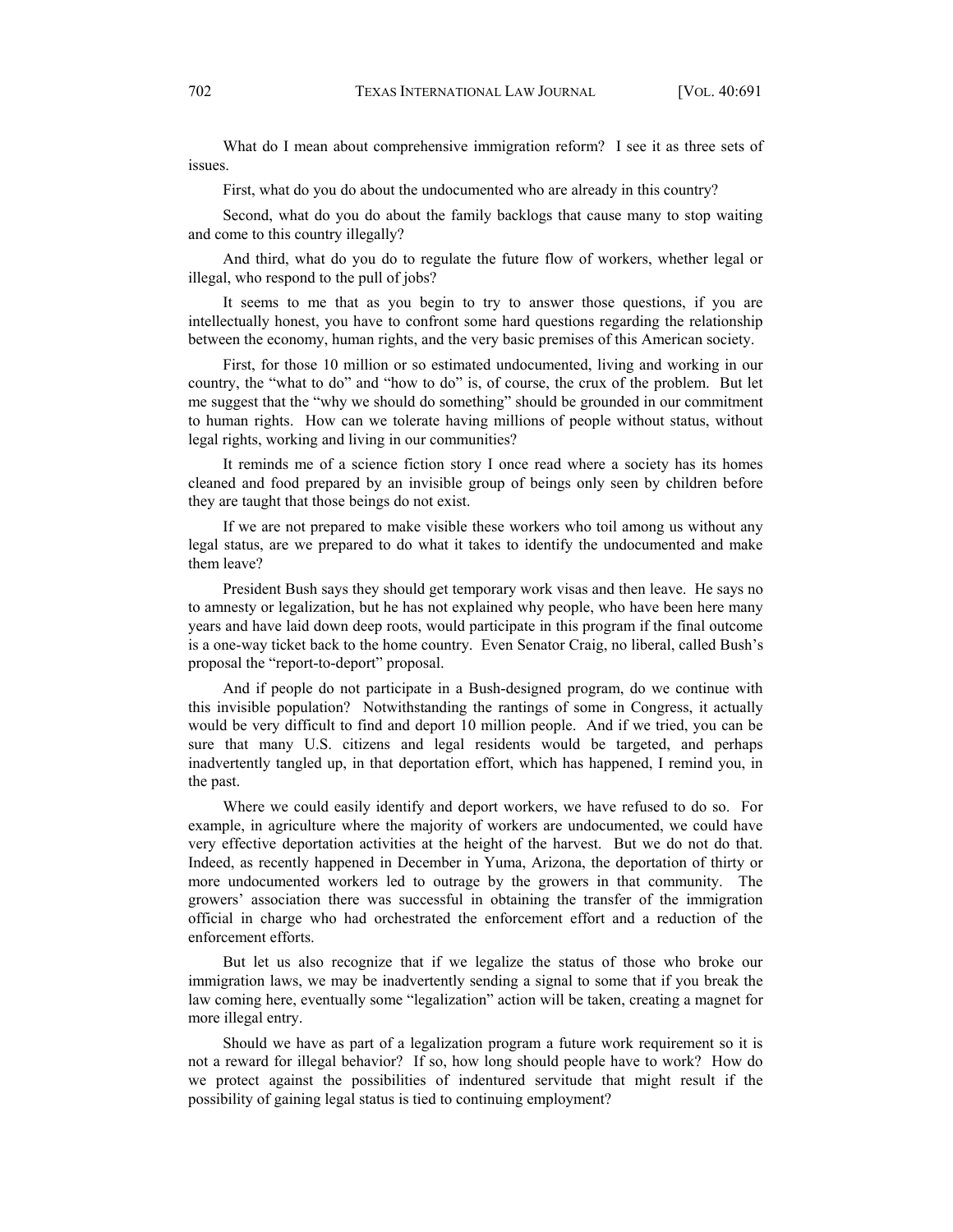Turning for a moment to the issue of family backlogs, some argue that we mistakenly focus on unifying families. They argue that instead, we should look at the underlying questions of how much population growth do we want to come from immigration and whether that should be driven primarily by labor and skill needs, rather than family unification. And even when we focus on family unification, what adjustments should be made to the current system of preferences that ranks spouses and minor children under eighteen ahead of everyone else but that also has a system of country limits that results in years of waiting for those family members. What should be the limits on preferences for family members? Should we eliminate preferences of any kind for brothers and sisters; what about elderly parents? We have already limited welfare assistance to legal immigrants, requiring sponsors to be financially responsible for those incoming family members for a period of time. In short, to say that we should reduce family backlogs is a superficial response to a more complex set of issues.

Lastly, how should we address the future flow of migrants. We need to understand that there will be, for the foreseeable future, continued demand for immigrant workers. In such case, it behooves us to consider deeply the appropriate ways to regulate that flow in ways that reflect the best of human rights and American values. Even some in organized labor have finally accepted that any type of immigration reform needs to address this question, meaning that some type of guest-worker program needs to be designed. Again, saying we need such a program does not even begin to provide policy solutions.

What kind, under what conditions, and how will it impact U.S. legal workers? Neither Congress nor the president has really begun to offer any solutions. Here are some additional questions we should be asking of the president and of Congress.

What kind of legal rights should a foreign worker have? Do you start within the framework of human rights? What does that mean in this country where, frankly, most of the population thinks human rights have something to do with populations outside of the United States? That in fact, our system is so ahead of other societies that human rights is not something we need to consider here.

What kind of rights? Should they be the same as a U.S. worker? I submit that a temporary-worker program where those workers have different rights than legal U.S. workers is a recipe for disaster and exploitation.

To go back to what President Bush said, a program to match "a willing employer with a willing employee." What does it mean to be a "willing" employee when you cast the net worldwide? It is not hard to imagine that if you seek workers in a global labor pool, there will always be workers "willing" to accept whatever U.S. companies wish to pay, compared to the options available in their home country. So if we are proposing a global labor pool, is it that hard to imagine developing a worldwide set of labor standards? Surely if the world community can agree on a uniform set of rules to govern trade, international rules to govern labor should not be impossible.

I am not suggesting that wages and working conditions be set at the same level if you work in the United States, or Bangladesh, or Mexico. But surely, some brilliant economist somewhere could come up with a formula that sets a floor for wages and working conditions so that workers are not competing solely on who can do the job for less. If globalization is here, at least with respect to the movement of capital, goods and, increasingly, labor, why should there be worldwide rules for some but not all of these components.

I am not sure, frankly, that we as a world society would want to restrain all capital movement. Companies will move where they determine they can, in fact, increase their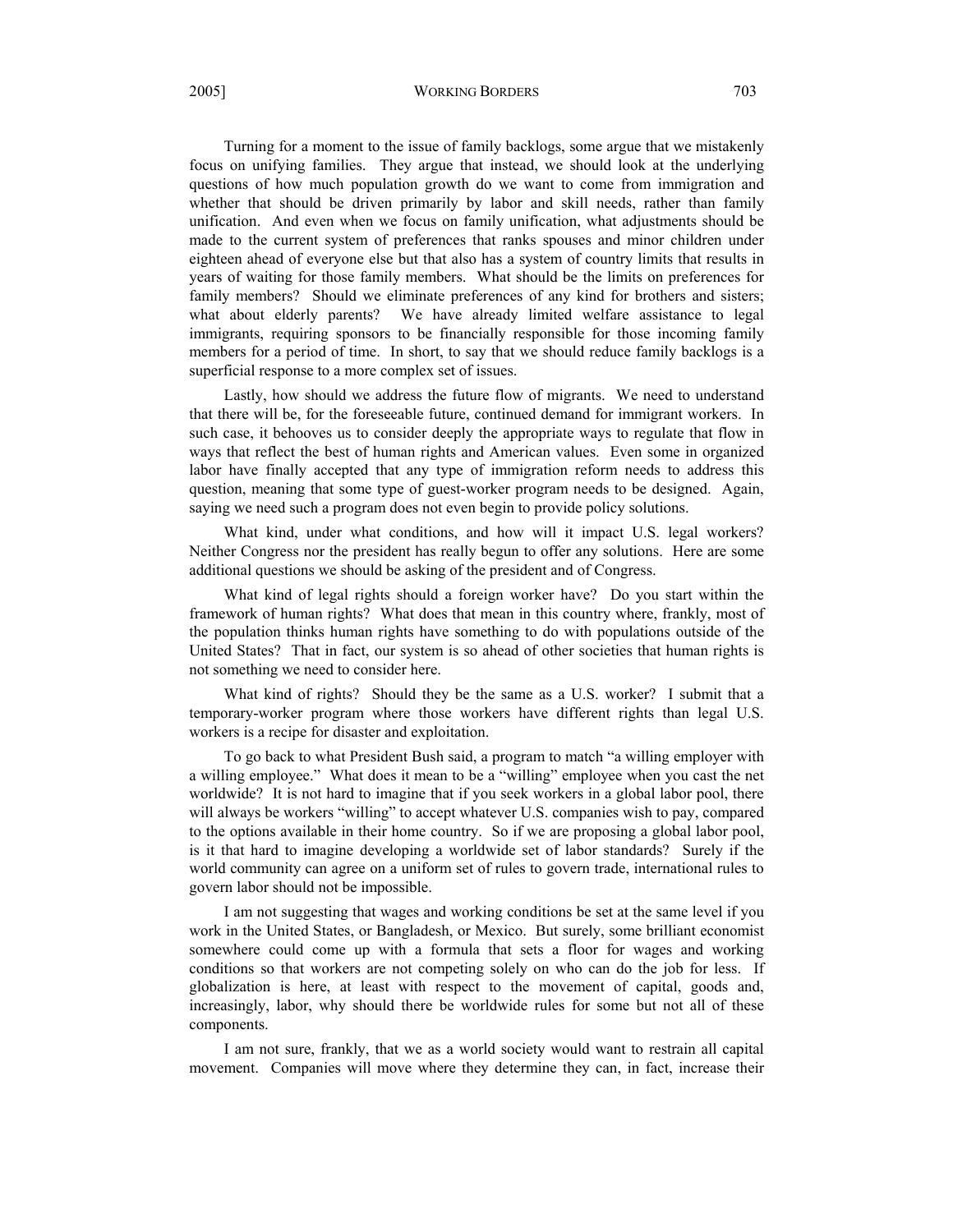profit. And many of us here in this room and across this country, and around the world, have an interest in seeing increased profits because we are shareholders. But since we are also citizens of the world and part of a global community, what are the other values we are trying to promote, in addition to capitalism and the market economy? And how should we balance those competing interests?

I do not have an answer, but I do know this: that capital and business will always seek to find a way to improve the bottom line. It is the nature of capitalism. What can we do to restrain the excesses?

There are other rights that temporary workers need. What about the portability of the worker visa? Currently under the hodgepodge of programs that the U.S. government has, the visa is tied to an employer. If the employer is abusive and violating whatever labor laws exist, the worker is not free to leave other than to go back to his home country. If you make the visa portable, how do you regulate the movement of people who are here on a temporary basis?

How do you set the wages in terms of employment so that U.S. workers are not always undercut by cheaper labor? This is something that the Left and immigrant advocates sometimes have a hard time admitting—that, in fact, a large pool of cheap labor (whether it is cheap because it is migrant or because of the lack of legal status) does have a negative impact on employment and wages of domestic workers. Yet it is basic supply and demand. If you have a workforce that is larger and willing to work for less, wages go down.

There are now a series of studies looking at the changing workforce in the South. But if you look at what has happened to poultry, construction, hotel and restaurant, and other service jobs, you can see how that workforce in many parts of the country changed from historically white and African American workers to largely, if not entirely, Hispanic. We need to look closely at how wages and working conditions have changed, or not changed, as the workforce has changed. So again we have to ask, how do you protect American workers?

Who determines, and on what basis, that there is indeed a labor shortage? If you set the wages high enough, and if you provide certain benefits, I guarantee you that you are likely to find more U.S. workers available for those jobs.

The programs currently administered by the Department of Labor—which try to determine if there are labor shortages or try to determine what should the wages be for foreign workers—are insufficient. They are weak. There is a lack of administrative personnel that can, in fact, implement these programs. What you have are businesses, wellmeaning businesses I might add, who feel that they cannot find the workers that they need, and complain about the paperwork that is involved at the Department of Labor. But the reality is: paperwork is exactly that. It is actually not protecting American workers in any effective way.

Even assuming for the moment that one could design and implement a more effective program for identifying real labor shortages and setting appropriate wages so as to protect American workers, there would still be another major problem. It is one of the toughest issues: worksite enforcement, or interior enforcement, or employer verification—whatever you want to call it. If we are serious about regulating the future flow of people, we have to get serious about insuring that unauthorized workers actually cannot work here.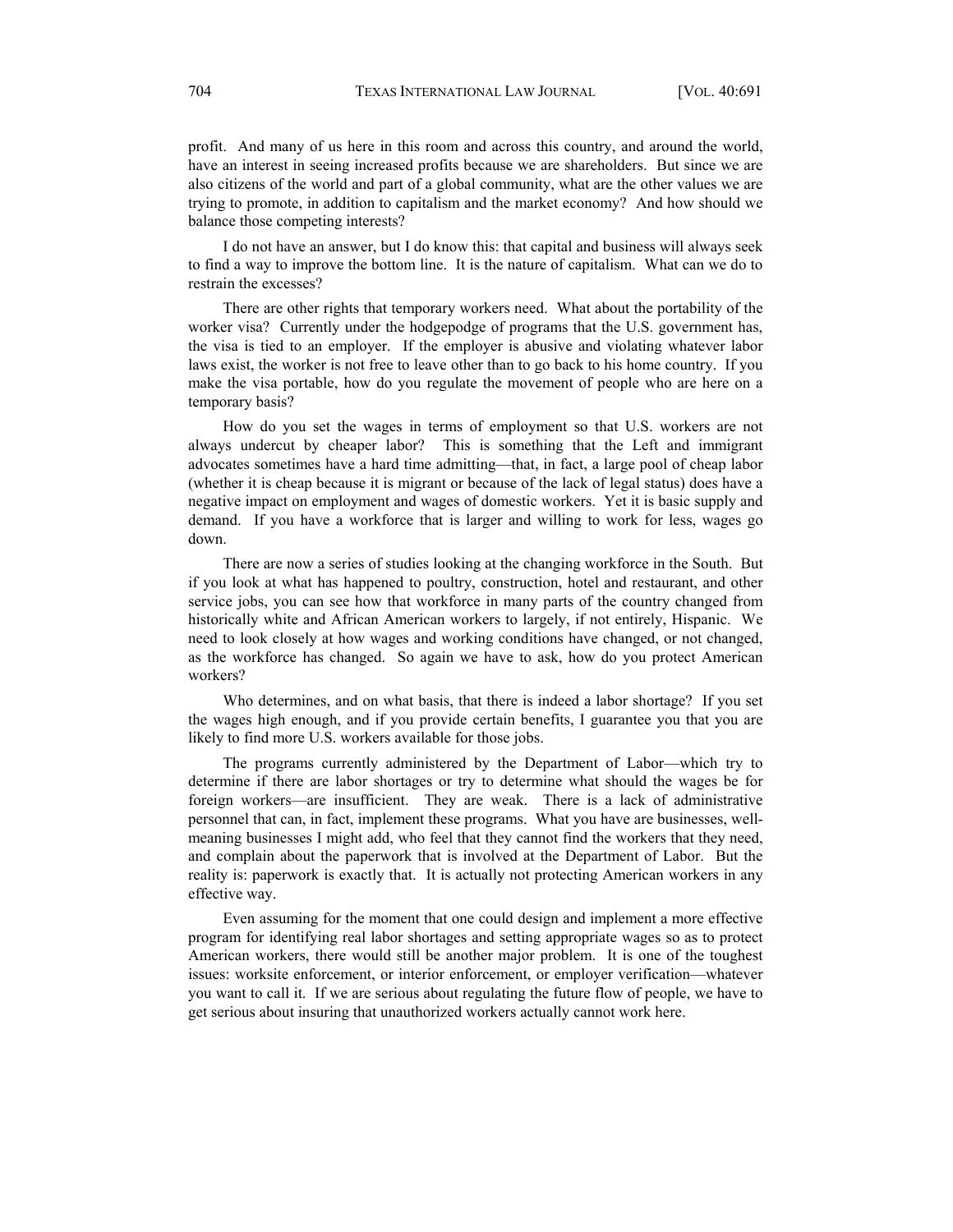Employer sanctions, enacted in 1986, did not work.<sup>15</sup> Whether because there was a complete lack of will to enforce, or because the well-intentioned effort to protect against discrimination left an opportunity for increased use of fraudulent documents, for almost twenty years we have had minimal disincentives for employers to hire undocumented persons. We are not serious about fines. If you compare our inadequate system with what European countries do when employers are found to have hired unauthorized personnel, it is astonishing. They will assess tens of thousands of dollars per illegal employee against an employer. We, in the very few cases that have been brought against employers for hiring undocumented persons, have levied minimal fines. Indeed, many employers consider the occasional slap on the wrist as a cost of doing business.

But are there other ways of trying to reduce the pull of jobs so as to reduce the numbers of illegal workers?

In 1986 when the last, big immigration bill came up, there was a debate on a national I.D. card that ultimately gave way to the weaker employer-sanctions framework. Twenty years later, there are some who argue that we should revisit this issue.

On the one hand, in 2005 there exists technology that simply was not available in 1986. We have databases and an ability to communicate and verify across systems in ways that could not even be imagined in 1986. But just because technology may make it easier, we need to recognize that technology alone will not solve this problem. The inaccuracy and incompleteness of the databases should not be overlooked. Privacy issues are continually emerging. Civil liberties issues concerning how much information the government should have and what it can do with such information are creating unlikely alliances between the Right and the Left. Are there less intrusive means of verifying who is authorized to work?

Right now, the Social Security Administration (SSA) has expanded its effort to clean up social security records. Employers send in every quarter or yearly, as part of the tax collection effort, the names and social security numbers of employees. SSA reviews its records and sends employers "no-match" letters, indicating that the social security numbers either do not exist or do not match the name and identity of the employees submitted. It is actually a fairly unobtrusive means of identifying who, at least at first blush, may not be legally entitled to work here.

The problem, however, is that only the employer is notified. While the employer is then required to inform the employees in question, there are no safeguards to ensure either that the notification takes place or that the employer does not wrongfully use such information. There are numerous instances of employers not informing employees of the "no-match" unless and until an employee starts to complain, starts to form a union, or in some way starts to agitate for improved working conditions. Surely there must be a way to use databases—whether Social Security, immigration records or other information—so as to identify who can work here properly? Can we do so in a way that respects civil liberties, privacy, and civil rights?

This last point regarding civil rights (another way of saying human rights) is particularly important. Many folks are willing to accept the use of a national I.D. card, or require all employers to verify employment using the latest technologies and databases, because they do not believe they will be affected by such procedures. Unfortunately, given our history of racial and ethnic discrimination, it is not inconceivable that without careful

l

<sup>15.</sup> *See* Immigration Reform and Control Act of 1986, Pub. L. No. 99-603, § 101(a)(1), 100 Stat. 3359, 3360–74 (1986).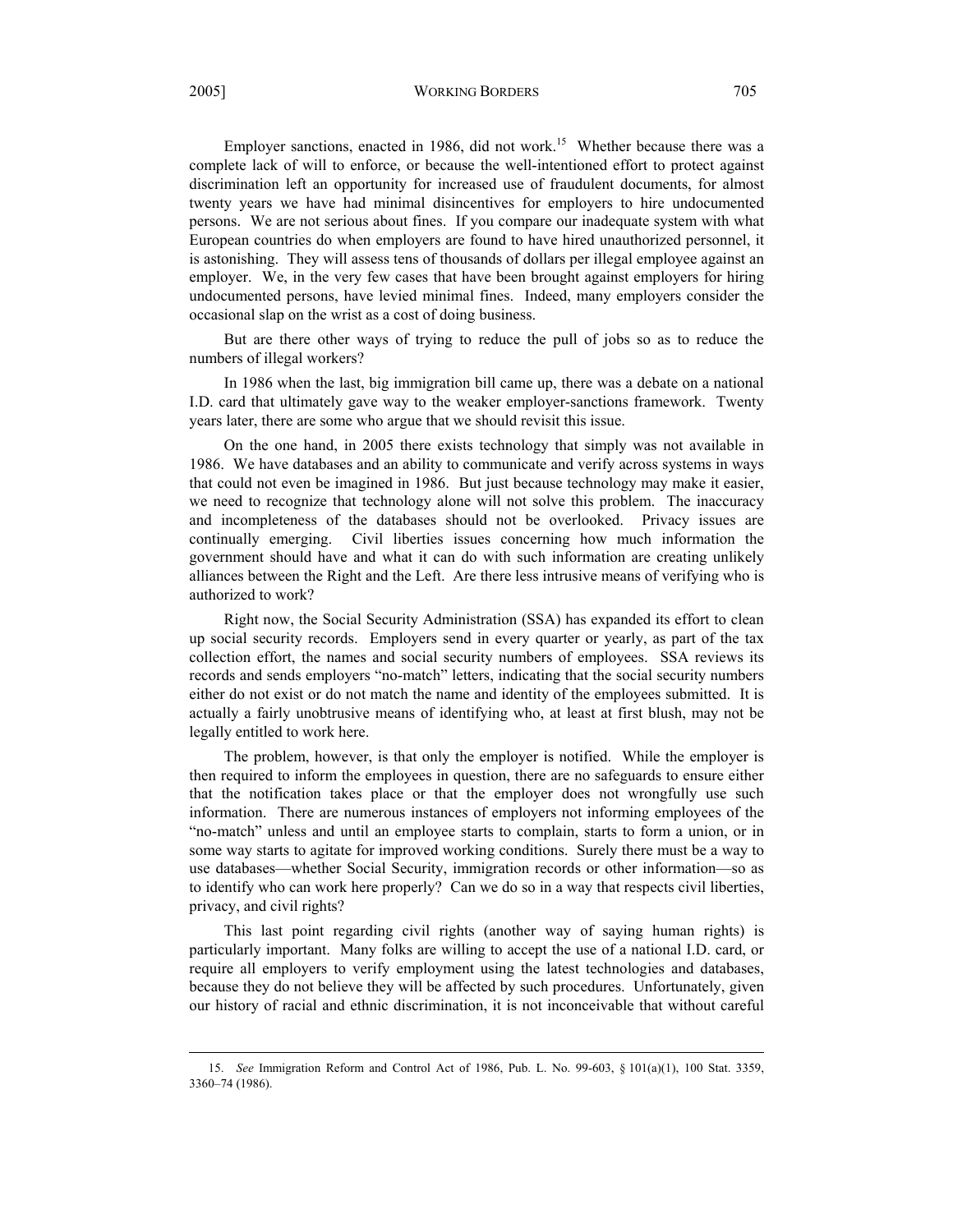structuring, verification of legal status may become yet one more mechanism of discrimination and harassment.

Moreover, we also need to consider how creating a guest-worker class would impact our society. Especially, if we design a program where guest workers have different rights than other workers, how would we know who is who? How will we determine that someone is entitled to full rights as part of our society or only a temporary worker with minimal rights? Will we decide based on ethnicity, language, or national origin who is American and who is not? What do we do about the rights of U.S. citizens and legal immigrants who look like the guest workers being brought in? If we already have racial profiling along the border and in communities across the country, do we add yet another reason for law enforcement and government agencies—as some in Congress would have us do—to demand proof of authority to be here? Proof of who you are?

At some times, it feels that we are moving to a place in which some segment of our society may have to have some type of internal passport to go about their daily business or at least have it on their person. Otherwise, be hassled by agencies. Should we try to learn from other experiments with internal documentation, and internal travel authorizations such as those in South Africa or people moving between the Palestinian territories and Israel? Do we really want to give every single government employee the right to ask for documentation?

Even assuming we could design a mechanism to reduce the ability of employers to hire undocumented persons, we must recognize that there will still be individuals who will try to migrate illegally and work illegally.

This issue of migration—the pull of jobs, the movement of people—this is a worldwide phenomenon. We are not alone in this. In a way, the continual migration of people is a testament to the human spirit because human beings will seek to improve their lot in life wherever they are. At least some of them will.

So our challenge is really, how do we bring some order to that process? It is going to happen regardless. How can we minimize the number of deaths along the border? How can we respond to legitimate labor needs now and in the future? If you look at the demographics and if you look at our birthrate, if you look at the types of workers who will be needed in the future, there will be labor shortages. Under what terms and under what conditions will we try to address them?

So let me raise one last critical issue in the design of a future guest-worker program: whether those guest workers will have a path to permanency. That is to say, if they choose to become a part of American society, will we permit them to do so?

Why do I think this is so important? Well first off, there is no such thing as a temporary-worker program. In this respect, the anti-immigrant chorus is correct. It has to do with human nature. People live. They meet. They marry. They lay roots. They want to stay. Yes, of course, many people want to go back, and not many of them do.

I am in a weird situation in that my parents are exactly the type of workers President Bush wants. They worked here for forty years and they retired to Mexico. That is what many immigrants say they want: work for a time and then go home. Well, people rarely make the choice my parents made; most choose to stay here because their children are here. That is why I think it is so important to provide a path to eventual permanence, including citizenship. Otherwise, we will have thousands and thousands of workers who will not wish to return to their home country. By giving workers the option of permanency—with appropriate requirements, of course—we would be designing a program based on reality.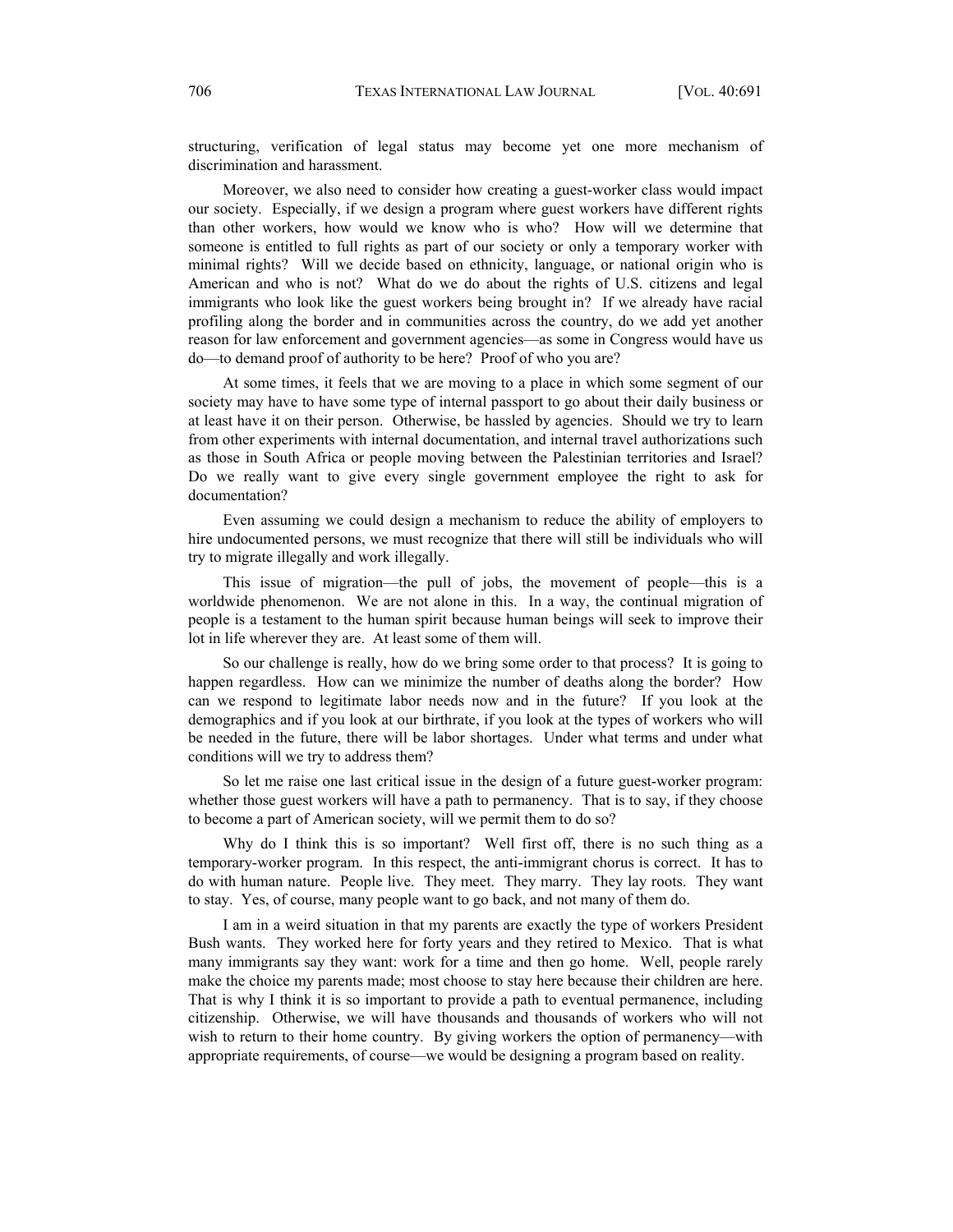In conclusion, I hope that the questions I have posed can spark discussions and responses that are grounded on human rights and not simply the old, tired paradigm of "controlling borders" and "national security."

As I travel and talk to members of Congress and groups who are advocating for change, there are no—I have not heard any, at least—fresh ideas about how to balance these competing interests. But what I will leave you with is what the organizers of this conference have already recognized.

The globalization of the labor supply is happening as much as the globalization of capital. What do we intend to do about it and what will be the values that guide us in shaping the America of the future?

Thank you.

I think we left some time for questions and we have a microphone. As you probably can gather, I am not afraid to speak my mind.

#### *Question and Answer*

#### **Question 1 (Bernard Rapoport):**

We are faced with a serious problem where everything starts with money. You all are a group of lawyers here. The thing that bothers me about the law profession is this: the best lawyers have one job—to see how to circumvent good laws.

Four hundred billion dollars just came across the table, as you know, on which the big companies didn't have to pay any taxes. Right?

#### **Echaveste:**

Yes.

## **Question 1:**

Now, how many workers could benefit if we had a fair economic system? We wouldn't have to be talking about all these problems to the extent that we do. Would you agree with that?

### **Echaveste:**

I would, I would. But I would suggest that actually not all lawyers spend their time—

#### **Question 1:**

I know Sarah and Karen are great lawyers. I don't worry about them. But I think the law schools do have a challenge about that, and you think so too, right?

# **Echaveste:**

I do. I think the profession is one that lends itself to actually tackling these hard issues because most of us are problem solvers as lawyers. Someone comes in with a problem and our job is to try to find a solution. Yes, there are businesses that come in that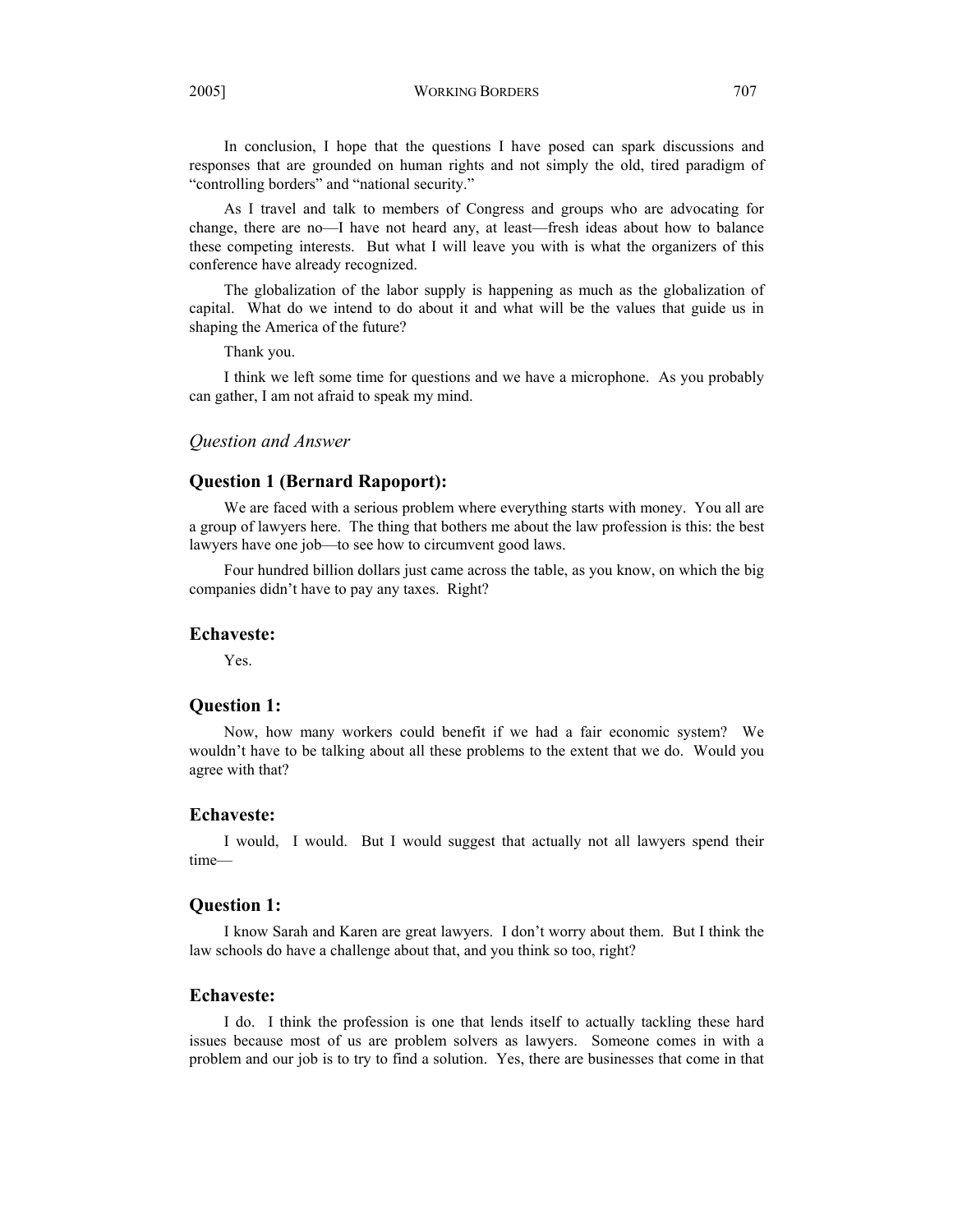basically want to find a way to get what they want even if it might, "just keep them out of trouble but let them do what I need to do."

But that training—that is why it is so important to have a conference like this at a law school, and this shows my bias toward lawyers—unlike some other disciplines, we actually have to try to solve problems. This is where I think the discipline of human rights and labor protections and civil rights—that thinking about how do we balance those interests is why I think that law schools may be a source, at least for some in the profession, of answers.

But it will ultimately require political strength and political will to want to do something to solve our problems. There are many in the Left, actually, who are what I call not true believers but idealistic. Idealistic to a point of not recognizing that you have to elect people who agree with you to try to implement policies that will change the world. Or at least try to.

So I think marrying the intellectual need that we have with a political understanding of what is going on is necessary because we sometimes try to do things in a vacuum.

# **Question 2 (Gerald Torres, The University of Texas School of Law):**

There are a couple of issues that you raised that are problematic. One is if you have a guest-worker program that assumes the workers will eventually go home, the problem of repatriation—which you have already experienced in this country—looms large. So, what has Germany done, for example? How has it approached the question of repatriation? One.

And two, isn't Peter Schuck right that we have to revisit the question of birthright citizenship in the United States?

# **Echaveste:**

Well, I think those two go hand in hand. This is where I think this idea about an American guest-worker program that would have a path to permanence is actually a unique opportunity for the world.

We have experiments and experiences in other countries of pretty extensive guestworker programs, like the situation in Germany with the Turkish workers, where the ability to actually become a German citizen is very limited. And so what you now have are second- and third-generation, German-born Turks who have really no connection to Turkey, but are not fully integrated, if you will, into German society. There are, as many of you know, real efforts to recognize the reality that this second and third generation of German born Turks are not going to return to Turkey.

I think Germany and other countries started with that notion, "They will come here and work, and then they will go home." And guess what? Life doesn't always work out that way. And in Germany, where there are such limitations on German birthright citizenship, the resulting generation of Turks born in Germany has created the current situation.

There are voices in this country who are starting to argue that the Constitution should be revised and that birthright citizenship, U.S. citizenship for someone born in this country, should not be automatic. It seems to me, at least, that while that is, I believe, an attempt to get people to go back home because your children will not be citizens of this country, I think the experience from other countries should show us that that is a wrong path to go. Such children, like the situation in Germany, become educated in the host country and actually have no connection to the home country, so where are they supposed to belong?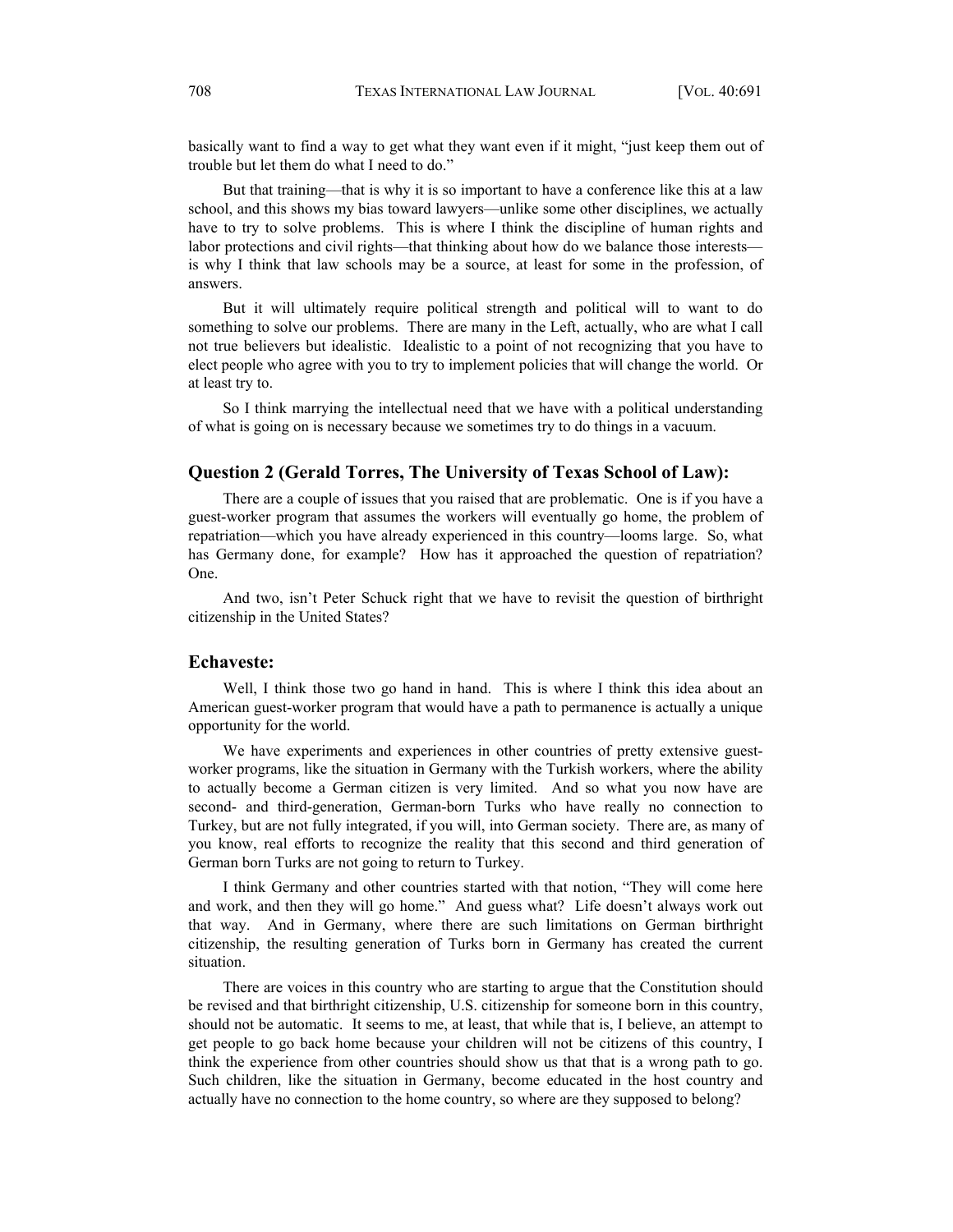So this path to permanence is actually a pretty novel idea. I think for the United States it is ideally suited to the United States because we are, but for Native Americans, a country of immigrants. And therefore, how we welcome that guest worker would be in keeping with our American values and our history, to provide eventually for permanence. We can regulate it. We can set time limits. Good moral character. We can do lots of things to make sure that people who come here to work and choose to stay here are people that are going to benefit our society.

But the notion that they are going to go back automatically, or that by taking away automatic citizenship through birthright, is going to address the problem is one, I think, that history has already shown does not work. Why would we try the same thing?

# **Question 3 (Bill Beardall, Equal Justice Center and The University of Texas School of Law):**

First, as an adjunct professor who is co-teaching along with Sarah Cleveland the Transnational Workers' Rights Clinic here that is part of the Bernard and Audre Rapoport Human Rights Center, I want to thank you for the exquisite timing of your remarks. It just happens that the classroom component this week took up the current failures and limitations of our employer sanctions-based model. The class next week is already planned to deal with the guest-worker issue in the coming debate—or the current and coming debate—over that.

I think it shows the power of having students have the opportunity to think about these things intellectually while working on actual direct representation of transnational workers here in Austin and having access to experts like yourself who have been thinking about this, as I know, so acutely for a long time.

My question arises out of something else I know you have a lot of experience with and that is with government institutions' enforcement of the rights of powerless, low-wage workers, especially transnational workers, who do not have a political voice in the system.

As someone who has struggled with that, probably more mightily and heroically than anybody else in the history of the Department of Labor of the U.S. government, I know that you know what government can and cannot do as someone who worked on that, enforcing those rights from the standpoint of nongovernmental organizations (NGOs), working together with the Department of Labor to try to do that.

As we go forward, what thoughts do you have about what the role of government is, realistically? And what is the role of NGOs, realistically, in the enforcement of the legitimate rights of transnational workers in this global workforce?

#### **Echaveste:**

Quite simply, government won't be able to enforce the laws. In the current state of the deficit and the federal budget, I would ask you to look very critically and suspiciously of any congressperson who says, "Well, we'll give the authority to the Department of Labor, or Home Land Security, or some agency to protect the rights of these workers." It will not happen. There just are not enough resources.

This then leads us to the problem that the most vilified profession at the moment is lawyering, if you listen to some folks currently occupying the White House. When you say, well, you need to have a private right of action to enforce those labor protections, we are going to have a fight on our hands. But it is absolutely critical.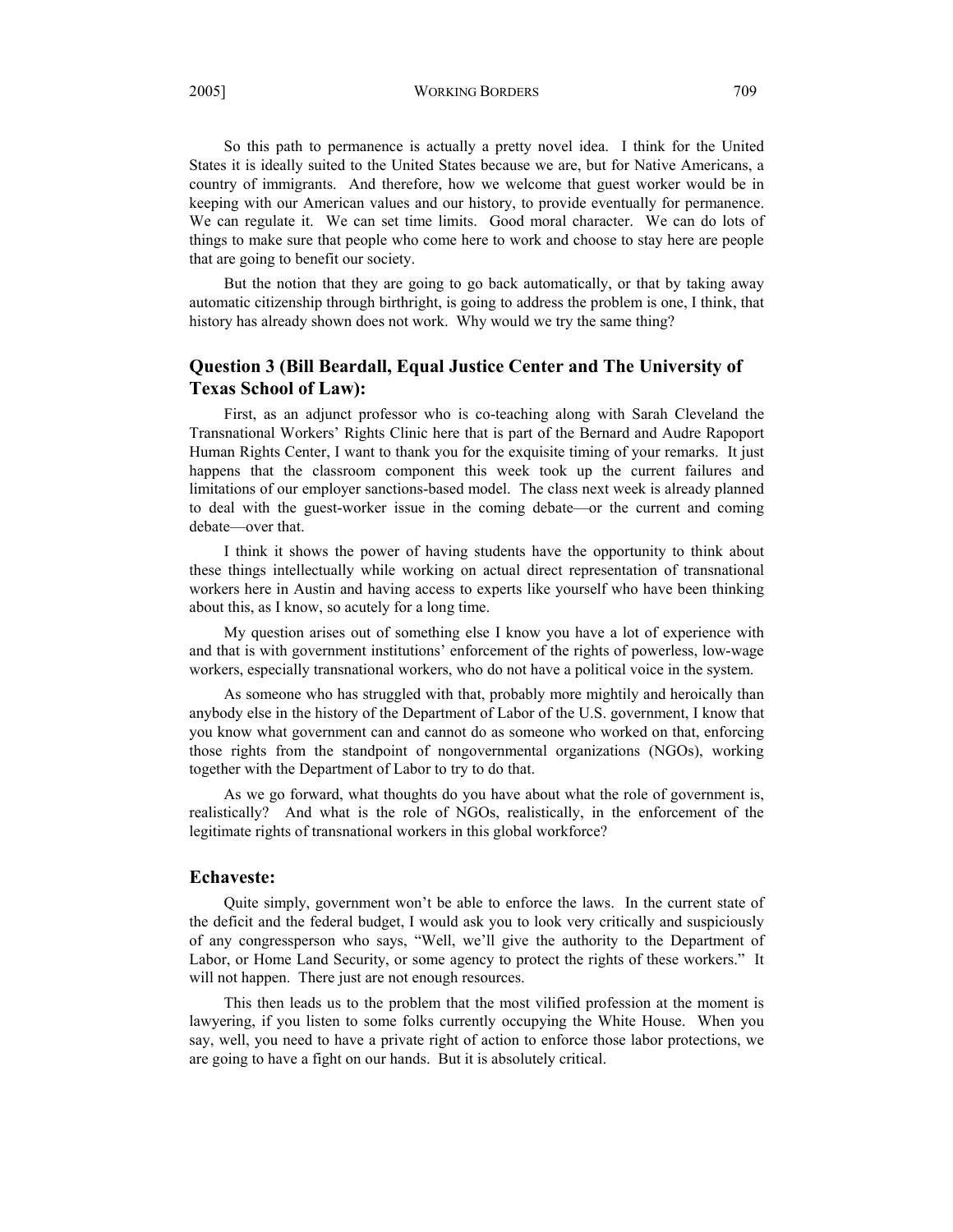One possible solution is if, in fact, we say straight out, "A foreign worker has the exact same rights as a U.S. worker. There is just difference in status; temporary versus permanent." This does not lead to distinguishing between the two. There are private rights of action under the Fair Labor Standards Act and other types of law.16

We also have to fight a rearguard action, occurring right now, which is to limit class action. For low-wage workers, this is a big issue. No lawyer—even a well-meaning lawyer from Legal Aid who, by the way, cannot do many of these cases because of the status of the worker—is going to take a case that involves a few hundred dollars unless you can bring a number of them as a class action.

So then you leave it to the government to bring those cases. Except that we just determined that the government cannot do it because it does not have the resources. We will be in a situation in which our law books may say there are protections there. But we all should know by now that simply because a law has been enacted does not make it so, unless it is implemented.

I would make one of the critical issues in an ultimate negotiation with Congress on this ability to bring private rights of action to protect the rights of workers, both U.S. and foreign. I think it will be very uphill but I think it is also critical. Otherwise, again, it is just icing or pretty language but really meaningless.

#### **Question 4 (David Kennedy, Harvard Law School):**

This follows a little bit right on the point that you just made. It is about the theater of action for policy making on the issues that you raise. We have a tendency to imagine that labor standards should be done in the theater of international law, and the WTO should do it, or the United Nations should do it. But immigration is something we need to tackle here at home.

Here is a thought experiment. Imagine if we reversed that presumption. If we imagine extending much more dramatically our national law to cover extraterritorially human rights abuses in the labor field—the way we extend financial regulations and antitrust regulations without giving it a second thought—and just amending your statement of a private right of action to say not only for U.S. and foreign workers, but a private right of action for U.S. and foreign workers both here and abroad. While at the same time, trying to push a little bit the free movement of workers debate into the international realm. If I were advising a third world caucus in the Doha round, I would say, "Some mobility for labor is going to be much more important to you than a reduction in agriculture subsidies." So if I were picking issues, I would say, put free movement of labor alongside free movement of capital in the international arena.

I am just wondering if you have any thoughts on that kind of strategy for reversing our sense that immigration is a problem we have to solve here, while labor standards are a problem that only can be solved by collective action abroad.

## **Echaveste:**

-

Well, I guess I would question whether labor standards can only be solved abroad since I think within our own country, we have real violations of our own labor standards. So I cannot really distinguish between them.

But I do think that—perhaps not in my lifetime but perhaps in some of the students' lifetimes here—the movement to recognize a sort of North American community, the way

<sup>16.</sup> Fair Labor Standards Act, 29 U.S.C. §§ 201–219 (2000).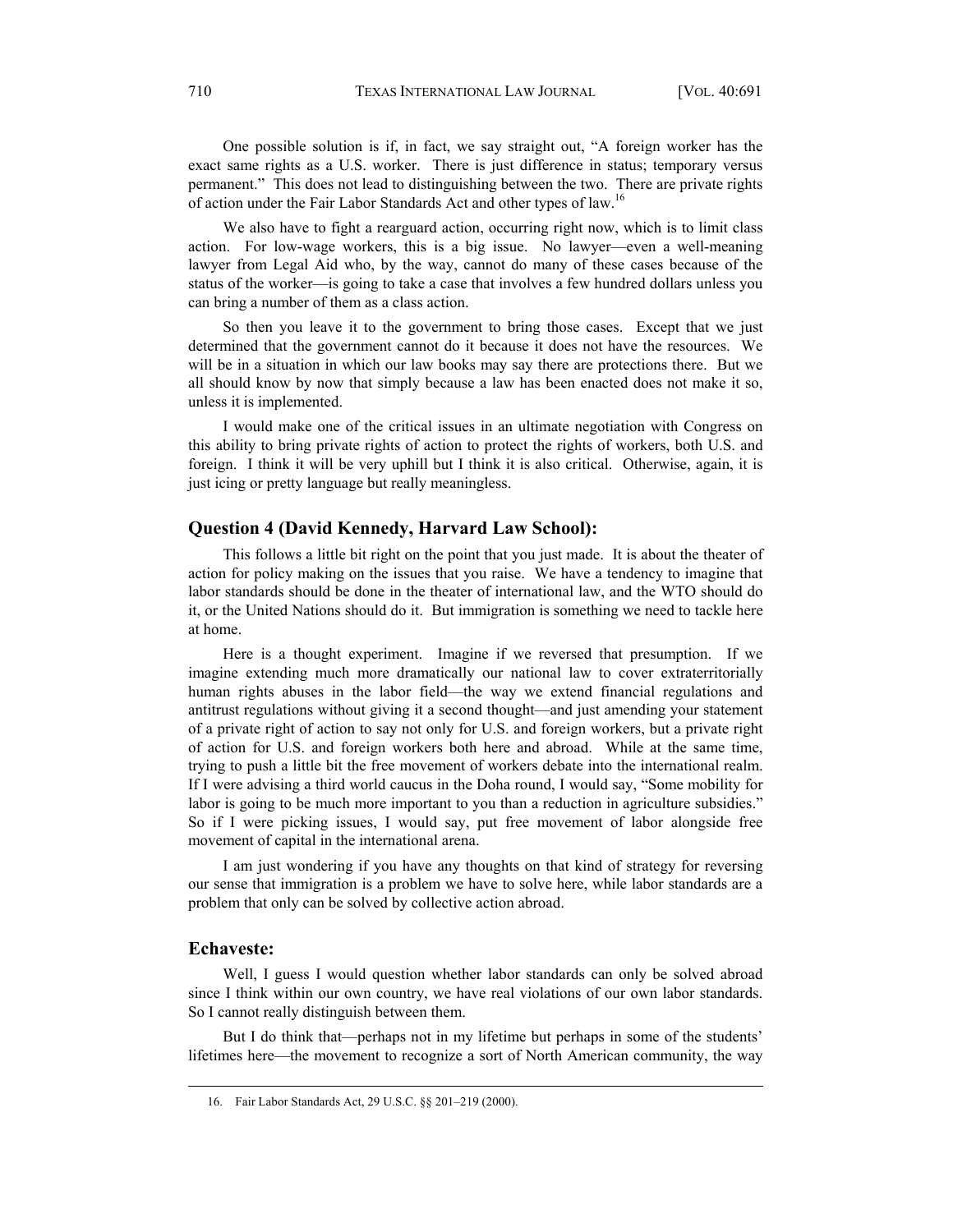we have a European Union (EU), will be in our interest, in our collective interest, for all the reasons we have just discussed. If you look at Europe's experiment in terms of basically Fortress Europe, even Spain just this week announced what is essentially an amnesty for about 1 million undocumented because they have an undocumented population.<sup>17</sup> It also made clear what the fines were going to be passed once everybody came out of the shadows of what the employers will have to pay.

So regulating the movement of people from third world countries is a wonderful ambition but, as I say, probably long in coming. Not the least of which has to do with our own country's suspicion and lack of support for international organizations—our American exceptionalism, our sense somehow that international rules are for other countries and not for us. And that is a debate we need to engage more people on, building a constituency within the United States for internationalism, for international institutions, is probably one strategy, albeit a difficult one. But a necessary one.

I would just say that I actually think reducing crop subsidies relates very much to immigration. As many have noted, the one consequence of NAFTA was the real impoverishment and destruction of sustainable farms or subsistence farms in Mexico and other parts of Central America, but particularly Mexico. Farmers who, in fact, could not compete with the cheaper pork and beef that are being imported into Mexico, leading people to decide that they have to leave the countryside and come to the United States.

So I jokingly say, after comprehensive immigration reform, my next big battle is going to be crop subsidies. Because I think that there is something there that needs to be addressed.

# **Question 5 (James Galbraith, The University of Texas LBJ School of Public Affairs):**

This may be something of a purist position, but I think it is entailed logically. Start from the idea that we have a growing economy and a growing population. When a person arrives here and takes a job, unless that person is later displaced by another arrival, they're essentially going to be working here indefinitely for as long as they choose to. There is no reason to expect that the demand for their services will be less in the future than it is today.

That leads me to question the opening that you leave for a guest-worker program. It just seems to me that one has to consider whether we're better off having a population that comes in and essentially stays for a career, and certainly long enough to establish their political rights in this country, which certainly shouldn't be longer than five or ten years at the most. Certainly not the forty years that your parents were here. And a population that is rotated through, as in Bush's proposal—one is essentially encouraged to spend a few years and then get back out and go back, being replaced by another population just like it, which essentially never assimilates, never adopts American norms and cultural values. And it becomes perhaps a population that is difficult to trace if it gets involved in petty crime and this kind of thing.

So why would one prefer, in principle—apart from making a political compromise having a guest-worker program as opposed to a kind of path of smooth immigration and normalization leading, as the norm, to citizenship and political rights for people to come and work in this country?

l

<sup>17.</sup> Renwick McLean, *Spain Begins Offering Residency Papers to Unlawful Immigrants*, N.Y. TIMES, Feb. 8, 2005, at A3.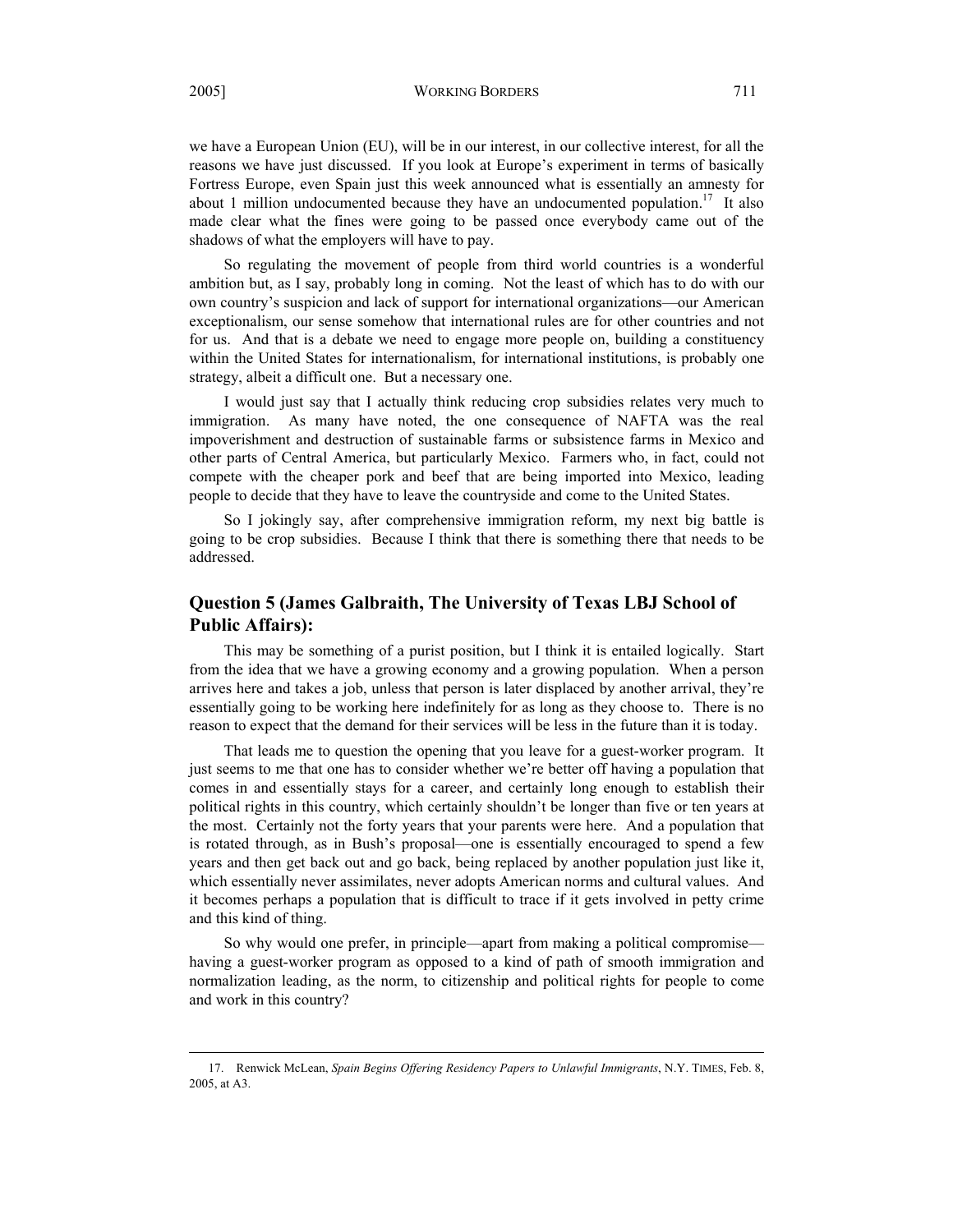# **Echaveste:**

That is a good question. I think, perhaps, I have been in Washington too long in which the political realities are such that the odd bedfellows that are going to bring you immigration reform consist of business, organized labor, and immigrant advocates.

There are parts of the business community that only want or feel that they will do fine with a temporary program, agriculture being one of them. But there are others who have experience with workers who would truly be satisfied with working in this country for a few months out of the year, or eight or nine months of the year, and then returning home.

The fact is that the permanent program, the program that allows people to come here for a job on a permanent basis, is so broken that most employers use the different visas as a way of getting workers here—albeit on a temporary basis until they hope they can arrange for permanent adjustments. This is, I think, why people have accepted the notion of a guest-worker program because a permanent program, a sort of permanent bringing in of people, appears to be politically undoable. But I think the question is a fair one. It might require some folks to actually go back to the drawing board and say, "Well, why not?"

I would say, however, that even though I said the temporary program is never temporary, we do not know, actually, what percentage of people, of those who come here, would in fact choose to be part of America. We suspect some percentage but we don't know. And so, what kind of permanent: if some percentage of that is going to move and seek to go back, why would you have a permanent program?

### **Question 5:**

Well that, of course, is the choice left to that individual. That's the question.

## **Echaveste:**

Right. And that is why I am so adamant, at least when I speak or in what I propose, that there be a path to permanence. There really should be, as part of a guest-worker program, that opportunity to become a permanent part of this country. Perhaps we are closer than we actually started out to be.

# **Question 6 (Maggie McCarthy, The Bernard and Audre Rapoport Foundation):**

Maria, I wanted to say thank you for taking that long journey here to be at the University because I think I agree with Dean Powers. You are the perfect person to kick this off as I think you are both very inquisitive and informative, and I appreciate your making the journey to be with us.

I had a couple of things I wanted you to comment on, if you would, and one is that I see a number of the students here today, and I am very pleased to see them. And I should give this disclaimer. I am Maggie McCarthy, and I have the privilege of working with Bernard Rapoport at the Foundation. And so in making this grant, one of the things that I learned very early on is that there was a great deal of interest here at the University in this whole area of human rights.

So my first question would be, are you seeing a renewal or a renewed interest in this among young people to study this field of interest? And do you have any encouraging words for them?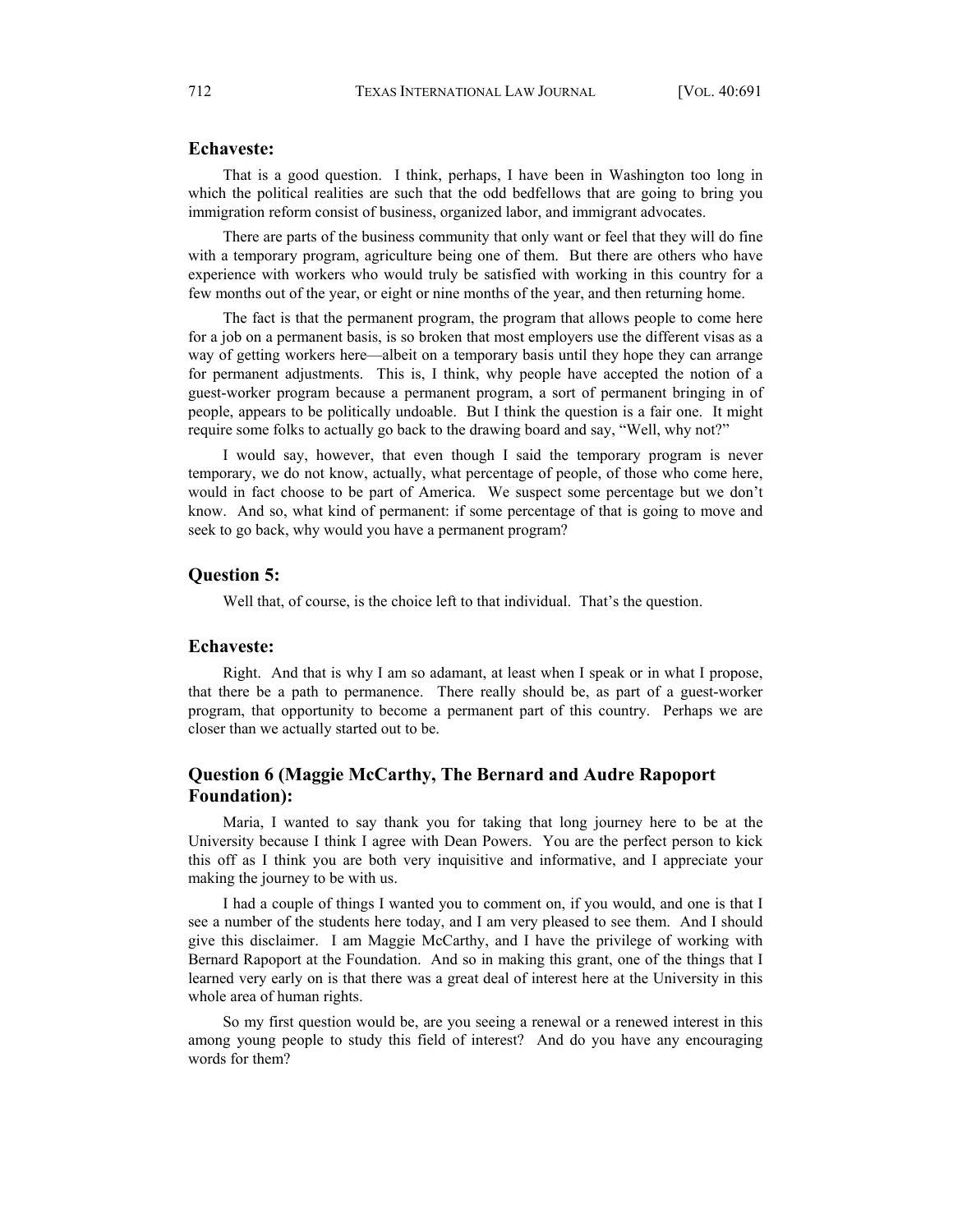And my second question regards the role that the university can play in informing public policy on these issues. Do you see them taking a larger role in influencing this from a field experience, from an academic experience?

# **Echaveste:**

I have been in Berkeley for the last six months, so it is not surprising that I see there a real interest in human rights and issues of social change. But there is, I think, a greater interest and there are greater opportunities, even though I just said that overall the U.S. is not particularly a strong supporter of international organizations. That may be our government, but you will find across the country organizations and individuals who are, in fact, very focused on issues relating to international human rights and also issues relating to rights at home. It actually is very encouraging to see the interest.

The role of the university is one that hits very close to home in that I hope, in the years to come, I have more of a chance to help foster. I frankly think the policy makers, whether they are in a state capitol or in Washington, D. C., are too disconnected from the intellectual rigor and fervor of ideas. It may be that they just do not have time and they are spending all their time running for office and it is very hard to get them focused. But I also think that the academic world does not do a very good job of putting ideas in a usable form.

Plenty of people, and I have been the recipient of them, will present and give to policy makers their treatise, their forty-page article, and a number of really well thought out ideas. They do not have time to read them. So somehow trying to distill what is going on in the university and getting it into the mix of the policy makers is a critical role.

And I think part of it is the academic world does not understand the process by which policy gets done, and the political world is not fully familiar with the academic world. This is partly why I am at Berkeley—and why I am really going to enjoy being part of the academic scene—for the chance to bring people who actually know both worlds.

But it is so needed. And I think a university like the University of Texas, just like the University of California, has a particular role to play in helping identify, build, develop, and disseminate ideas that relate to the big challenges of this country and of the world. And so, a public university has, in some ways, a special and different role than a private university.

We ought to be engaged in these tough issues, and we need to make those connections user friendly, intellectually honest, based on research, data driven. Those are big ambitions but I think there is a real role, which is why I think a center like this is very exciting to try to make those connections.

## **Question 7 (Audience Member):**

l

I had a question about enforcement. My understanding is from the Hagel-Daschle Bill.<sup>18</sup> A lot of that money, those fees that people would pay in—which I think is about \$1,000 to receive their proper documentation—about \$3,000 of that would go to further militarization of the border and \$300 for more criminalization of immigration. And so there is this interesting play of legalization but further criminalization and militarization at the same time.

How is it possible to work within that reality to dismantle such a system that is so deadly for so many people in that reality? Is that possible, and how do you see it as such?

<sup>18.</sup> Immigration Reform Act of 2004, S. 2010, 108th Cong. § 216 (2004).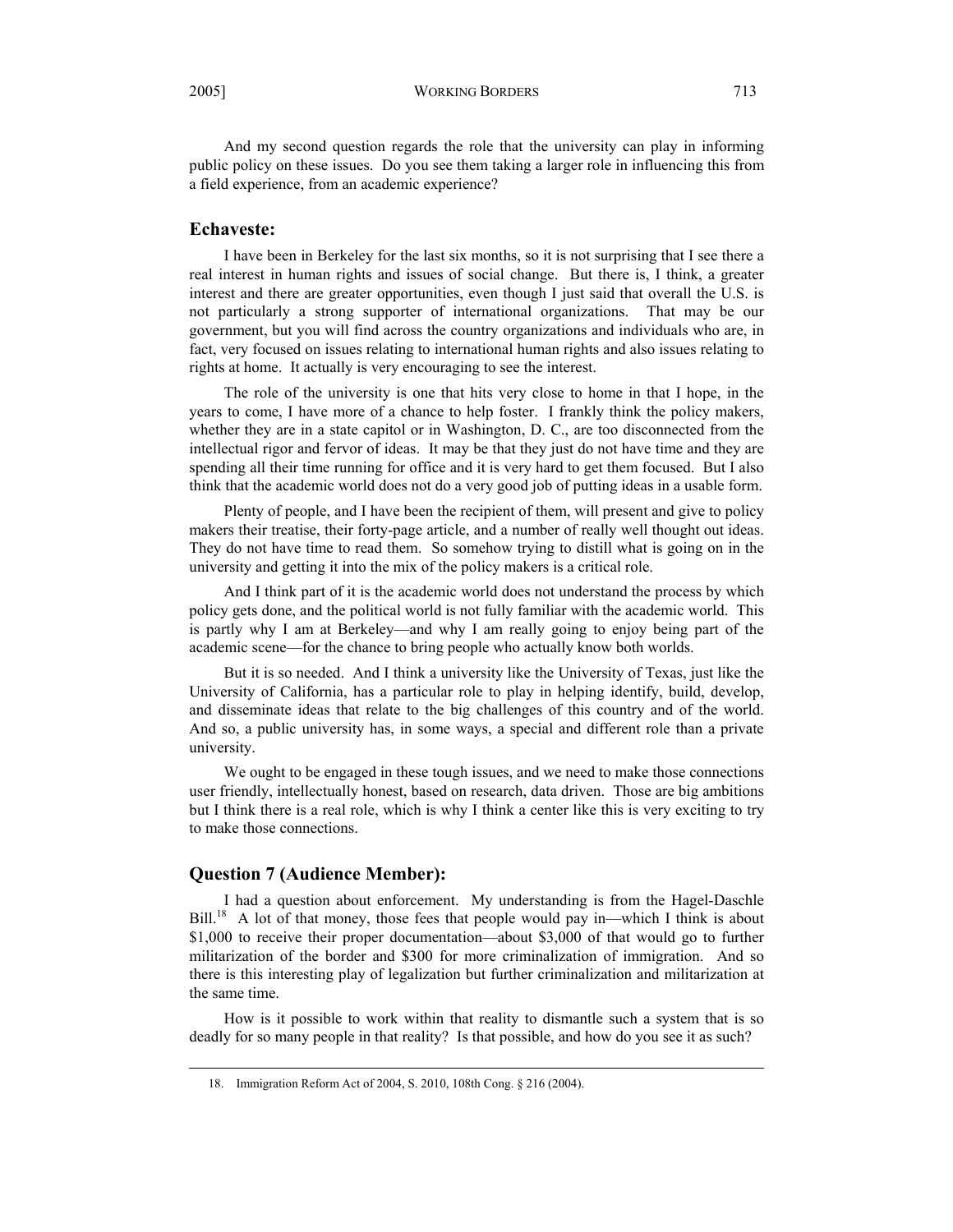#### **Echaveste:**

This is why I tried to throw out some different ways of doing enforcement, and these are hard things for us. Can you imagine a place in which we have some type of counterfeit proof/card that authorizes us to work? Can we imagine a place in which every employer has to plug into a system and verify that you are actually legally able to work?

If we don't come up with something—and I am not sure those are the right ideas—but something different than the current employer sanctions or militarization of the border, we will not have solved the problem. And mind you, I have talked to folks on the Left who just cringe when you talk about interior enforcement, the way I have talked about it, and say, "Well, you are just going to drive people further underground."

I submit to you that I would consider it a benefit if, instead of having ten million people underground, we had a much smaller percentage because there will always be people who will try to break the system and the rules. We need to understand that. But certainly, if we recognize that the people are coming to work, and it is the pull, we have to make employers really on the hook for hiring the undocumented. How do you do that?

I think if you had an effective system that was fair, that protected civil rights, that took into account civil liberties—and I do not know what that system is, but a system like that—you might actually find less of a need for the militarization along the border. Because when people cannot find jobs, they might actually not come or might go back.

I did not even have a chance to talk about another critical issue we need, which is, what is our development policy to the sending countries? Because I guarantee you, at least my informal survey of every cab driver I have ever ridden with, is that every single one of them intends to go back and left for the opportunity of this country. Most people do not choose to leave their country but for the need to provide for their families.

So we only deal with the border and completely ignore these other factors.

Thank you.

## IV. ROUNDTABLE I: INSOURCING

# **Chair:**

Karen Engle, *The University of Texas School of Law*

# **Participants:**

Barbara Hines, *The University of Texas School of Law*  Linda Bosniak, *Rutgers School of Law* William Forbath, *The University of Texas School of Law* Harley Shaiken, *The University of California at Berkeley Department of Geography* Alvaro Santos, *Harvard Law School*

# **Karen Engle:**

On behalf of the Center, I'd like to welcome you all to day two of the Working Borders conference. Maria Echaveste did a great job of framing a number of the issues yesterday (particularly around immigration), but today we have to do the hard work of trying to respond to those and other issues—as we attempt to truly link contemporary debates about insourcing of labor (immigration) and outsourcing of capital (labor).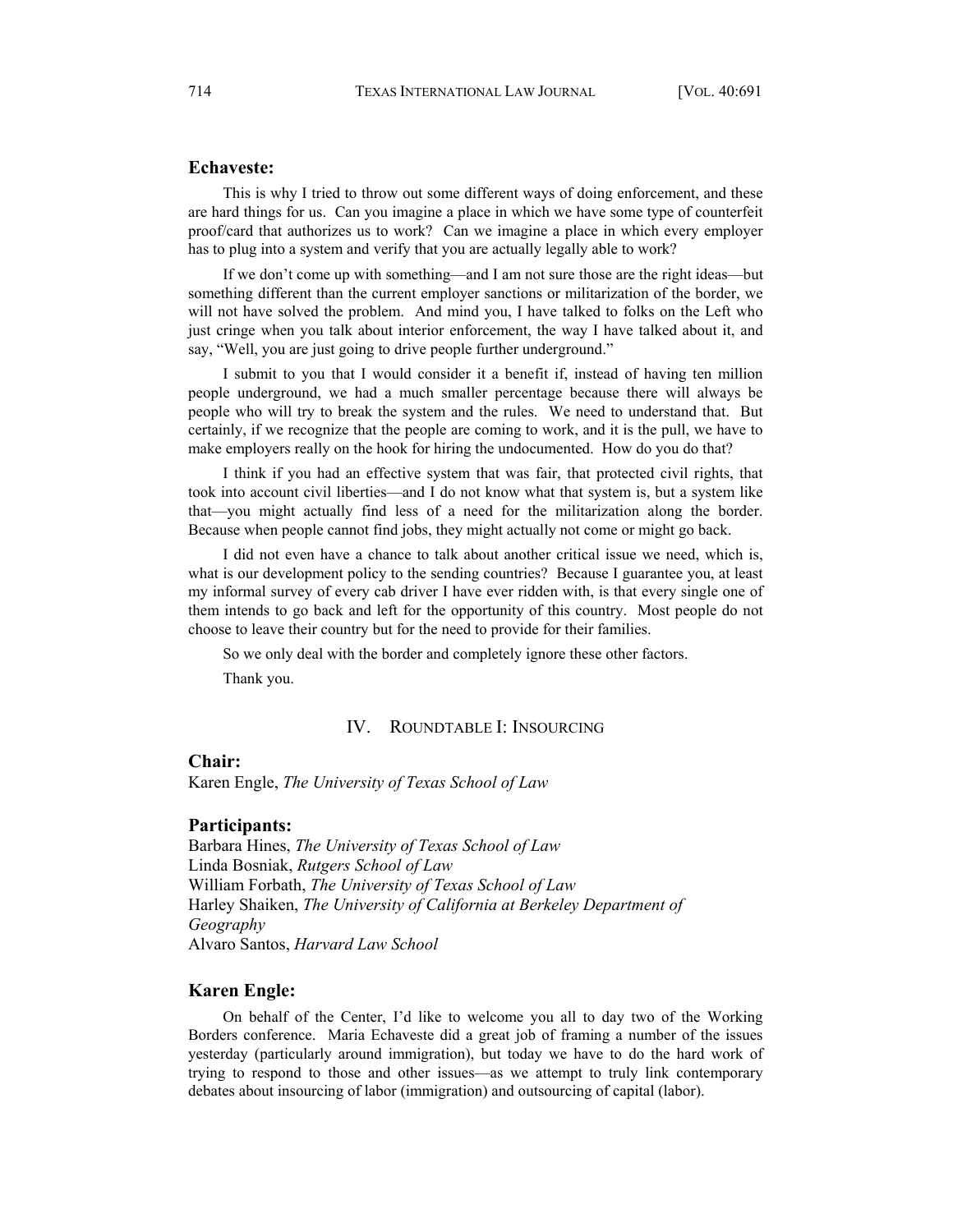l

We have two different theater pieces today, one preceding each roundtable, to "set the stage" for each of the discussions. Shannon Baley, a doctoral student in the Department of Theater and Dance at the University of Texas, spent countless hours—with her team of fellow students—conceiving of and producing the pieces that you are about to see. They are inspired by the living newspaper genre of the 1930s. I would like to introduce her now so that she can describe the project for you**.**

# **Shannon Baley:***\**

The performances you will see today present a modern take on the living newspaper, a documentary-style form of theater first introduced in the United States in the 1930s under the auspices of the Federal Theatre Project. Living newspaper performances sought to transform dry, seemingly undramatic political and social debates into dynamic, live performance. The Federal Theatre Project, an offshoot of the Works Progress Administration, introduced many programs to help re-employ thousands of unemployed actors, technicians, playwrights, and directors during the 1930s, but few had as widereaching an impact as the living newspaper. Agitprop par excellence, the living newspaper combined the revolutionary techniques of German epic theater and Russian constructivist theater with the immediacy of a newspaper article. Creators and supporters of living newspapers did their best to claim this genre's unique Americanness. Hallie Flanagan, for example, the director of the Federal Theatre Project during its short lifespan from 1935 to 1939, called living newspapers as American as the March of Time and Walt Disney. Yet, ultimately, they could escape neither what some considered to be the form's inherent sympathy for workers nor the socialist sympathies of many of its creators. This association between the living newspaper and support for the struggles of workers was of course a dangerous one in an era of rising anti-Communist sentiment. In the end, it was living newspapers, such as *Injunction Granted* (1935–36), an examination of the history of labor law struggles in the United States, and *Triple A Plowed Under* (1936), a dramatization of the crisis of U.S. agricultural policy, that helped initiate the shutdown of the Federal Theatre Project by Congress in 1939.

While the performances you see today are not quite the same as their 1930s predecessors—for one thing, ours are much shorter—much of what you will see has been created in the spirit of the living newspaper. From its inception, this has been a collaborative endeavor, from the research into the debates surrounding insourcing and outsourcing of labor to the development of the script itself. Like our living newspaper predecessors, we scoured news sources for anything that could give us insight into how labor's insourcing and outsourcing could be dramatized. It has been delicate work to balance a presentation of "facts," as received via sources like *The New York Times* and the *Washington Post*, with the human faces and voices of people affected by labor's flux across borders. Most of what you will hear today in our performances consists of direct quotations from actual sources—from President George W. Bush announcing his guestworker proposal to Miranda Ortiz, former employee of VF Jeanswear, mourning the loss of her job to cheaper labor in China.

For many of us associated with this project, creating *Living Borders* has been an exciting chance to test out the contemporary efficacy of living newspapers, a kind of history lesson via performance, and a means of using performance as civic engagement. It has also been a particularly exciting opportunity for interdisciplinary collaboration between the Bernard and Audre Rapoport Center for Human Rights and Justice at the Law School

<sup>\*</sup> Doctoral candidate, Department of Theater and Dance, The University of Texas.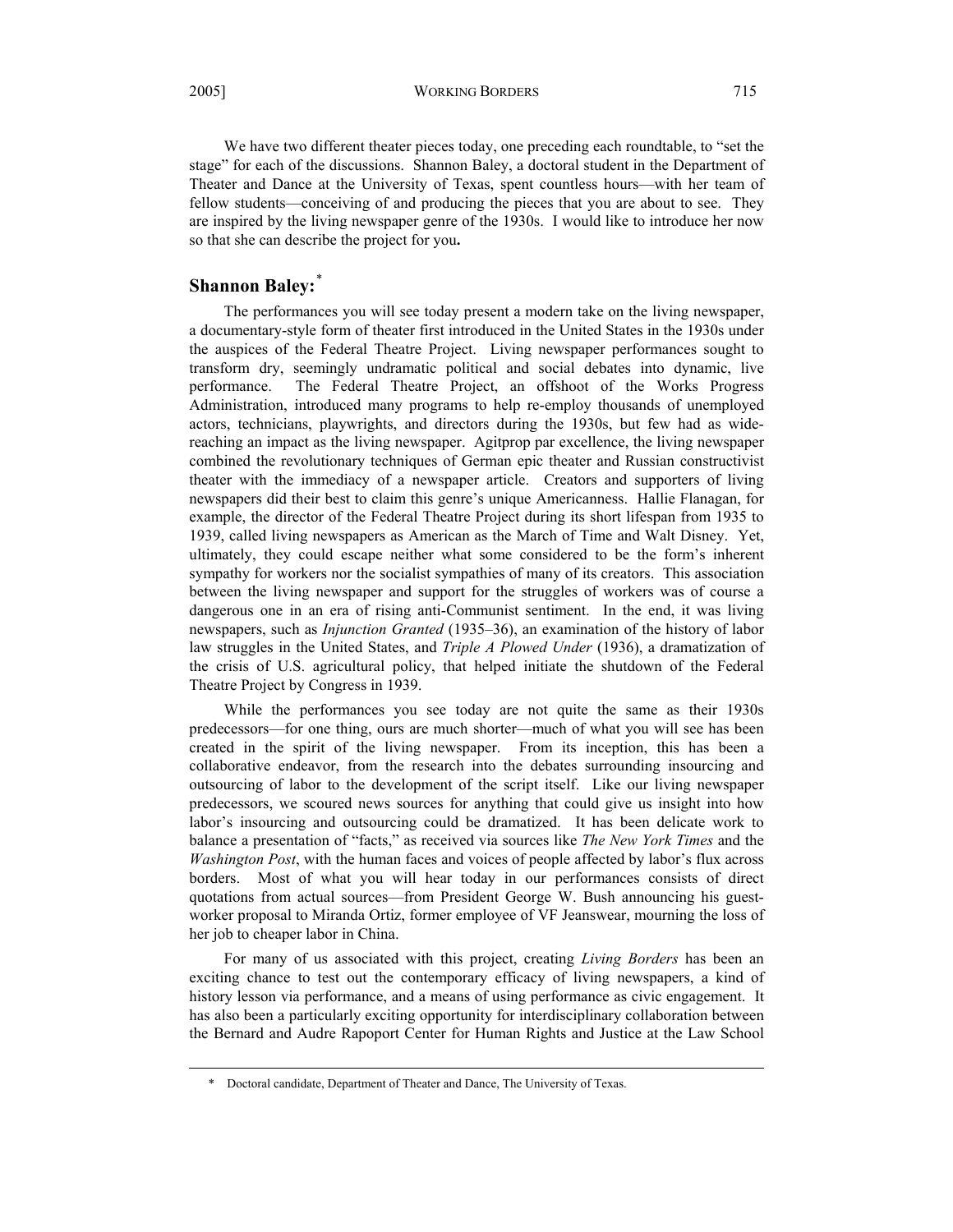and the Department of Theater and Dance's Performance as Public Practice Program, which we hope is the beginning of a long and productive association. It is our sincere wish that these performances do the same work as their predecessors: entertain while provoking thoughtful and long-reaching dialogue and incite change while providing a human face to the larger ideas and issues discussed here today.

# *LIVING BORDERS*\*

# **SCENE ONE: BORDER CROSSINGS**

# **Characters (in order of appearance):**

 **Edmundo Garcia:** Mexican citizen  **Raminez Bermudez:** Mexican citizen  **Maria Gonzalez:** Mexican citizen **Narrators (3):** American and Mexican citizens, sometimes reporters, sometimes observers  **President George W. Bush, United States President Vicente Fox, Mexico Senator Edward Kennedy (D-MA) Representative Tom Tancredo (R-CO) Representative J.D. Hayworth (R-AZ) Francisco J. Alejo, Consul General of Mexico Leon Stroud, U.S. Border Patrol Agent** 

*Lights up. EDMUNDO GARCIA, RAMINEZ BERMUDEZ, and MARIA GONZALEZ are packing their bags in separate corners of the space, watching a large television, center. Out of the television emerges a press conference with BUSH and FOX sitting in the Hyatt Regency Hotel in Santiago, Chile, an upscale neighborhood with views of the snow-capped Andes mountains. Pushy photographers and reporters attempt to get the best access to the politicians.* 

**Narrator 1:** November 22, 2004, the Asia-Pacific Economic Cooperation conference.

**Narrator 2:** U.S. President George W. Bush renews his commitment to his guest-worker plan.

**Bush:** I've proposed reforms that will match foreign workers with willing American employers when no Americans can be found to fill the jobs, a system that would grant legal

-

<sup>\*</sup> The cast members of the *Living Borders* performance are Corey Atkins, Eliseo Josué Jacob, Ernesto Manzano, Rachael Miller, Megan Sullivan, and Ellen Underwood. Director: Claire Canavan; Dramaturg: Patrick McKelvey; Dramaturg and Coproducer: Kevin Hodges; Dramaturg and Coproducer: Shannon Baley; Script Developer: Megan Sullivan; Faculty Advisor: Stacy Wolf. Special thanks are given to Oscar Brockett, Charlotte Canning, Jill Dolan, Karen Engle, Sharon Grady, Cheryl Green, Adam Salamon, Eve Tulbert, Mary Catherine Vigness, and Elizabeth Wilson.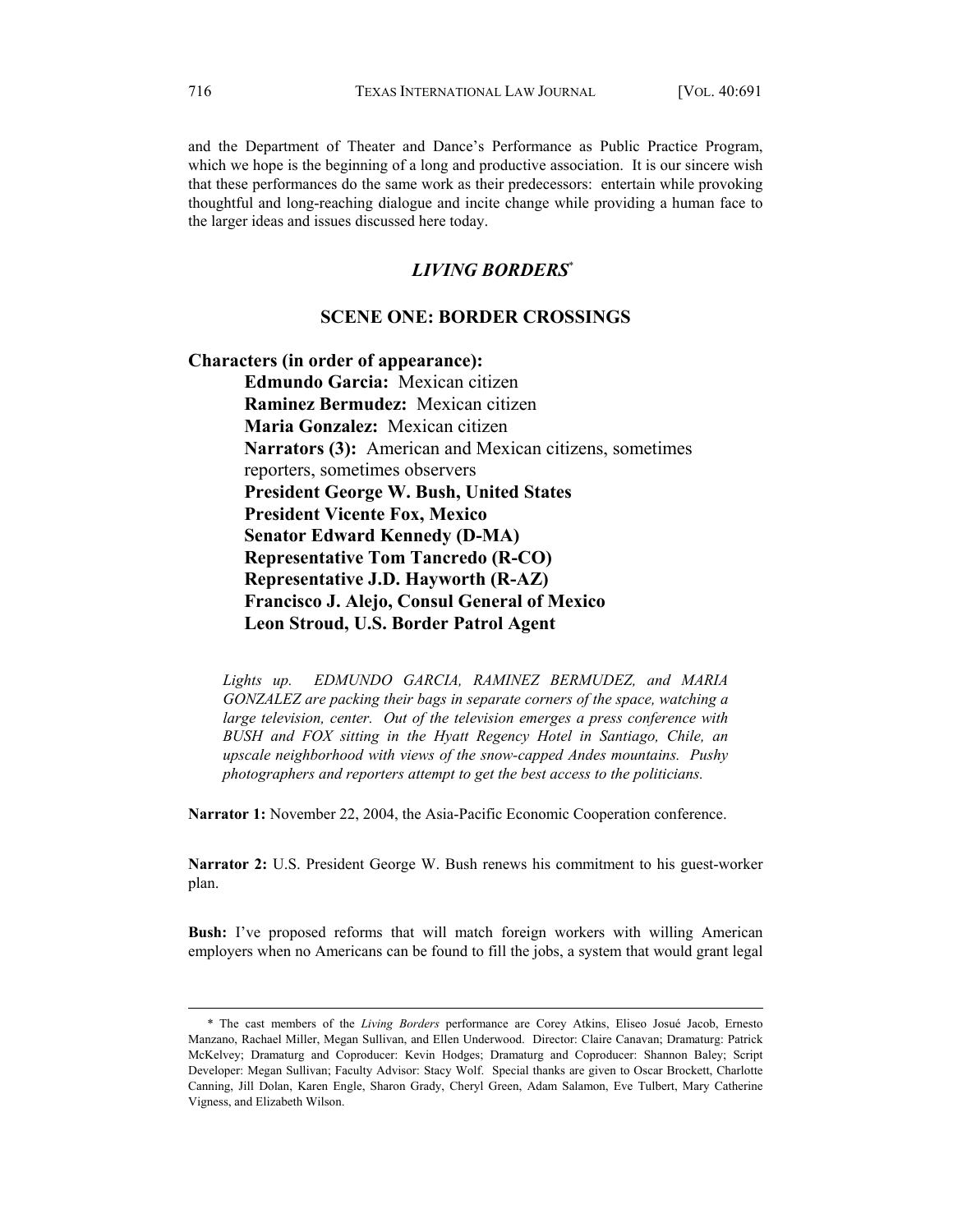status to temporary workers who are here in the country working; that will increase the number of men and women on the path to American citizenship.<sup>19</sup>

*Slide: Picture of busy border crossings at Juarez or Nogales, jammed with cars, people, etc.* 

**Narrator 3**: [In a recent meeting], Bush conceded a point that [Mexican President Vicente] Fox and his aides have been making: legalizing the flow of large numbers of immigrants would free the U.S. Border Patrol to concentrate on terrorists, drug smugglers, and other security threats.<sup>20</sup> Mexican President Vicente Fox.

*Slide: Waving American and Mexican flags.* 

**Fox:** The climate favors advancing toward an internal migratory agreement that will permit migration flows and respect the human and worker rights of Mexicans.21 We're not after amnesty for [illegal immigrants]. [We want to] legalize the work that Mexicans are doing in the United States, with dignity, with productivity, and making that economy more productive.<sup>22</sup>

**Bush:** I told President Fox that I had campaigned on this issue . . . . I made it very clear, my position, that we need to make sure that where there's a willing worker and a willing employer, that that job ought to be filled legally in cases where Americans will not fill that job. $^{23}$ 

*BUSH shakes hands with FOX and poses, as if for a photo opportunity.* 

**Narrator 1:** Bush's plan, not yet written into a bill, would be the first overhaul of immigration rules in eighteen years. It would allow three-year work visas for an undetermined number of the millions of illegal immigrants living in the United States. Guest workers could then apply for permanent legal status, but their applications would have to include letters from employers stating that migrants were filling the jobs that could not be filled by U.S. citizens.<sup>24</sup>

**Bush:** I'm working it.

*KENNEDY takes over the spotlight/news coverage, debating with BUSH. GARCIA, BERMUDEZ, and GONZALEZ continue packing/listening/watching.* 

**Narrator 2:** Massachusetts Senator Edward Kennedy.

l

<sup>19.</sup> Press Release, Office of the Press Secretary, President Discusses American Dream (Aug. 7, 2004), http://www.whitehouse.gov/news/releases/2004/07/print/20040708-17.html (last visited Apr. 12, 2005).

<sup>20.</sup> Peter Wallsten & Richard Boudreaux, *Bush Renews Migrant Pledge*, L.A. TIMES, Nov. 22, 2004, at A1.

<sup>21.</sup> Chris Kraul & Ricardo Alonso-Zaldivar, *Congress May Reject Immigration Reforms*, L.A. TIMES, Nov. 6, 2004, at A3.

<sup>22.</sup> Wallsten & Boudreaux, *supra* note 20.

<sup>23.</sup> *Id.* 

<sup>24.</sup> *Id.*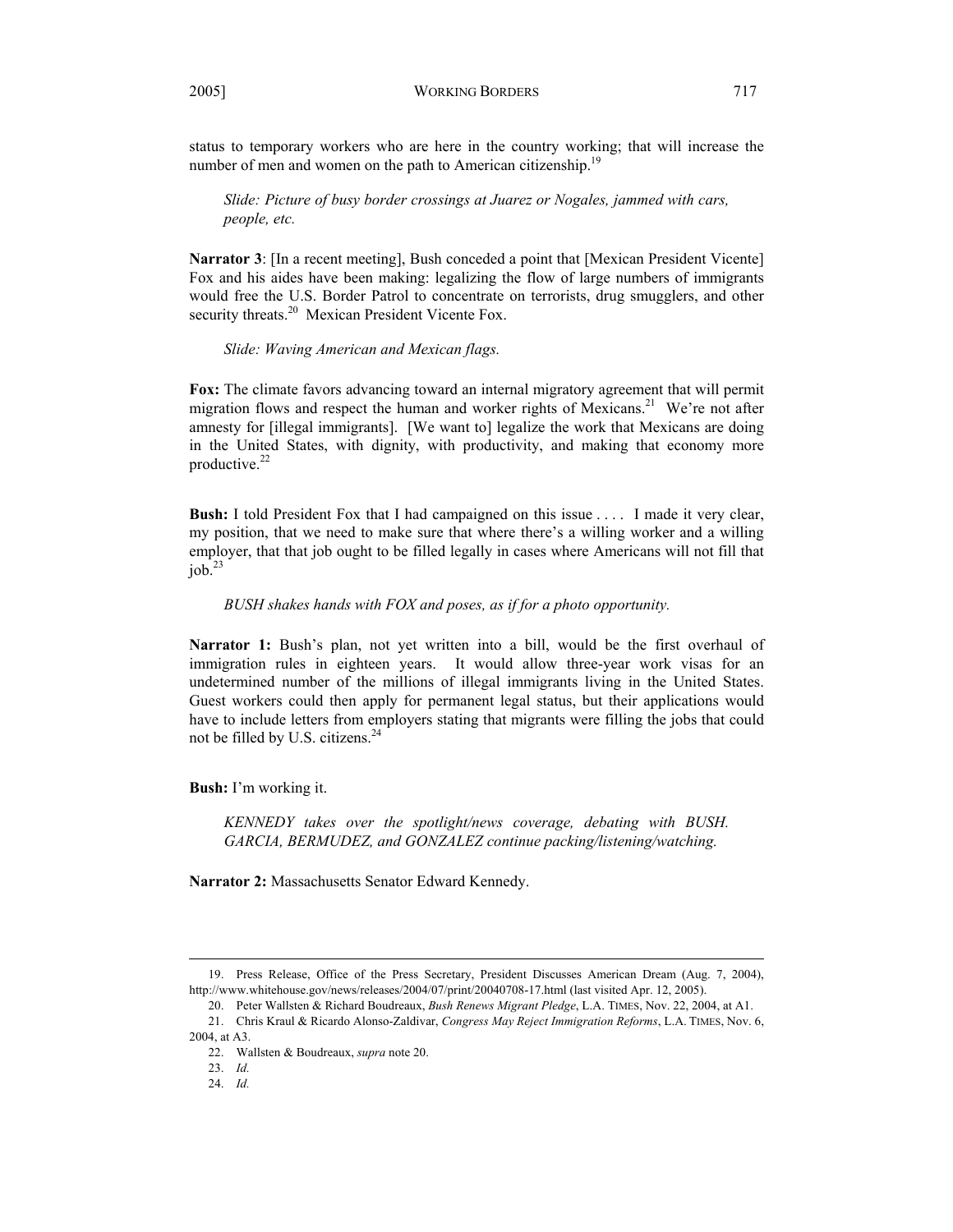**Kennedy:** These are people who have lived here for a decade or more, put down roots, are raising U.S. children. Unless they are assured an opportunity to apply for permanent residence and ultimately citizenship, why would they come out of the shadows for a few years to risk deportation when the program ends? $2^{25}$ 

**Narrator 3:** President George W. Bush.

**Bush:** Many undocumented workers have walked mile after mile, through the heat of the day and the cold of the night. Some have risked their lives in dangerous desert border crossings or entrusted their lives to the brutal rings of heartless human smugglers. Workers who seek only to earn a living end up in the shadows of American life—fearful, often abused and exploited . . . . The situation I describe is wrong. It is not the American way. Out of common sense and fairness, our laws should allow willing workers to enter our country and fill jobs that Americans have not been filling.<sup>26</sup>

*BERMUDEZ, GARCIA, and GONZALEZ, now packed and enthused by BUSH'S speech, now approach the border. The mob of reporters, photographers, and politicians becomes less clear cut and more confused. BERMUDEZ, GARCIA, and GONZALEZ pick up pamphlets and begin studying them.* 

*Slide: Summer 2004.* 

-

**Narrator 3:** The hope for citizenship and confusion over Bush's proposal to create a guestworker program has prompted large numbers of workers and families to surge toward the border.

*TANCREDO and HAYWORTH push forward for their moment in the spotlight, waving pamphlets, incensed.* 

**Narrator 1:** Republican Congressman Tom Tancrendo, Colorado.

**Tancredo:** The Republican platform on immigration smacks of doublespeak and goes against everything the American people believe should happen with our immigration policy . . . . [We] oppose amnesty [for migrant workers] because it would have the effect of encouraging illegal immigration and give an unfair advantage to those who have broken our laws.<sup>27</sup>

**Narrator 2:** The mountainous Sonoran Desert, between Yuma and Nogales, is the top smuggling entry point along the entire 1,952 mile line with Mexico.

**Narrator 3:** Through the middle of May of last year, apprehensions of crossers in the desert south of Tucson, Arizona, has jumped 60% over the previous year.

<sup>25.</sup> Jerry Seper, *Immigration Plan Envisions 'Incentives' to Illegal Aliens*, WASH. TIMES, Aug. 10, 2004, at A1.

<sup>26.</sup> Press Release, Office of the Press Secretary, Remarks by the President on Immigration Policy (Jan. 7, 2004), http://www.whitehouse.gov/news/releases/2004/01/print/20040107-3.html (last visited Apr. 12, 2005).

<sup>27.</sup> Sergio Bustos, *Bush Guest-Worker Plan Angers Conservatives*, TUCSON CITIZEN, Aug. 28, 2004.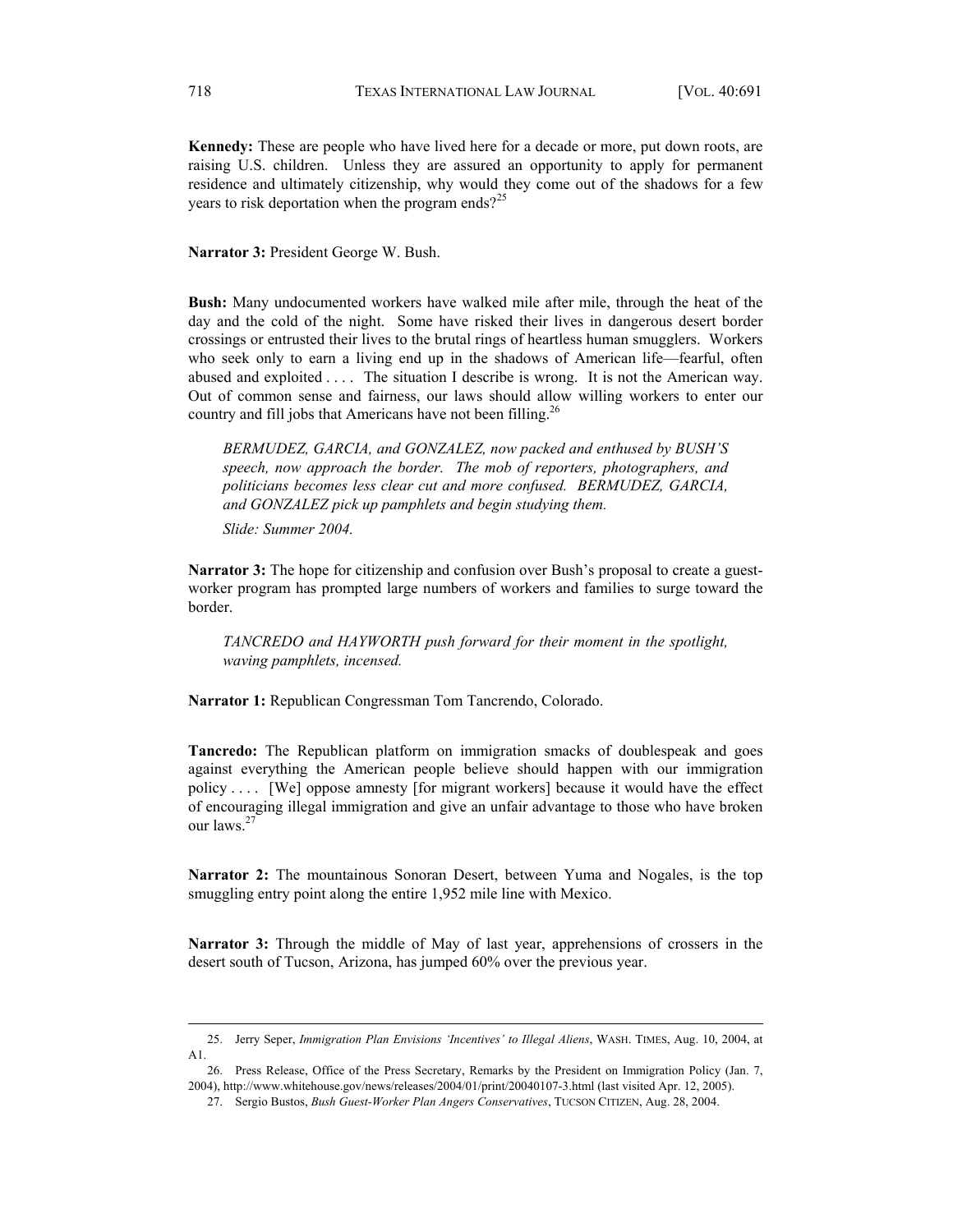**Narrator 1:** Over 300,000 people were caught trying to enter the United States through the desert border last year.

**Narrator 2:** Recently, the Mexican government has tried to do something about this rising death toll.<sup>28</sup>

*Slides: From Mexican government's pamphlet, people crossing the desert, etc.* 

*ALEJO joins HAYWORTH and TANCREDO, debating with them. As they argue, BERMUDEZ, GARCIA, and GONZALEZ slip across the border.*

**Narrator 3:** Francisco J. Alejo, Consul General of Mexico.

**Alejo:** In no way does this guide promote undocumented immigration into the United States. As it is clearly stated in the guide's introduction and back cover, the safe and appropriate way to enter any country—including the United States—is with a valid passport and visa.<sup>29</sup>

**Narrator 2:** Republican Congressman J.D Hayworth, Arizona.

**Hayworth:** The Mexican government's recent publication of a pamphlet of advice about how to cross our borders illegally is nothing less than act of deliberate hostility against the United States—an attack on our sovereignty [and] it must cease before it does permanent damage to our relationship. $30$ 

**Alejo:** The Mexican government respects the laws of other countries, including those of the United States. [The fact remains that] last year, more than 300 Mexicans died trying to enter the United States in search of jobs. The Mexican government has an obligation to take all actions to avoid this loss of life. $31$ 

**Tancredo:** [This cartoon pamphlet] is a great example of how hooked Mexico has become on remittances, dollars sent home by alien nationals working in the United States. Last year, Mexico nationals sent home \$18 billion to their families, more income than any other sources except for PEMEX, Mexico's state-owned petroleum company.<sup>32</sup>

**Alejo:** And what the American government likes to forget is that without illegal immigrants paying in \$7 billion to America's Social Security and Medicare systems for service that

l

<sup>28.</sup> Timothy Egan, *Border Desert Proves Deadly for Mexicans*, N.Y. TIMES, May 23, 2004, at A11.

<sup>29.</sup> Francisco J. Alejo, *The Facts on Mexico's Guide for Immigrants*, AUSTIN AMERICAN-STATESMAN, Jan. 21, 2005.

<sup>30.</sup> Jon E. Dougherty, *Lawmakers Up in Arms Over Mexico's 'How-to' for Illegals*, NEWSMAX.COM, Jan. 7, 2005, *at* http://www.newsmax.com/archives/articles/2005/1/6/155640.shtml (last visited Apr.12, 2005).

<sup>31.</sup> Alejo, *supra* note 29.

<sup>32.</sup> Dougherty, *supra* note 30.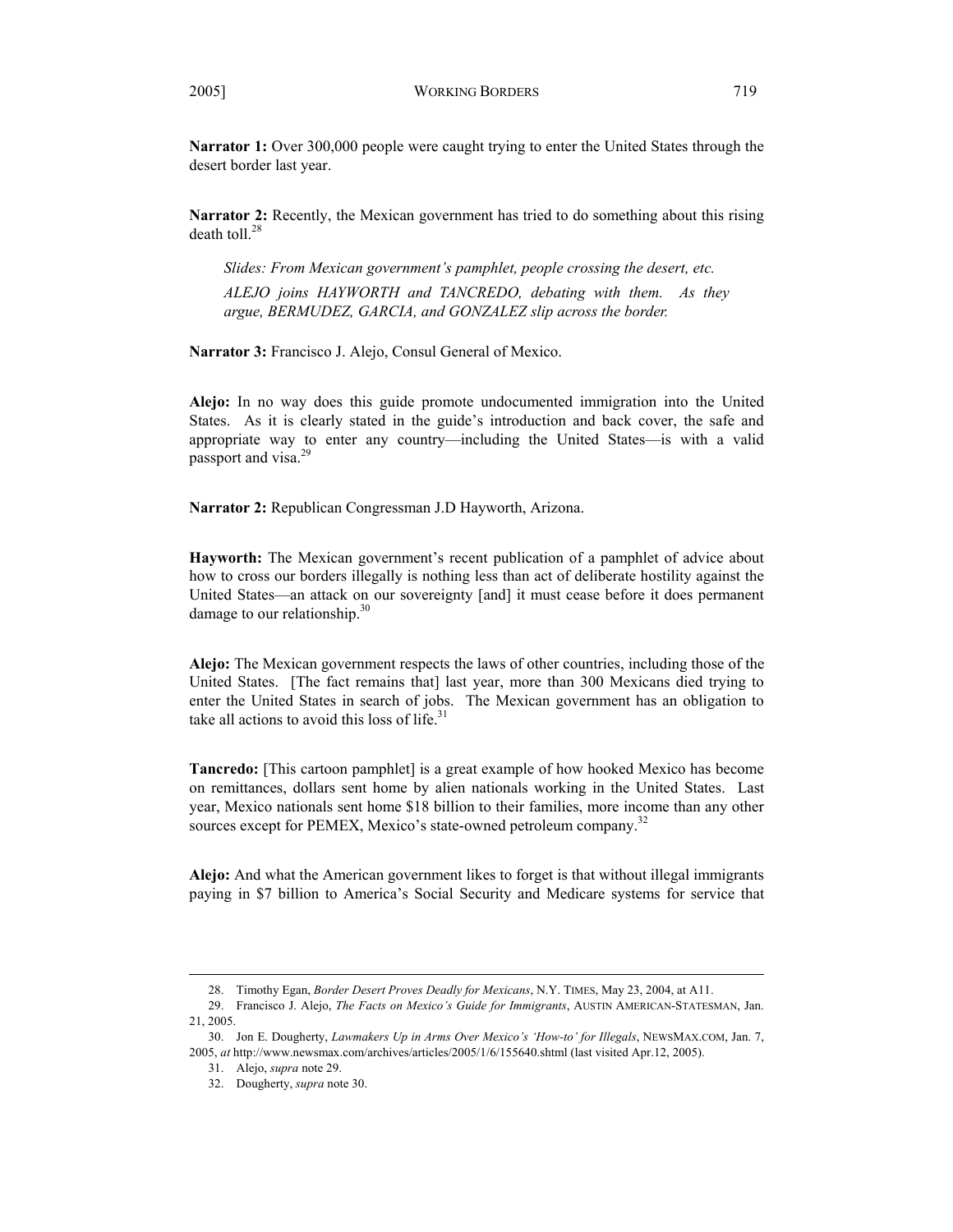they can never hope to collect, these social services would be in much worse shape than they already are. This is one of the United States' dirty little secrets.<sup>33</sup>

*The politicians continue to argue—others wade in and join the name calling and finger pointing. The conflict builds to a crescendo until all combatants collapse to the ground. BERMUDEZ, GARCIA, and GONZALEZ pick their way through the tangle of bodies and sit down, exhausted. STROUD stands to the side, watching over them.* 

*Slides: Sonoran desert, 130 degrees Farenheit, pictures of cacti, trash littering the desert, man with blisters, etc.*

**Narrator 1:** Edmundo Garcia, Mexican citizen, age twenty-eight.

Garcia: My feet hurt and I'm thirsty, but I will try again after a rest.<sup>34</sup>

**Narrator 2:** Raminez Bermudez, Mexican citizen, age thirty-two.

**Bermudez:** I own a twenty-five-acre farm in southern Mexico. I have a wife and two kids to support.

**Narrator 3:** Maria Gonzalez, Mexican citizen, age twenty-two.

**Gonzalez:** My sister did this crossing last summer, so she told me what to expect. I'm joining my husband in Chicago—he said that I could get a factory job starting at \$8 an hour. That's much more money than I could make back home.

**Narrator 1:** Leon Stroud, U.S. Border Patrol Agent, age forty-five.

**Stroud:** It's my job to arrest illegal immigrants and try to save their lives. I've seen thirtyfour bodies already this summer. The season of death. That's what we call the hot months here in the Southwest.<sup>35</sup>

**Garcia:** I heard that the border patrols in Nogales and Juarez are way tougher than they are here since those terrorist attacks in 2001, so I decided to try to make it through here.

**Bermudez:** I can make \$200 a day picking cherries in California.<sup>36</sup>

-

<sup>33.</sup> Robert Nelson, *Alien Nation*, PHOENIX NEW TIMES, Nov. 4, 2004, http://www.phoenixnewtimes.com/issues/2004-11-04/news/feature\_print.html (last visited Apr. 12, 2005).

<sup>34.</sup> Eagan, *supra* note 28.

<sup>35.</sup> *Id.* 

<sup>36.</sup> *Id.*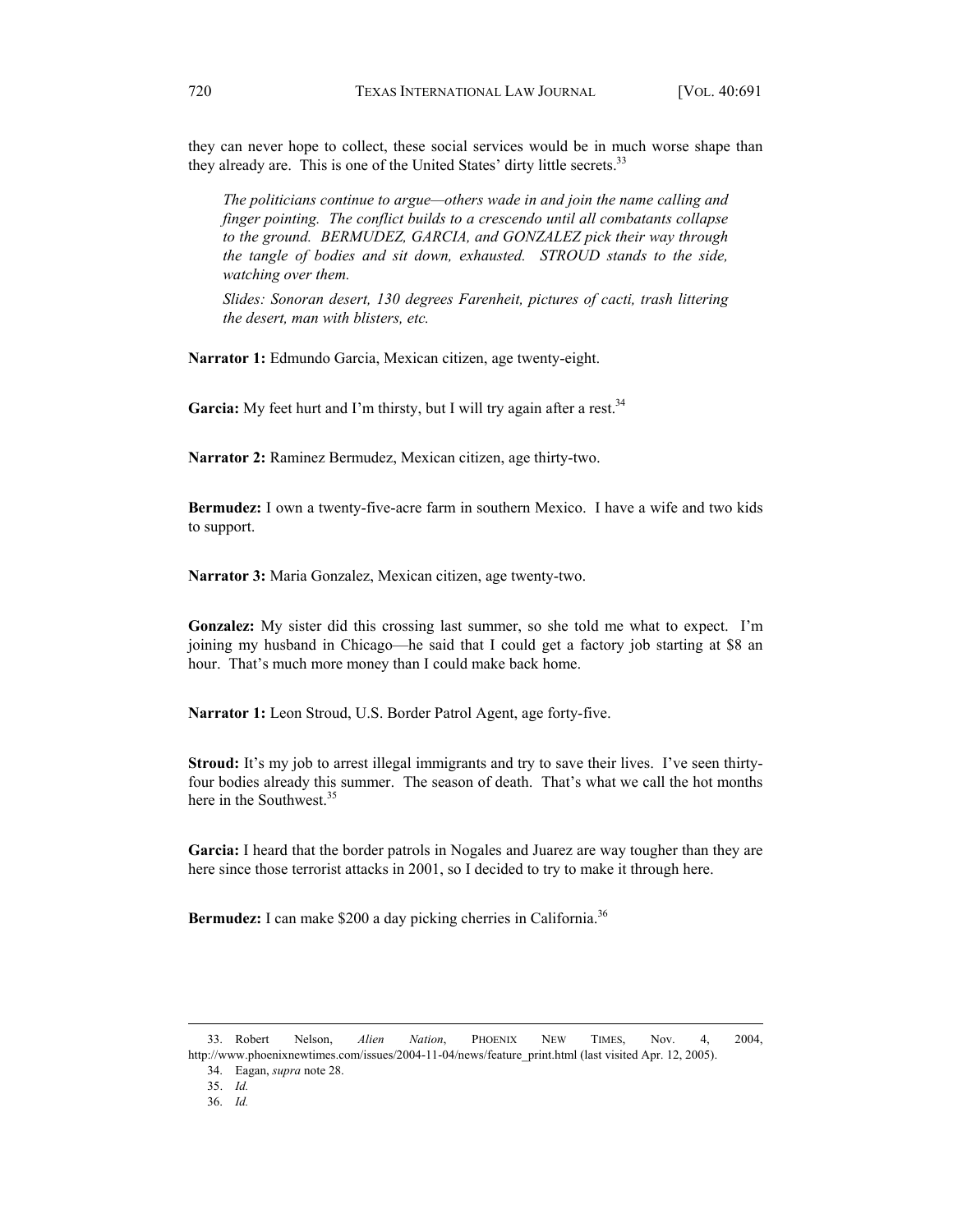**Gonzalez:** A friend of mine tried crossing in a drainage pipe between Juarez and El Paso. It's gang controlled, so they had to run the whole way, half an hour in the dark. She said she was terrified.

**Stroud:** A "10-7" means a dead car or a dead immigrant. I've never gotten used to it ... The hardest thing was, I sat with this fifteen-year-old kid next to the body of his dad. His dad was a cook. He wasn't fit enough to be trying to cross this border. We built a fire and tried to console him. It was tough. $37$ 

**Garcia:** I was on my third day in the desert, and I got such bad blisters I had to stop. I wore out the soles of my boots.

**Bermudez:** I walked four days in this heat. I knew what I was getting into. I've been caught four times.

**Gonzalez:** One of the women in our group sprained her ankle and couldn't go on any further. The rest wanted to leave her, but I wouldn't.

**Stroud:** Most people start off with no more than two gallons of water, weighing almost seventeen pounds, in plastic jugs. In the summer, with daytime temperatures over 100 degrees in the desert, a person would need a gallon of water just to survive walking five miles.<sup>38</sup>

Garcia: It's not like I'm planning to stay in the States. I'd miss my family and my home too much. I'm just trying to earn some extra money.

**Bermudez:** I paid \$1200 to a coyote who was supposed to pick me up in the desert. He never showed up and I got lost.

**Gonzalez:** We found a road and flagged down a border patrol cop. He didn't speak Spanish, but he took us to a medical aid station.

**Stroud:** I say a little prayer for everybody. You try not to let it get to you. But every one of these bodies is somebody's son or daughter, somebody's mother or father.<sup>39</sup>

**Garcia:** I will try to cross again in a few days.

**Bermudez:** I will try to cross again in a few days.

l

<sup>37.</sup> *Id.* 

<sup>38.</sup> *Id.* 

<sup>39.</sup> *Id.*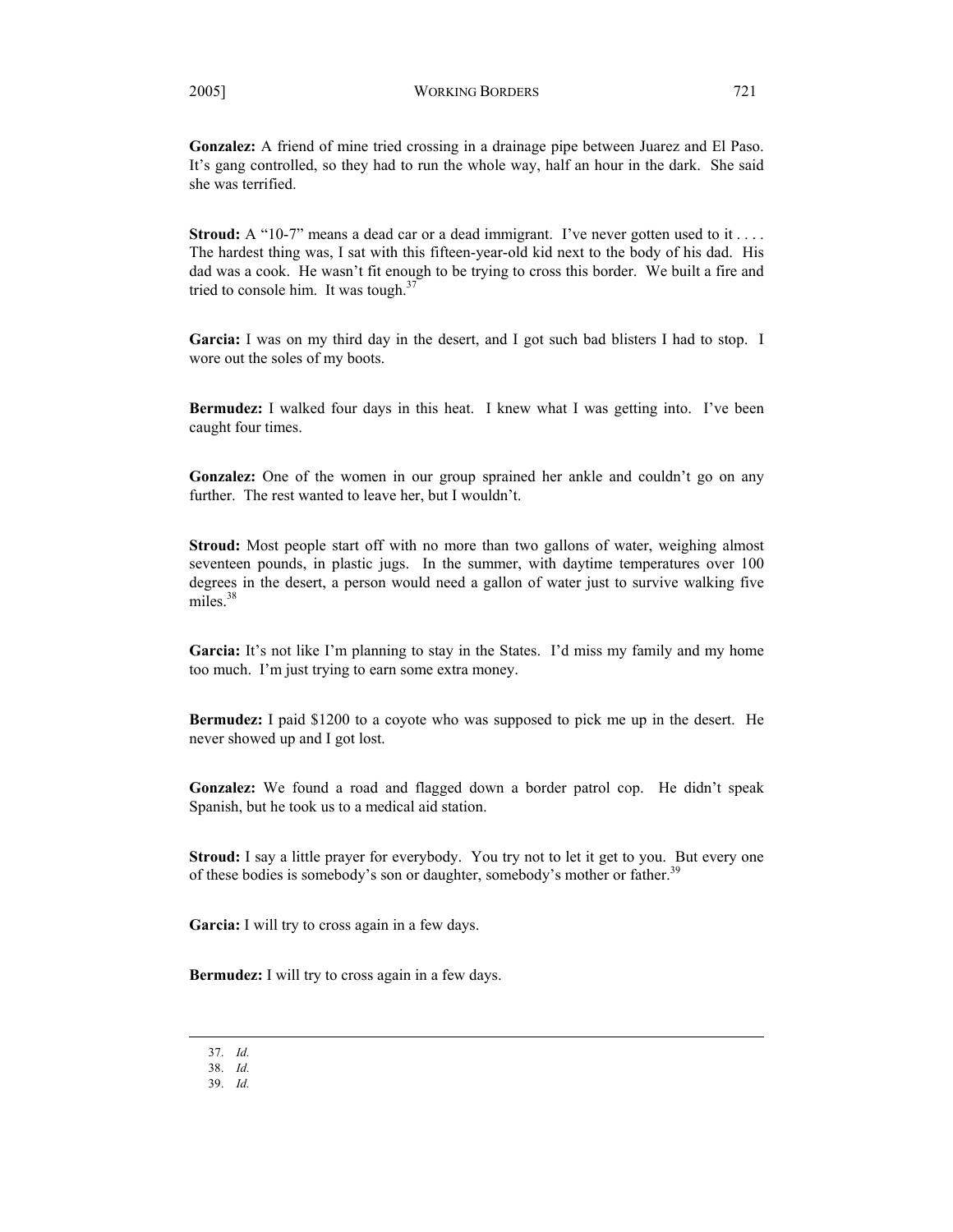**Gonzalez:** I will try to cross again in a few days. Who wants to go back to living with their mother-in-law?

**Stroud:** Do I favor a guest-worker plan? Sure, if it meant I was having to report less dead bodies.

**Garcia:** I heard the immigration plan was amnesty. I don't understand why I was arrested.

**Bermudez:** I don't believe they'll ever pass any kind of amnesty for people like us. Why should they when they're getting such cheap labor?

**Gonzalez:** I favor some sort of guest-worker program. But the ones that benefit the most from these proposals are American corporations and both countries' governments—

**All:** Not the workers.

## *End of scene*

### **Karen Engle:**

Welcome to the first roundtable. We have a distinguished group of participants. You have biographies for them in your packet, so I will just identify them briefly for you here. Alvaro Santos is an S.J.D. student at Harvard Law School where he is working on the World Bank as well as on labor law issues in Mexico. Harley Shaiken, from the University of California at Berkeley, is a member of the geography faculty and is also Chair of Latin American Studies. He works both on immigration and on outsourcing and will also be with us on the final roundtable. Willy Forbath, our very own, is a member of the University of Texas law faculty and also has an appointment in the history department. He is currently working on the history of U.S. immigration. And finally, Linda Bosniak from Rutgers University works on citizenship. She is at the law school in Camden, and her work is at the intersection of political theory and law.

Barbara Hines, who will be "setting the stage," teaches and directs the immigration clinic at the law school here and is our rock star. I say she is a rock star because, at graduation, the students get to have read several words of thanks as they cross the stage. Most of the thanks are of course to family members, but over and over you hear students thank Barbara Hines. I counted last year, and I'm pretty sure only God received thanks more times than Barbara. Even then, it was a close call.

Barbara has been very involved with the Center from the beginning and has worked hard to make this roundtable happen today. She will start us off by summarizing some of the current legislative proposals about immigration and work, identifying some of the key points of contention that they raise. Each participant will then make initial seven- to tenminute comments on the material after which Barbara and I will moderate a discussion.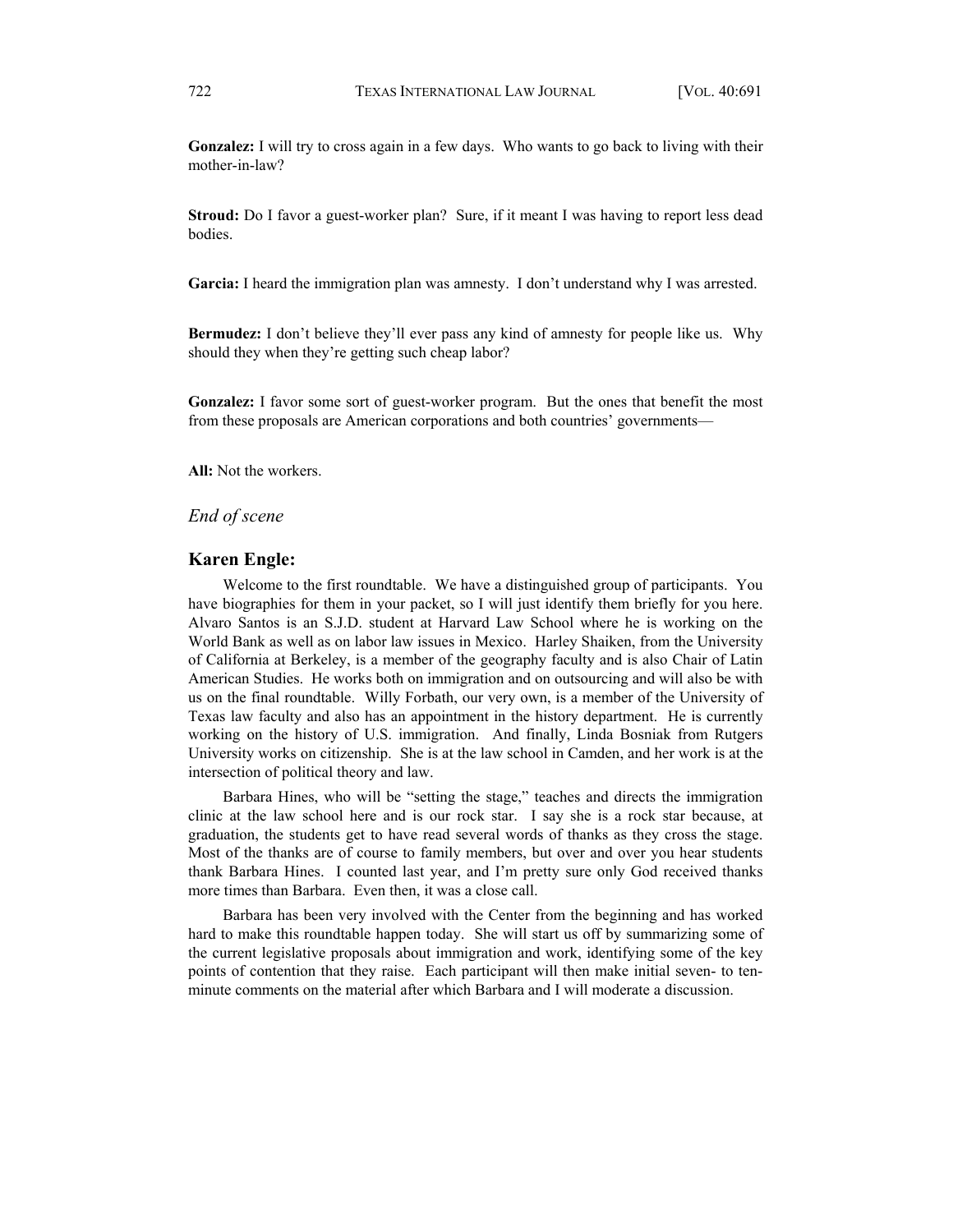# **Barbara Hines:***\**

Thank you so much. All of you can know what my goal is going to be for the May graduation. We will all be counting.

I think this is really a very exciting panel and conference. I hope we will be able to have a really great discussion with the panelists and with the participants in the audience.

Some of what I was going to talk about was already discussed in the play that you saw, so I am going to try to limit my remarks. That will also give the other panelists more time to speak.

Our panel decided that we would like to focus on two pieces of legislation, which are included in the materials that you received. One is the Bush proposal, which is only a proposal and not actual legislation.<sup>40</sup> The other is the Agricultural Job Opportunities, Benefits, and Security Act, or AgJOBS Bill, which was just reintroduced yesterday.<sup>41</sup>

Our materials also include the Employee Free Choice Act, which Professor Shaiken will address.<sup>42</sup> We think that one of the important issues—and the purpose of this panel and this conference—is to look at immigration reform not only through legislative immigration proposals but also through the lens of labor and workers' rights.

We picked these two proposals because obviously, the first one has been suggested by President Bush, and the second one, the AgJOBS Bill, appears to have the most bipartisan support with sixty-two sponsors. The bill is also supported by agricultural interests and immigrant-worker and labor groups.

The importance of all of these legislative proposals has been discussed earlier. The undocumented population in the United States, which is very hard to measure, ranges somewhere between 7 to 10 million. Any legislation that is passed will have an enormous impact on that population. In addition, the legislation could lessen the human costs of migration so that people will not be forced to come to the United States in the way that was depicted in the play we saw.

President Bush and Mexican President Vicente Fox held a summit and began talking about migration issues three days before the attacks at the World Trade Center on September 11th. President Fox made immigration reform and guest-worker programs part of his presidential platform. After the events of September 11th, it took about three years to reinitiate this discussion. In January of 2004, President Bush began again to speak about temporary workers.

Currently, there are approximately five major bills pending in Congress.<sup>43</sup> They span from President Bush's guest-worker program; to guest workers plus some type of earned adjustment, which is the new phraseology for permanent residency; to more generous programs of residence based on having lived and worked in the United States for a certain number of years.

<sup>\*</sup> Clinical Professor, The University of Texas School of Law.

<sup>40.</sup> Bush Proposal, *supra* note 2.

<sup>41.</sup> Agricultural Job Opportunity, Benefits, and Security Act of 2003, H.R. 3142 & S. 1645, 108th Cong. (2003).

<sup>42.</sup> Employee Free Choice Act, S. 1925, 108th Cong. (2003).

<sup>43.</sup> Border, Security and Immigration Reform Act of 2003, S. 1387, 108th Cong. (2003); Border Security and Immigration Improvement Act of 2003, S. 1461, 108th Cong. (2003); Agricultural Job Opportunity, Benefits, and Security Act of 2003 (Ag. Jobs), H.R. 3142 & S. 1645, 108th Cong. (2003); The Immigration Reform Act of 2004, S. 2010, 108th Cong. (2004); Safe, Orderly, Legal Visas and Enforcement Act of 2004 (SOLVE), S. 2381 & H.R. 4262, 108th Cong. (2004).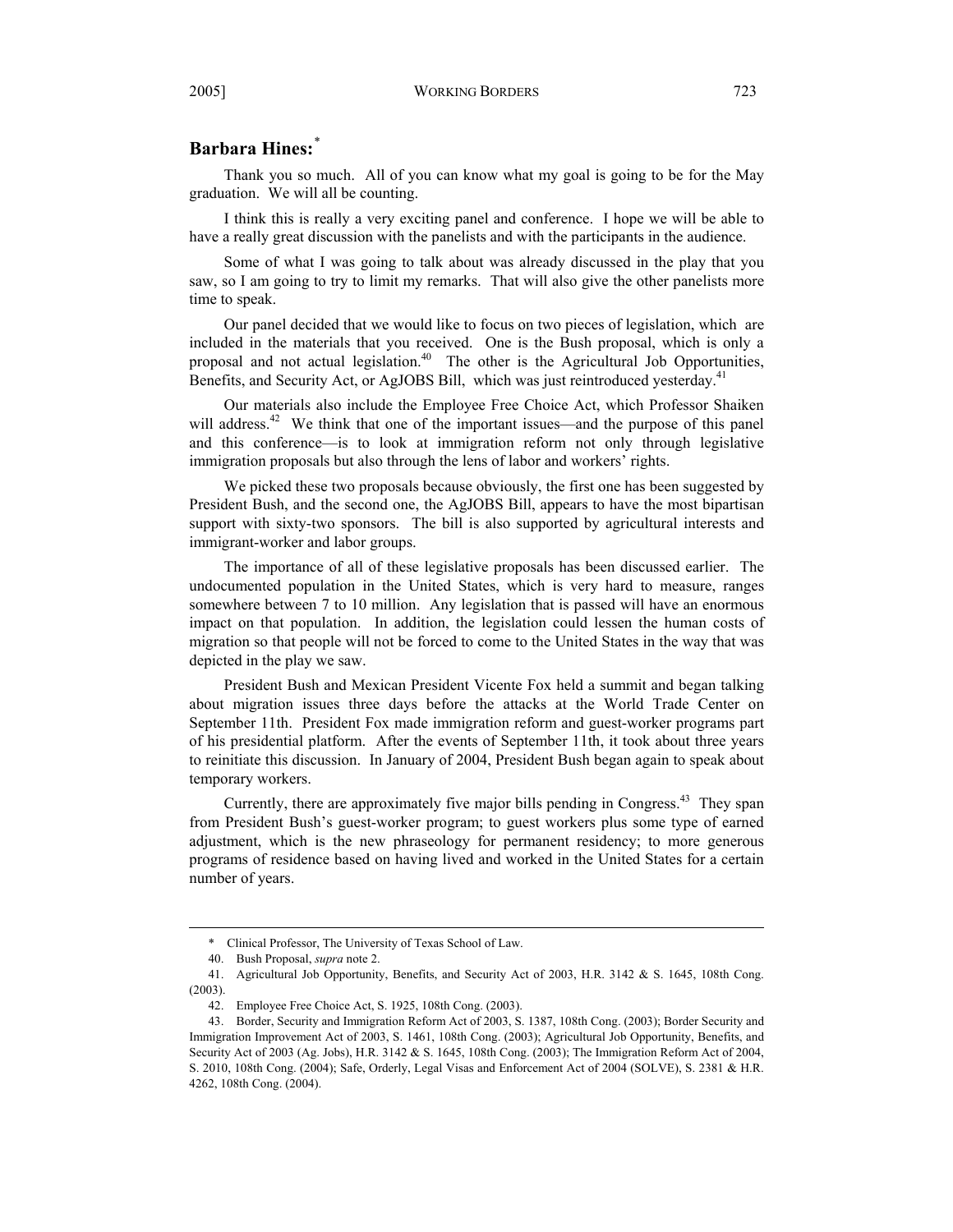One of the issues that we are going to be talking about on our panel is how we decide who should come to the United States. Almost all of the proposed bills are based on work, that is, some type of employment. The only bill pending in Congress currently that is not based on the notion of employment is the DREAM Act.<sup>44</sup> That legislation will allow noncitizens who come to the United States as children and graduate from a high school or college to become permanent residents.

I think the divergence of ideas on these different proposals clearly shows that there is a great deal of debate on how to actually resolve and deal with migration issues. But the essential question is, how is temporary residency awarded? Who is eligible? What, if any, is the route to permanent residency? Will there be a route to move from temporary residency to permanent residency?

I would like to turn to the specifics of the proposals. One should note that all the proposals deal with unskilled temporary workers. It is important to keep in mind that we have always had temporary programs for professional workers including the H-1B program. (I always say that immigration practitioners speak in a secret code of numbers and letters.) So another question to consider is why it is easier for professional workers to enter the United States than unskilled workers.

The Bush proposal is only a proposal. There has been criticism that he has provided very few specifics. The bill that is the closest to the Bush proposal has been introduced by Senator John Cornyn. What are some of the basic assumptions of the Bush proposal? As you saw in the Living Newspaper performance, the assumptions are that our immigration laws do not work now but that they should work, that the laws should make us proud and should benefit the economy, and that workers should not be forced to cross the desert and risk their lives.

President Bush begins with the idea that an amnesty is for lawbreakers and that his proposal will not be an amnesty. One of the issues this raises is whether we can only look at immigration through the criminal and enforcement lenses, rather than the labor lens. There is a presumption under the Bush proposals that workers are going to go home. My question is whether that is a realistic.

While President Bush is proposing a guest-worker program, at the same time he has also made pronouncements that there has been an increase of 40% in border patrol enforcement. So, I believe, his solution is enforcement coupled with some kind of immigration reform.

How is he going to match willing workers with willing employers? The proposal really does not talk about this issue. But in other proposed bills there is a mechanism called a "labor attestation." A labor attestation is used in other types of immigration law, particularly in the professional workers' category, which is the H-1B. The proposed attestations include provisions such as a pretest of the labor market through advertising, listing the job with the state employment agency, offering the prevailing wage and certifying that the job is not available because of a lockout or a strike, and showing that there is no adverse affect on working conditions.

In order to encourage workers to return home, the Bush proposal includes payroll deductions that will be put into a tax-exempt account and will only be available when the worker returns to his or her homeland. The proposal speaks of bilateral agreements with the sending countries so that the workers can obtain credit in their own retirement system for work performed in the United States.

<sup>44.</sup> The Development, Relief, and Education for Alien Minors Act of 2003 (DREAM), S. 1545, 108th Cong. (2003).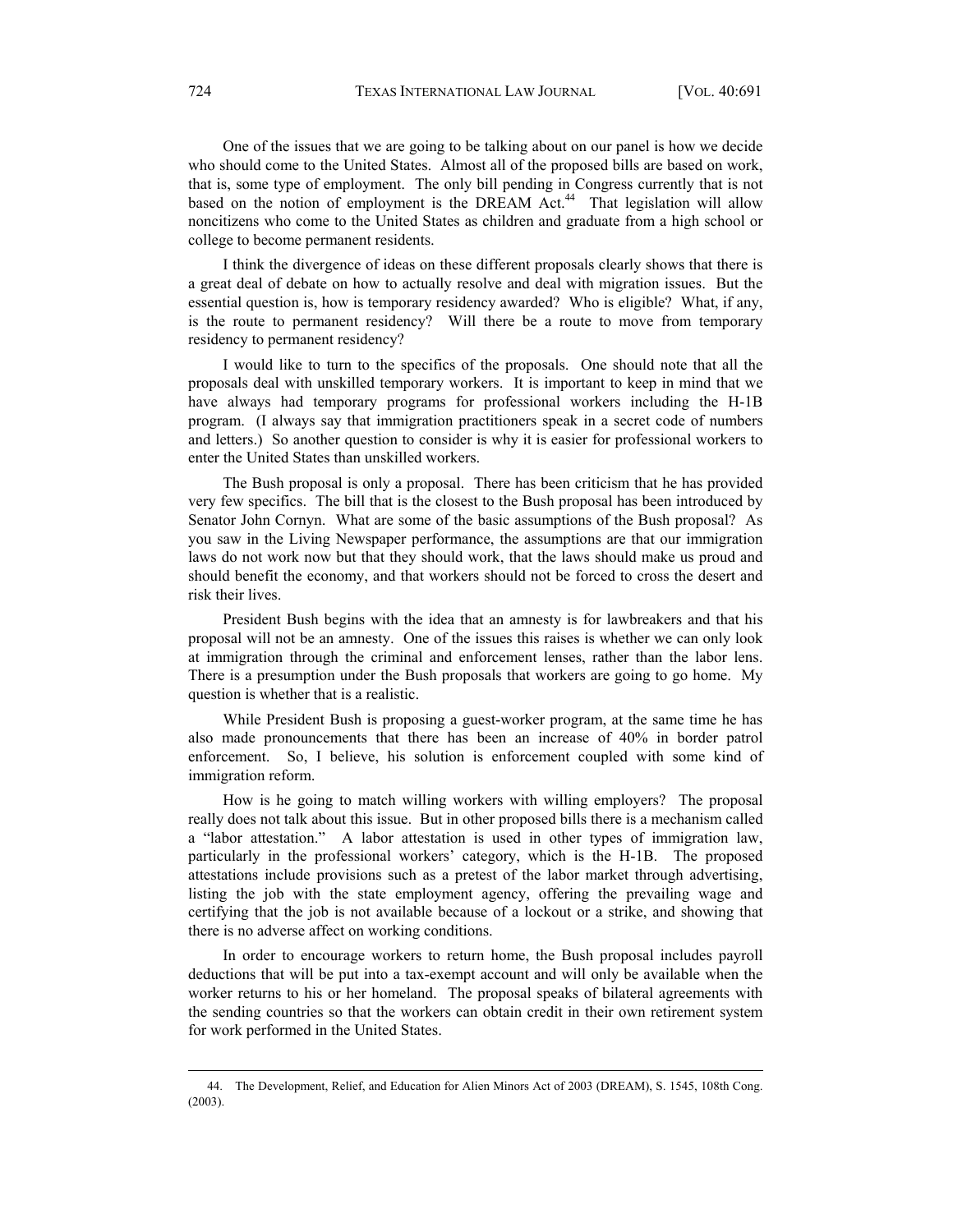2005] WORKING BORDERS 725

There is no provision in the Bush proposal for permanent residency other than through the normal channels of immigration, which is very problematic. Currently, the employment-based system for permanent residency is very difficult to navigate, particularly for unskilled workers. Another problem is the Mexican visa quotas. There is a 20,000 per country annual limitation on immigrant visas. Thus, the visa categories for Mexico are generally oversubscribed and exceed the 20,000 annual limitation.

In addition, there is very little in the Bush proposal regarding labor protections, other than a statement that the same laws that apply to other workers in the United States will apply to temporary guest workers. Another important issue deals with portability. Will the worker under these proposals be able to change jobs? While the Bush proposal states that there is a right to change jobs, there are no specifics about how that will be implemented. To conclude, this is a general overview of the Bush proposal and I hope we can talk about it in more detail during our panel.

The other proposal that we looked at is the AgJOBS Bill. As I said, the bill was just reintroduced yesterday and has much broader support than the Bush proposal. One difference between the two is that the Bush proposal deals with all types of temporary employment whereas AgJOBS focuses solely on agricultural workers. There is no requirement under AgJOBS to test the labor market for the temporary program. So I think there is a presumption that a shortage of workers exists in the agricultural industry, and therefore, there is no need to test the labor market.

A noncitizen will receive a temporary visa if he or she has already worked for a certain number of workdays in agriculture in the United States. If the temporary worker continues to work in the agricultural sector for a required period, he or she will be able to move from temporary residency to permanent residency. There is portability under the AgJOBS Bill. The worker can work in other nonagricultural industries so long as he or she continues to work the requisite number of agricultural workdays to move to "earned adjustment," which is the new term for permanent residency.

One crucial consideration is what happens to the family members. There is very little discussion of this issue in these bills. Under the AgJOBS proposal, family members who are here may remain in the United States but cannot obtain employment authorization, although they can adjust to permanent residency with the principal family member. Thus, we will have a group of family members who are lawfully in the country but who will not able to work, at least legally, until granted permanent residency.

AgJOBS also streamlines the H-2A program, the current agricultural worker program, which has been criticized by labor groups for its lack of adequate worker protections and by agricultural organizations for its cumbersome process. The AgJOBS Bill will streamline the process by substituting a labor attestation program instead of the current system. Thus AgJOBS, like the Bush proposal, also envisions a new flow of workers.

One of the issues that Maria Echaveste raised yesterday is whether we should integrate the migrants that are already here or have a new flow of workers. AgJOBS in essence contemplates both of these issues.

As far as labor protections, temporary workers can arbitrate but only to obtain credit for the workdays needed in order to move to the permanent residency program. However, for the first time, under the AgJOBS Bill workers will have a private right of action to enforce their labor rights.

So what is lacking, or what should we be thinking about in these two proposals? I want to mention again that there are other proposals on the table but as I stated earlier, our panel decided that we would focus on the Bush proposal and the AgJOBS Bill. So, some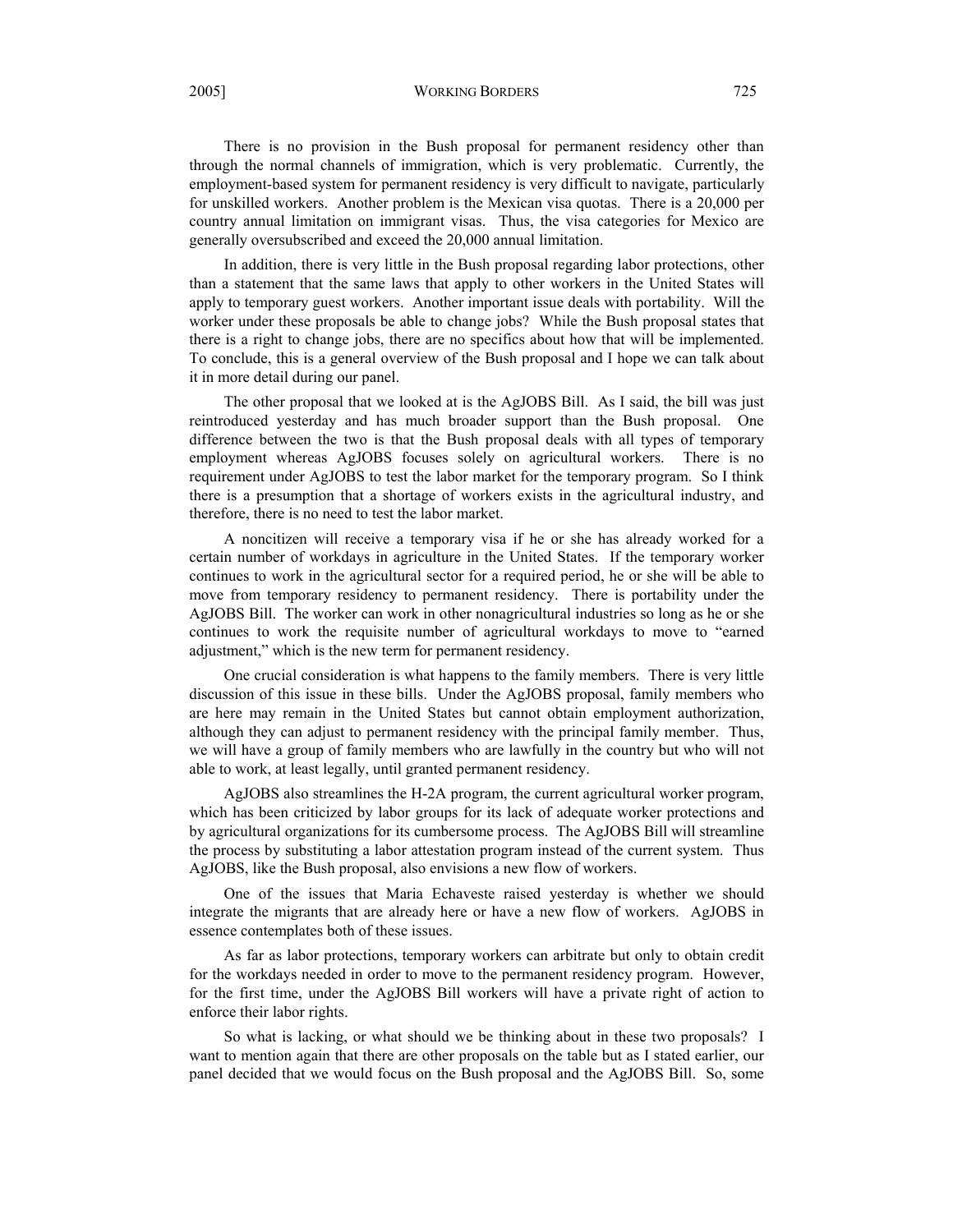of the issues to consider are: What can we learn historically from previous programs that we have had? How should we define membership, citizenship, or legal status in the United States? What is the role of other countries? When one looks at the legislative proposals, they are clearly unilateral. There is no input from other countries as to how these programs might work most effectively. Finally, what labor protections are needed in order to make these not just immigration proposals but proposals that also include the rights and protection of workers?

Thank you.

# **William Forbath:***\**

Yesterday, Maria Echaveste nudged us to revisit guest-worker programs and our misgivings about them. She did so, partly, out of simple pragmatism. As Barbara Hines explained, the president has been touting guest-worker programs, and the AgJOBS Bill before Congress stands as the liberal alternative to the president's guest-worker proposal. AgJOBS enjoys bipartisan support in Congress, as well as endorsements from agricultural interests, from immigrant worker groups, and from labor groups. So, guest-worker programs are on Congress's agenda. But Maria Echaveste also had other reasons. Somewhat tentatively, she observed that the guest-worker idea seems to correspond to the real-world aspirations of many people who come across the border to work into the United States, including her own parents. A significant number of Mexicans and Central Americans do not come to the United States to stay, but instead with a firm intention to return home with money to buy a home or a business. What sociologists call circular migration—back and forth, one or more times, to work in the United States and to return home—has become a widely recognized way of life. Circular migrants are de facto guest workers. Yet we liberals, we on the Left, have always assailed guest-worker programs; we've always seen them as a form of indentured servitude and super-exploitation. And we've been right: past programs have been just that. But perhaps, Echaveste suggested, guest-worker programs define an area of movement and reform that we should not reject out of hand.

Sure enough, when Echaveste finished her talk, one of the great stalwarts of Left liberalism, my friend and University of Texas colleague Jamie Galbraith, objected. He said, "I don't understand why you are taking guest-worker-program expansion seriously as an alternative that we should contemplate. What possible advantage lies with it? A genuine liberal policy should be an open, generous immigration policy that welcomes newcomers as permanent members of American society and ushers them into citizenship." Echaveste conceded that Galbraith's rejoinder was a sensible one; perhaps she had been inside the Beltway too long.

I want to suggest a somewhat longer historical perspective on this unease. There is something in American political culture that has never liked the migrant who goes home. Consider the nation's founding document, the Declaration of Independence. One of the grievances that the Declaration recites against King George, one of his "injuries and usurpations" against the rights of the colonists, was his refusal to allow foreign-born subjects to migrate to the colonies and choose a new loyalty here in North America. From the time of independence onward until the late nineteenth century, Americans generally embraced the idea that to immigrate was not merely a civil but a natural right, a human right. In fact, one of the standard ways of putting the right was that every immigrant reenacts the Declaration of Independence. She comes here and she breaks her ties with some foreign monarch in order to become American. During the late nineteenth century,

<sup>\*</sup> Lloyd M. Bentsen Endowed Chair in Law and Professor of History, The University of Texas.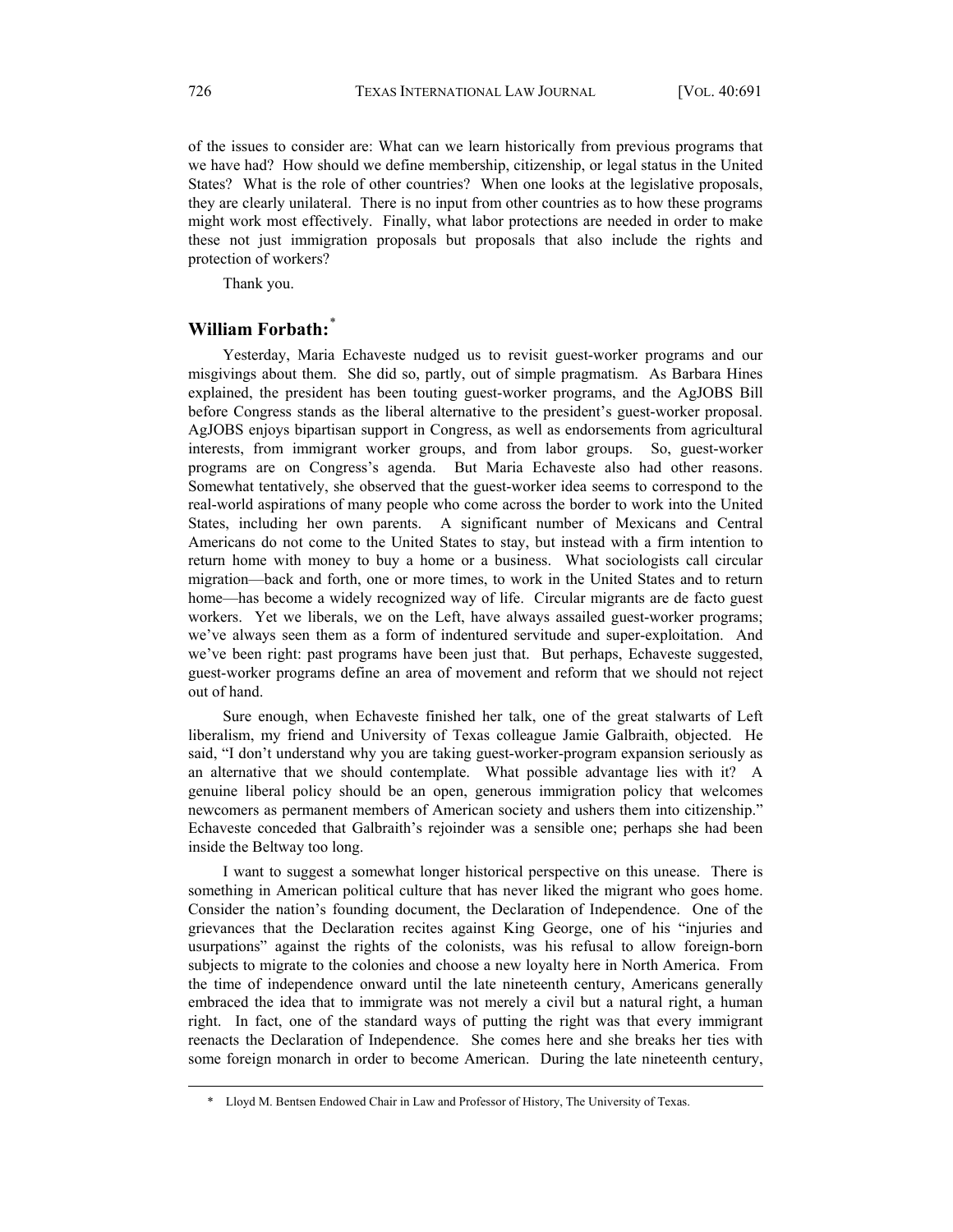2005] WORKING BORDERS 727

movements to restrict immigration grew increasingly powerful. By the 1900s, the numbers of new immigrants of "inferior races" (Italians, Greeks, Slavs, Russian Jews, all of them seen, like Mexicans today, as belonging to "other races") reached roughly one million a year. Yet even though vast numbers of native-born Americans wanted to close the gates on these "undesirable aliens" and their "pauper labor," it proved extremely hard to do so. The anti-immigration forces always were met with the objection that it was part of our tradition, it was deep in the American grain, to welcome immigrants. Notice this, though: bound up with these traditional liberal notions was the idea that those who came to America came to stay, came to *become Americans*.

In fact, a very large proportion of the new immigrants of a century ago, like many from Mexico today, had no such intentions. They came to make money and return home. And vast numbers did so. Among Italian immigrants a century ago, roughly 40% returned to their homeland. They were called "birds of passage." And one thing that almost everyone on both sides of the immigration debate could agree on was that these birds of passage, who came only in order to make money here and then return to their home towns and villages abroad, were unwanted and undesirable. No one had a good word to say for the people who came only to put away enough money to buy a farm back in southern Italy or in Greece.

One of the protests that accompanied this hostility to birds of passage was that they remitted their money back to the homeland. Much as we heard in the Living Newspaper presentation, the words were almost identical: "These Italian immigrants are not planning to settle here. And what's more, they are filling the Bank of Italy with America's money." You could find in congressional report after congressional report tallies of just how much money was sent back to Italy, how much money went back to Greece: much the kind of protests that we heard leveled against Mexican migrants. Likewise, birds of passage were depicted in much the same terms Jamie used yesterday to describe what he feared would be the social traits of guest workers today. They were "unassimilable," "unorganizable," likely to vanish into the underclass, to become petty criminals.

And so, when in the early twentieth century America looked abroad for models of how to regulate immigration, one model they shunned was Europe's early guest-worker program. It ran too deeply against the American grain. To confirm our hostility toward guest-worker programs, there came in the 1940s the Braceros Program with Mexico, which looked very much like the kind of indentured servitude that America's labor spokesmen and nativists alike had abhorred. The Braceros Program tied migrant workers to a single employer. Heightened dependency underwrote heightened exploitation and helped thwart organizing or protest. Those who fled abusive employers had no legal way to find other employment. If they remained workers in the United States, they entered the "underground economy."

I want, quickly now, to suggest that we revisit these issues. A century ago, a handful of thoughtful observers pointed out that the despised birds of passage were well suited to certain of America's needs. If they were enacting their own life plans by coming here, making money, and returning abroad, they were also responding sensitively to America's labor market. They came when the labor market was slack and they returned home when it was tight. If they remitted money, no matter; they added value to the American economy, and they helped improve the economic circumstances and resources of their home countries.

And today? I think we may need to take apart and reconstruct the categories of guest worker, migrant worker, and citizen worker. Some facts seem inescapable. Even if the twenty-first century American labor market acquires a much better floor, with better wages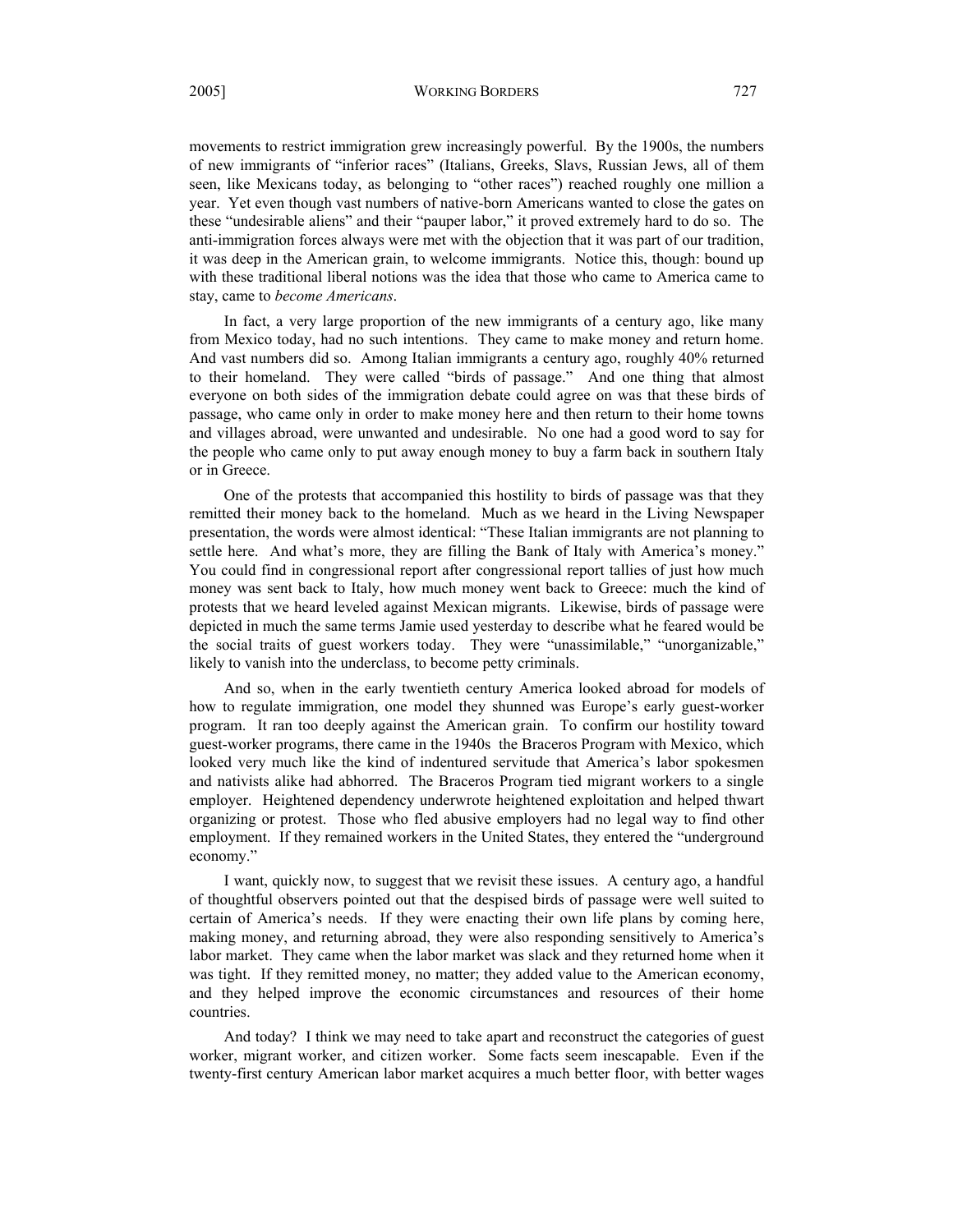and working conditions for so-called low-skill work, still, at least in flush times, there will remain jobs unfilled and more work to be done than workers (in our aging population) to do it. At the same time, the United States will not return to the mid-nineteenth century with its open immigration policy. No "advanced" welfare state will do so as long as significant inequalities remain among nations. We can hope, demand, and even expect that aging "first world" nations like ours will enact more liberal immigration policies that will enable more newcomers to become citizens. But there will remain a work gap, and as today, there will be Mexicans and others willing to do this work, with life plans and aspirations that don't look toward settling permanently in the United States. They will want and deserve not only decent wages but decent conditions and medical insurance while they are here. More than that, they will want and deserve contributions to pensions and other forms of social insurance, which they will want to enjoy at home. While here, they will want and deserve a voice and a measure of real bargaining power in the workplace. Some guest workers may decide to sojourn longer than a year or two; they may want family members to join them; some, no doubt, will discover that, after all, they want to remain permanently. Some gateway to citizenship must also be provided. Could a twenty-first century guestworker program include such features? Or, as most of us seem to assume, and as past experience suggests, are such programs destined to be oppressive and demeaning?

I don't know, but consider these signs. For starters, the AgJOBS Bill, and even the president's proposal, has eliminated the old Braceros Program's bondage of guest worker to one employer. Guest workers could quit and find better work. The Bush and Fox administrations have also already made migrant workers' social security payments "portable" into Mexico's social insurance programs. Models of more substantial transnational sharing and "portability" of social welfare rights are available in Europe. But even here, we can and must begin to think about our systems of social provision in less strictly national terms; already, our system has acquired a transnational dimension. "Portability" across national borders means that the idea of being a worker and a long-term social rights bearer does not have to break down into a permanent American or a permanent outcast.

There remains the question of associational rights, of whether guest workers are not destined to be voiceless. Today, I read a *New York Times* article posted on the website of the Farm Laborers' Organizing Committee.<sup>45</sup> The article describes the first union contract ever signed between farm workers and farm owners in North Carolina, and it is one covering guest workers under the H-2A temporary visa system, the nation's current agricultural guest-worker program. The agreement not only raises wages, it also provides for a union hiring hall in Mexico as well as grievance procedures and a seniority system crafted to protect guest workers who protest or become union activists from being blacklisted, as in the past. This too offers a glimpse of a different possible future, in which the categories of guest worker, migrant worker, and rights bearer are no longer opposed.

But can the voices and associational interests of migrant workers extend outside the workplace? Can such noncitizens enjoy what we take to be quintessentially citizenship rights—of political participation and assertion? The experience of immigrant workers' centers, such as the Workplace Project in Long Island, New York, suggests they can. The Workplace Project has enlisted hundreds of poor immigrants, most of them undocumented, and made them active participants in the organization's battles against the brutal conditions of work in the "sweatshop economy" of the suburbs of New York City. In her recent book, *Suburban Sweatshops*, Jennifer Gordon describes the Workplace Project's remarkable campaign for an unpaid wages statute, making quite substantial what had been New York's

<sup>45.</sup> Steven Greenhouse, *North Carolina Growers' Group Signs Union Contract for Mexican Workers*, N.Y. TIMES, Sept. 17, 2004, at A16.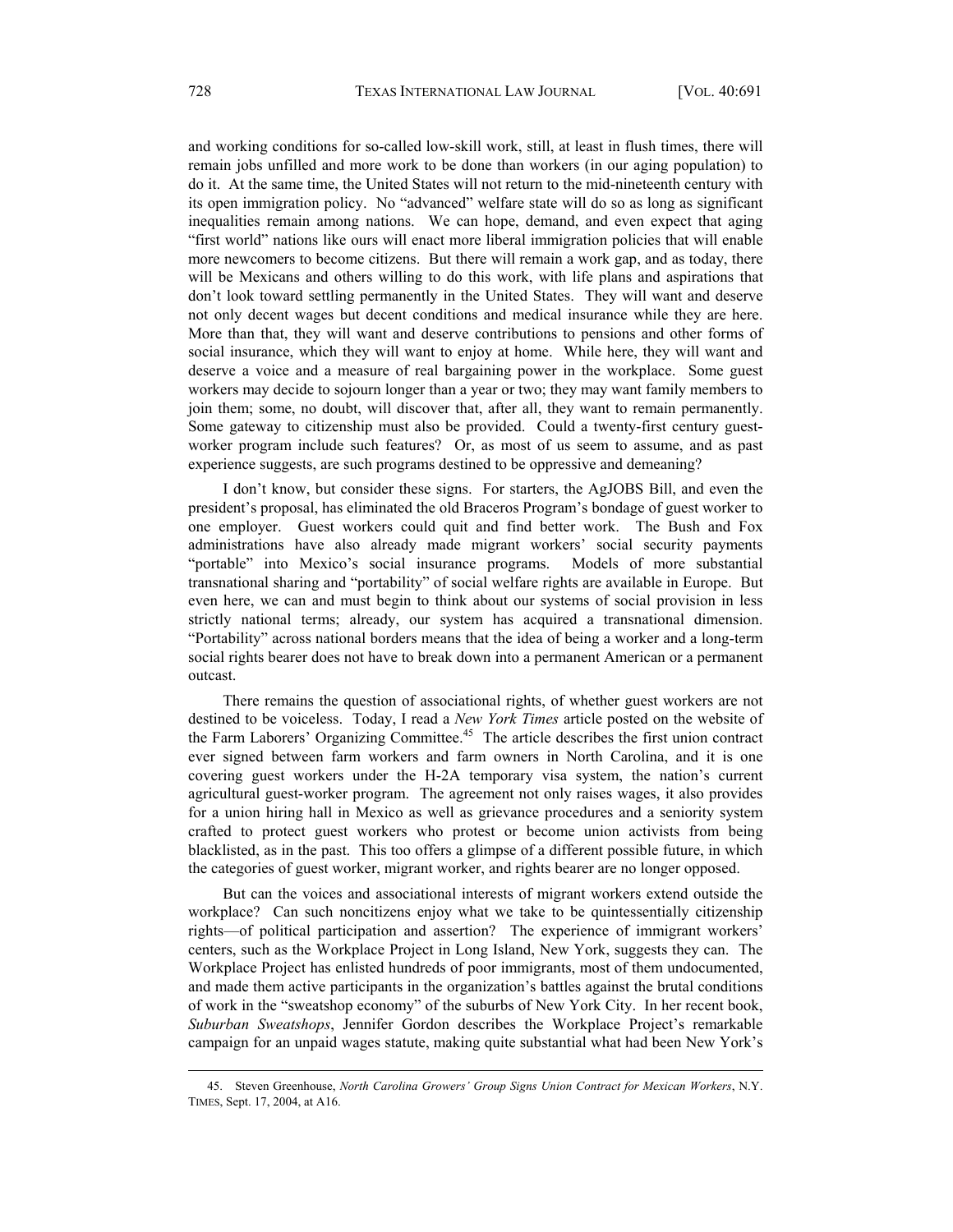2005] WORKING BORDERS 729

trivial sanctions for cheating workers of the minimum wage, to which they're entitled, even in the informal economy.<sup>46</sup> Gordon recounts these undocumented and sojourning workers' successful efforts to learn the ropes of state politics and to press a Republican state legislature to enact and a Republican governor to sign the labor reform. An extraordinary transformation in the identity of social outcasts into "noncitizen citizens," this reform was also obviously a limited one. In the event, however, it opened on to other unpredictable developments, as the reform-minded Eliot Spitzer began to wield the new law to bring multimillion dollar suits against large employers stiffing undocumented workers.<sup>47</sup> These suits, in turn, have led to settlements establishing workers' representation and grievance systems. For our purposes, Gordon's story suggests that guest workers are not destined to choose political quiescence; merely because one is sojourner in the United States does not mean that one prefers not to engage with the nation's politics.

There are other signs on the horizon. But I have talked too long, and the gist of my thinking is clear. I think that our long-standing misgivings about circular migration as part of the pattern of the American labor market are ones that will have to come to the end. I think that in the future, we will need to think much more imaginatively about the possibility that you have welfare rights, social-provision rights, that cut across borders. Thanks.

## **Linda Bosniak:***\**

I'm going to talk about the debate over the membership status of insourced workers. As you know, the Bush guest-worker proposal is as much an immigration control policy proposal as it is a policy of labor provision: it's intended to drastically reduce the numbers of undocumented immigrants in this country—not through border control or interior enforcement measures (which seek to reduce the absolute numbers of foreigners residing and working here), but through a process of reclassification. Basically, the program would convert the status of existing unauthorized immigrant workers into temporary migrant workers; and in the process, it would transform the prevailing, informal undocumented labor regime into an above-board labor importation program—at least that is the intention.

You're familiar with the terms of the Bush plan such as they are. Barbara just outlined the terms of the Bush plan: under the proposal, most undocumented immigrants who are now working in the United States would be eligible to obtain a work visa in this country so long as they have a job with a U.S. employer. But these visas would be temporary, and temporary means they would provide no pathway to permanent resident status.

This last feature of the proposal—the fact that it would *not* provide an opportunity to acquire permanent residence and eventual citizenship—has been the subject of a lot of criticism by liberal and progressive commentators (many of you heard Maria Echaveste on this yesterday). The commitment to temporariness has been criticized on lots of grounds: first of all, on grounds that such a program will be self-defeating at the level of immigration control policy since a great many immigrants will decline to participate without that incentive (they'll see themselves as better off remaining off the books than registering with the government if it'll just lead to deportation down the line).

The idea of a *temporary* guest-worker program has also been criticized on various other grounds: as antithetical to our claimed liberal democratic commitments in that it

<sup>46.</sup> JENNIFER GORDON, SUBURBAN SWEATSHOPS 69 (2005).

<sup>47.</sup> *See* Steven Greenhouse, *Rewards of a 90-Hour Week: Poverty and Dirty Laundry*, N.Y. TIMES, May 31, 2004, at B1.

<sup>\*</sup> Professor of Law, Rutgers University.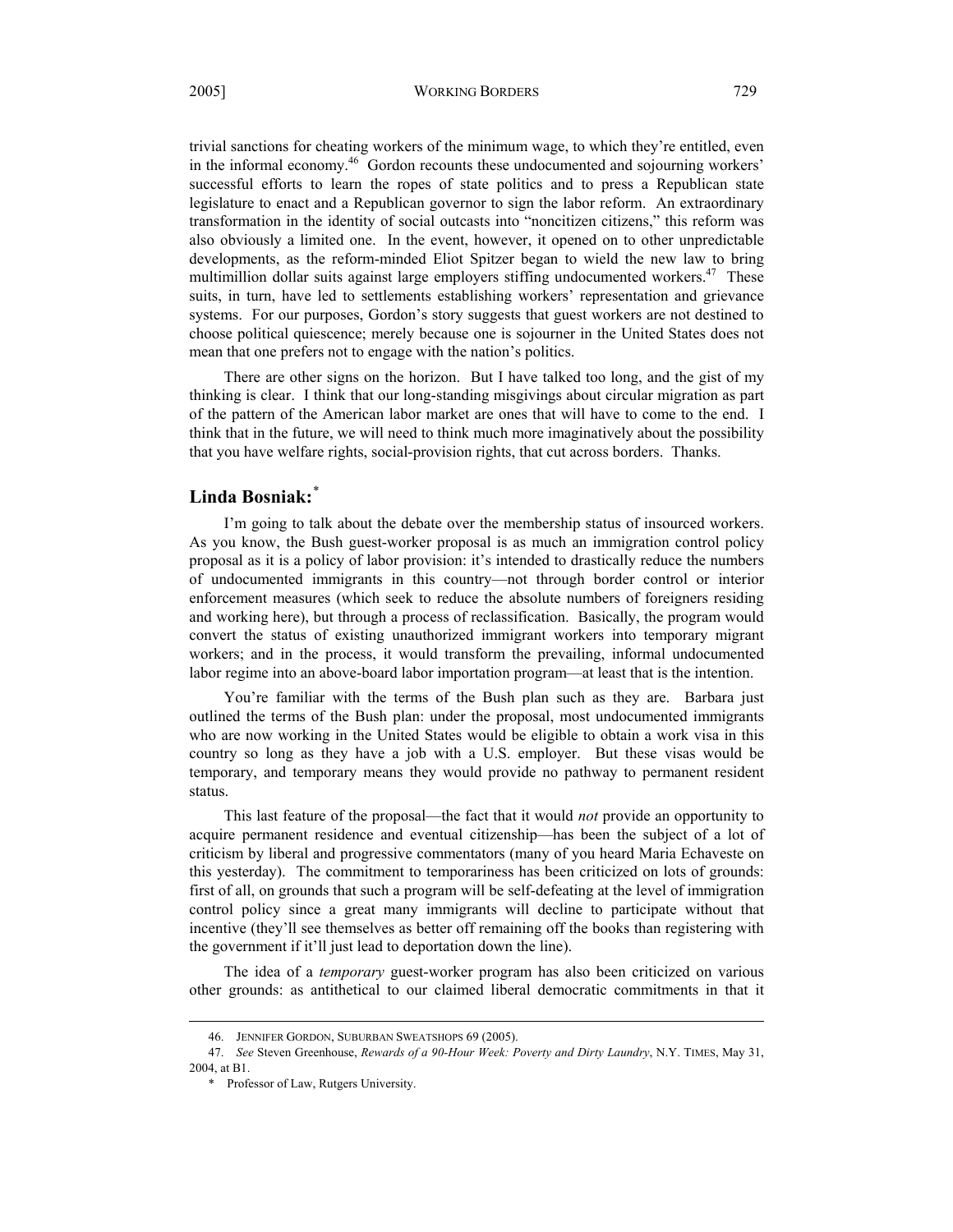would entail toleration of a caste of metic-like, live-in servants; as fundamentally unfair, in that it fails to recognize the essential contributions these workers make to the national economy; and as fundamentally unrealistic, because it fails to acknowledge that in the *process* of living and laboring here, these workers would inevitably become part of our society in any event.

Of course, not everyone agrees with these critiques. In fact, critics from the right denounce the Bush proposal—not because it doesn't go far enough toward granting membership to the immigrants but because it goes too far: according to Patrick Buchanan whose views are typical—the plan "offers amnesty to millions [of illegal aliens] who broke in line, broke our laws and broke into our country .... Bush is not only rewarding wholesale criminality, he proposes to legalize it."<sup>48</sup>

In response, President Bush himself takes every opportunity to *deny* that this program is an amnesty program. And he's right if we understand "amnesty" to mean a process of offering the opportunity for full and permanent legal membership to undocumented immigrants—as the 1986 IRCA (Immigration Reform and Control Act) amnesty did. Clearly, that's not what this plan would do. But there is an element of truth in the Buchanan charge: the plan *would* regularize the status of people previously subject to deportation; it *would* forgive the original unlawfulness and authorize their future presence. It's just that this authorization would be "temporary" and limited, which brings us back to the original complaint.

I agree that any labor-importation program that fails to provide participants with the option to acquire permanent resident status is unfair and counterproductive. (This applies to the Bush proposal, and of course, it applies to our current undocumented labor regime as well). The question remains, though, as to what the alternative is.

The major alternative championed lately by many liberals is what's been termed "earned legalization." Under an earned legalization program, the immigrant gains the opportunity for legalization over time based on work to be completed in this country. There were earned legalization provisions in the AgJOBS Bill, which came close to passage but died last year; and earned legalization is the centerpiece of various bills being pressed by Democrats as alternatives to the Bush plan.

Earned legalization proposals have a certain intuitive appeal. The idea of "earning" sounds virtuous. It's the antithesis of stealing or having something handed to you on a silver platter. Under earned legalization, the immigrant toils for this country for a period of time, and is duly rewarded as a result. Fair deal.

From a human rights perspective, it seems clear that the earned legalization model is an improvement over the temporary worker model in that it treats the contribution of the participating immigrants as worthy of social recognition. And as a matter of practical politics, it may be the best thing we're going to get.

Still, it seems to me that earned legalization has its own difficulties. To begin with, while the immigrant is in the process of "earning" legalization, the possibilities for labor exploitation would surely be high—higher, arguably, than under a temporary program, where the immigrant has a lot less to lose if he or she loses the job. An earned legalization program would mean the ultimate in indentured labor (even if the immigrants were formally extended labor rights).

There is also the question of *which* work should be counted. The majority of people who would be eligible for earned legalization have already been here working, some for

<sup>48.</sup> Patrick J. Buchanan, *Real Message of the Bush Amnesty*, WORLDNETDAILY, Jan. 12, 2004, *at* http://www.worldnetdaily.com/news/article.asp?ARTICLE\_ID=36555 (last visited Apr. 13, 2005).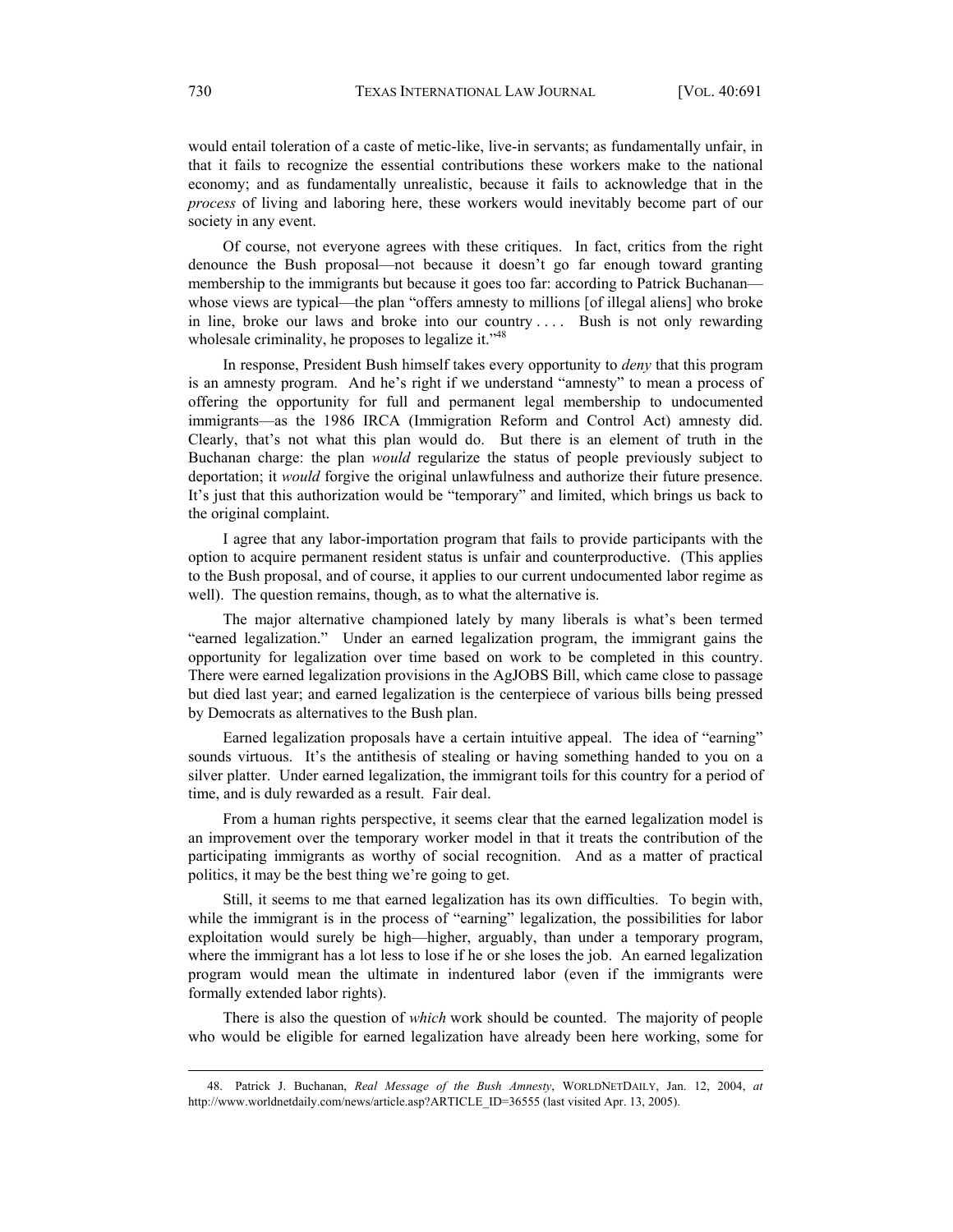many years. Why make these people work *again* in order to obtain permanent resident status? Why not recognize work already performed—the contribution already made—and make *that* the basis of legal status (retrospective earned legalization)? (There's a precedent for this in the SAW Program (the Special Agricultural Workers Legalization program of  $1986.$ )<sup>49</sup>

The reason the retrospective model hasn't made much headway is that it can look too much like a reward for lawbreaking, which is something everybody has been trying to avoid. But any plan that gives undocumented immigrants the opportunity to *begin* to earn legalization through future work could be said to be rewarding lawbreaking as well (as Buchanan and other critics have argued).

We also might want to ask whether we should link legalization to performance of work at all? As many of you know, the Immigration Reform and Control Act's<sup>50</sup> main legalization program didn't make legal status contingent on work but rather on the fact of residence here over time. Legalization was granted, in other words, as a recognition of the social incorporation that comes with long-term residence rather than as a reward for economic contribution. To the extent the program's success was limited, this was largely because it failed to extend the residence model far enough (what it did was impose a residence cut-off date that made many of the most recent undocumented immigrants ineligible).

Finally, even if we decide we prefer a reward-based membership model that grants membership for work done, rather than time spent as a resident, why reward only work done within the national territory? Why not make workers abroad who work for U.S. companies eligible for legalization? What's the normative significance of "being here" as opposed to "being there"? I can't help thinking about the Indian call-center operators with the impeccable American accents and the assumed American names and identities who work for American companies and talk to customers about the Superbowl and the local (American) weather. You could argue that these folks are among the first that ought to be offered a path to citizenship.

Obviously, this last suggestion is more rhetorical than anything else and takes us pretty far afield from any proposals that are actually on the political agenda. But we're here to talk not just about what's feasible but also about what's at stake: and part of what's at stake in this discussion about labor insourcing through guest-worker programs is the question of membership and its prerequisites.

The *reason* this is an unavoidable issue is that insourced workers are not just commodities or factors of production; they are human subjects. It's like the Swiss writer Max Frichte said of the European guest-worker programs of the 1960's: "We wanted workers, but men came."<sup>51</sup>

It is right for us to point out the contradictions in the views of those who insist on free trade policy while defending restrictions on the movement of labor. But this kind of internal consistency critique can only take us so far. Talking about immigration in the language of "transnational labor flows" and "insourcing" captures part of what is going on, but only a part. What is left—the remainder—is where the issues of political and social membership (and human rights generally) come in.

<sup>49. 8</sup> U.S.C. § 1160 (2000).

<sup>50. 8</sup> U.S.C. § 1255(a) (2000).

<sup>51.</sup> UNESCO, Information Kit on the United Nations Convention on Human Rights, *at* http://www.unesco.org/most/migration/convention (last visited Apr. 15, 2005).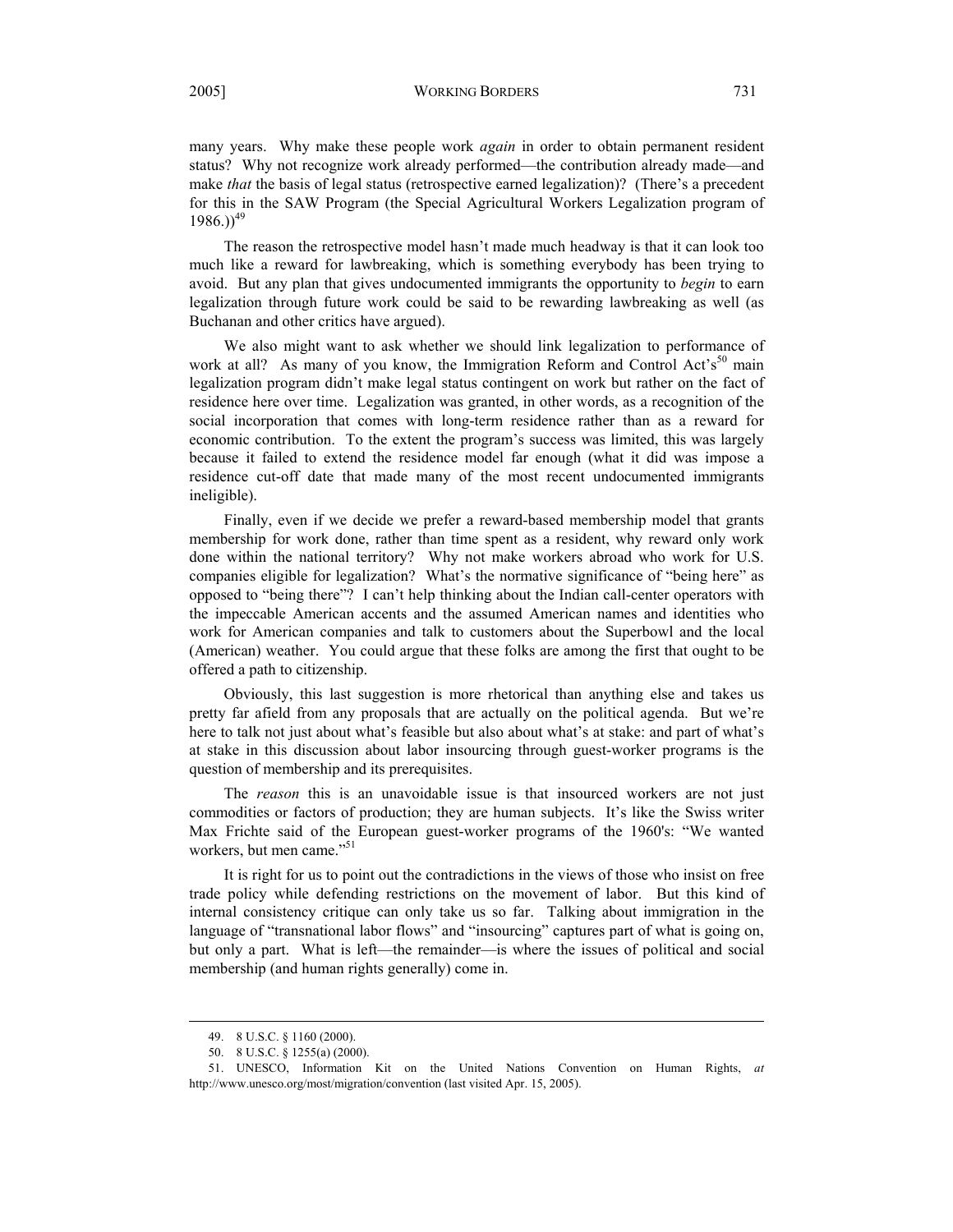# **Alvaro Santos:***\**

I would like to start my remarks by highlighting some important data that will help to capture the economic and social magnitude of the Mexican immigration into the United States.

Official statistics estimate that in the last thirty years, the average yearly flow of Mexican workers into the United States has increased by ten. Annual immigration went from 29,000 at the end of the 1960s to 306,000 in the year  $2000$ .<sup>52</sup> This rise in immigration has importantly increased the population of Mexican origin living in the United States. According to the 2000 Census, in the United States, the population of Mexican origin represented 8.2% (22,954,617) of the total U.S. population (281,421,906). In this group, 8.5 million were born in Mexico, 7 million were born in the United States of Mexican parents, and 7.4 million were the second or higher Mexican generation born in the United States.<sup>53</sup>

In terms of its immediate economic impact, the money that immigrants sent to Mexico tripled in the period from 1996 to 2003 from \$4.2 billion to \$13 billion dollars. Mexico is the second largest receiver of remittances in the world, only after India and ahead of Turkey. The income received by remittances is equivalent to 26% of foreign direct investment, 70% of oil production, and surpasses tourism by 36%. Remittances represent approximately 2.1% of Mexico's Gross Domestic Product (GDP). $^{54}$ 

What triggered the tremendous increase in Mexican immigration? Remember that there has always been immigration, including state-sponsored immigration, from Mexico to the United States as exemplified by the Bracero Program during the years 1942–64. But to understand the current phenomenon, it would be useful to review what factors have caused this dramatic increase.

There are various possible explanations for the causes of such a remarkable rise in the immigration flows into the United States since the beginning of the 1980s. The most cited include (1) demographic change, (2) economic restructuring, and (3) changes in U.S. immigration policies.<sup>55</sup> Firstly, a sustained increase in the size of population in Mexico over the second half of the twentieth century put greater pressure on the economy and the labor markets in the country as the young became economically active and found scarce opportunities for employment, turning the U.S. labor market into an escape valve.

Secondly, during this time, Mexico underwent a series of structural economic changes aimed at dismantling the development model of import substitution industrialization and introducing neoliberal economic reforms. The country embraced a policy of free trade, heralding the NAFTA as a sign of regime change; introduced a series of macroeconomic policies and a long list of regulations aimed at "deregulating" the market; established the price mechanism as the main devise for allocating resources in the economy; and undertook massive privatizations of state owned enterprises.

Byse Fellow and S.J.D. candidate, Harvard Law School.

<sup>52.</sup> JEAN PAPAIL & ALEJANDRE JESÚS ARROYO, LOS DÓLARES DE LA MIGRACIÓN 36–37 (U. de G- Institut de Recherche Pour le Dévelopment-PROFMEX 2004).

<sup>53.</sup> *Id.* at 35–36; *see also* Consejo Nacional de Población (CONAPO), Secretaría de Gobernación, *Población de Origen Mexicano Residente en Estados Unidos*, *at* http://www.conapo.gob.mx/mig\_int/series/0303.htm (last visited Apr. 23, 2005).

<sup>54.</sup> *See* PAPAIL & ARROYO, *supra* note 52, at 100–01; Manuel Orozco, *Worker Remittances: An International Comparison*, (Inter-American Dialogue Project commissioned by the Multilateral Investment Fund of the Inter-American Development Bank, Feb. 28, 2003), *at* http://www.thedialogue.org/publications/country\_studies/remittances/WorkerRemittances.pdf (last visited Apr. 23, 2005); BANCO DE MÉXICO, LAS REMESAS FAMILIARES EN MÉXICO 6 (Nov. 2004), *at* http://portal.sre.gob.mx/ime/pdf/Remesas\_Familiares.pdf (last visited Apr. 23, 2005).

<sup>55.</sup> *See* ESCOBAR LATAPÍ AGUSTÍN ET AL., LA DINÁMICA DE LA EMIGRACIÓN MEXICANA 7–13 (1999).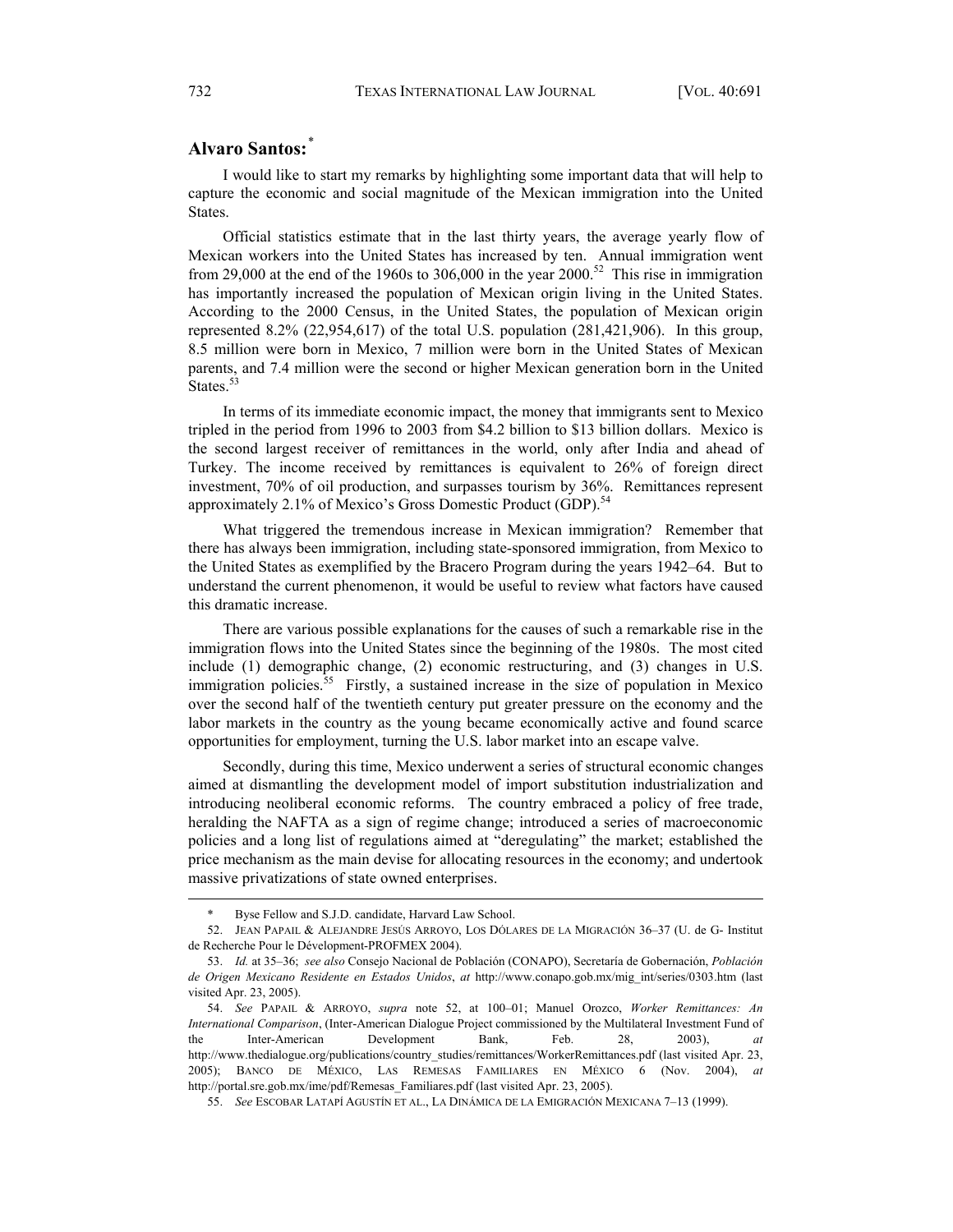2005] WORKING BORDERS 733

Although the effects of concrete neoliberal economic policies are still the subject of heated debate, there is a wide consensus in academic and policy-making circles that the development results of this model have been very disappointing. If we take the case of Mexico, there has been, since 1982, a decrease in the creation of jobs, a rise in unemployment, a rise in the informal employment, and a dramatic decrease in wages. The purchasing power of the current official minimum wage is calculated to be less than half of what it was in  $1980^{56}$  So, this deep economic transformation has made living conditions more difficult for the majority of the population in Mexico and has stimulated the search for better opportunities abroad.

Thirdly, there is the change in U.S. immigration policies, which have an important impact on the incentives and costs of migration and thus on the numbers, characteristics, and occupation of new immigrants.<sup>57</sup>

Against this backdrop, my sense is that the current debate about reforming immigration policies in the United States is taking place in a vacuum, discussed independently in each country without considering the interrelated causes that are at the root of this phenomenon on both sides of the border. This may be due in part because we imagine the North American region primarily as a free trade area: there is free movement of goods and services and of capital, but not of labor. Free movement of labor is considered too problematic. It is immediately associated with complicated political tradeoffs that make for a different kind of regional integration, like the European one, that Mexico, the United States, and Canada did not sign up for. The result is that movement of labor is usually left out of the picture, treated as belonging to the realm of the political, not economic, integration and therefore something that needs to remain discussed among the traditional political constituencies.

My objective in this brief intervention is to challenge this distinction and propose a framework of analysis that overcomes the bias against including labor as part of the regional integration. I propose that we start by thinking of immigration as if there was a regional immigration policy, already in place, composed of both the immigration schemes in each country but also the domestic regulation in important areas of both sending and receiving countries. The most relevant domestic immigration scheme for the region is of course that of the United States, establishing concrete incentives and costs placed on different groups of people who want to migrate. These policies are currently the subject of debate in the United States and there are different possible scenarios for reform that will undoubtedly affect what kind of immigrants and how many will come to the United States in future years. But this is only part of the picture. We need to think of domestic regulations, such as employment and labor legal regimes and institutions, that greatly affect people's willingness to migrate and therefore shape the flow of people. Analyzing the interaction of potential immigration schemes and relevant domestic regulations will enable us to understand better the regulatory structure that sustains or enhances people's willingness to migrate, as well as the costs and benefits underlying this phenomenon, and will foster a discussion on how to reform this scheme with a better sense of its potential economic consequences for different groups in the region.<sup>58</sup>

<sup>56.</sup> *Id.* at 46.

<sup>57.</sup> For an excellent summary of the different immigration programs throughout the twentieth century, see *id.* at 121–28.

<sup>58.</sup> For this analysis of transnational legal regimes, I appropriate the American legal realists' methodology as developed by Duncan Kennedy in *The Stakes of the Law, or Hale and Foucault*, *in* SEXY DRESSING ETC.: ESSAYS ON THE POWER AND POLITICS OF CULTURAL IDENTITY 83, 86–87 (1993).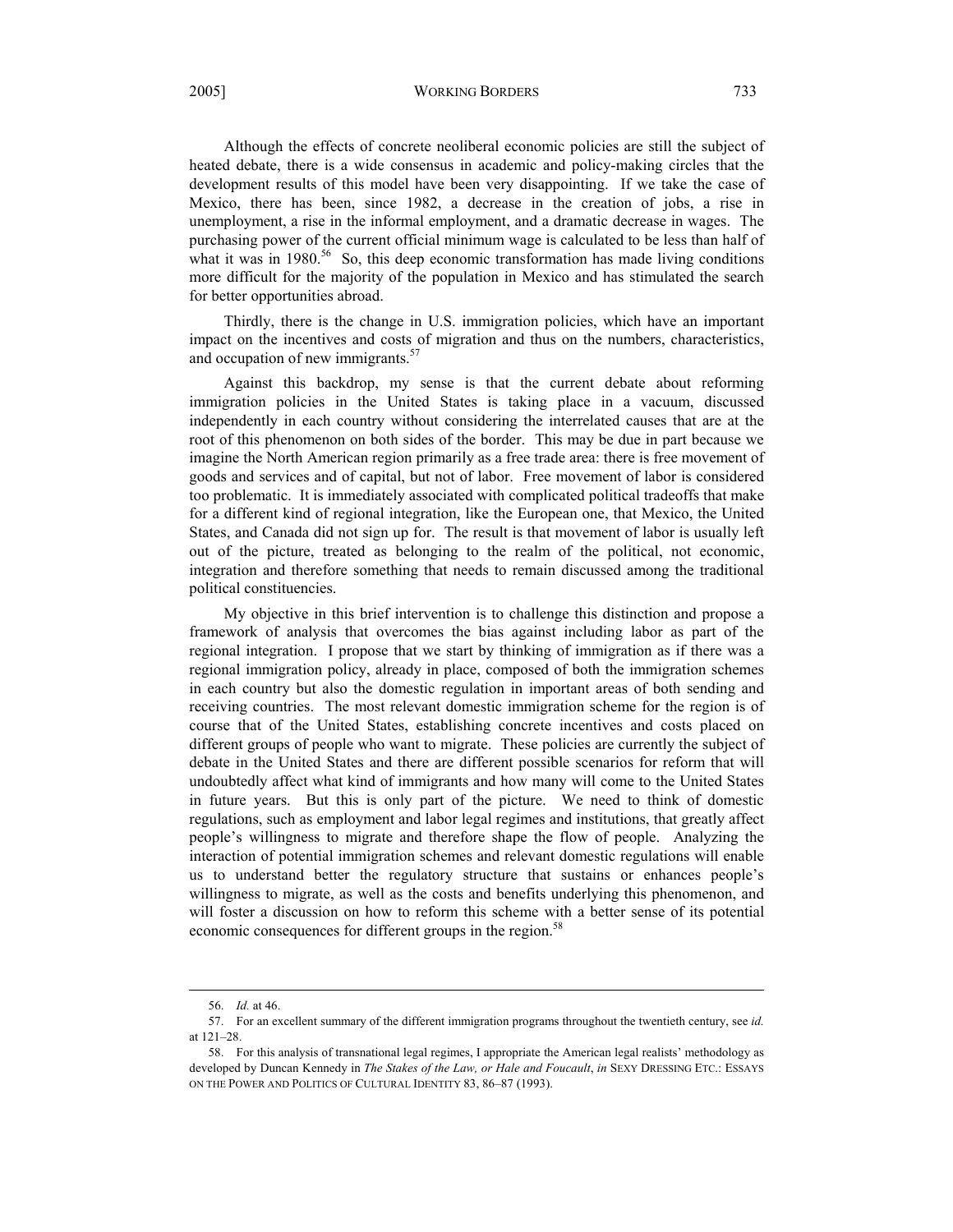This analysis will thus seek to connect the debate about alternative proposals for immigration reform in the United States with domestic labor regulations and policies in both Mexico and the United States. Take as an example one of the bills introduced in Congress, such as the AgJOBS Bill or the Solve Act. Any scheme of legalization of current undocumented workers and new visas for future immigrants would change immigration rules on several fronts affecting: (1) supply of labor in different economic sectors; (2) temporality or permanency of immigrants, determined by access to residence and citizenship as well as allowance for family reunification; (3) labor mobility, both external, in terms of restrictions for crossing the border during the time of the visa, and internal, with respect to portability of employment authorization and possibility to change employers; (4) wages and working conditions, and (5) immigrants' legal standing before courts to seek remedies for breach of their rights.

In my view, an analysis of the desirability and the effects of both regularization of status of undocumented workers and of the granting of new visas that stem from these proposals ought to be concerned with or should take into consideration at least three elements: first, the effects on bargaining power of workers; second, the distributive consequences among different groups of workers in the region; and third, the extent to which the policies involved create opportunities for economic development.

The first point of the analysis should lead us to consider how the legalization of currently undocumented workers and the granting of new visas would affect the bargaining power of workers across sectors and countries. Take the case of the manufacturing industry in Mexico. On first impression, one could argue that workers' bargaining power would increase. Why? Because the costs of the alternatives to the bargaining situation for these workers, such as migrating to the United States, would decrease. So, workers will depend less on their current jobs and would arguably fight to negotiate better wages and working conditions. This scenario could give workers an incentive to unionize or to create independent unions fighting for control over collective bargaining agreements. If their efforts fail, the choice of migrating would be more appealing than remaining in their current jobs and they would move to the United States. This kind of analysis, however, would require that we look at the domestic labor regulatory regime in each country and consider how the labor markets are structured. For instance, in employment law, what rules regulate hiring and firing of workers, what kind of protection exists against unjust dismissal or which rights to reinstatement or compensation? It would also require that we consider how wages and promotion are determined, whether there are limitations on hours of work per day, maternity leave, vacations, etc. In labor law, we would need to consider the rules and institutions of collective bargaining, such as requirements for the recognition of unions, as well as the limitations on the right to strike and on employers' antiunion practices. This is just a short list of considerations that the kind of analysis I am calling for would need to include to assess the potential costs and incentives that migrating would entail for different groups of workers in any given sector.

The second part of the analysis would focus on issues of distribution, that is, how would different alternative proposals and the new structure of costs and incentives affect different groups in the labor force? Again, if we take the manufacturing industry, it would be crucial to consider the effects of these policies not only between workers and employers but also among different groups of workers. There are many important intraclass distributional effects that we would miss if we don't consider the effects between unionized and nonunionized workers, but also between groups of workers across gender, race, and age lines.

So far, this analysis would help clarify the background conditions, composed by any given immigration scheme and its interaction with a domestic labor legal regime. Finally,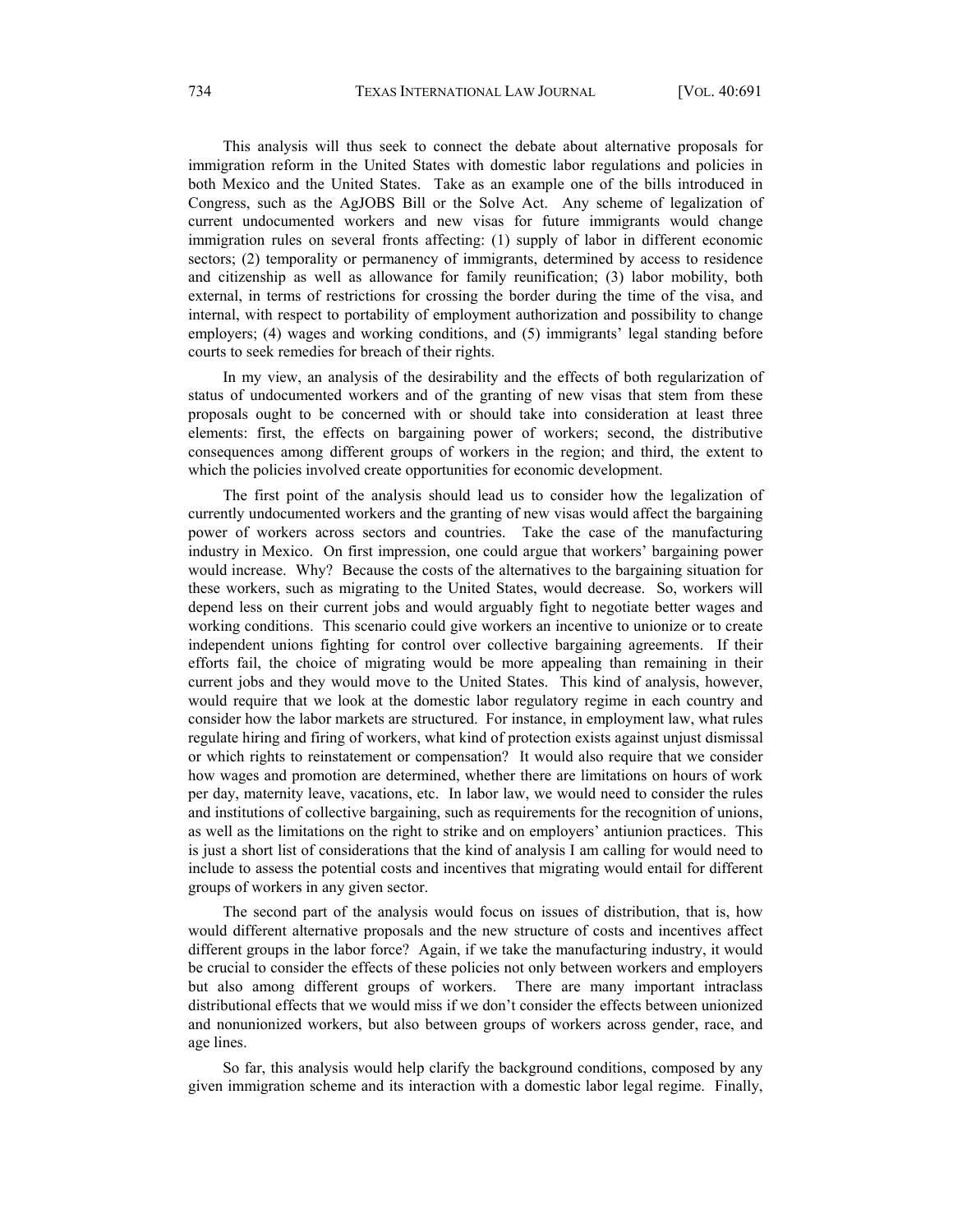we can begin thinking of immigration from the point of view of economic development.

And here, there is of course a wide range of possibilities.

Take as an example a policy that encourages workers' *return* to their home countries as a development policy. A program of temporary or guest workers is surely an incredibly contested topic. However, from the point of view of economic development, a policy of return could have enormous potential and it may be in the interest of a county like Mexico to encourage it. Why? Because returning immigrants would bring back incredible human capital with important economic potential and would guarantee a sustained flow of remittances to their local communities.

Such a policy could be structured by strong incentives for workers to go back. Such incentives may include (1) creating a social security fund for immigrants in Mexico for medical and travel insurance, pensions, and housing; (2) granting Mexican workers in the United States the right to vote for elections in Mexico so that they stay connected to their communities and the political events in Mexico; and (3) facilitating border crossing, thereby guaranteeing that the links between migrant workers and their local communities are not severed.

One of the immediate effects of the militarization of the border and the increase in security control since the beginning of the 1990s is that immigrant workers have found it incredibly difficult to go back and forth, following traditional seasonal movements, and have been effectively forced to remain in the United States. A policy of return would seek to reverse this trend and facilitate the circularity that has been characteristic of workers' migratory flow.

By ensuring that immigrants stay connected to their communities, a policy of return would also guarantee a sustain inflow of remittances into the country. As I mentioned earlier, remittances have become the second most important source of revenue for Mexico, after oil. On this topic, there is still much room to create financial mechanisms that smooth those transfers and decrease the onerous fees and commissions currently in place. It would be possible to introduce consumer protection devices in the United States and Mexico that allow workers and their families to send and cash money at a lower cost. However, thinking in terms of development, it ought to move us beyond guaranteeing better terms of transferring money to envisage strategies for investment programs in local communities. Almost all remittances are currently spent in consumption, with very little impact on savings or investment.<sup>59</sup> The point would be to channel those resources to their most productive use, designing strategies for investment in local or regional communities that would spur economic growth. Although the Mexican government (at the federal, state, and local level) has launched some initiatives to encourage immigrants to invest in their local communities by agreeing to match or even double every dollar spent in these funds, these programs haven't been very successful. Again, this seems to suggest that what is lacking is a strategy on where to channel these resources and how to allocate them more productively, creating the linkages between different economic sectors that can stimulate growth.

Moreover, the prospect of creating a regional development fund should be advanced more forcefully. The experience of the European integration shows that these funds played a key role in leveling economic conditions in countries like Spain, Ireland, and Greece that lagged far behind the most developed European countries in income per capita levels and wage differentials. Well-targeted projects helped boost economic conditions in countries that were large senders of immigrants and that, in turn, made immigration manageable and enabled a remarkably fast economic and political integration in the region.

<sup>59.</sup> PAPAIL & ARROYO, *supra* note 52, at 99–100.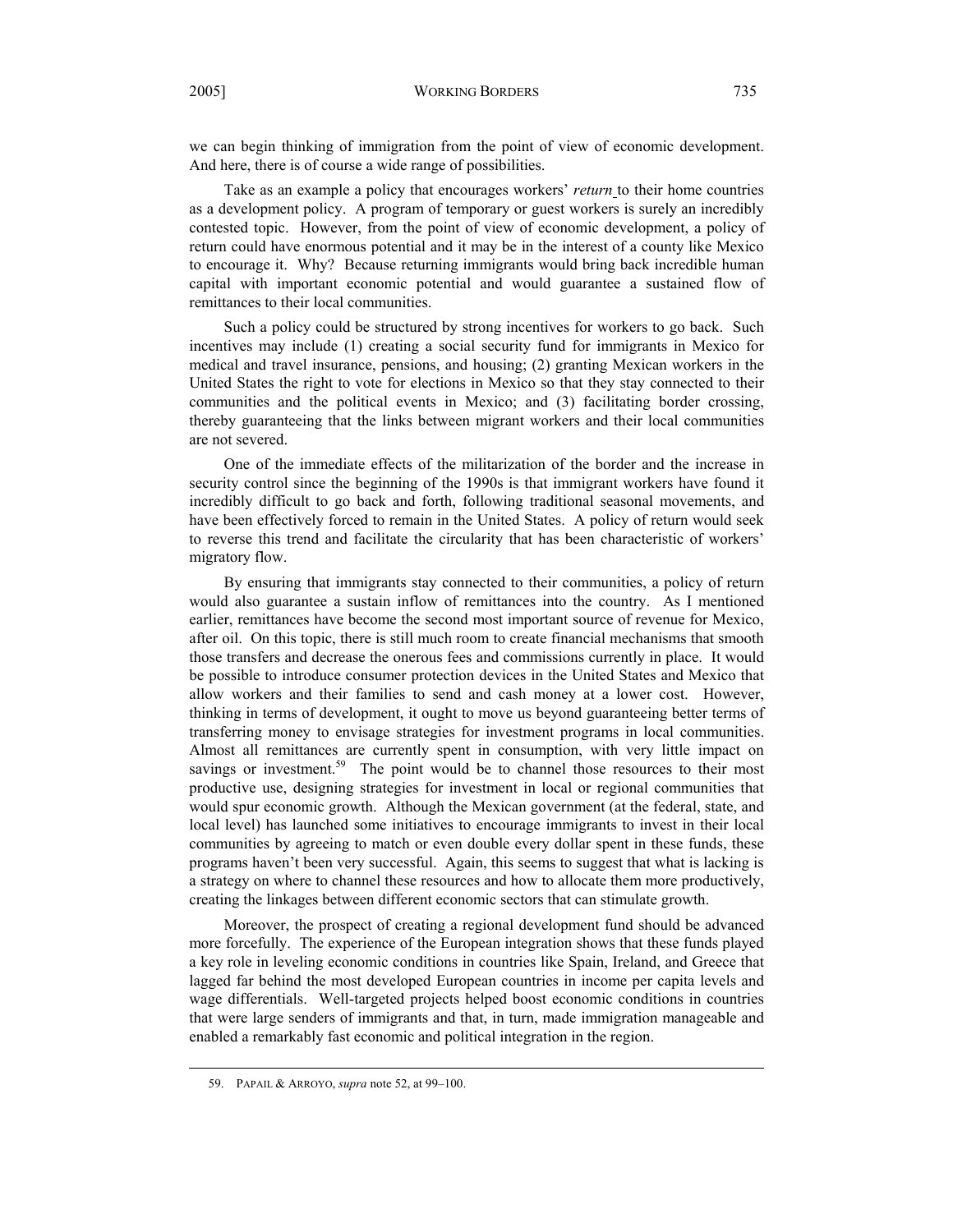Finally, there is the inevitable and important question of how these policies can be negotiated by the governments given the pressures and tradeoffs of their own constituencies. Again, the range of possibilities is ample. Take the issue of border security, which figures prominently in the current reform proposals and is a primary concern for the United States. Mexico has an important bargaining chip in this area and could advance some proposals in exchange for the policies it wants to undertake. For instance, it can offer to establish buffer zones or preclearance zones in Mexican territory so that the traffic and the burden of security control at the border decreases. There are of course many imaginable arrangements, but the point would be to acknowledge the interests of both countries while thinking of immigration primarily in terms of economic development.

In conclusion, I would submit we have to recognize that immigration is a phenomenon inexorably related to the labor markets in both countries and that the costs and incentives that produce these flows are structured by the interplay of already existing immigration schemes with employment and labor regimes in both countries. The current debates about immigration reform in the United States and Mexico present an opportunity to reformulate the terms of the discussion and begin thinking of immigration as a development policy. Thinking of immigration as a drive for economic development in the region would require a strategy. Such a strategy would no doubt need to be implemented through specific laws and policies that will be the subject of heated debate. But we need a better analytical framework, like the one I have sketched here, to understand the causes of immigration and the consequences that different immigration schemes and their interaction with domestic regulation may have among different groups in society. If we are interested in immigration as an important source for economic development, we need to have an idea about the opportunities created by these legal regimes, the kind of policies that would be desirable, and the best strategies for negotiating them. This is, I think, the challenge we are facing. Thanks.

## **Harley Shaiken:***\**

Looking at immigration through the lens of labor offers a particularly valuable perspective. The question of worker rights is crucial and the respect of these rights for immigrants—documented and undocumented alike—defines the workplace for all workers. More generally, the issue of jobs is central to the debate on immigration on both sides of the border: the number of jobs, the quality of jobs, who wins, and who loses in the labor market.

Mexico is clearly a pivotal source of migrants to the U.S. In the 1990s, a quarter of all documented immigrants—a record 2.2 million people—came from Mexico. $^{60}$  Over half of eleven million undocumented immigrants—6 million people—were of Mexican origin as of March 2005.<sup>61</sup> Immigration is of course a complex, multifaceted phenomenon. As Douglas Massey points out, "emigrants are created by social and economic transformations in societies undergoing rapid change as a result of their incorporation into the global market economy."<sup>62</sup> He observes that immigration "is simply the labor component of a globalizing market economy." Although many factors drive immigration, Jeffrey Passel emphasizes

1

<sup>\*</sup> Class of 1930 Professor and Director of the Center for Latin American Studies, The University of California, Berkeley

<sup>60.</sup> Douglas S. Massey, *Closed-Door Policy*, 14 AMERICAN PROSPECT, Jan. 30, 2003, *available at* http://www.prospect.org/print/V14/7/massey-d.html (last visited Apr. 16, 2005).

<sup>61.</sup> JEFFREY S. PASSEL, ESTIMATES OF THE SIZE AND CHARACTERISTICS OF THE UNDOCUMENTED POPULATION (2005).

<sup>62.</sup> Massey, *supra* note 60.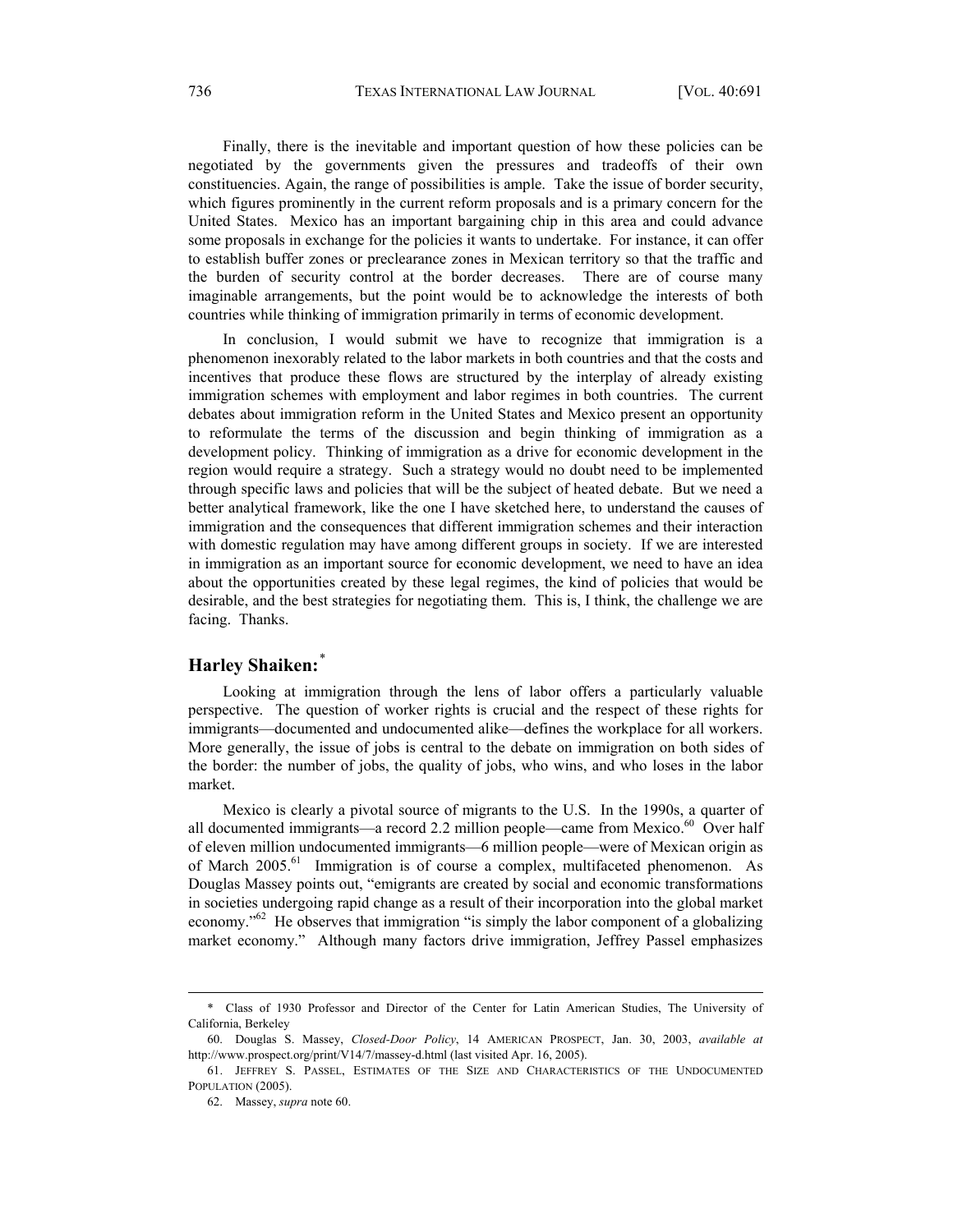that "what drives the growth in immigrant populations in general is employment opportunities."63

In terms of Mexico, a key issue is development. Simply put, rapid growth creates jobs. In Mexico in recent years, the economic growth rate has been anemic to nonexistent. Growth in GDP limped along at a rate of about  $2.5\%$  between 1995 and  $2003.^{64}$  In contrast, the workforce jumped from about 32 million prior to NAFTA to slightly over 40 million in 2002.<sup>65</sup> In other words, Mexico needs to create a million or so jobs a year just to stay even. Instead, it has been creating far fewer jobs annually. Is it any great surprise that hundreds of thousands of Mexicans migrate to the United States every year looking for work?

Ironically, as U.S. spending on border control achieved record levels, undocumented migration rose. U.S. Border Patrol officers doubled and the agency's budget headed toward \$1 billion between 1985 and 2000.<sup>66</sup> What were the results of these efforts? In the period from 2000 to 2004, the average annual growth rate of undocumented migrants was about 485,000 per year, almost 60% of whom are estimated to be from Mexico. $67$  Yet the issue of development has been discussed, if it is discussed at all, as independent of the issue of immigration. Unless the U.S. government is able to put development on the political agenda and is able to talk seriously about an ongoing program of development aid and loan guarantees to Mexico, no amount of fences, no investment in border enforcement is going to make much of a difference. It will redirect the crossings—tragically to more hazardous and at times deadly locations; it will not stop the flow unless the underlying forces causing the movement of people are addressed.

On the U.S. side, a central issue framing the discussion of immigration policy is economic prosperity particularly during a period when the job situation is weak and uncertainty characterizes the working life of millions of Americans. Immigrants undeniably make a critical contribution to this economy through the jobs they work, through the dedication and hard work they bring to those jobs. But they also make an unintended and unfortunate contribution to this economy because their wages are so low, not simply because of low skills, but because their very vulnerability leads to low wages. And vulnerable immigrants are an ever-larger part of the U.S. workforce. Moreover, the very vulnerability of immigrants puts considerable pressure on all workers.

In the 1990s, immigrants resulted in close to 50% of the new entrants in the workforce.<sup>68</sup> In this decade, they have resulted in at least 60% of the new entrants into the workforce between 2000 and 2004.<sup>69</sup>

How do these immigrant workers fare on the job? To answer this question, one has to look at the broader context of labor rights in the United States. Without examining this

69. *Id.* at 11–12.

<sup>63.</sup> Sylvia Moreno, *Flow of Illegal Immigrants to U.S. Unabated*, WASH. POST, Mar. 22, 2005, at A2.

<sup>64.</sup> *See* UNITED NATIONS, ECONOMIC SURVEY OF LATIN AMERICA AND THE CARIBBEAN: 2003–2004 at 248 (2004), *available at* http://www.eclac.cl/publicaciones/DesarrolloEconomico/5/LCG2255PI/Mexico.pdf (last visited Apr. 16, 2005).

<sup>65.</sup> Sandra Polaski, *Jobs, Wages and Household Income*, *in* NAFTA'S PROMISE AND REALITY: LESSONS FROM MEXICO FOR THE HEMISPHERE 11 (2003), *available at* http://www.ceip.org/files/pdf/NAFTA\_Report\_Chapterone.pdf (last visited May 19, 2005).

<sup>66.</sup> Massey, *supra* note 60.

<sup>67.</sup> PASSEL, *supra* note 61, at 3.

<sup>68.</sup> ANDREW SUM ET AL., FOREIGN IMMIGRATION AND THE LABOR FORCE IN THE U.S.: THE CONTRIBUTIONS OF NEW FOREIGN IMMIGRATION TO THE GROWTH OF THE NATION'S LABOR FORCE AND ITS EMPLOYED POPULATION, 2000 TO 2004, at 2 (Ctr. Labor Mkt. Stud., 2005), http://www.nupr.neu.edu/7-04/immigrant\_04.pdf (last visited Apr. 17, 2005).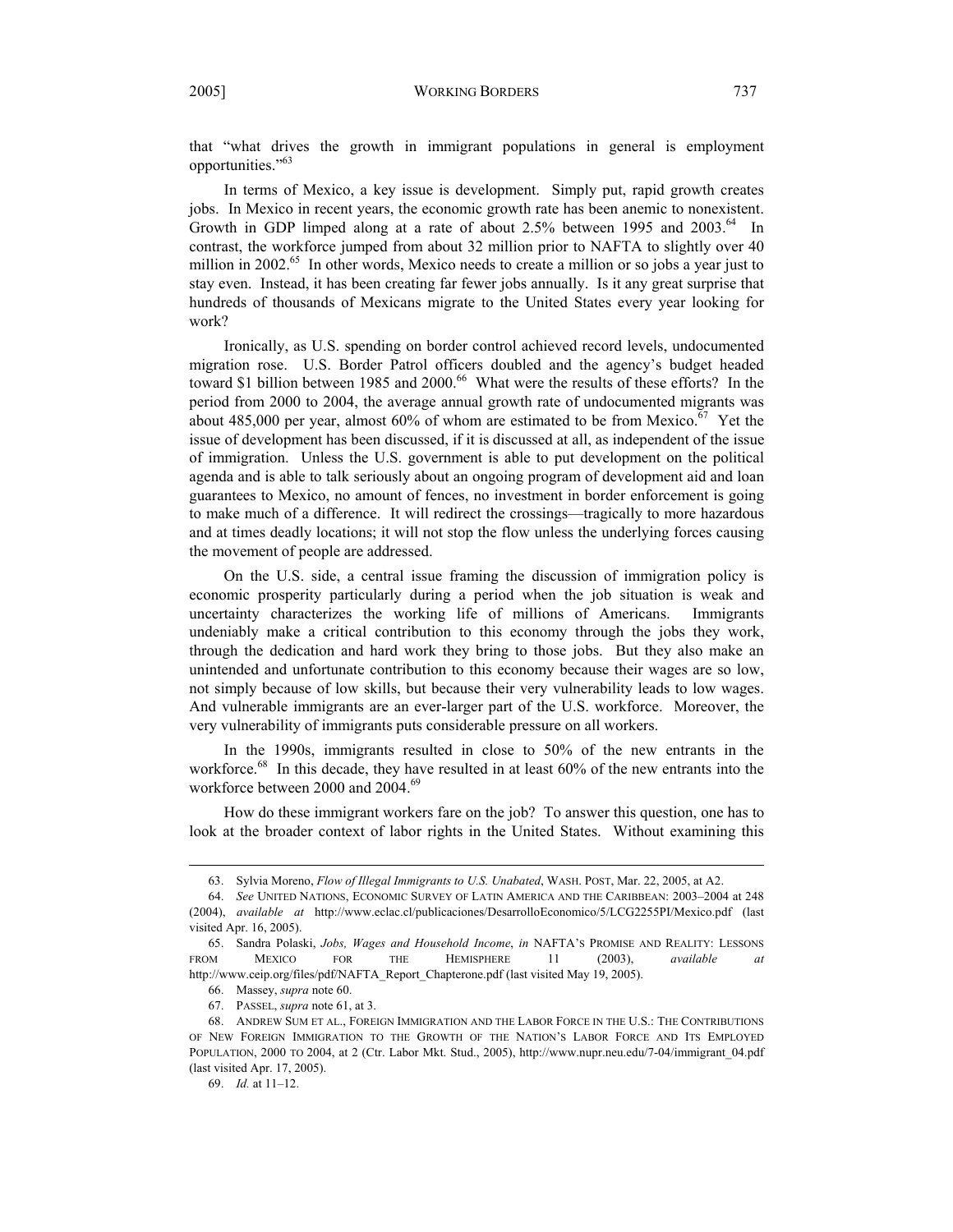context, language seeking to protect immigrant worker rights in proposed guest-worker programs will not make much of a difference overall.

The issue of labor rights, however, underscores a troubling paradox: at a moment when both American workers and immigrant workers are most vulnerable, the labor movement is at its weakest. For those who missed the mid-1920s, we are back to the union density of the mid-1920s: about  $8\%$  of the private-sector workforce.<sup>70</sup>

Why do unions have such a low density? Is it that American workers have decided they no longer need protection? Not really. Polls tell us that over 45% of workers want a union or feel a union would be a good thing to have in the workplace.<sup>71</sup> Yet only 8% have them. This yawning gap between those who say they desire a union and those who have one amounts to a "democracy deficit." It reflects the severe erosion of labor rights in the United States in recent decades and of course the most vulnerable workers are the most negatively affected.

To the extent that the Wagner Act, passed in  $1935$ ,<sup>72</sup> was historically referred to as "labor's Magna Carta," we are headed very rapidly toward the Dark Ages today in terms of repealing the Wagner Act. Not legislatively, but through court decisions, aggressive employers, and hostile appointments to regulatory boards. On the ground, it has become ever more difficult, at times outright hazardous, to join a union.<sup>73</sup>

This grim situation may seem to take us far afield from the whole debate over immigration, but I would argue it is central to that debate. Because unless we explore the issue of labor rights, unless we explore the broader issue of development, then no set of immigration proposals—as important as they are, and as immediate as the need for these proposals is—is ultimately going to redress the underlying issues that shape immigration on the ground.

One possible legislative contribution to the issue of labor rights in the United States is the Employee Free Choice Act sponsored by Senator Kennedy and Representative George Miller.<sup>74</sup> In a word, the Employee Free Choice Act restores the original intent of the Wagner Act and the original practice of the first decade of that legislation, allowing workers an additional method of indicating that they want a union through simple signing of a petition or checking of a card. The bill currently has 211 sponsors in the House and thirty-nine sponsors in the Senate. While the bill has little chance of passage anytime soon, given the correlation of political forces in the House and Senate, it nonetheless indicates an important and realistic alternative.

Ultimately, the oldest slogan of the labor movement ought to be the slogan of all workers today: an injury to one is an injury to all. It is the cornerstone of a democratic society.

<sup>70.</sup> Press Release, Bureau of Labor Statistics, U.S. Dep't Labor, Union Members in 2004 (2005), http://www.bls.gov/news.release/union2.nr0.htm (last modified Jan. 27, 2005).

<sup>71.</sup> AFL-CIO, *The Silent War: The Assault on Workers' Freedom to Choose a Union and Bargain Collectively in the United States* (2002), http://www.aflcio.org/aboutunions/joinunions/howjoin/upload/vatw\_issuebrief.pdf (last visited Apr. 17, 2005); *see also* RICHARD B. FREEMAN & JOEL ROGERS, WHAT WORKERS WANT (1999).

<sup>72. 29</sup> U.S.C. § 141 (2000).

<sup>73.</sup> *See* HARLEY SHAIKEN, THE HIGH ROAD TO A COMPETITIVE ECONOMY: A LABOR LAW STRATEGY (Ctr. Am. Progress, June 25, 2004), http://www.americanprogress.org/atf/cf/%7BE9245FE4-9A2B-43C7-A521- 5D6FF2E06E03%7D/unionpaper.pdf (last visited Apr. 17, 2005).

<sup>74.</sup> Employee Free Choice Act of 2003, H.R. 3619 & S. 1925, 108th Cong. (2003); AFL-CIO, *Kennedy, Miller Introduce Employee Free Choice Act in Congress* (Nov. 24, 2003), *at* http://www.aflcio.org/aboutunions/ns11242003.cfm (last visited Apr. 16, 2005).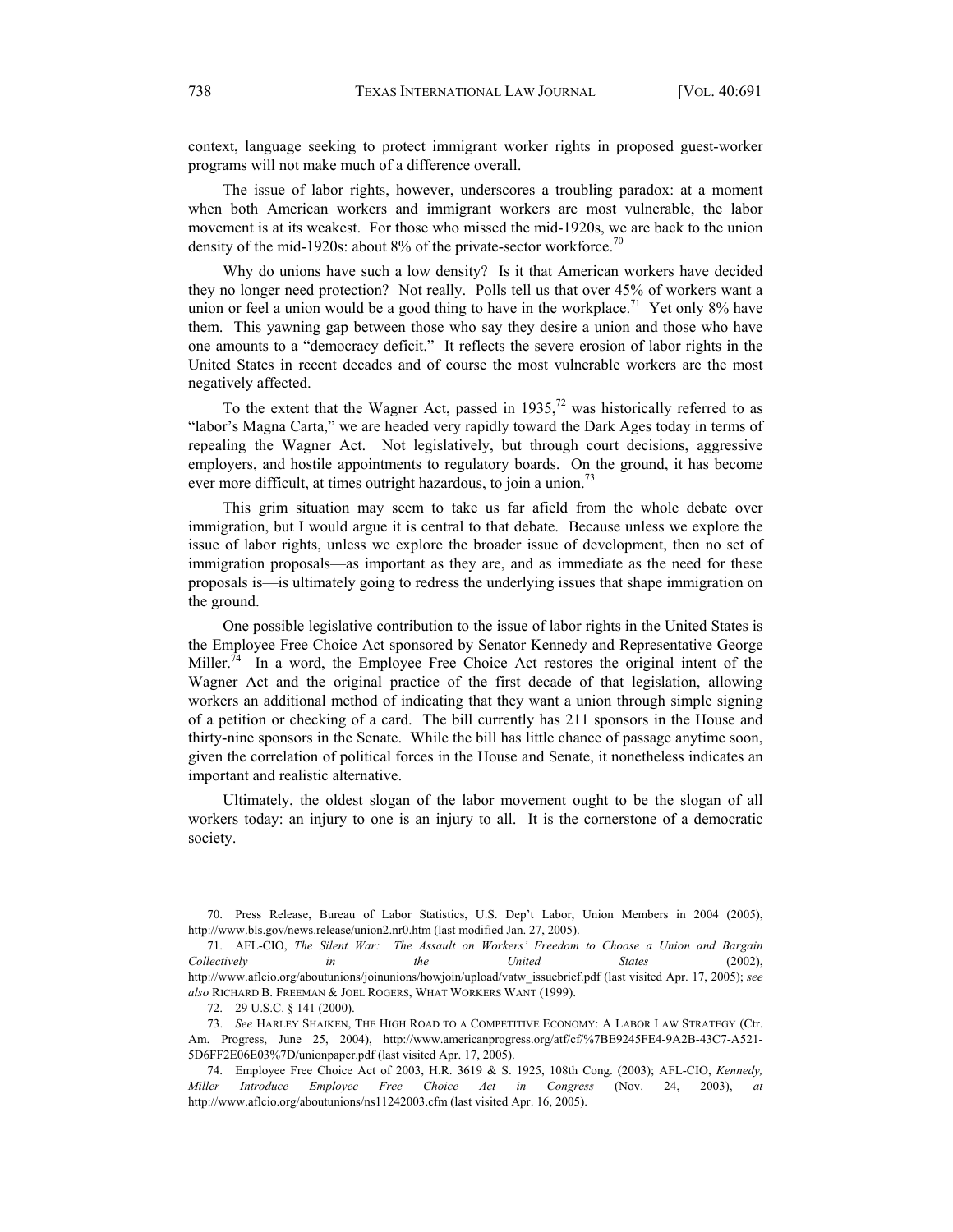## *Discussion*

## **Engle:**

Thank you all. That was fabulous and I think we have time for at least one exchange between the group before we pull in the audience. Let me try to identify a tension I see in the discussion and see if I can get the discussants to comment on it.

It seems to me that Barbara, Willy, and Linda were focused on one side of the border and Harley, to a certain extent, and Alvaro on the other. On this side of the border, the questions are about who is coming here and how should they be treated when they get here. With that focus, the problem with the Bush guest-worker proposal was in part, and I think this was part of Maria Echaveste's point yesterday as well, that it confers at best secondclass citizenship. So that a lot of the critiques of the Bush proposal from liberals and the Left is that it does not provide any kind of meaningful participation or citizenship on the part of people who are coming as guest workers.

But then Harley started to move us across the Mexican border and Alvaro really took us there. Alvaro raised the possibility that Mexican workers might not want to stay here and that it might not be in the best interest of Mexico for them to do so. That's a position often taken by conservatives here and could be seen to support the guest-only nature of the Bush proposal. Of course, by talking about development, Harley and Alvaro were bringing in issues not traditionally addressed by conservatives and made us consider the impact of our laws on economic development as well as on meanings of citizenship on the other side of the border.

I am wondering whether we could push the discussion, perhaps in the way already begun by Alvaro's imagination of a new, European-style, free trade agreement that really did include movement of workers. I wonder, though, what such an agreement would do to some of the attempts to ensure full participation on this side of the border—concerns raised by Willy and Linda but also by Harley in his discussion about the lack of unionization and worker protection in this country, even for many people with legal citizenship.

In a way, I see the greatest tension perhaps between Linda and Alvaro on this. So maybe I will get the two of you to start, beginning with Linda.

## **Bosniak:**

Okay. It is true that three of us were more internally focused and Alvaro was the one who was taking us outside the national, state context.

I think one way that we can try to open the discussion about membership beyond the borders of our political community is to talk about the practice of birthright citizenship in general. We defend the assignment of citizenship based on birth in the territory as a very important, fundamental right, and it is better than lots of alternatives including the alternatives in our own nation's history.

But we could argue that worldwide, the birthright citizenship regime is very problematic and might run very counter to commitments to human rights in general. I mean, this is really to open it up, but if you are saying that we need to, and I think we do, then why not ask maybe one of the hardest questions, which is: people are assigned a membership status at birth. And in a world of drastic inequalities, the fact of such assignment has all kinds of economic and social and political implications. Don't these need to be addressed?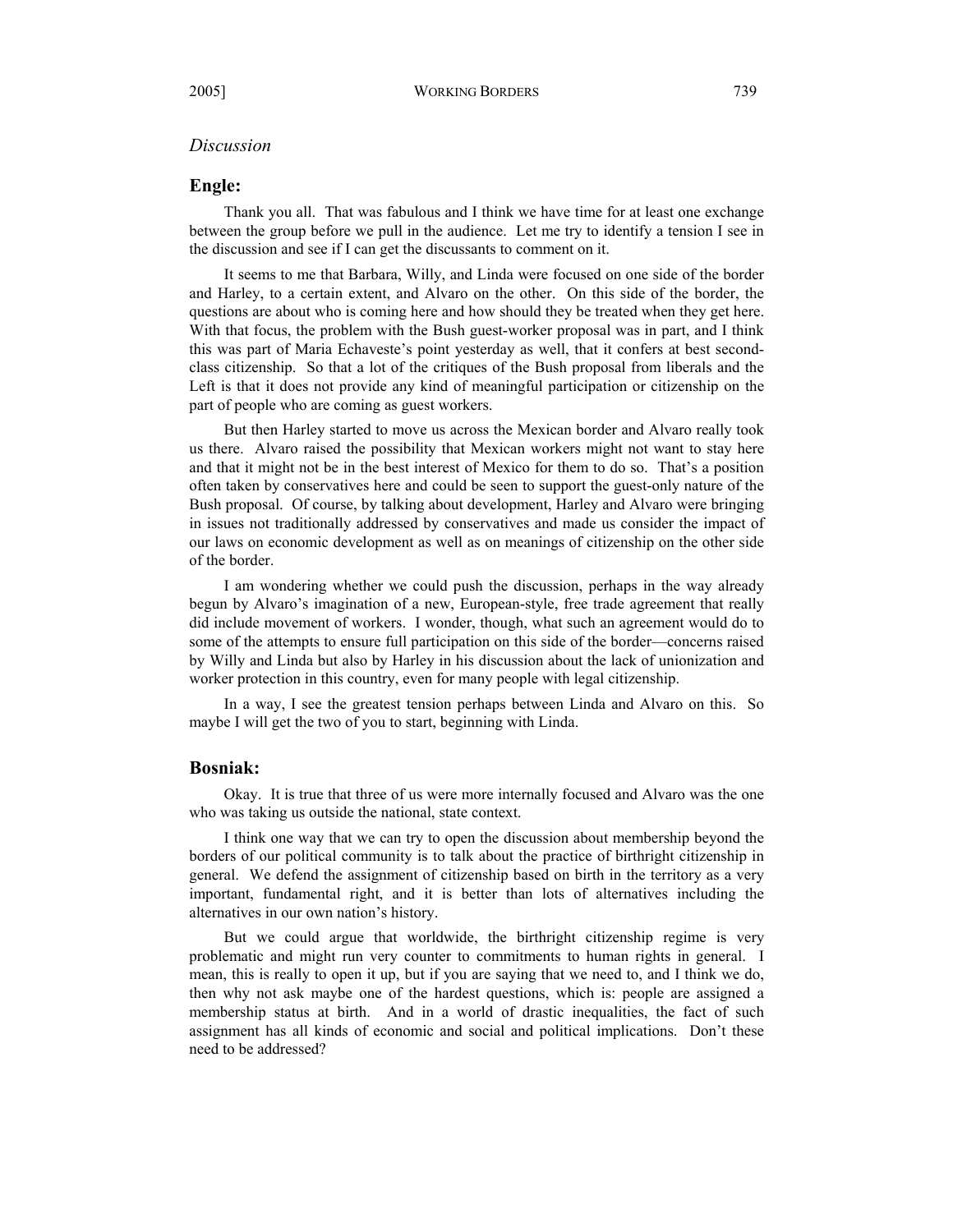In other words, the background premise in all of our discussion is the principle of assignment of membership based on a happenstance of birth. Again, we tend to defend that given the alternatives and given the history. But perhaps in a conversation about membership and human rights, this shouldn't be so easily taken for granted. The entire discussion about cross-national movements, whether for labor or other purposes, is set in the framework of a world-wide birthright citizenship regime—one that structures people's prospects and choices fundamentally.

## **Santos:**

I think that is a very important insight, revising how we think of citizenship or full membership in a society. We usually take for granted our citizenship laws and the rights and exclusions that are associated with them.

Citizenship is not the only way to guarantee immigrants the benefits of membership in a society. There have been many studies on the pattern of immigration flows analyzing how communities stay connected through strong networks despite national boundaries. Studies analyzing the networks from communities in the five or six more important sending states in Mexico to their communities in the United States report that the incidence of people going for certain years and coming back is high. Of course, there are also people who would like to stay in the United States.

But if I were a policy maker, what I would do is try to bring back as many people as possible, after they have spent certain time abroad, to their local communities where they still have links. This policy will seek to take advantage of their experience and their human capital. The point is how to take advantage of the people who are the most entrepreneurial, who have left their country at great peril, and who have worked very hard for many years.

Lastly, going back to what Willy proposed in his remarks, we should start thinking of rights, welfare rights for immigrants, and ways in which we can guarantee them without linking them to citizenship. We need to devise mechanisms to enhance the well being of immigrant workers without making them contingent on their citizen status in any given country.

#### **Forbath:**

I think in the same spirit as Alvaro—perhaps he put the point more sharply. What is citizenship good for? What are we talking about when we are talking about citizenship? Why should it matter?

I think Harley is right when he says in the context of this conversation, what matters for both those who want in and those who want them out is work and the quality of work and what work brings with it. And what matters about citizenship on the ground is what kinds of freedoms and rights you have at the workplace, both in respect of what is the floor, that is, the minimum you earn. And also in respect of things that resonate most with human rights mavens like "dignity" and "association." And more concretely and importantly, the right to organize and bargain with your employer.

To the extent that Mexicans and Americans alike can enjoy those rights in some more robust form, we will have gone a long way toward raising the level and easing the nastiness of the immigration problem and the illegal problem.

So that to be riveted on citizenship in the abstract instead of what citizenship means on the ground, seems to me, a big mistake.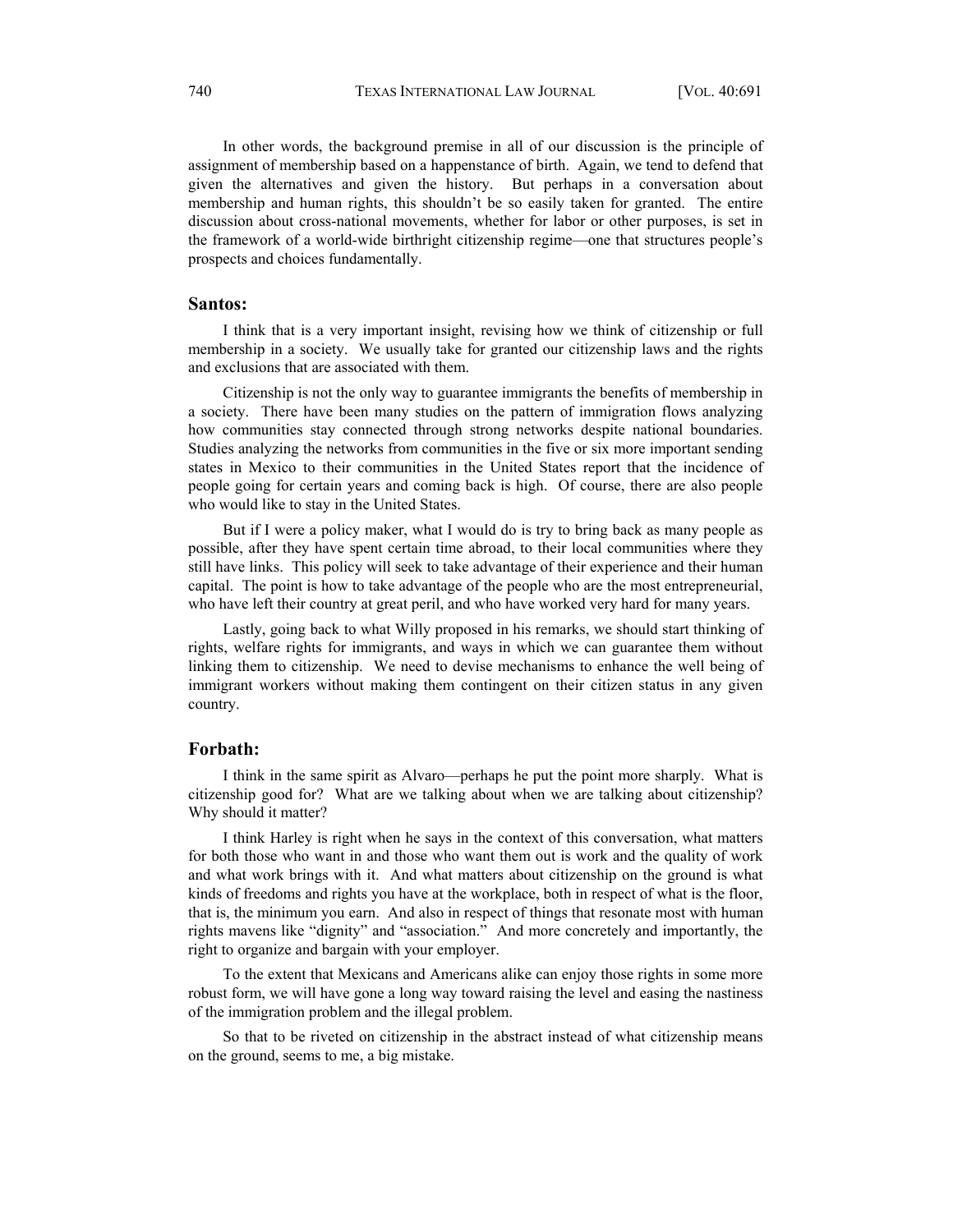## **Shaiken:**

One of the things that has been very refreshing about everyone's commentary on the panel is that it has opened up the discussion in some important new ways. But I think it is important not only to open it up but also to narrow it down a bit as well.

You began by saying that there are two proposals out there: President Bush's, which is still very vague, and the AgJOBS Bill, which is quite specific. The AgJOBS Bill is very important given the broad base of support it has generated from the growers to the farm workers union. I think there are two criteria by which to judge it and then try to relate it back to our broader discussion.

The first criterion is, will it make life a bit better for those who are affected? I think it will.

The second criteria is, will it encourage or retard future change that we would call progressive? I think it will encourage future change.

So that gives us an opportunity both to focus on the immediate and critical issue and then the broader concepts of citizenship, development, worker rights, and human rights that we have brought up here. They ought not to be two separate discussions but we need to keep both in the same discussion.

## **Engle:**

Can you say another word about why you think it will make life better for those who are affected and why you believe it will encourage progressive change because, when you asked the question of yourself, I could easily imagine your answer being "it will not."

## **Shaiken:**

I think it is an imperfect bill. But I also feel it is hardly accidental that the United Farm Workers endorse the bill. Their members feel that the worst of all possible worlds is the current situation. To climb out of that, even modestly, is going to require a broader coalition that supports something like this.

It would be easy to give many specific criticisms of where the bill is inadequate, and I think we should not mute that. But given what might be possible and what might push ahead, something like this bill offers a realistic possibility.

## **Engle:**

Does everyone agree with that? Linda, do you want to dissent?

#### **Bosniak:**

I wanted to respond to something Willy said, if I can, in response to Barbara.

Barbara talked about the need to shift the paradigm or the lens from an enforcement model to a labor model, and I believe it is very important that we do that in talking about immigration. No question. But I do not think we can stop at labor.

I think I heard in Willy's comment a kind of reductionism: a tendency to reduce the various dimension of membership to the question of labor and labor rights. (Although I doubt he would defend doing this if pressed further.)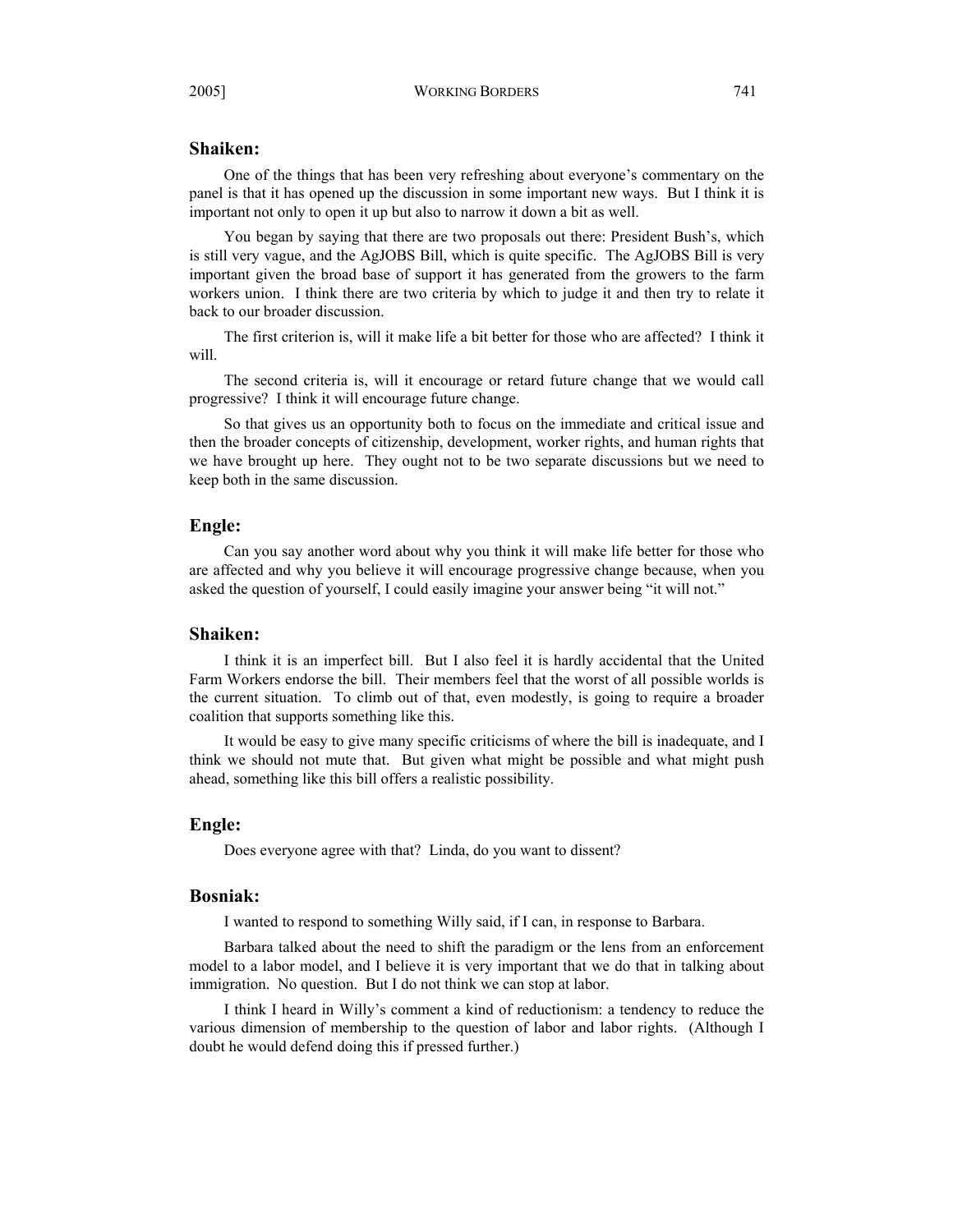But it seems to me we have to talk about immigration in a way that goes beyond both enforcement *and* labor; we need to talk about political participation, social recognition, economic rights, and other sorts of dimensions of human rights, both within and across borders, that are not contingent on work specifically. I did not hear that in what you were saying.

### **Forbath:**

I suppose I would still try, at least for the sake of discussion, to stick with a stern line. People who emigrate to America—the poor and working class people who come to America, that is, the sort of constituents we are talking about—come in order to work and to improve their lives, whether to remain here or not. They most definitely aspire to membership in the sense of a freedom to speak, freedom to associate, create a community life. At the same time, they do so whether they envision themselves as permanently here or not.

So that I am not thinking that we should not insist on a conception of a program of movements of peoples who come as mere rights to work. Workers, not persons. Or workers, not men and women.

But I do not think it is as important, as you may, to assail the idea, for example, of earned legalization. I think that there has to be some way to give form, shape, and boundaries to a notion of a person who is coming here to work but may want to stay. I do not hear them necessarily saying that, "We just want to come, be in America, and unconnected to our working here, be entitled to full citizenship and full membership."

So I think to insist on decoupling work from the acquisition of citizenship rights is to put the Left and progressive voices outside of what is most urgent for them and not along a path that builds towards the most liberal and generous kind of policy.

I do not think tying work and citizenship rights is such a bad idea as long as what comes with simply being a working person here is a robust set of rights to associate, rights to organize, rights to speak out, rights to social provision. Those seem, to me, to have more traction, both in the polity and in the aspirations of the people who come here.

### **Engle:**

The interesting thing about that is that Barbara started off by talking about how the AgJOBS Bill actually does not offer legal status to people who accompany workers to the country. So if you want to tie citizenship to work, you have to be clear about what your conception of that would be. If one family member were in the paid labor force, would that be sufficient for the whole family (however that then gets defined)?

## **Forbath:**

You have to tie the family as well.

## **Engle:**

And there are also issues about what does and does not count as labor in this country, to which I imagine Linda was alluding.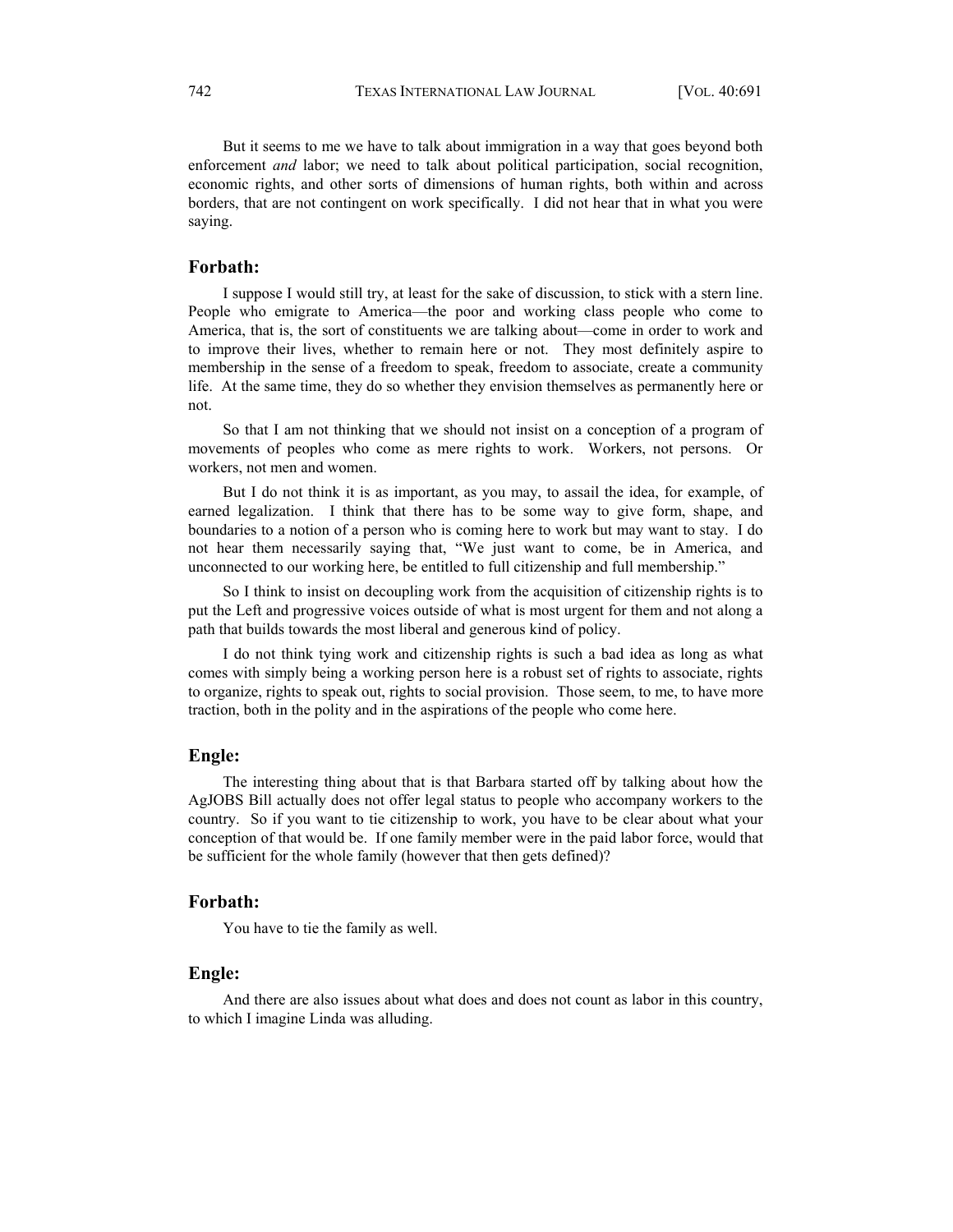## **Bosniak:**

Right. And in fact the data that I have seen from sociologists of immigration show that a very large percentage of people come to this country not specifically to work but to rejoin family. There are of course also other kinds of reasons that people come having to do with flight from violent and disruptive situations as well.

But with regard to work, it may be that the anchor migrant somewhere along the line came to work but that initial migration has generated whole networks of migration that do not specifically turn on work anymore, at least not directly.

### **Engle:**

Barbara is going to pose a question, and then we will open it up to the audience.

## **Hines:**

I just thought the discussion about remittances was very interesting because Willy first talked about how remittances, historically, had been rejected. That the Italians were not supposed to send the money back and then they were not participating. And then Alvaro was talking about how important remittances were and so was Harley, in terms of development.

I think there really is a kind of different contradictory feeling among people in the United States about whether remittances are a good way to sell immigration reform because this is the way that we can develop in Mexico. Or whether this is a way of saying that immigrants do not really fully participate because what they are doing is they are just coming here and sending money back.

So I am just interested in your comments on the relationship between the issue of remittances and membership here and development in the other countries. For example, the Salvadorian government hired a lobbyist, at one point, to try to keep Salvadorians here after the end of the civil war because they needed the remittances. One-third of the economy in El Salvador is remittances; probably more than that are sent home. That is my question to the whole group.

## **Shaiken:**

Do you want Alvaro specifically, or myself?

## **Hines:**

Anyone. I just think the issue of the historical change in the role of remittances in this discussion is the question that I am raising.

### **Shaiken:**

In terms of selling immigration reform in the United States, remittances do cut both ways.

In the context of the home country, they are absolutely vital but not really a development strategy. They keep people, families, and communities afloat. They do not necessarily result in the changes in infrastructure that are going to be necessary to have sustainable development and stronger economic growth. That would require a broader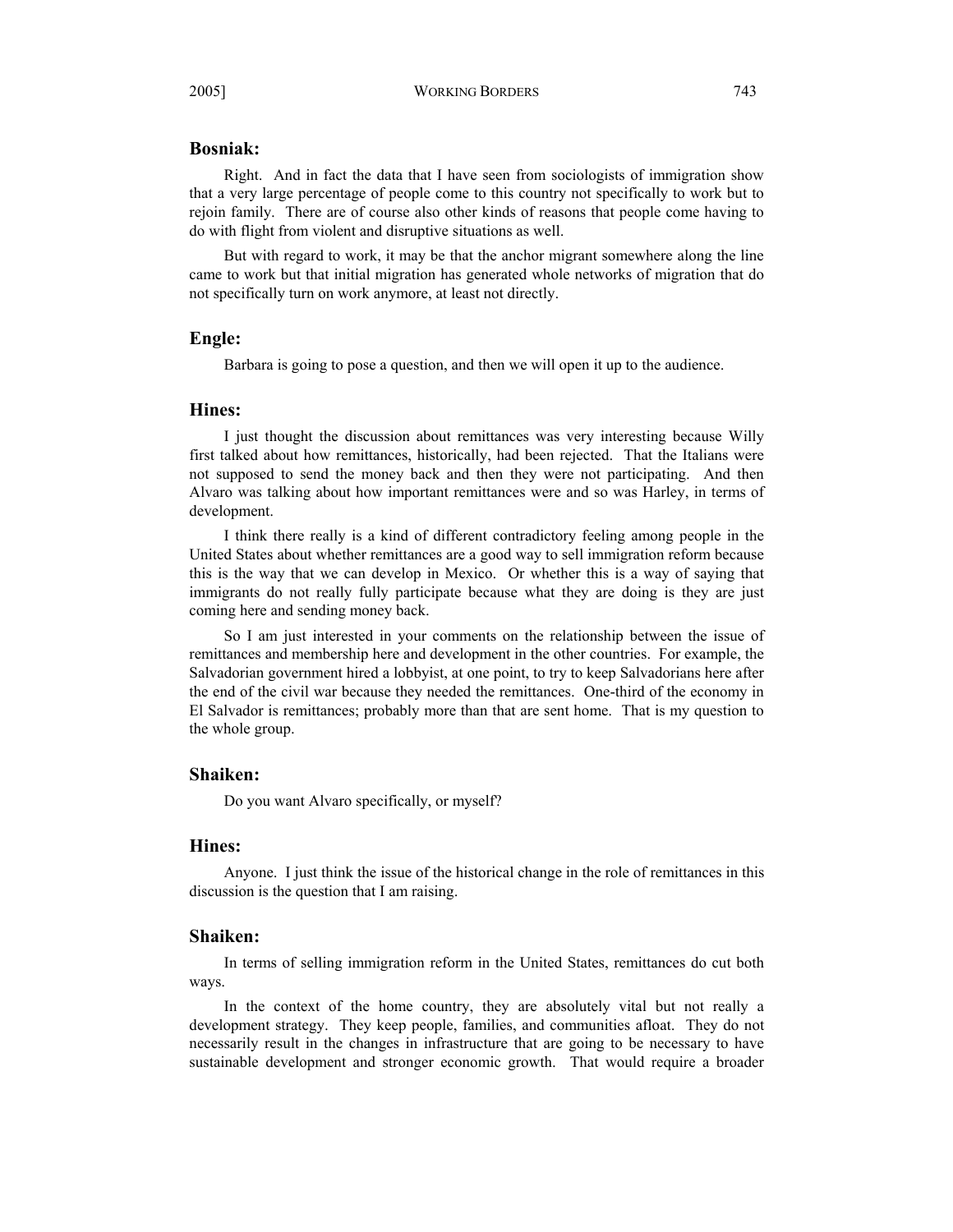partnership between the U.S. government and a country such as Mexico, whether through grants, loans, or loan guarantees in areas such as education and infrastructure.

One small example stands out. Mexico has an important new program called The 3 for-1 Program where hometown associations in the United States contribute funds that are then matched in Mexico. The Mexican government at various levels matches each dollar with three dollars and these resources are invested in communities.<sup>75</sup> I have visited a number of these sites. They are impressive. But what are the projects? Paved streets. A church. Projects like that. Very important to making people's lives a little bit better, but we have to look at the broader notion of how we work with Mexico or with the countries of Central America on crafting a broader development strategy.

The EU, in a much more elaborate way, provides a model. It can be done. What we need is the political will and the awareness to do it.

## **Question 1 (Michael Churgin, The University of Texas School of Law):**

This will be sort of scattershot in terms of what Willy was saying. Mexico now has a socialization agreement on Social Security. There has been a lot of criticism by the Right about socialization agreements. The Social Security administration of the two governments just worked it out themselves.

In terms of the remittances, the program that is now in effect with the Mexican consulate is giving out the cards. Several banks, such Wells Fargo Bank as well as others, have now signed on to make the remittances electronic, essentially to cut out the payments that were made to the various entities where you have to pay huge percentages to send the money. It has become a huge business, actually, for banks and they have become very supportive of keeping that up.

Going to Barbara's point about the AgJOBS Bill, I think in many ways the lack of family in the AgJOBS Bill mirrors what happened with IRCA. The IRCA bill in 1986 did not have anything for the families. So if you qualified, the family was left in limbo, which really drained immigration visa places, and they had to create a special category for these individuals. And I think that aspect, in many ways, is a remedy for disaster.

It is remarkable that the special agricultural worker program ended up dwarfing the regular legalization program—that more people ended up being legalized under the special agricultural worker part than under the general legalization part, which was not the theory when legalization went through. But part of it reflected the large role of the agricultural businesses in supporting the special agricultural worker program.

I think the compromise with the AgJOBS Bill, with the unions signing on, is really a crucial step and is building into the program some labor protections. As you all know, the Legal Services Corporation is barred from grantees or barred from assisting anyone but H-2A's in terms of representing individuals who do not have status in the United States in terms of issues of labor rights. H-2A's were the only exception put into the IRCA bill, and having some right of redress for labor will, I think, assist if the AgJOBS Bill could ever go through.

#### **Question 2 (Sarah Cleveland, The University of Texas School of Law):**

I will exercise my prerogative as keeper of the microphone. This is an excellent panel, and I thought raised a lot of very provocative issues. I just wanted to make one

<sup>75.</sup> Ginger Thompson, *Mexico's Migrants Profit From Dollars Sent Home*, N.Y. TIMES, Feb. 23, 2005, at A1.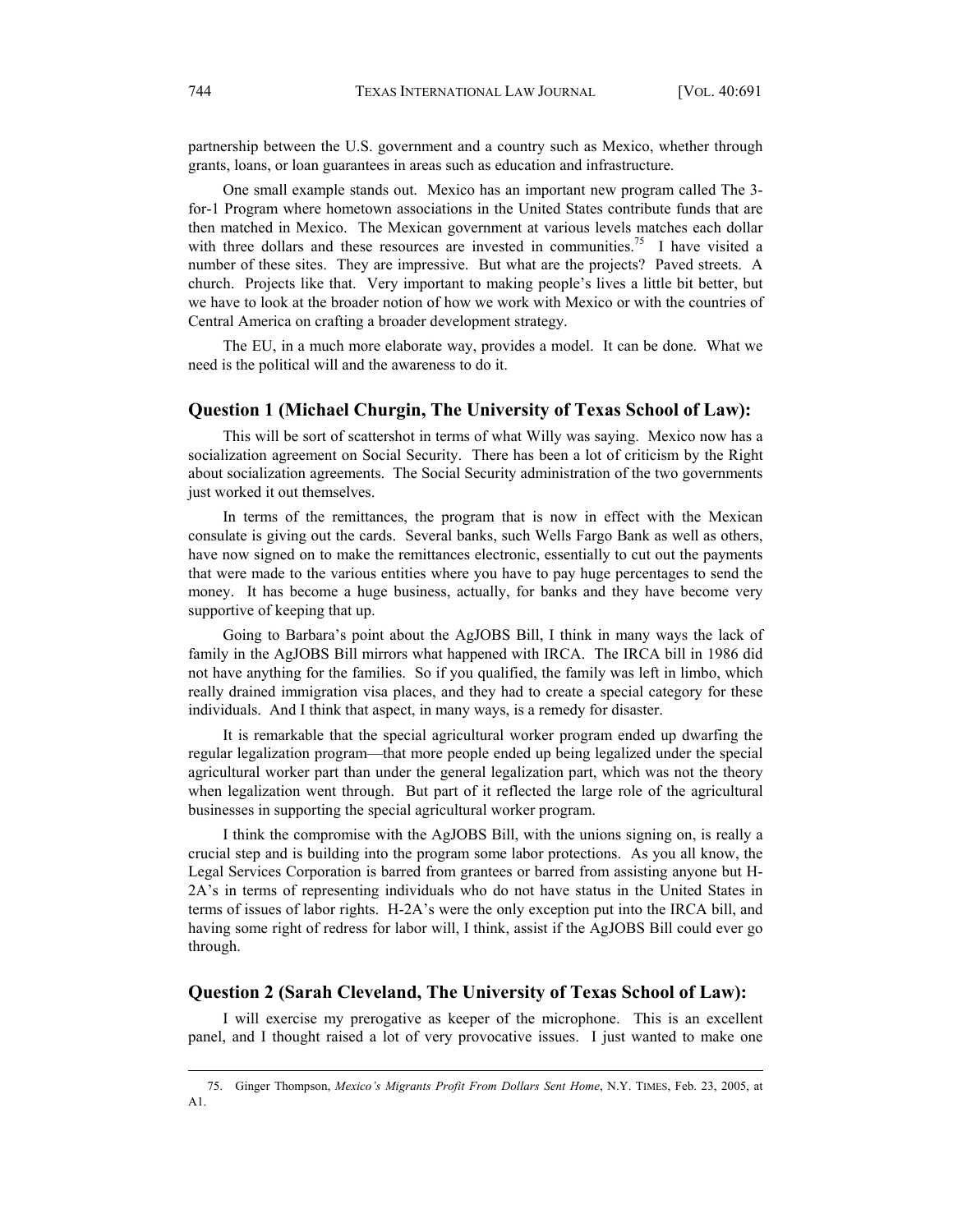comment in response to Willy's very optimistic view of American attitudes toward labor and immigration, which is that we also, of course, have a parallel, much darker history.

At the same time that the independent Declaration of Independence was complaining about restrictions on immigration, we were forcibly importing slave workers. We had systems of indentured servitude. After the Civil War, they were replaced with systems of Jim Crow and contract labor in the South, coolie labor, *padrone* systems. And after African Americans became insufficiently available in agriculture, we adopted the Braceros Program and the H-2 programs.

So it seems to me that in many ways, the modern guest-worker programs are something of a melding of these two kinds of open-arms immigration traditions and then very coercive immigration-labor traditions.

I just want to tie this panel to this afternoon's panel by noting that all of the guestworker proposals, even the most progressive AgJOBS Bill, are, in part, about protecting a ready supply of cheap labor for agriculture. And that this is a jobs sector that we have basically conceded to immigrant labor, that we have adopted the position that no American will take these jobs. If you unpack that, that means we are not willing to require agriculture to pay what it would take to get other people to take these jobs. And it might even mean that if they did have to pay that, they would go somewhere else, and agricultural production would be outsourced.

In other words, what we are essentially doing is saying that we are giving a subsidy to agriculture to keep the production in the United States, whereas the alternative might be for it to go overseas. I just would like to hear you comment on that, if you have thoughts.

## **Engle:**

Do you want to respond, Willy, to the first part?

#### **Forbath:**

I think that Sarah is absolutely right that the guest-worker programs today, and those even on the table, are descendants on the one hand of a dark tradition of unfree labor infused with a sort of optimistic strand that one can recast these programs and make them humane and dignifying in one or another fashion.

Obviously, the thrust of what my remarks were is that it is worth at least contemplating pushing that as far as it can go. Not necessarily in the direction we often do, and rightly so, which is toward permanence but toward saying they won't do unless they provide permanency of citizenship—not because that isn't important but because that is our reflexive reaction.

There may be another way to push them as well, which is toward some conception of a transnational citizenship. There are millions and millions of people whose own aspirations, not whose straightened circumstances but their aspirations in the best of all worlds, are not necessarily toward permanency in the United States but to an identity that has them feeling quite at home and rights bearing in the United States, and also at home in Mexico or elsewhere.

That always was not just the faith of immigrants to the United States but the aspiration. And it is not an aspiration we have ever dignified. I detect some of our historic frown on them that want to go home, lingering over this conversation. So that was my impulse.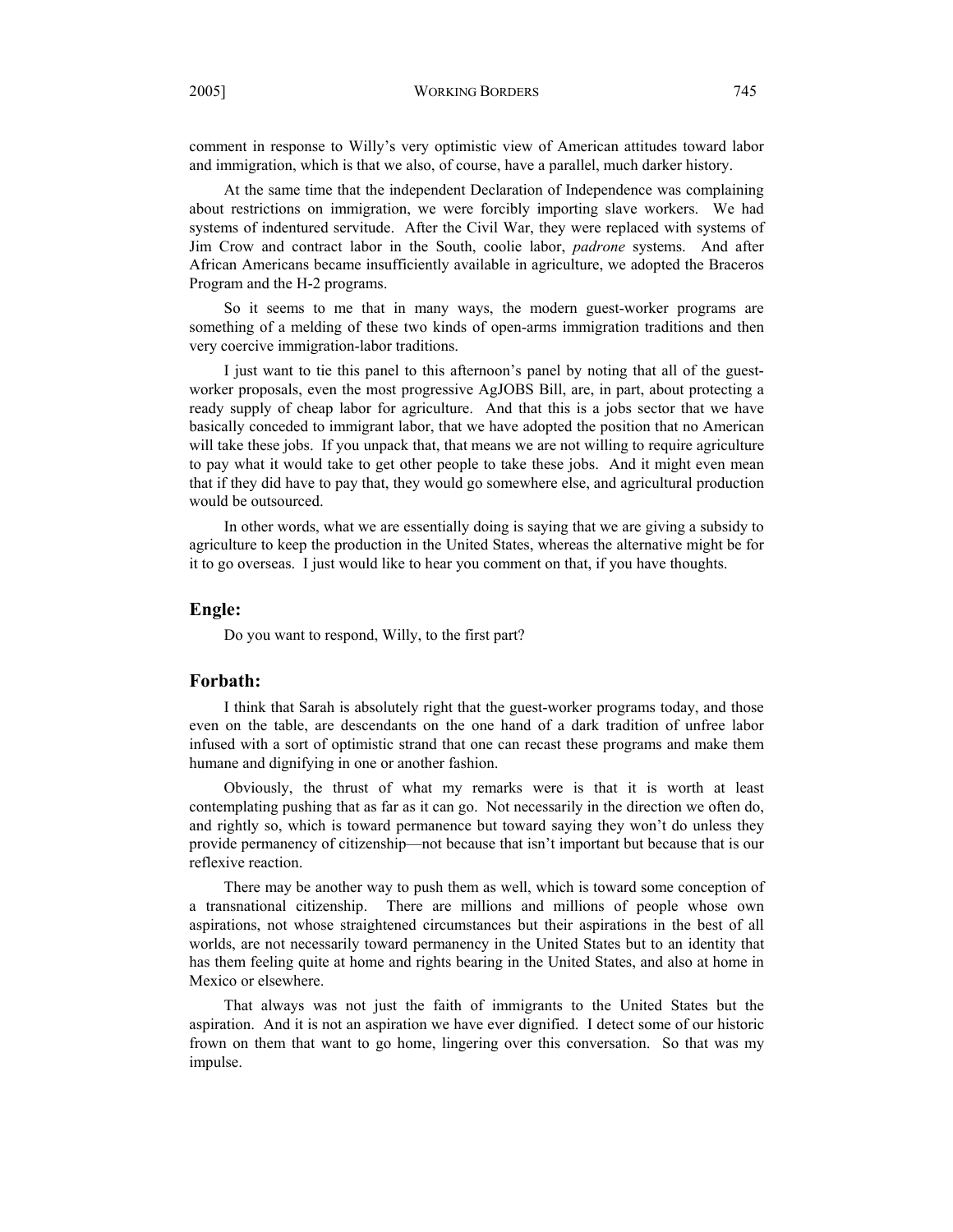#### **Engle:**

Alvaro, do you want to respond to the second part of the question?

## **Santos:**

I would like to provide a little bit of perspective because the focus has been mainly placed on agriculture. The composition of the Mexican immigrant workforce in the United States experienced a dramatic change from agriculture to urban jobs since the 1970s.

Just to give an impressionistic overview, in 1990, 37% percent of young Mexican men and 50% of young Mexican women worked in manufacturing. The industries in which Mexican men were most employed were machine operator with 13%, manual and precision jobs with 17%, and transportation with 15%. Agriculture followed with 11%. And women's contribution in nonagricultural jobs is even greater: in services, 21%; machine operator, 20%; administrative care, 10%; and agriculture, 4%.

I completely agree that any program of guest workers has to take into account the problems that Sarah Cleveland raised and the history of incredibly problematic abuse and exploitation.

But when we talk about immigration, while the spectrum is incredibly wider than just agriculture, it is usually underestimated. So it is important to think of mechanisms we can devise for immigrant workers in all these different sectors to have access to rights and remedies without making them dependant upon permanent residency or citizenship.

### **Hines:**

And I might just add to that. All of the other bills, the ones that we did not talk about, actually have temporary worker bills that include all sorts of other sectors: the Hagel-Daschle bill, the McCain bill, Senator Cornyn's bill.

#### **Shaiken:**

Yes. Just two very brief comments. First, Sarah Cleveland is raising an excellent point. The notion that is often used, "Well, look. Americans won't work in this sector or at these jobs," is misleading. Where people work depends on what the wage rate is. The very basis of neoclassical economics is basically abandoned with the statement that "Americans won't work at certain jobs." Nonetheless, the statement is repeated so often we think it is true.

Second, on guest workers more generally. Every time I hear the term, I seem to replay the first thirty seconds of the famed CBS documentary *Harvest of Shame* in my mind. The whole history of these programs is flawed. That said, in the contemporary political context, in something like the AgJOBS Bill, that is the price of passage. If that is the price of passage and that tradeoff is worth it, then there can be less problematic guestworker programs versus far more problematic approaches.

In general, what we need is the broader transformation of the U.S. labor market and labor rights that I spoke about. I do not view that as utopian. I view that as realistic, but not necessarily something that is going to happen soon. Something like AgJOBS could address a really tough issue in a modestly more effective way.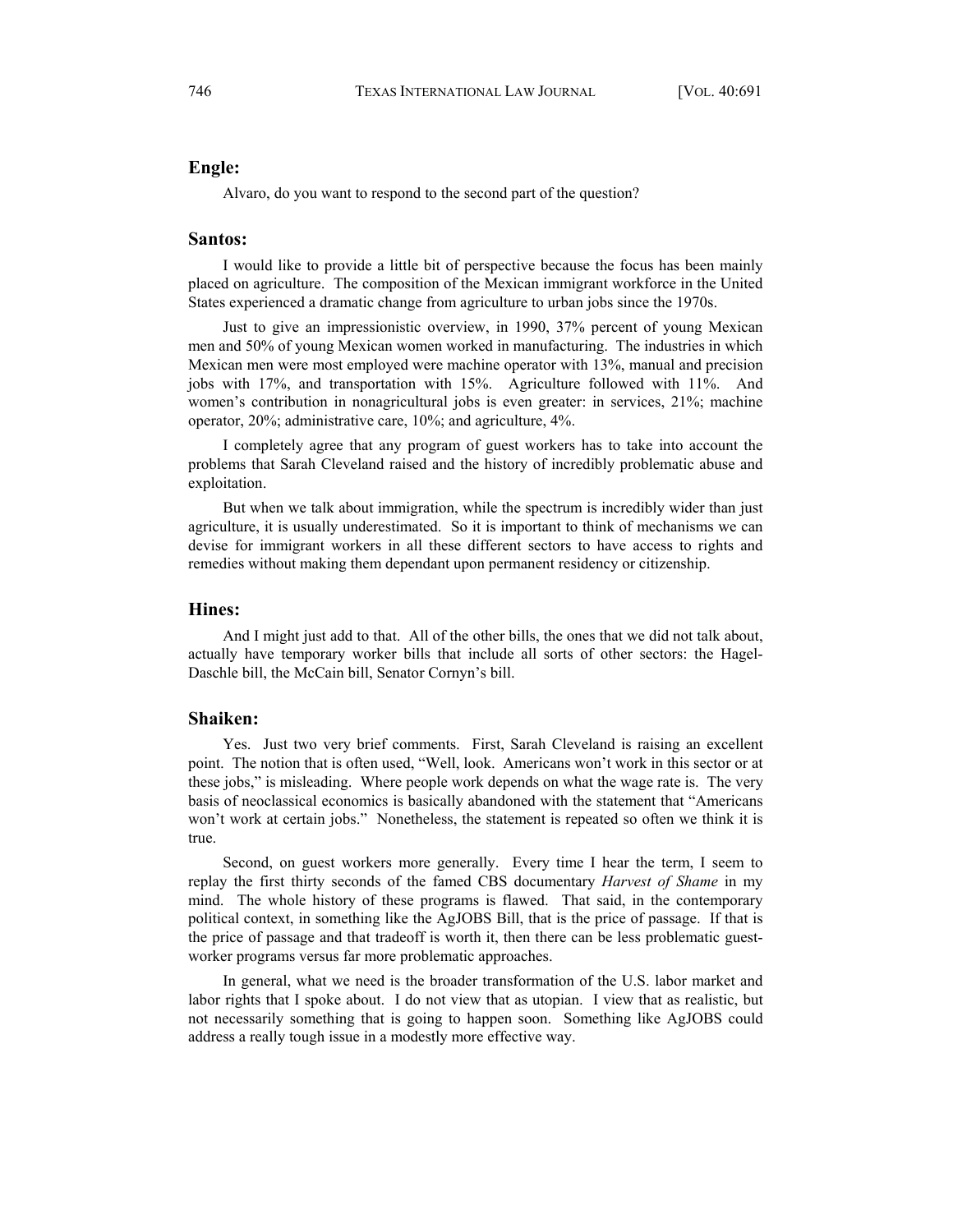# **Hines:**

I am going to close this way, but I hope this does not mean that we are going give up trying to advocate for some of these programs. There was an article in *The New York Times* today concerning a bill banning driver's licenses for immigrants and also really making some very severe restrictions on asylum.

But in the context of this, the article in *The New York Times* ended with: "Senator Trent Lott, Republican of Mississippi saying, 'The President's guest worker is not going anywhere. Period.' Mr. Lott added, 'He needs to go ahead and accept it. We are not going to do anything that looks like, smells like, or in anyway resembles amnesty. Period.'"76

## **Engle:**

Well that was not meant to be such a downer. But we are going to keep talking about it.

## **Hines:**

That is what I said. We are going to keep talking about it, but it does show that one of the things that we did not really talk about is how much opposition there actually is to some of these programs.

# **Engle:**

So thank you very, very much to the panel and the audience for a fabulous discussion.

# V. ROUNDTABLE II: OUTSOURCING

#### **Chair:**

l

Sarah Cleveland, *The University of Texas School of Law*

#### **Participants:**

Dan Danielsen, *Northeastern University School of Law* James K. Galbraith, *The University of Texas LBJ School of Public Affairs* Tom Green, *Dell Computer* Sharmila Rudrappa, *The University of Texas Department of Sociology* Chantal Thomas, *Fordham University School of Law*

<sup>76.</sup> David D. Kirkpatrick, *House Passes Tightening of Laws on Immigration*, N.Y. TIMES, Feb. 11, 2005, at A13.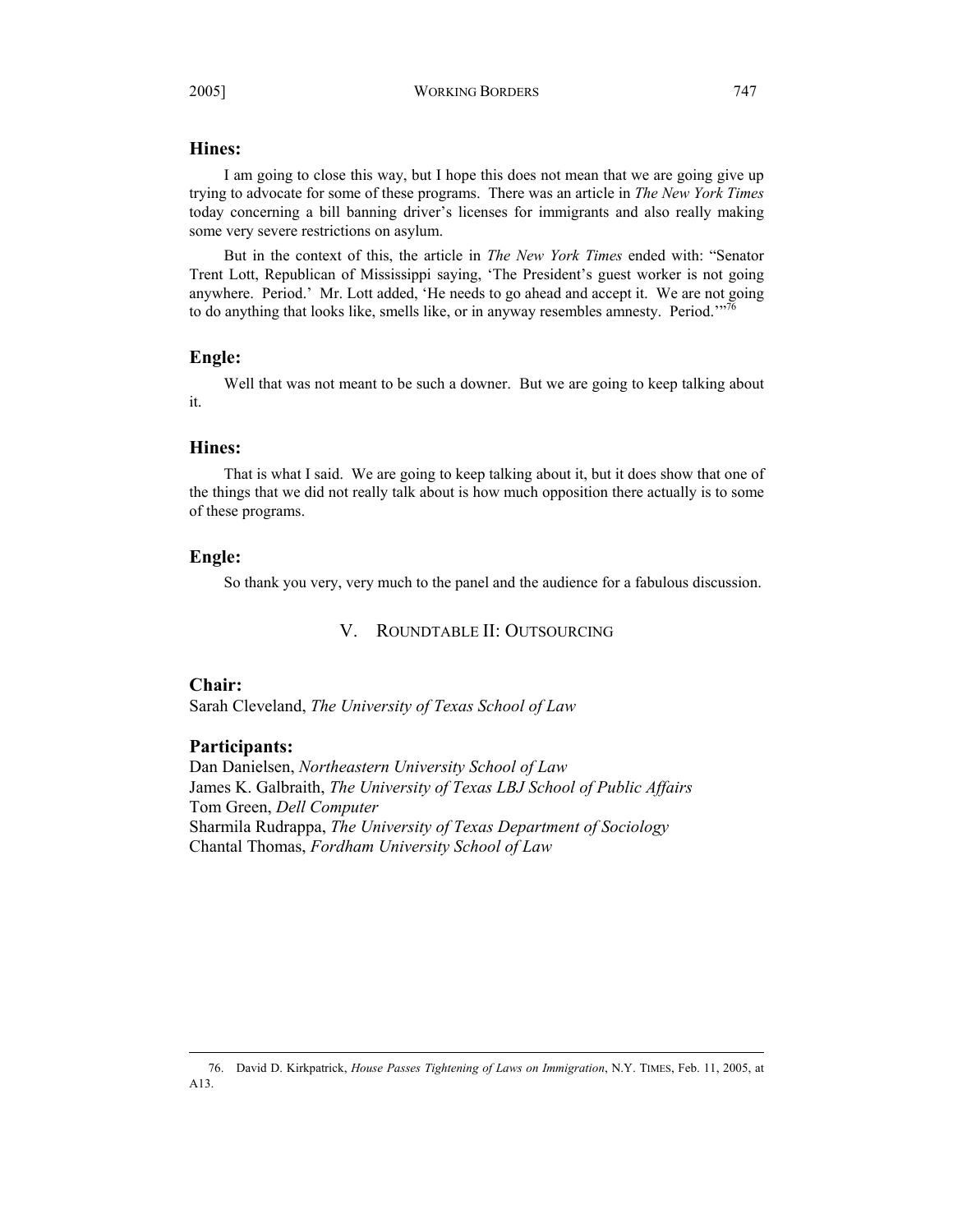# *LIVING BORDERS*

# **SCENE TWO: WORLD TOUR**

# **Characters (in order of appearance):**

**Narrators (3):** Like the reporters in Scene One, tour guides to the landscape of the discussion, business like and no nonsense **Joyce Harrison:** U.S. citizen, African-American, former Mr. Coffee employee (age forty-eight)

**Lillie Scott:** U.S. citizen, African-American, former Mr. Coffee employee (age fifty-something)

**Alejandra Castilleja Rodriguez:** Mexican citizen, former Mr. Coffee employee (age forty-two)

**Guadalupe de los Santos:** Mexican citizen, mother of murdered woman

#### **Mexican Official**

**Rick Stanco:** U.S. citizen, supervisor at a North Carolina plant of Furniture Brands International

# **Chinese Official**

**Miss Quin:** Chinese citizen, employee for Wal-Mart in Dongguan, China (age thirty-something)

**Karen X:** U.S. citizen, former employee of Bank of America employee **(**age thirty-something)

**Day Veerlapati:** Indian citizen, president and CEO of U.S.-based information technology (IT) company with outsourced jobs in India **Ernestina Miranda:** Naturalized U.S. citizen of Mexican descent, late forties, former employee of VF Jeanswear in El Paso, Texas **Raquel G. Ortiz:** U.S. citizen, former employee of VF Jeanswear (age fifty-six)

*Lights up on workers. Americans, Mexicans, Chinese, etc., on an assembly line in silhouette and working slow motion, assembling a fairly intricate piece of machinery. Throughout this part of the scene they slowly step away from the assembly line one by one until no one is left.* 

*Slide: Map of The United States, highlighting Cleveland, Ohio.* 

**Narrator 1**: After the closing of Sunbeam Corporation's Mr. Coffee plant in Cleveland, Ohio, in 2001, many of its former employees have bid farewell to financial security, such as Joyce Harrison, a former Mr. Coffee quality control supervisor.

**Harrison:** Even though some people are doing well, they'd go back to Mr. Coffee if they could . . . . Starting over, going to a new job, you lose your seniority and are all the way at the bottom. A lot of people were counting on retiring from there. [When I first got laid off,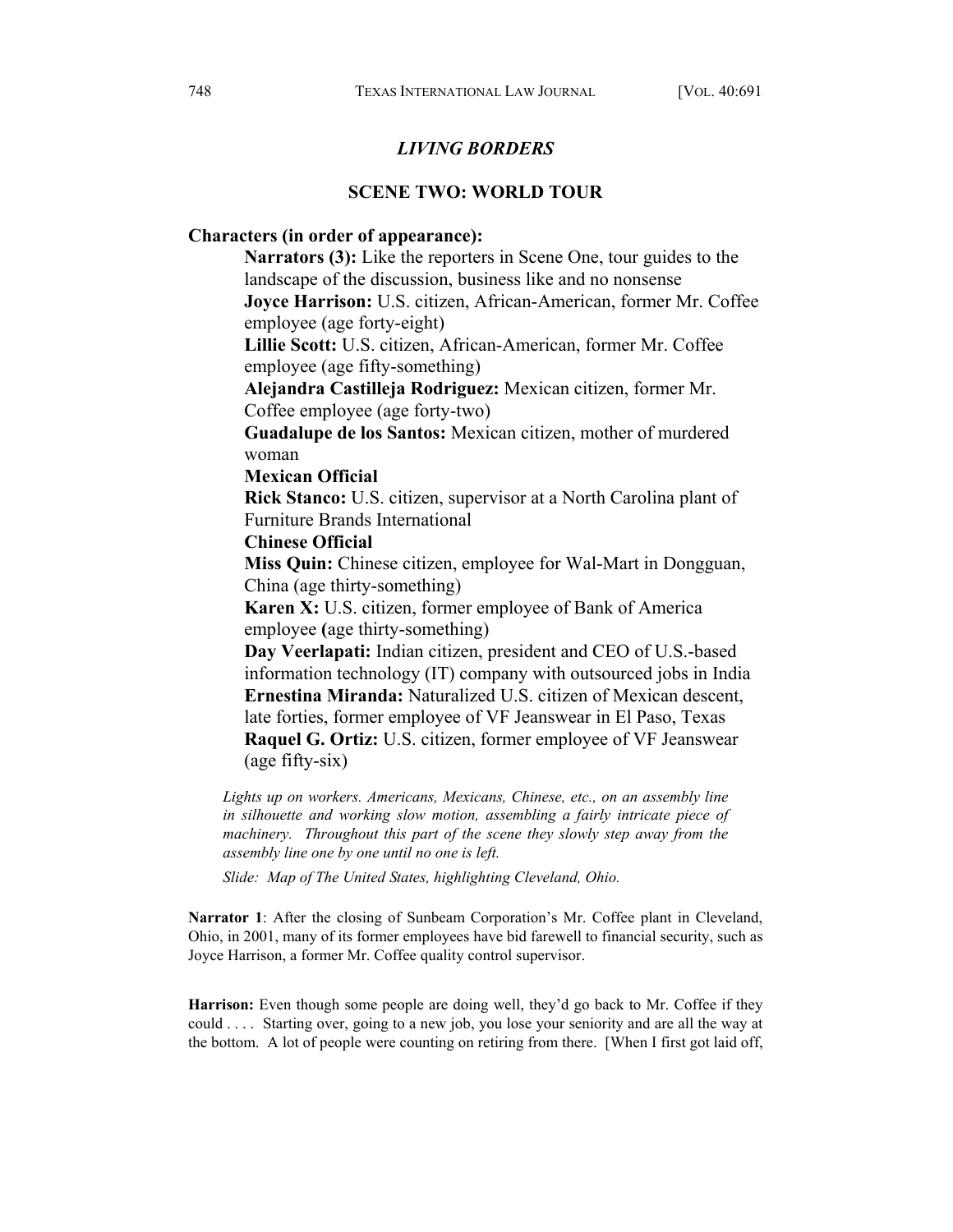the first job I found] was at a container-cleaning company for \$8 an hour. That's \$7 less than I made at Mr. Coffee. $77$ 

**Narrator 2:** Lillie Scott hoped that retraining as a nursing aide after being laid off from Mr. Coffee would help her successfully reintegrate into the workforce. It didn't.

**Scott:** I would get hired on at nursing homes, and after the ninety-day probation period, they'd lay me off to "avoid paying benefits." Now, even with unemployment, I have a hard time meeting my rent and other bills.<sup>78</sup>

**Harrison:** We made that company famous, and it is like they just threw us out to the  $d$ ogs.<sup>79</sup>

**Narrator 3:** Those who inherited Lillie's and Joyce's jobs aren't that much better off.

*Slide: Map of the United States and Mexico showing dotted line from Cleveland leading to Mississippi and Matamoros, Mexico.* 

**Rodriguez:** There is less of everything. I welded heating elements for eight years at Sunbeam's Matamoros plant.

**Narrator 1:** Alejandra Castilleja Rodriguez, although benefiting from Scott's and Harrison's jobs, earned less than half of their wages. And now she's lost her job.

**Rodriguez:** I spent a month looking for work after the plant closed. I ended up cleaning offices for less than half of what I made at Sunbeam. Now I take home about 800 pesos (\$69) a week, and I clean houses to earn extra money.

**Narrator 2:** Meanwhile, just across the border from El Paso, Texas, in Juarez, Mexico, female workers at *maquiladoras* like those that Mr. Coffee set up in Matamoros face an even greater danger than losing their jobs—kidnapping, assault, and death.

*Slide: Juarez maquiladoras, series of slides of colonias throughout this part of the scene* 

**de los Santos:** We are asking for your help. We have the right to know who killed our daughters.<sup>80</sup>

**Narrator 3:** Guadalupe de los Santos is confident had her daughter been murdered in the United States, her killers would already be in prison. Her misfortune is that her daughter

<sup>77.</sup> Sabrina Eaton, *It's China's Gain and Cleveland's Pain: Low Wages Lure Mr. Coffee to Mexico, Far East*, THE PLAIN DEALER, Nov. 15, 2004, at 1A.

<sup>78.</sup> *Id.*

<sup>79.</sup> *Id.* 

<sup>80.</sup> Gabriela C. Guzman, *Search for Justice*, ALBUQUERQUE JOURNAL, Oct. 28, 2004.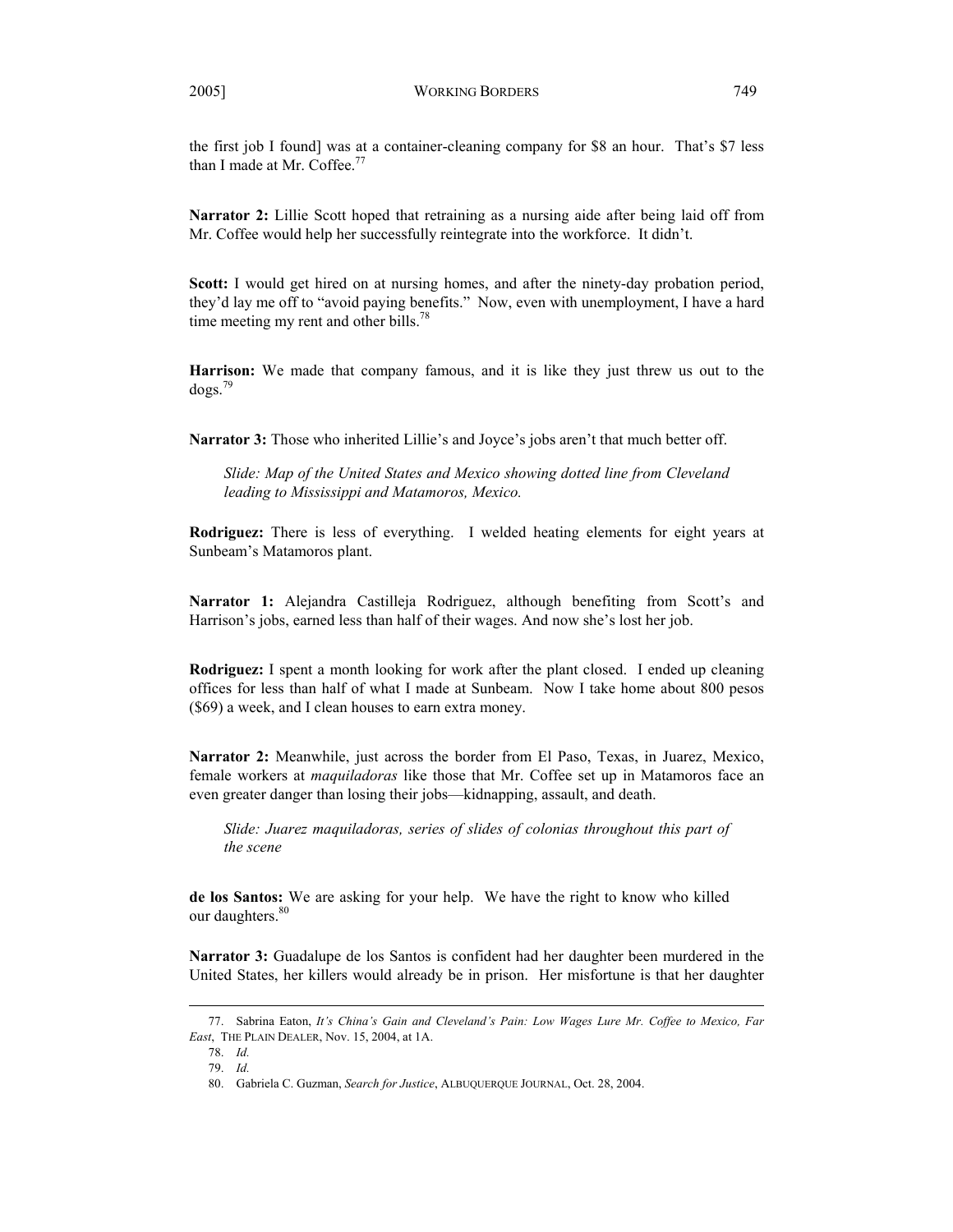was stabbed to death in the border city of Ciudad Juarez, [a community of *maquiladoras* that rely upon young women from rural Mexico for its primary labor]. <sup>81</sup>

*Slide: Mother holding up picture of missing daughter.* 

**Mexican Official:** La mayor parte de (esos crímenes) tiene relación con . . . causas y consecuencias específicas de género. Un número sustancial de ellos está vinculado con violencia sexual y otros con violencia doméstica e intrafamiliar.<sup>82</sup>

*Slides: Images of women missing/found, murdered/grieving families, etc.* 

**Narrator 1:** Over the past ten years, some 4,000 women, *maquiladora* workers, have disappeared from the Juarez area, kidnapped as they walk to and from work, hundreds of women murdered, the others vanished. No one knows why this is happening and how it has continued for so many years. All of the murdered women fit a certain profile. They are young, attractive women who come from poor families and work in the *maquiladoras* that employ a large section of the city's residents. [So far, Mexican police and the U.S.-based corporations in Juarez have done very little to solve these crimes. $1^{83}$ 

**de los Santos:** A low-income woman's life is worth very little.

*Slide: Map, showing line from Mexico to China.* 

**Narrator 2:** It's worth even less now. Last year, Mr. Coffee's parent firm, Sunbeam Corporation, closed plants [in Mexico], citing the need to shift work to where production is cheapest. That place? China.<sup>84</sup>

*Slide: Giant manufacturing facility in China.* 

**Stanco:** As many as thirty Chinese workers can be hired for the cost of one cabinetmaker in North Carolina.<sup>85</sup>

**Narrator 3:** People like Rick Stanco, foreman of the Furniture Brands factory in Thomasville, North Carolina, are looking for any way they can to keep their U.S. factories open.

**Stanco:** It's hard for us to compete with new, state-of-the-art Chinese facilities, like those in Dongguan (outside of Shanghai). These new factories, the size of eighty football fields, boast robotically controlled lacquer sprayers and dormitories that will house its 5,000 workers. We just can't match that.

*Slides: Furniture plants in North Carolina and in China, photos of new urban Chinese prosperity.* 

1

<sup>81.</sup> *Id.*

<sup>82.</sup> *See* INTER-AMERICAN COMMISSION ON HUMAN RIGHTS, ORGANIZATION OF AMERICAN STATES, ANNUAL REPORT OF THE INTER-AMERICAN COMMISSION OF HUMAN RIGHTS 2002, *available at*  http://www.cidh.org/annualrep/2002eng/toc.htm (last visited Apr. 17, 2005).

<sup>83.</sup> Guzman, *supra* note 80.

<sup>84.</sup> *Id.*

<sup>85.</sup> Dan Morse, *In North Carolina, Furniture Makers Try to Stay Alive*, WALL ST. J., Feb. 20, 2004, at 1A.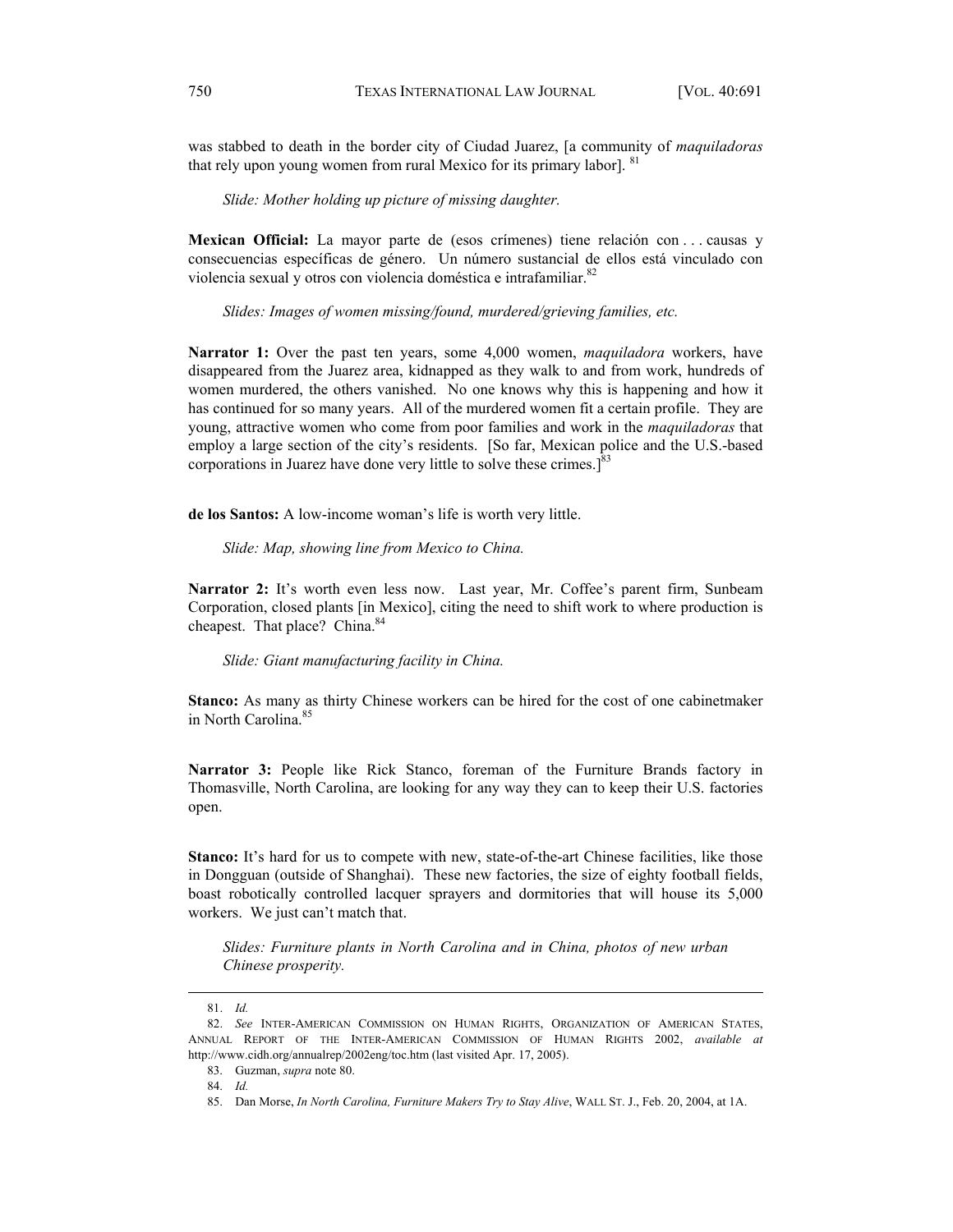l

2005] WORKING BORDERS 751

**Chinese Official:** In the last twenty-five years, annual incomes of the Chinese have more than quadrupled, from about \$1,000 per capita to more than \$4,000.<sup>86</sup> And twenty years ago, we could barely afford to feed our people.

**Narrator 1:** Chinese workers, the latest beneficiary of U.S. outsourcing, are paid an average of \$0.47 per hour, compared with more than \$21 per hour for Americans who make electrical appliances like those at Mr. Coffee. A Chinese worker's wages are approximately \$1.89 less than what Sunbeam Corporation was paying its Mexican factory workers like Alejandra Rodriguez.

**Narrator 2:** Although Chinese economic growth has seemed to some like a miracle, for some Chinese workers it doesn't seem much different than the pre-Maoist days of eightyhour work weeks and low pay with little hope of advancement or labor protections.

*Slide: Sign in Chinese Wal-Mart factory in Mandarin that reads, "If you don't work hard today, tomorrow you'll have to try hard to look for a job." MISS QUIN emerges, hunched over a bowl of fried carrots.*

**Miss Quin:** Every day we eat vegetables, mostly we eat vegetables. I can't afford to buy meat. In four years, they haven't increased our salary. I spend all day making plastic trains for Wal-Mart, but I can't afford to buy toys for my nine-year-old son.<sup>87</sup>

*Slide: Map of the United States with line to India, images of IT workers in cubicles, answering phones, etc.* 

**Narrator 2:** It's not only factory jobs that are being shuffled around. High tech industry workers like Karen X, an IT specialist for Bank of America, woke up one morning and found her job exported to India.

**Karen X:** The handwriting [was] on the wall. We were told our jobs "wouldn't last through September." One-third of these jobs are going to India, where work that costs \$100 an hour in the United States gets done for \$20.88

**Narrator 3:** The practice of outsourcing [of high tech jobs] became popular during the late-1990s dot-com boom, when projects were plentiful and domestic workers were scarce. And it has grown . . . . Why? Computer systems and technology have become vastly more complicated over the last few years, increasing the types of jobs that need to be done. And India, along with a large English-speaking population, has millions of unemployed, highly educated workers more than willing to work for American "back-door" companies.<sup>89</sup>

<sup>86.</sup> Lawrence S. Pratt, *China's New Economy Beset with Problems*, CHI. SUN-TIMES, Oct. 9, 2004, at 22.

<sup>87.</sup> Peter S. Goodman & Philip P. Pan, *Chinese Workers Pay for Wal-Mart's Low Prices*, WASH. POST, Feb. 8, 2004, at A1.

<sup>88.</sup> Pete Engardio et al., *The New Global Job Shift*, BUS. WK. ONLINE, Feb. 3, 2003, *at* http://www.businessweek.com/print/magazine/content/03\_05/b3818001.htm?chan=mz& (last visited Apr. 11, 2005).

<sup>89.</sup> Rachel Melcer, *IT Firms Weigh Patriotism vs. Cheaper Overseas Labor*, ST. LOUIS POST-DISPATCH, May 25, 2003, at E1.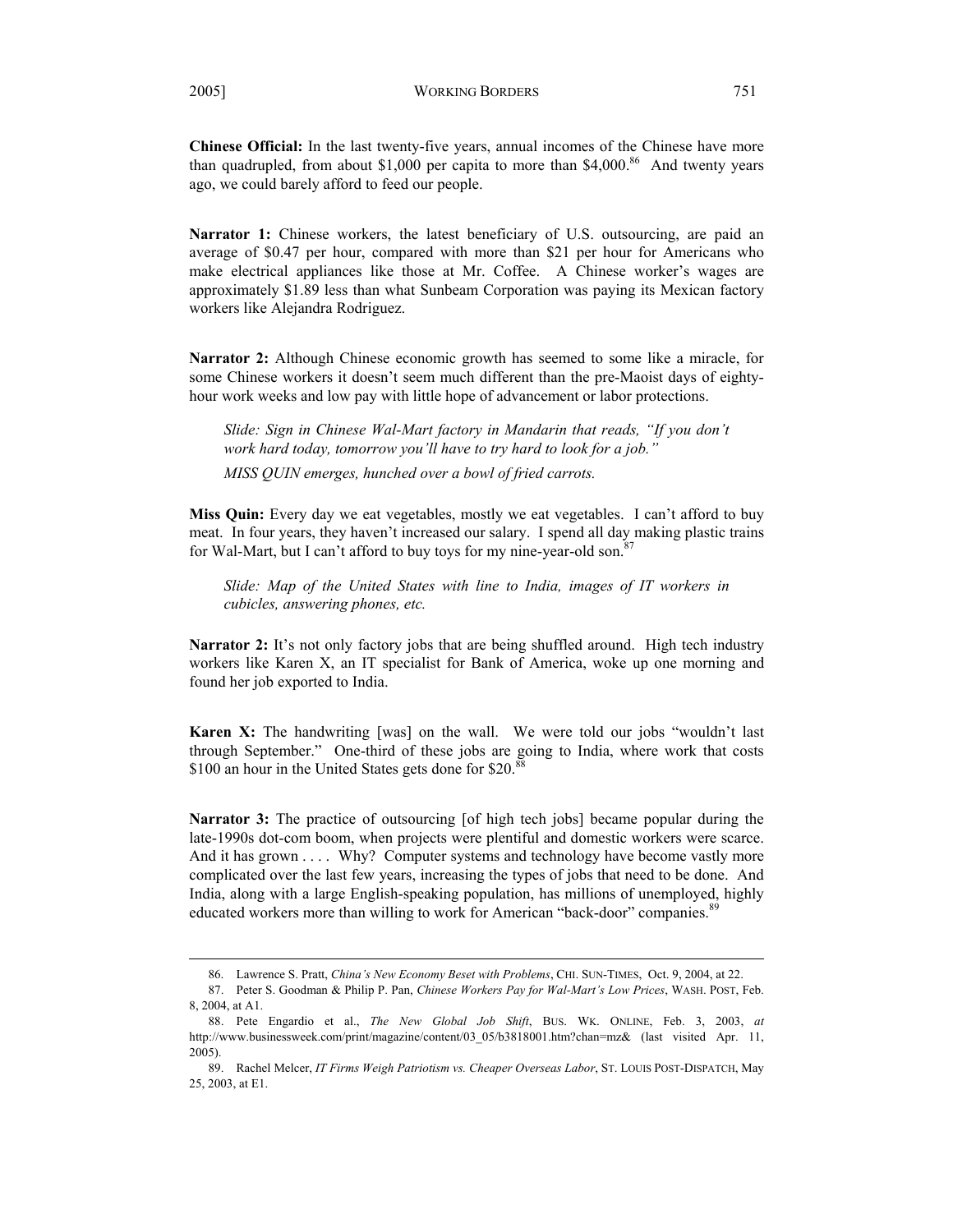*Slide: Image of India as new call center central.* 

**Veerlapati:** In the U.S., people talk about software as an art form. But in India, it's strictly a matter of engineering, mathematics, and methodology.

**Narrator 2:** Day Veerlapati, president and chief executive of a U.S.-based IT company, sees the shift of white-collar jobs from the U.S. to India as not such a bad thing.

**Veerlapati:** Combine the two [working styles] and the result is a team with creativity and reliability that provides jobs in both countries. You marry India's methodological nature and high quality with the shoot-from-the-hip, cowboy American way and you have an ideal combination.<sup>90</sup>

**Narrator 3:** Although many multinational corporations and developing nations may be benefiting from their outsourcing, workers across the globe are struggling to survive the changes.

**Miranda:** After I got laid off from my job as a seamstress, I got offered a GED class in Spanish and only remedial English classes. What do we need with a GED? They trained a bunch of people to be nurse's aides, and then all of a sudden there were so many nurse's aides and no jobs for nurse's aides. It's ridiculous.<sup>91</sup>

**Ortiz:** Who wants to hire a broken-down old lady? I'd like to be an embalmer. That seems nice and peaceful. But they don't offer training classes for that. $92$ 

**Miranda:** I know it's bad here. My American dream has turned into a nightmare. But I know it's worse in Mexico. $93$ 

**Rodriguez:** And I know it's worse in China.

**Veerlapati:** Can we really deny workers in developing countries a better standard of living?

**Stanco:** Maybe what we need to start thinking about is not so much how we can protect American jobs, but how we can protect workers around the globe.

**Harrison:** Look for ways to fit into the new marketplaces.

**Scott:** Start thinking transnationally.

-

93. *Id.*

<sup>90.</sup> *Id.*

<sup>91.</sup> Charlie LeDuff, *Mexican-Americans Struggle for Jobs*, N.Y. TIMES, Oct. 13, 2004, at A14.

<sup>92.</sup> *Id.*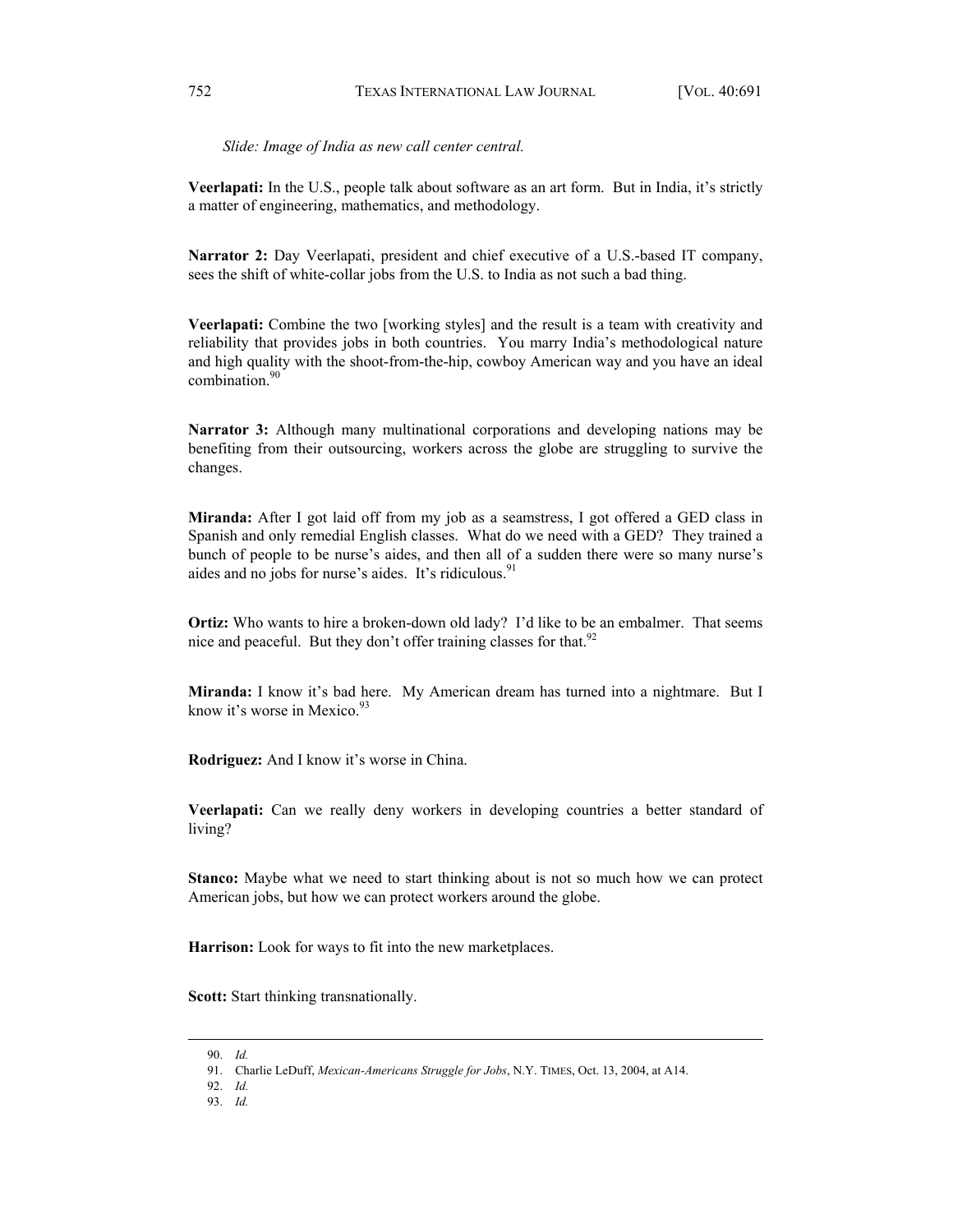**Miss Quin:** Across borders instead of across profits.

**Miranda:** Across people instead of across corporations or national interests.

*ORTIZ comes center with her letter, other characters echoing her perhaps, with letters of their own to their own governments in their own languages. A request from workers to their leaders.* 

**Ortiz:** President Bush:<sup>94</sup>

**de los Santos & Rodriguez:** El Presidente Fox:

**Miss Quin:** President and Party Leader Hu Jintao:

**Ortiz:** I respectfully need your attention in the matter of my termination from VF Wrangler Jeans—

**Scott, Harrison, Rodriguez:** From Sunbeam Corporation—

**Miss Quin:** From Wal-Mart.

**Ortiz:** The factory is leaving for Mexico—

**de los Santos & Rodriguez:** For China—

**Miss Quin:** For another plant—

**All:** For cheap labor.

**Ortiz:** I have three complaints.

**Scott:** The company wants to give me \$110—

**de los Santos & Rodriguez:** Nada—

**Miss Quin:** Nothing—

<sup>94.</sup> *Id.* (citing an excerpted letter by Raquel G. Ortiz).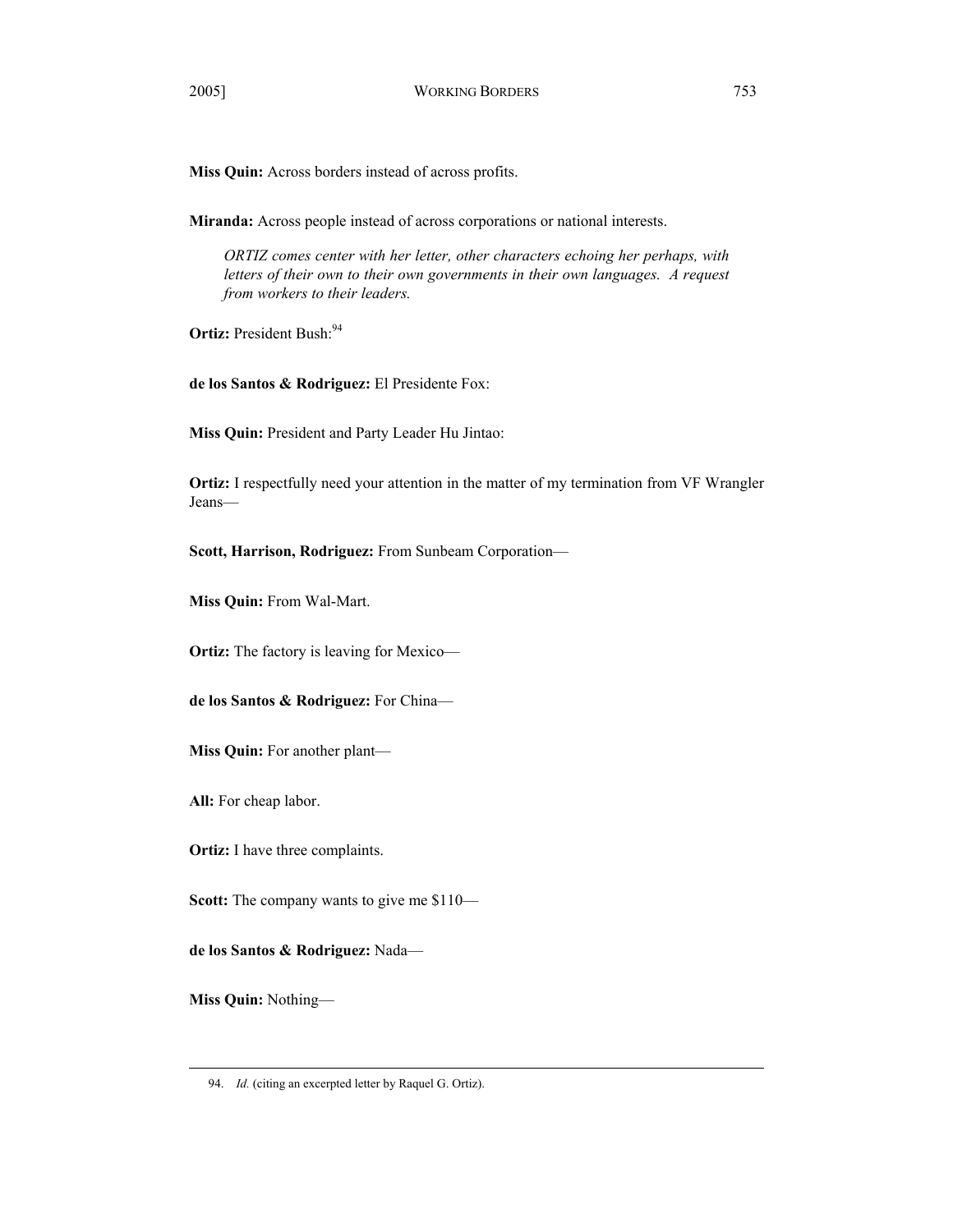**Ortiz:** For each year of service.

**Miranda:** No extension of health benefits.

**Ortiz, Scott, Harrison, Rodriguez, de los Santos:** No implementation of promises in the NAFTA treaty—

**Miss Quin:** In the agreement with my government—

**Ortiz, Scott, Harrison, Miranda:** To help American—

**de los Santos & Rodriguez:** Mexican—

**Miss Quin:** Chinese**—**

**All:** Workers.

**Ortiz:** I need training—

**Harrison:** I need training!

**Miss Quin:** I need training—

**All:** For a job that really exists.

### *End of scene*

-

# **Sarah Cleveland:***\**

Thank you all for joining us for the afternoon session entitled "Outsourcing," which will be looking at the flip side of the issues we were considering this morning. As the excellent Living Newspaper presentation just portrayed, many issues have arisen surrounding the export of production and jobs from the United States and now even from other developing countries in search of lower wages and lower labor costs around the globe.

We have a terrific panel. You have their biographies, so I am not going to belabor their introductions. Dan Danielsen of Northeastern University School of Law will be setting the stage, providing the overall picture of the issues we will be confronting. Then Sharmila Rudrappa from the University of Texas Department of Sociology will be joined with Tom Green of Dell Computer, Chantal Thomas of Fordham University School of Law, and James Galbraith from the LBJ School of Public Affairs.

Thank you all for being able to join us.

<sup>\*</sup> Marrs McLean Professor in Law, The University of Texas School of Law.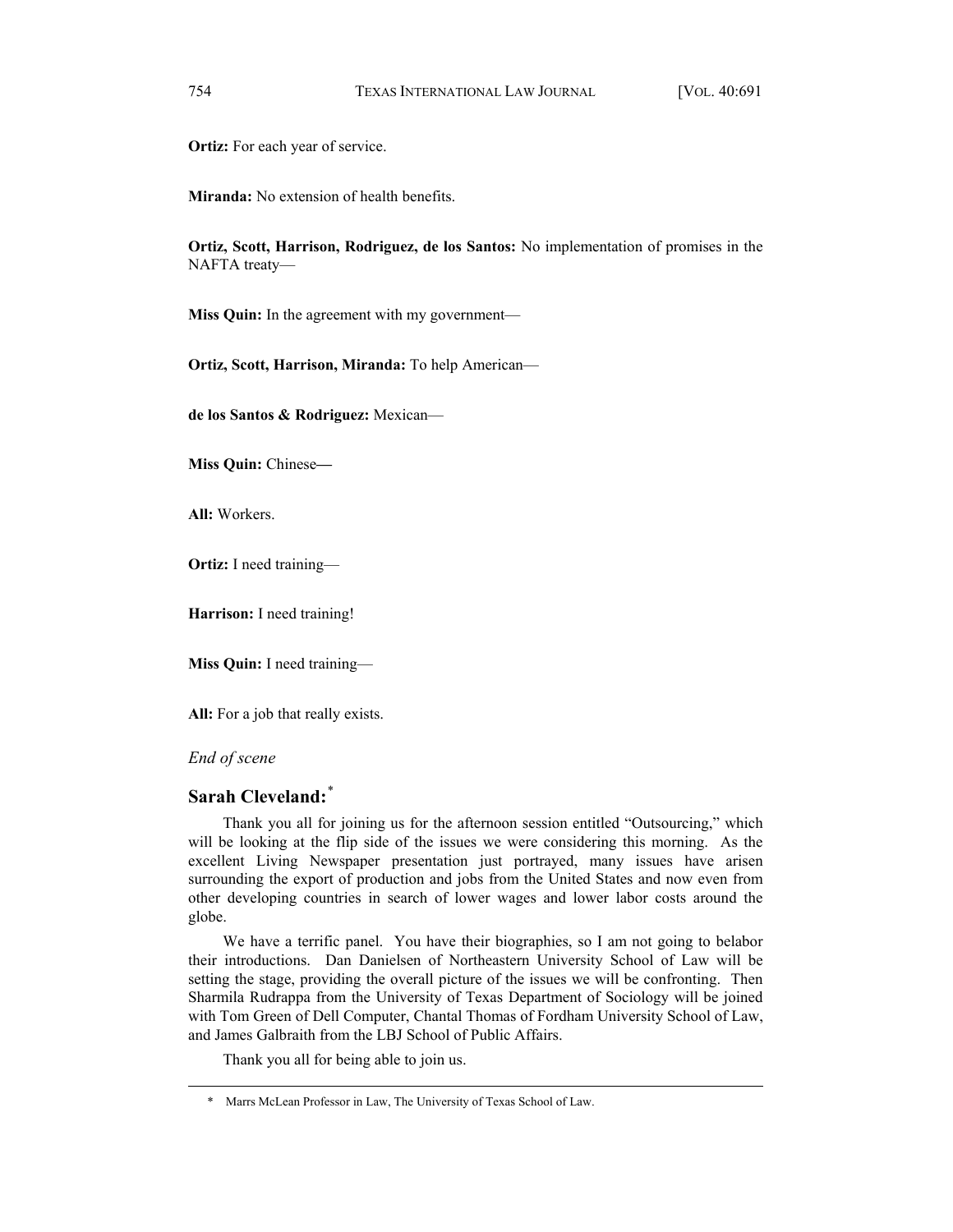## **Dan Danielsen:***\**

Good afternoon everyone. I have been asked to make some preliminary remarks to set the stage for our discussion of outsourcing. To begin, it might be useful to refine our terms a bit and get a clearer sense of what we are talking about when we speak of the phenomenon of outsourcing.

When I began practicing corporate law in 1990, the term "outsourcing" primarily referred to a particular type of subcontracting. Essentially, firms would subdivide their business processes into functions and contract out the provision of some of those functions to other businesses. For example, firms might "out" "source" portions of the assembly of their products or the maintenance and support of their computer networks to third parties mostly other domestic companies—to enhance the efficiency and competitiveness of their businesses.

In the last few years, outsourcing has come to refer to the practice of moving manufacturing jobs, and later a whole range of higher-skilled, white collar jobs, from the United States to lower cost labor markets abroad. In the last few years, and in particular in the context of the Bush-Kerry presidential campaign, political and media attention has focused on the movement offshore of white collar jobs. As several of the other panelists will be addressing this recent white collar outsourcing trend, I thought I would give you a sense of what one prominent and widely cited researcher has suggested the scope of the outsourcing phenomenon is likely to be for white collar workers.

In a recent study, Forrester Research predicted that the outsourcing trend for white collar workers will produce a loss of at least 3.3 million jobs and about \$136 billion dollars in wage earnings by  $2015^{95}$  The study identified 242 different service jobs out of the 500plus major occupations traced by the Department of Labor as being affected by the outsourcing phenomenon.<sup>96</sup>

The study also estimated that as a result of outsourcing, real wages for white collar workers would fall between  $2\%$  and  $3\%$  by  $2015$ .<sup>97</sup> Such a reduction is similar to the reduction in real wages for blue collar workers in the manufacturing sector due to outsourcing over the last two decades.<sup>98</sup>

What are the causes and effects of this phenomenon? Well, one possible causal connection that the conference has put on the table for us to think about is the relationship between a dramatic liberalization of restrictions on global capital mobility, brought about, in part, through bilateral and multilateral trade agreements and implementing national legislation, and the lack of any significant liberalization of restrictions on labor mobility.

Now, one might argue that free movement of capital without free movement of labor permits capital to globalize production of goods and services and exploit large pools of excess labor capacity in underdeveloped and developing countries. At the same time, it would seem that labor's inability to adjust to the movement of capital by relocation between low-wage and high-wage jurisdictions produces at least three different kinds of competition. The first is competition amongst workers in developing countries for scarce outsourced jobs. Since labor pools are large and the number of jobs is limited, competition

<sup>\*</sup> Associate Professor of Law, Northeastern University School of Law.

<sup>95.</sup> Research Study by John C. McCarthy of Forrester Research Inc. as reported in Aaron Bernstein, *Shaking Up Trade Theory*, BUS. WK., Dec. 6, 2004, at 116.

<sup>96.</sup> *Id.*

<sup>97.</sup> *Id.*

<sup>98.</sup> *Id.*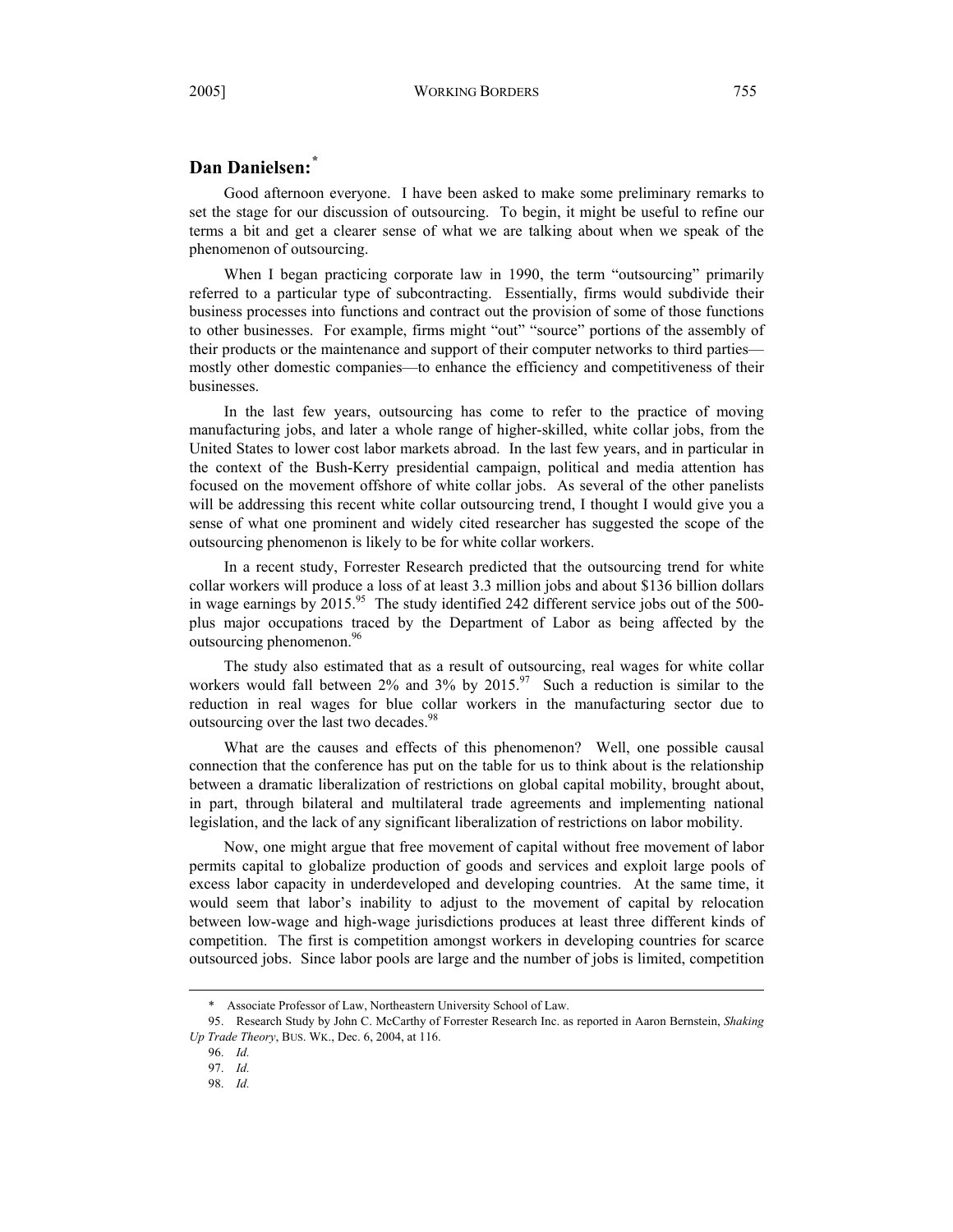between workers in developing countries keeps wages low and reduces the likelihood of collective bargaining. The second involves competition between workers in developed and developing countries. With the struggle for jobs in a global labor market seen as a zerosum game, workers in both developed and developing countries make concessions in wages and benefits and eschew unionization while demonizing each other and thereby reducing the likelihood of transnational worker alliances that might strengthen the bargaining position of all workers worldwide. The third involves competition between developing countries seeking to attract foreign investment and outsourced jobs which might lead to inefficient economic restructuring, harmful regulatory and tax competition, and low wage rates and labor standards.

Now the hoped-for silver lining to these trends is the benefits predicted by the theory of comparative advantage. According to this theory, greater capital mobility and outsourcing should produce gains in global productivity and efficiency, increased global trade, reduced consumer prices on imports, and new jobs created by global economic growth.

With all these anticipated benefits, one might reasonably question whether outsourcing is really a problem. Unfortunately, the answer seems to vary depending on who you ask. For example, your answer might be quite different if you are a trade economist, or a multinational corporation; or a corporation that is limited a single jurisdiction and can't take advantage of reduced labor costs abroad; or a worker in the United States, in Mexico, in India or China; or a consumer, etc.

Most economists and multinational corporations have taken the position that outsourcing is not a problem. They reason that while outsourcing might result in short term job losses and economic dislocation, these effects are temporary and the law of comparative advantage will inevitably produce long term gains from trade that far exceed the short term losses. In a recent article, Nobel Laureate economist Paul Samuelson has deviated from this orthodox view by suggesting that perhaps comparative advantage and its assumption that the gains from trade will necessarily outweigh the losses is more innuendo than fact.<sup>99</sup>

Nevertheless, even if we accept the position of mainstream economists that comparative advantage will necessarily result in a larger global pie, there is still no reason to expect that the gains from this larger pie will be equitably distributed. In other words, even if we assume that the *economic* problem of outsourcing is resolved through the benefits predicted by comparative advantage, we are left with a *political* problem—how to manage the suffering and resentment of those who are the (hopefully) temporary losers of the globalization process?

Our panel discussion this afternoon will focus on some of the many legislative attempts to address this political difficulty in the United States at the local, state, and federal levels. These legislative efforts can be organized loosely into several different categories.

The first category involves bills that are designed to keep jobs in the United States or in a particular state or locality. These bills have taken a couple of forms. The most prominent form imposes "Buy America" preferences and restrictions on government contracting and procurement. These sorts of bills seek to use the spending power of government to force government vendors to manufacture products and/or perform services at home. Some of these bills restrict the ability of governments to contract for the provision of services offshore. Some establish minimum local employment thresholds for government vendors, such as a requirement that at least 50% of a qualified vendor's

<sup>99.</sup> Paul A. Samuelson, *Where Ricardo and Mill Rebut and Confirm Arguments of Mainstream Economists Supporting Globalization*, 18 J. ECON. PERSP. 135, 135–36 (2004).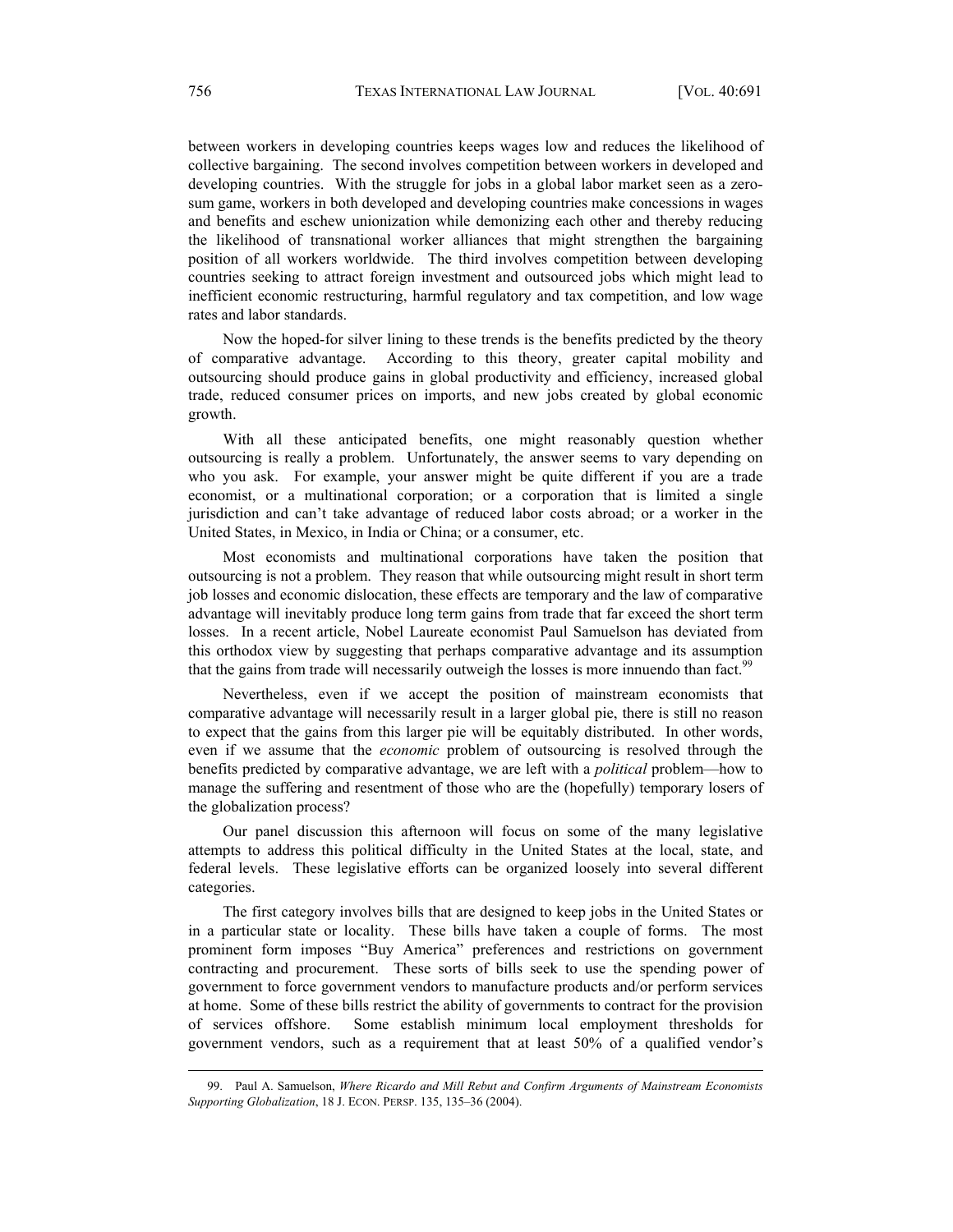2005] WORKING BORDERS 757

workers must be employed in the United States or in a particular state or locality. Some prohibit contracting with vendors who have outsourced more jobs than they have created in the United States. Some preclude government grants, loans, or other assistance to vendors who will layoff more workers in the U.S. than they do in other countries.

While the bills in this category have been numerous, few have passed. One notable exception was a provision included in the omnibus fiscal 2004 federal spending bill that prevented companies bidding on certain types of work previously done by government employees from moving offshore. $100$ 

A second group of bills in this category seek to keep jobs at home by providing tax and other incentives to businesses. One example is the 2004 America Jobs Creation Act.<sup>101</sup> This legislation created a tax holiday for multinational corporations to repatriate foreignearned profits at a maximum tax rate of 5.25% instead of the regular corporate rate of 35%. The idea was that earnings retained offshore to avoid U.S. tax could be brought back onshore at a very low tax rate and reinvested in generating jobs. This legislation left the Internal Revenue Service and the Treasury Department to determine what sorts of restrictions should be put on how the repatriated funds could be used and what sorts of expenditures should count as legitimate "job creation" expenditures. <sup>102</sup> There have been numerous other bills creating tax credits and grants to businesses that retain or create local jobs, support local research and development, or provide transition training to workers whose jobs are being phased out through outsourcing.

In a similar vein, the John Kerry Presidential Campaign's job-creation strategy sought to stimulate U.S. job growth by eliminating tax incentives for multinational corporations to retain foreign-earned profits abroad while creating compensating corporate tax cuts at home.<sup>103</sup>

A second category of legislation seeks to protect U.S. businesses from foreign competition. Some examples of this kind of legislation include federal and state legislation requiring call center employees to disclose their locations to callers and bills prohibiting the transfer of confidential consumer information offshore without the consent of individual consumers. In addition to these new legislative initiatives, there have been a number of attempts to protect U.S. manufacturing and service providers from competition through existing antidumping legislation. Some prominent examples of recent antidumping activity that you may have read about in the newspapers include actions by domestic producers regarding the importation of frozen catfish fillets from Vietnam, shrimp from Asia, and wood furniture from China.

A third category of bills seek to protect U.S. jobs by limiting foreign immigration. One successful measure involved letting lapse legislation that had increased the number of foreign temporary work visas granted for skilled technical workers from 65,000 to 195,000, thereby reducing the number of work visas granted by  $130,000$ .<sup>104</sup> Another bill shortened the duration of temporary work visas granted.<sup>105</sup>

<sup>100.</sup> *See* Michael Schroeder, *Business Defends Its Outsourcing*, WALL ST. J., Mar. 2, 2004, at A1.

<sup>101.</sup> American Jobs Creation Act of 2004, H.R. 4520, 108th Cong. (2004).

<sup>102.</sup> *See* Michael Schroeder, *Treasury Gives Corporations Latitude on Overseas Profits*, WALL ST. J., Jan. 14, 2005, at A2 (suggesting using funds for executive compensation, stock buy-backs, and dividends would not qualify but payment of lawsuit judgments might).

<sup>103.</sup> Ohio News Network, John Kerry's Economic Plan, *available at* http://www.onnnews.com/global/story.asp?s=1877124 (last visited Apr. 12, 2005).

<sup>104.</sup> American Competitiveness in the Twenty-First Century Act of 2000, Pub. L. No. 106-313, 114 Stat. 1251 (2000).

<sup>105.</sup> *See* Michael Schroeder & Timothy Aeppel, *Skilled Workers Mount Opposition to Free Trade, Swaying Politicians*, WALL ST. J., Oct. 10, 2003, at A1.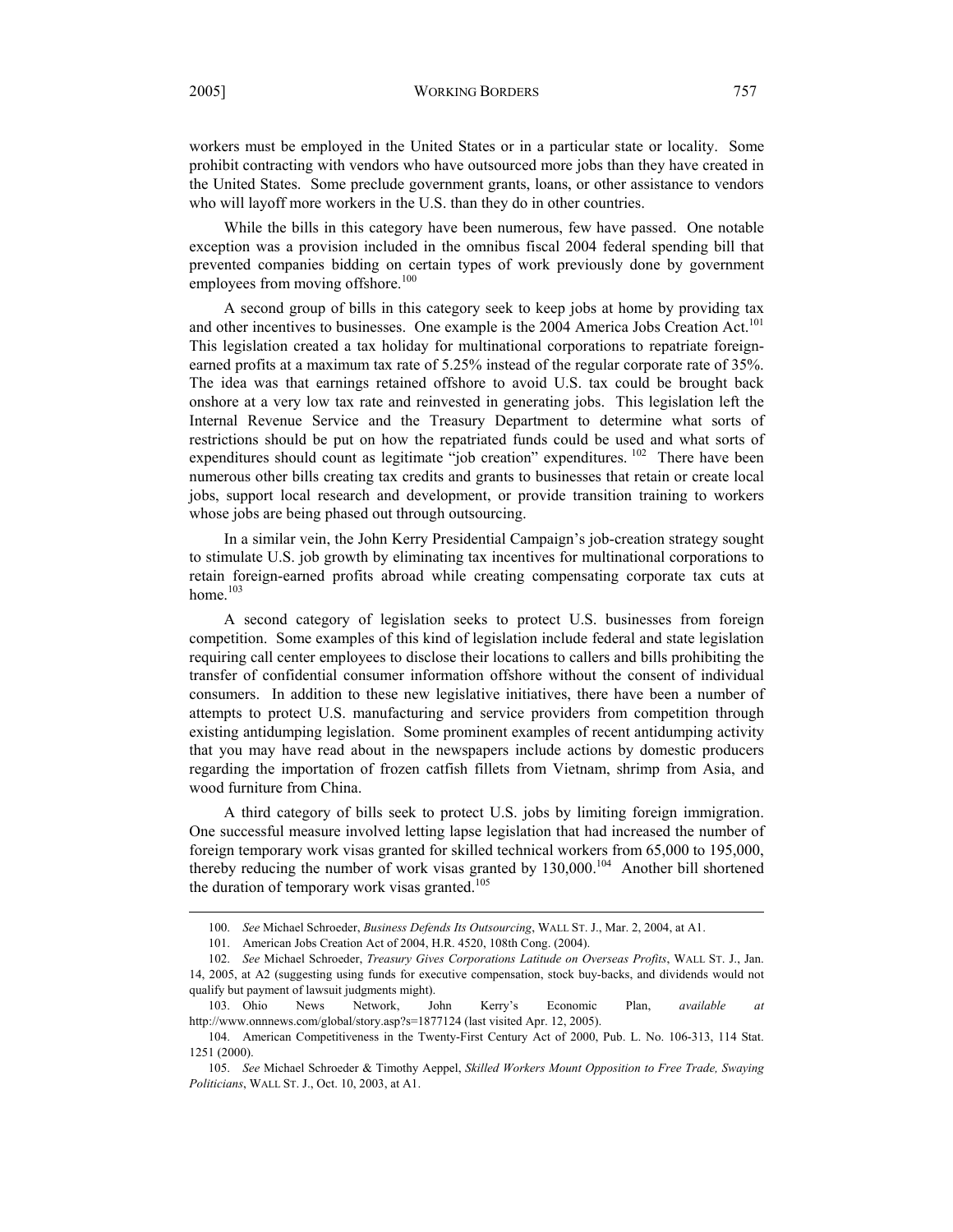A fourth category of bills seek to provide trade adjustment assistance to displaced workers such as tax credits for health insurance and retraining.

All of these different bills have been the result of huge lobbying efforts by different constituencies inside the United States—organized labor, industry groups, consumers, foreign governments, white collar worker associations, and many other groups.

Before I close, I would like to raise a few questions for you to have in mind while you listen to the other panelists—questions I hope we might take up later in the discussion.

The first set of questions involves exploring the different understandings and assumptions about outsourcing that are embodied in the legislative proposals. Whose interests are protected by them and at whose expense? Are they likely to work? What would "working" mean in this context?

A second set of questions involves the focus of much of the legislation that has been proposed. A number of the legislative proposals—such as R&D grants, tax credits, and tax cuts—could reasonably be characterized as subsidies provided with the hope that they will induce the corporate recipients to create and preserve jobs at home. Are there other strategies that should be on the table? Why has the legislative focus been on subsidizing capital rather than labor? How should we think about the subsidies in light of the recent phenomenon of "jobless growth" in the United States?

A third set of questions arise from the fact that globalization of production and outsourcing are shaped, in no small measure, by bilateral and multilateral trading regimes and by private law regimes such as property and contract. Yet, none of the legislative proposals on the table focus on either of these rule systems. Why not? Are the current legislative responses to outsourcing consistent with U.S. obligations under World Trade Organization (WTO) agreements and other trade obligations? To what extent is our ability to address outsourcing nationally limited by our international trade commitments?

Fourth, if one focuses on global rather than national welfare, is it ever justifiable to use national legislation to protect relatively well-off workers in developed countries from competition from less well-off workers in the developing world? Could we imagine legislative approaches at the national or supranational level that might encourage transnational worker solidarity and cooperation rather than competition and a zero-sumgame mentality?

Fifth, the current trends of globalization and outsourcing seem to be creating leading, or boom, sectors and lagging, or bust, sectors and increasing income inequality in both developed and developing economies. Are there circumstances where worker transitionassistance programs should be seen, not as protectionism but rather as temporary investments in facilitating the specialization effects of comparative advantage by minimizing the transition time and cost for the productive redeployment of displaced workers? In other words, instead of seeing these measures as antitrade, we could see them as greasing the wheels of capitalism and comparative advantage while reducing the political pressure and instability resulting from income inequality and trade dislocation in these boom and bust sectors.

Sixth, some of the legislative proposals are aimed at limiting the inflows of foreign temporary workers. What is the relationship of these inflows to outsourcing? Might a tightening of an already scarce labor market for technical and other workers in the United States actually encourage companies to move offshore and outsource more? What is the effect of outsourcing on wage rates and labor standards domestically and globally? Many of these questions were ones that were raised in the first panel this morning, and I hope we will continue to explore them this afternoon.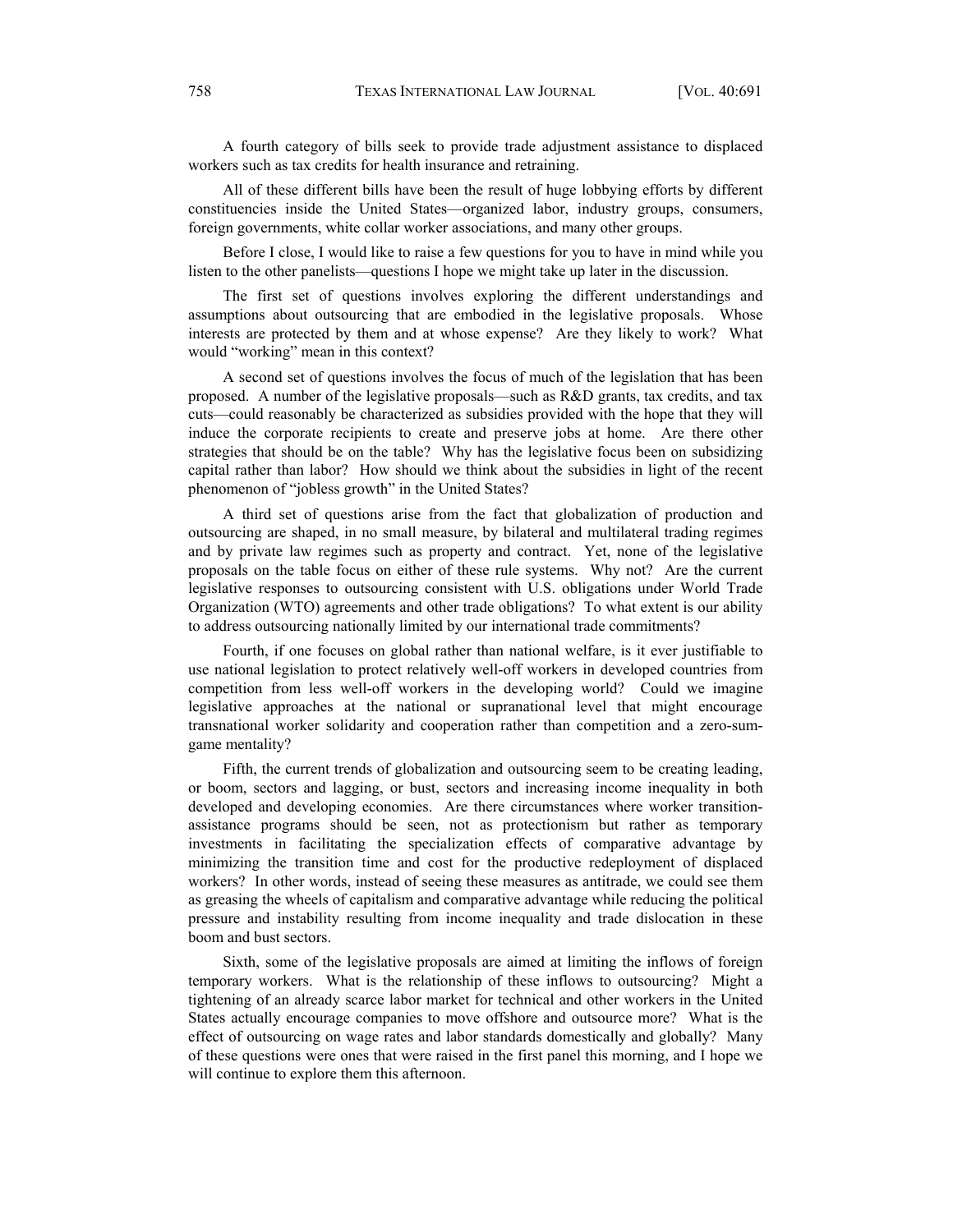2005] WORKING BORDERS 759

Finally, imagine that we could abolish instantly all global restrictions on the free movement of labor. Would outsourcing cease? In other words, would transnational free movement of labor actually help to address the economic and political disruptions caused by globalization of production and capital mobility? Might the free movement of workers cause economic and political disruptions of equal global concern?

With that introduction, let's hear from the rest of the panel.

## **Cleveland:**

Thank you. I should note that as with the morning panel, we have asked each of the remaining panelists to limit their initial comments to about seven minutes, which will hopefully leave plenty of time for discussion and debate within the panel and with the audience as well. Sharmila Rudrappa.

# **Sharmila Rudrappa:***\**

The globalization of the American economy has led two major changes: the internationalization of production and the reorganization of the state.

#### **Changes in production**

l

The decline of manufacturing by the 1980s, though devastating, was seen as being replaced by the service industry, with Robert Reich claiming that in order to maintain competitive advantage on a global scale, we had to move into an era of information economy. But then the service industry, the mainstay of the present-day American economy, by the end of the twentieth century had started subcontracting jobs that deal with information as their raw materials, to so-called less developed nations such as India. While most of the jobs shifted by U.S. multinationals used to be in one single country, at present we see that plant closings in the United States are accompanied by simultaneous job shifts to multiple countries.<sup>106</sup> Capital is being reorganized in unprecedented ways.

#### **The state itself has been reorganized**

The state, defined for much of the twentieth century as an entity with sovereign and legitimate power to dictate policies and inflict violence on a population within a given territory, is perceived to be in crisis. Immigration, cultural globalization, capital's mobility, and the rise of global human rights institutions that can discipline state institutions are seen to weaken the nation-state. Specifically, globalization is believed to affect the nation-state in two ways. First, globalization has decoupled the concept of territoriality from the state. Second, state sovereignty has eroded, that is, sovereignty expressed as state capacity in terms of its abilities to take decisions independent of international actors, or groups within its borders, has been compromised. As a consequence of the above processes, nation-state legitimacy is in crisis.

In this panel we've been asked to address offshore outsourcing, and I will limit my comments to the outsourcing of service sector jobs, driven by developments in information

<sup>\*</sup> Assistant Profesor, The University of Texas Department of Sociology.

<sup>106.</sup> Kate Bronfenbrenner & Stephanie Luce, The Changing Nature of Corporate Global Restructuring: The Impact of Production Shifts on Jobs in the U.S., China, and Around the Globe (Oct. 14, 2004) (unpublished research paper prepared for the U.S.-China Economic and Security Review Commission), *at* http://www.uscc.gov/researchpapers/2004/cornell\_u\_mass\_report.pdf (last visited Apr. 13, 2005).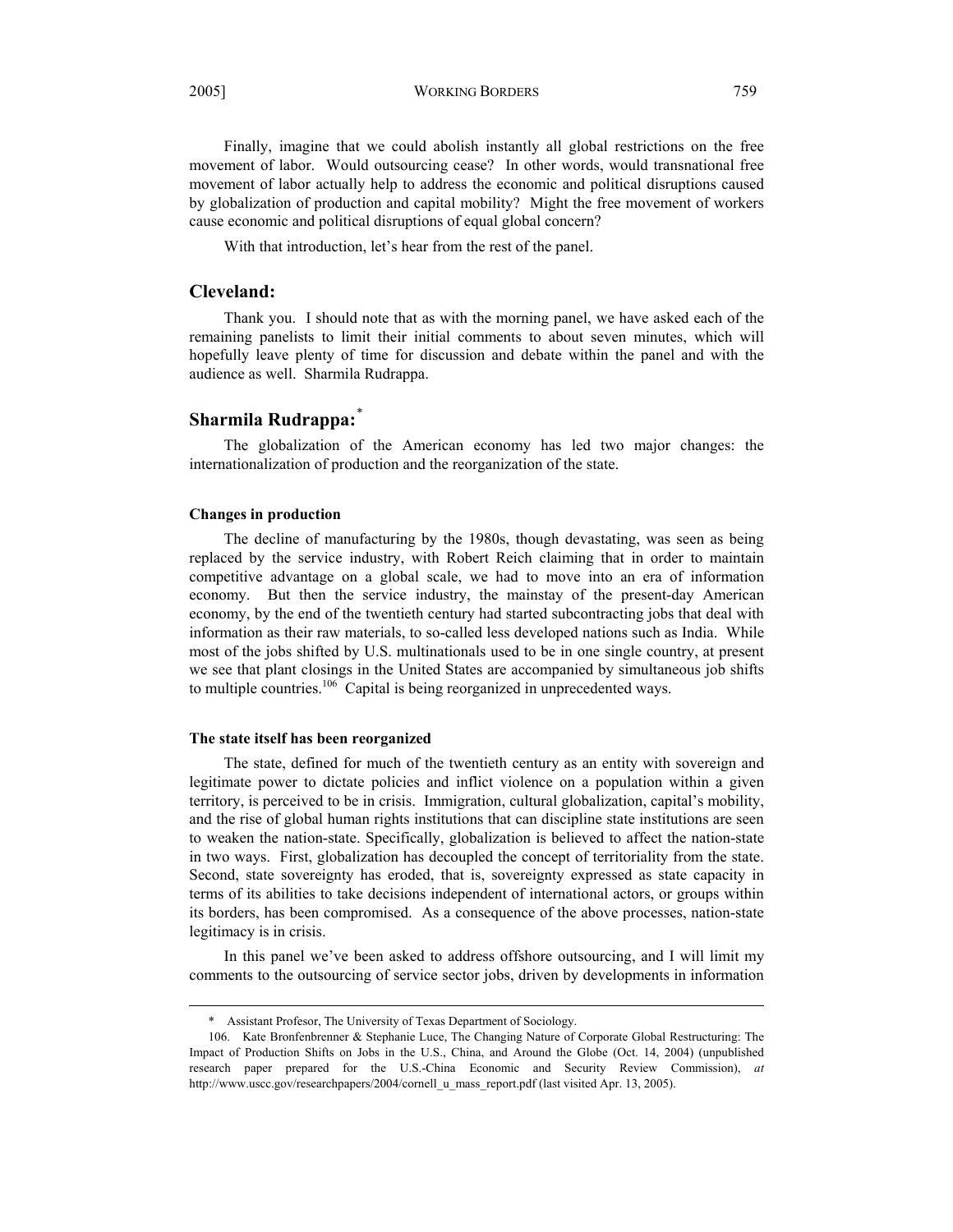technology (IT). Given the ways by which the state itself is being reorganized, I ask—what is the efficacy of going back to the state to legislate offshore outsourcing? Does the state have the capacity, or even the will to address such changes? Are there nonstate forms that can better address the concerns that come up with offshore outsourcing?

### **Defining Outsourcing**

While outsourcing encompasses forms of subcontracting in the manufacturing and the service sector, the term arises in popular consciousness as a national problem and gets politicized by media personas such as CNN's Lou Dobbs who refer to offshore outsourcing, that is, the movement of jobs outside American borders. The newest sector to be hit by offshore outsourcing is the service sector; or to conceive of it another way, we now see unprecedented growth in international trade in the services sector. International trade in services has created a crisis in the United States because of three reasons:

(1) The services sector is the one sector on which the U.S. economy is currently based;

(2) We are losing high value jobs in the services sector faster than creating them; and

(3) The American (especially white) middle class, politically important and relatively protected up to the present, has been negatively affected by international trade in services.

According to the General Agreement on Trade in Services (GATS)  $1995$ ,  $107$  there are four categories in trade:

(1) In Mode 1, supplier and buyer remain in their respective locations and trade services across geographical space. Consulting work done in the United States could be categorized as such, but also a large amount of "American" work reaching the shores of India are in this category.

(2) Mode 2 refers to services where the service buyer moves to the geographical location of the provider. An example is tourism.

(3) Mode 3 is where the service buyer launches an industrial establishment in another country, requiring direct foreign investment. This is situation of some *maquiladoras* in Mexico or transnational corporations that open call centers in India.

(4) And we have Mode 4, which is the situation where the service seller moves to the location of the service buyer. This is the case of Mexican *domesticas* in upper middle class American homes or Indian software engineers on H-1B visas,working in American companies.

Interestingly, when the GATS first emerged in 1995, Mode 1, what we popularly call outsourcing today, was the least controversial. Developing countries resisted Mode 3 trade liberalization that entailed foreign direct investments because, given the size and political clout of some of the companies investing in their national boundaries, they feared their national sovereignty could easily be impinged. And Western industrial nations resisted

1

<sup>107.</sup> General Agreement on Trade in Services, Apr. 15, 1994, Marrakesh Agreement Establishing the World Trade Organization, Annex 1B, LEGAL INSTRUMENTS—RESULTS OF THE URUGUAY ROUND vol. 28, 33 I.L.M. 1167 (1994) [hereinafter GATS].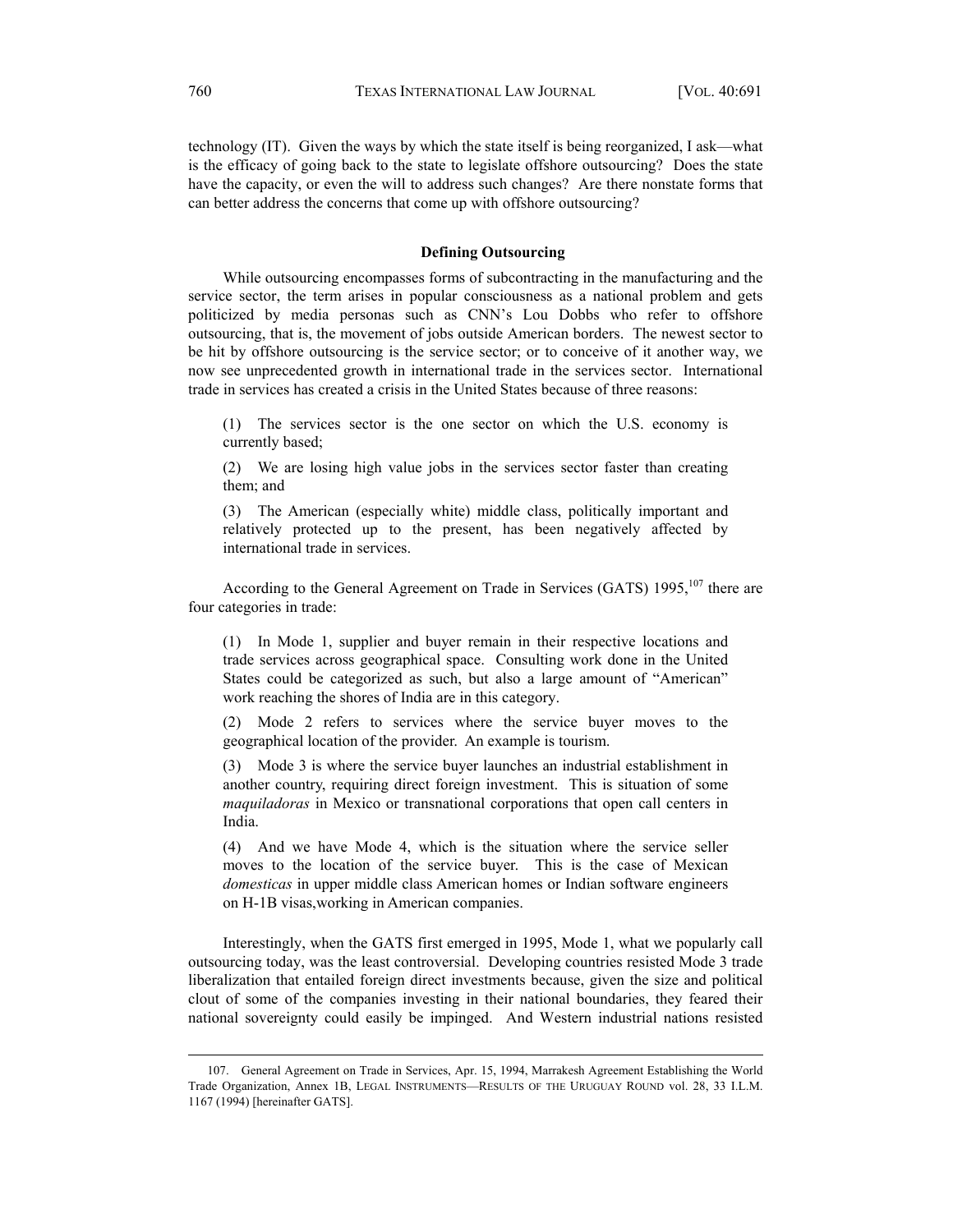Mode 4, which they worried would bring in foreign guest workers who were culturally different and whose presence within national boundaries could potentially compromise nation-building efforts.<sup>108</sup> Today, Mode 1, i.e., offshore outsourcing, and Mode 4, pertaining to temporary foreign workers, have emerged as major contentious issues in American politics. Unions such as Communications Workers of America are fighting both outsourcing of what they consider to be American jobs and the arrival of foreign workers on temporary, H-1B visas. While not necessarily xenophobic in any manner, these protests start taking on a xenophobic shade when we begin seeing that much of the international trade in services that is the focus of anxiety is centered on India. Much more than any other high-tech workers, Indian workers have come into the United States over the past decade, and much of the outsourced work in services reaches the shores of India.

Indian computer programmers and engineers were so crucial to the growth of the American IT industry that India claimed its most successful export to the United States was its software workers. These nonwhite, foreign workers were as American as apple pie because by the mid-1990s, every year over 40% of the H-1B visas—temporary work permits for high-tech workers—were issued to Indian software workers. Between 1998– 99, computer-related and engineering occupations accounted for 70% of the total H-1B visas, and of these, nearly 74% of the systems analysts and programmers were born in India.109 Today, however, we witness a curious turn in events; many of these software professionals are returning to India and "American" work is following them out. Starting as a trickle in the mid-1990s, outsourcing IT work to India was speeded up by 2000 because of the Y2K scare. Presently, America's best export *to* India is IT jobs.<sup>110</sup> In 1996– 97, exports from India to North America in computer software and services—what I am calling IT work—totaled just over \$651.59 million. By 2000–01, this had grown to \$3.71 billion.<sup>111</sup> What are the kinds of work being outsourced to India? Medical transcriptions, medical billing and collections, customer interaction centers, insurance claims processing, distance learning, human resources services, financial and accounting services, and litigation support services.

Though outsourcing and the issuance of temporary visas (H1-Bs) are not racially structured, we see that India has become the focal point for both developments. Some people believe that the arrival of a large number of Indians through the H1-B visa program led to the eventual movement of jobs to India, that is, they posit a causal relationship between insourcing Indian workers and outsourcing to India. Proving such a causal relationship remains empirically difficult. Instead, I propose a different kind of causality; the phenomenon of insourced Indian guest workers into the United States, or the GATS Mode 4 international trade in services, and offshore outsourcing, i.e., Mode 1 in international trade in services, to India are part and parcel of the same phenomenon, and that is the growth of a global labor market in Indian information technology workers. To put it simply, the emergence of a global labor market in Indian IT workers is the independent variable, causing India's premium position in insourcing and outsourcing with

l

<sup>108.</sup> Jagdish Bhagwati et al., *The Muddles Over Outsourcing*, 18 J. ECON. PERSP. 93 (2004).

<sup>109.</sup> In 1998–99 Indians received 47.5% of the H-1B visas, followed by the Chinese at 9.3%. Computerrelated and engineering occupations accounted for 70% of the H-1B visas. *See* U.S. Immigration and Naturalization Service, Report on Characteristics of Specialty Occupation Workers (H-1B) (Feb. 2000), http://www.uscis.gov/graphics/shared/services/employerinfo/report1.pdf (last visited Apr. 13, 2005).

<sup>110.</sup> McKinsey Consulting estimated that in 2002 three countries received \$20 billion in outsourcing revenue from the U.S.: Ireland, \$8.3 billion; India, \$7.7 billion; Canada, \$3.7 billion. Naeem Mohaiemen, *The Dark Side of the Outsourcing Revolution*, ALTERNET, (Jan. 25, 2004), *at* http://www.alternet.org/story/17601 (last visited Apr. 13, 2005). Though Ireland receives a greater chunk of revenue, much of the ire in the United States regarding offshore outsourcing is directed at Indians and India.

<sup>111.</sup> STATISTICAL Y.B. OF INDIAN I.T. AND ELECTRONICS INDUSTRY, 2000–01.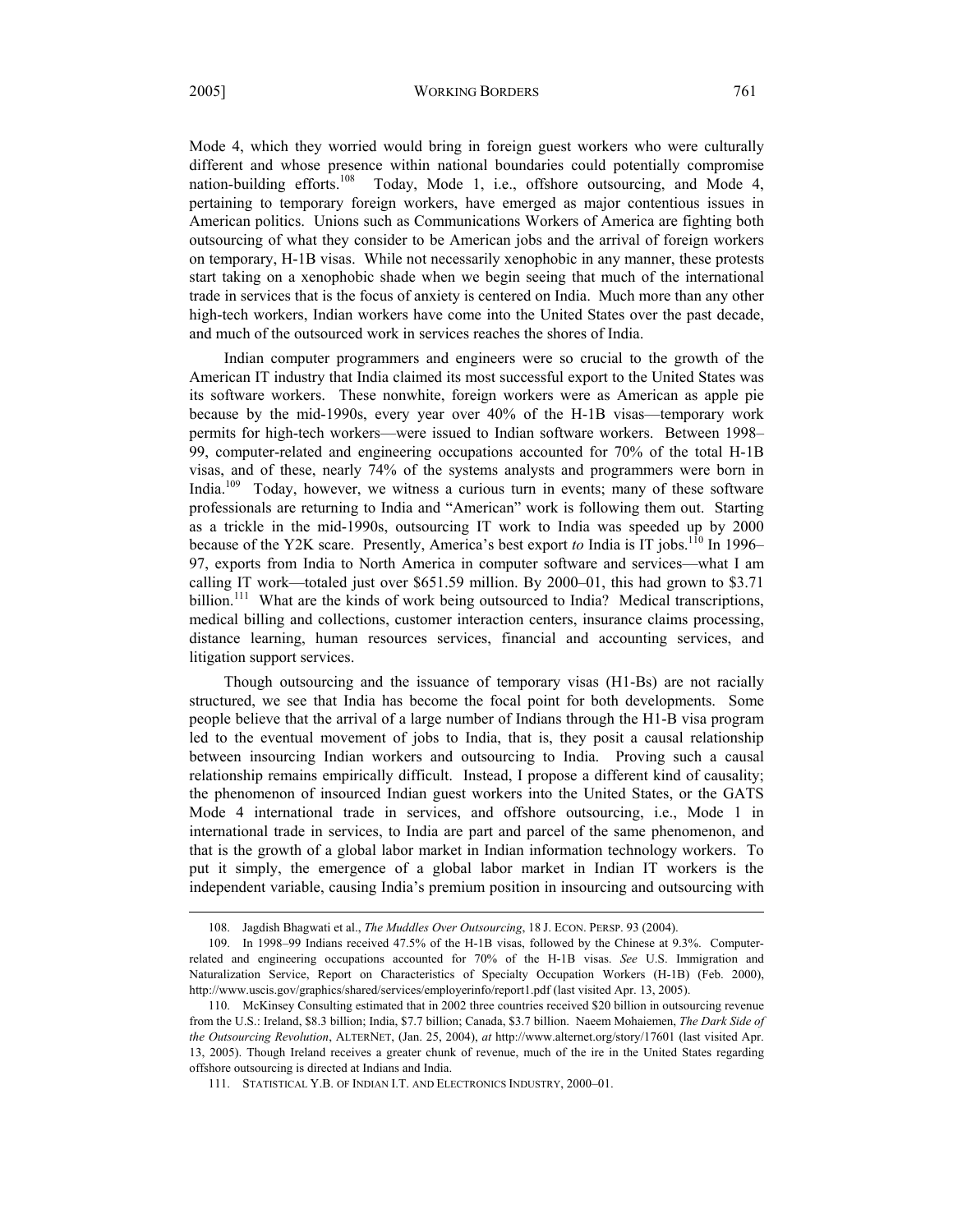regard to trade in services. People point out that one of the advantages of the American labor market is that it has a relatively large number of educated workers. However, the workforce in India is well trained as well. The United States adds 1.2 million college graduates to its workforce; India adds 2.5 million. Of these, 250,000 earned engineering degrees, compared to 70,000 recently graduated engineers in the United States<sup>112</sup> I call these IT workers, located both here in the United States and in India, techno-*braceros*. 113

While I'd like to speak more about global labor markets, in this panel we've been asked to address Mode 1, that is, trade in services where the supplier and buyer remain in their respective nations, or what we otherwise call outsourcing. While we engage in this discussion, let us keep in mind that overall, the United States has a trade surplus in services.114 However, this surplus, when it is measured as a *percentage of the national GDP*, has fallen.<sup>115</sup> In 1997, this surplus was 1.3% of the GDP, in 1999 this was 1.1%, and by 2003 it had dropped to 0.6% of the GDP.<sup>116</sup>

#### **The Impacts of International Trade in Services on Workers**

The impacts on American workers: A study by Emsellem and Wenger (2002) indicate that long-term unemployment increased in this present recession at a faster pace than any of the past recessions, and for unemployed workers, this current recession is far more severe.<sup>117</sup> There are several trends seen in the American labor market that could potentially be causally related to international trade in services.

(1) In 2004, the unemployment rates for computer programmers was higher (7.7%) than unemployment rates (5.6%) for all categories of work. Enrollment in computer engineering in various universities around the country has fallen. And college graduates are finding it hard to get employment.

(2) Though there are provisions to take care of workers whose livelihoods are affected because of international trade, these provisions are structured for trade in manufacturing. To compensate for workers' losses because of international trade, the Trade Adjustment Act (TAA) under the Trade Act of 1974 allows workers to receive some compensation and retraining benefits if their hours are reduced. However, these jobs must be involved in a production process as defined by the TAA. The TAA is concerned primarily with manufacturing

116. EPI, OFFSHORING, *supra* note 112.

117. MAURICE EMSELLEM & JEFFREY WENGER, TIME TO FIX THE FEDERAL UNEMPLOYMENT BENEFITS PROGRAM: LONG-TERM JOBLESSNESS RISING BEYOND THE RECESSION (2002), *at* http://www.epinet.org/briefingpapers/unemployment.pdf (last visited Apr. 13, 2005).

1

<sup>112.</sup> ECONOMIC POLICY INSTITUTE, OFFSHORING [hereinafter EPI, OFFSHORING], *at* http://www.epinet.org/issueguides/offshoring/epi\_issue\_guide\_on\_offshoring.pdf (last visited Apr. 13, 2005).

<sup>113.</sup> I employ the term techno-*braceros* in my work because like the Mexican *braceros*, who were the mainstay of the American agricultural sector, these Indian workers are central to the American economy. Moreover, invoking the term *bracero* makes us think about affiliative, rather than filiative, political projects; summoning the term *bracero* invokes the whole issue of temporary-worker programs in the United States, affecting various workers from different parts of the world, and employed in different industries, in different time periods.

<sup>114.</sup> Bhagwati, Panagariya, and Srinivasan note that the United States is a substantial exporter of services in fields such as legal, medical, and accounting services. Bhagwati et al., *supra* note 108. According to the U.S. Bureau of Economic Analysis, the U.S. trade surplus in services in 2003 was \$51.1 billion.

<sup>115.</sup> However, this could also mean that other factors that contribute to the GDP, consumer spending, investment spending by business firms, and government spending, have risen to a far greater degree, contributing far more to GDP than trade in services. Kotz notes that in the United States, the key determinants of growth are "consumer spending, business fixed investment, and government spending." David Kotz, *Neoliberalism and the U.S. Economic Expansion of the '90s*, MONTHLY REV., Apr. 2003, at 15, 20. He observes that consumer spending began growing at 4.9% per year in 1997–2000, and it became the "chief force propelling GDP growth, since it represented about two-thirds of GDP." *Id.* at 21.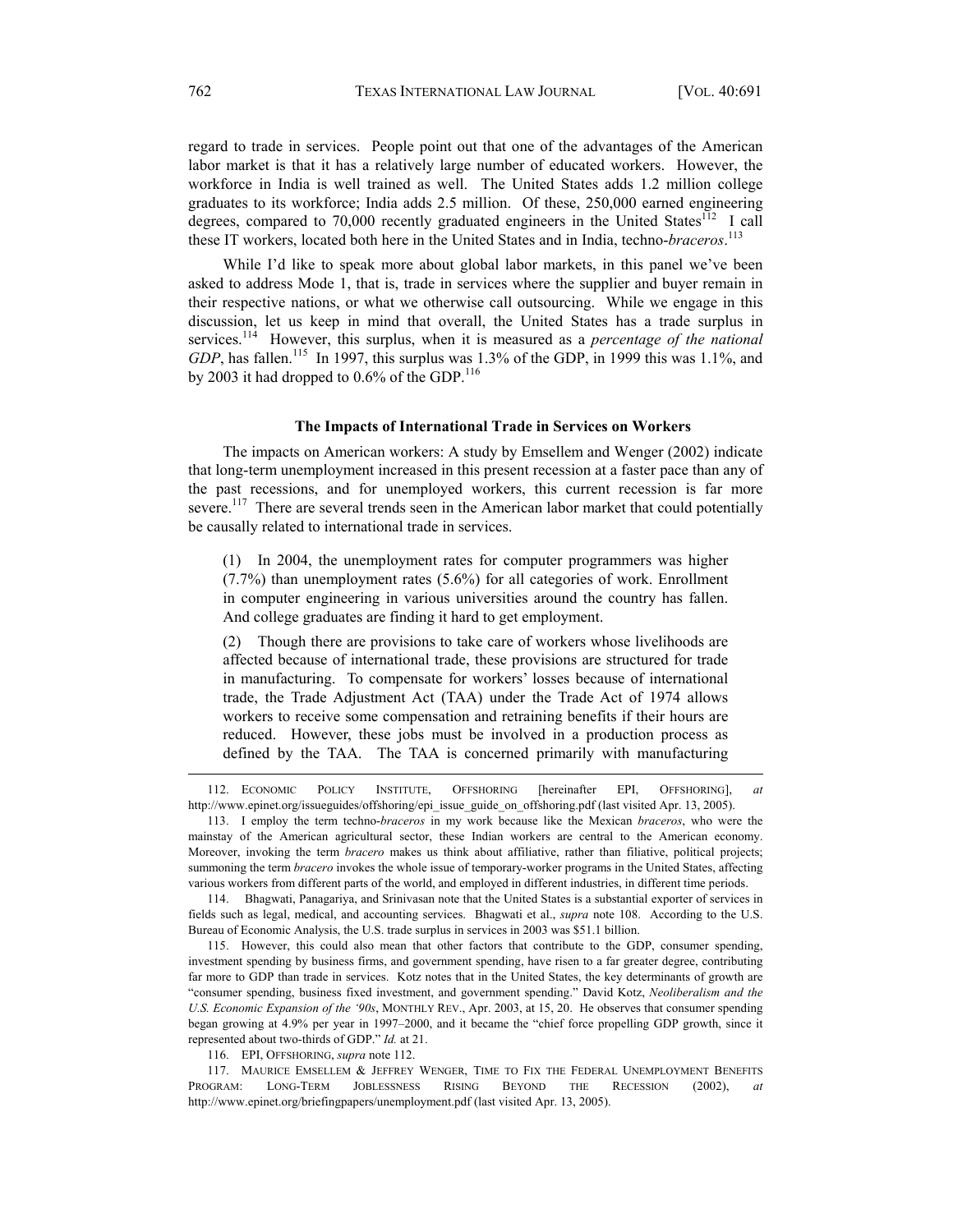shifts. Hence, workers employed in places such as call centers or involved in computer programming or R&D operations who lose their jobs because of outsourcing are denied by the TAA because they do not produce a product as per the legislation's definitions. Bronfenbrenner and Luce give the example of workers at Accenture in Oaks, Pennsylvania, who asked for TAA assistance because their jobs were moved to the Philippines. These workers were involved in software development and maintenance, but were declared ineligible because they did not "produce an article within the meaning of the Trade Act of 1974."<sup>118</sup>

(3) The common understanding is that the first hired are the first fired. However, this is not what we see today. Increasingly, it is older men and women who are being laid off. These formerly high-tech, older workers are eligible for unemployment insurance, something that low-wage workers are not. However, they have also accrued more debt. A large part of their paychecks went into financing their debt, and without their jobs they are in dire straits. While unemployment insurance might tide them over for sometime, it is simply not enough. So we have a situation where men and women in their fifties are attempting to retrain themselves, making themselves completely anew. From software engineering or programming, they are entering into the healthcare profession because they feel this is one kind of service profession that cannot be outsourced.

The impacts on workers in India: International trade in the service sector has contributed spectacularly to India's economy and is seen as creating jobs and raising the standards of living in developing countries. Yet, this claim of raising standards of living in places such as India is questionable. Let's take the example of Bangalore, India.

(1) The boom in the IT sector is skewing wages in the city; for example, call center employees, who have no real skills in terms of training other than the ability to make a sales pitch in English, can make up to 20,000–25,000 rupies per month; doctors just out of medical school earn around half that figure for at least the first few years of being employed. There are active disincentives for persons to enter into these kinds of fields such as medicine that require long, hard training and strong incentives to get into computer programming technical colleges, where training periods are short but also, the skills learned are rendered obsolete very quickly. These kinds of call center jobs do not necessarily train workers with a wide range of skills.

(2) The software industry, which is the basis for Bangalore's boom, has very low multiplier effects. That is, there are very few industries that can spin off from the software industry. All it takes is someone sitting at a terminal and with broadband connectivity. These kinds of developments do not lead to the growth of subsidiary industries, which can then create employment opportunities for others.

## **Making Sense of Job Loss in the United States**

The jobless recovery that we see in the United States today, some believe, can be in large part explained by outsourcing. The WashTech's website (www.techsunite.org/offshore) lists the top five worst culprits in outsourcing as EDS, IBM, Siemens, Convergys, and GE. Between January 1, 2000, and February 1, 2005, they say

l

<sup>118.</sup> Bronfenbrenner & Luce, *supra* note 106, at 40.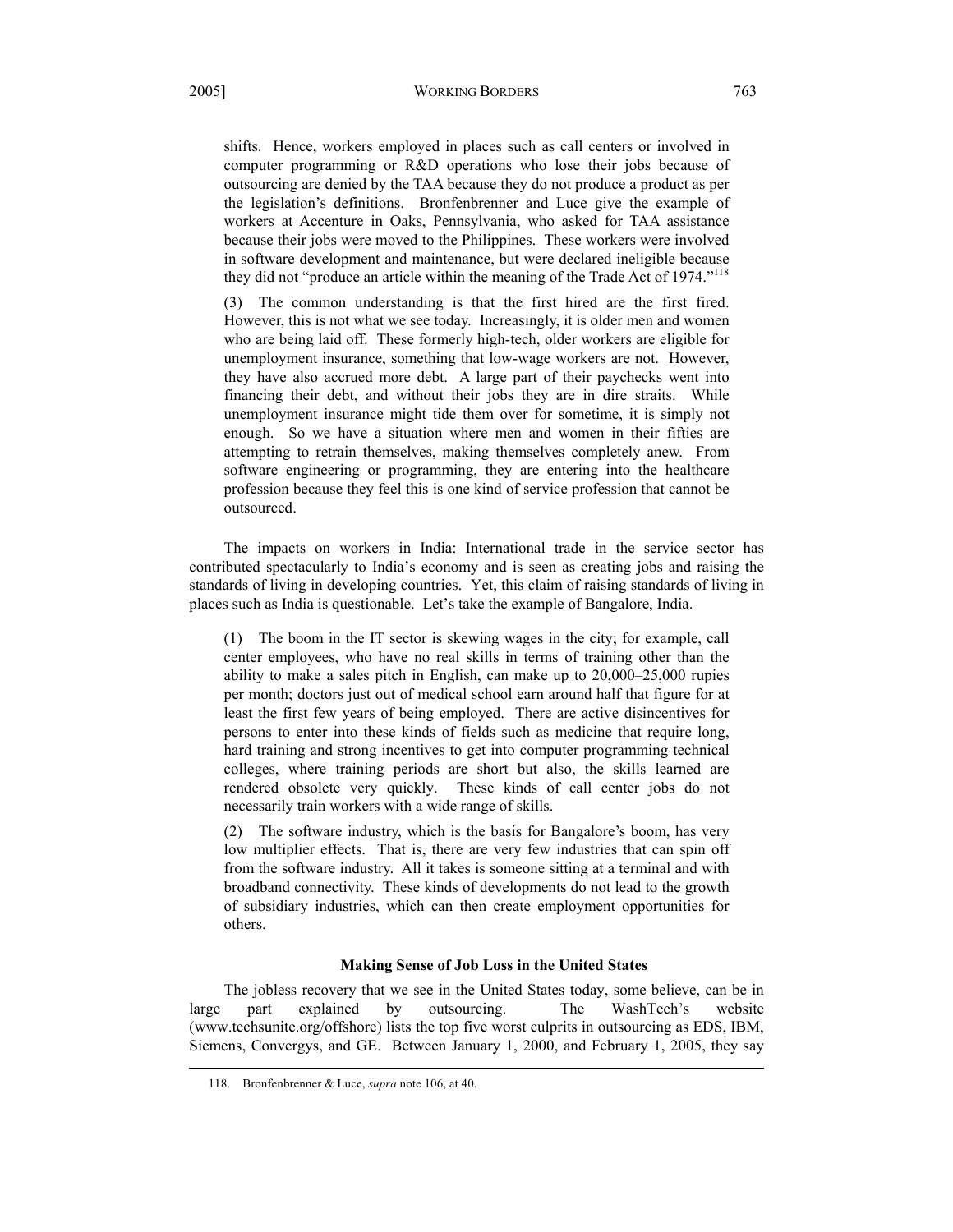that a total of 330,671 jobs have been outsourced to places such as Eastern Europe, Russia, Canada, Malaysia, China, and India. And 166,631 American jobs have been lost. The claim is that along with creating jobs outside of the United States, these companies are simultaneously laying off American workers. These claims raise questions for us: are the exact same kinds of jobs that are being lost here created in places like India? While the United States is certainly losing call center jobs, what is the extent of high-tech, high-valueadded jobs that the United States is losing? If the jobs are on the lower scale of training input, how much of our political energies do we focus on jobs that, in the long run, have low multiplier effects in terms of creating subsidiary industries as well as creating new avenues for research and development?

Much of the legislative efforts are aimed at keeping jobs in the United States either through creating incentives to create jobs in the United States, creating disincentives to foreign direct investment by American companies, or limiting the arrival of temporary workers into the United States. However, we need to ask: given that the nature of work itself has changed and that the state itself has changed, how effective are these pieces of legislation?

# **The Changing Nature of Work**

#### *Taylorization of Jobs*

Jobs that were once considered high tech are not necessarily high tech anymore. Service industry jobs, where a lot of information technology work is focused, have become taylorized. That is, a task is broken down to its simplest components; work has been reengineered. Once work is broken down to its components, it is far easier to figure out what can be outsourced and what segments need to be kept in. Once the smaller segments are completed, they are compiled back together. Telecommunications deregulations across various nations, and the ease and speed with which IT work—through bits and bytes—can now be transported, has all greatly facilitated outsourcing. Data entry and analysis concerning service tasks themselves can be thought of as being put together in assembly lines that traverse nations across the globe.

### *Changing Organizations of Work*

1

Moreover, we see changes in the organization of work itself. While time is of the essence in all industries, time pressures are "most intense for IT product and service producers. These companies confront life cycles or project deadlines that are measured in months."<sup>119</sup> Meares and Sargent note, for example, that nearly two-thirds of Hewlett Packard's revenues are generated from products that are less than two years old. Moreover, early entry into the market allows the company to capture a large part of the market share, which means it can secure the critical flow of funds that can be invested into the next generation of products. This time pressure is more crucial for small companies than larger ones that have deeper pockets and can command more investment capital. Hence, in the IT industry we see a large turnover of products with a very high rate of companies that die in the process of trying to compete. The way employers make decisions about hiring, retraining of workers, and other kinds of human resources investments is affected by the market in which they operate. The IT industry has increasingly been using various types of temporary workers. According to the National Association of Temporary and Staffing

<sup>119.</sup> CAROL ANN MEARES & JOHN F. SARGENT, JR., U.S. DEP'T COMMERCE, THE DIGITAL WORKFORCE: BUILDING INFOTECH SKILLS AT THE SPEED OF INNOVATION 7 (1999), http://www.technology.gov/Reports/TechPolicy/digital.pdf (last visited Apr. 11, 2005).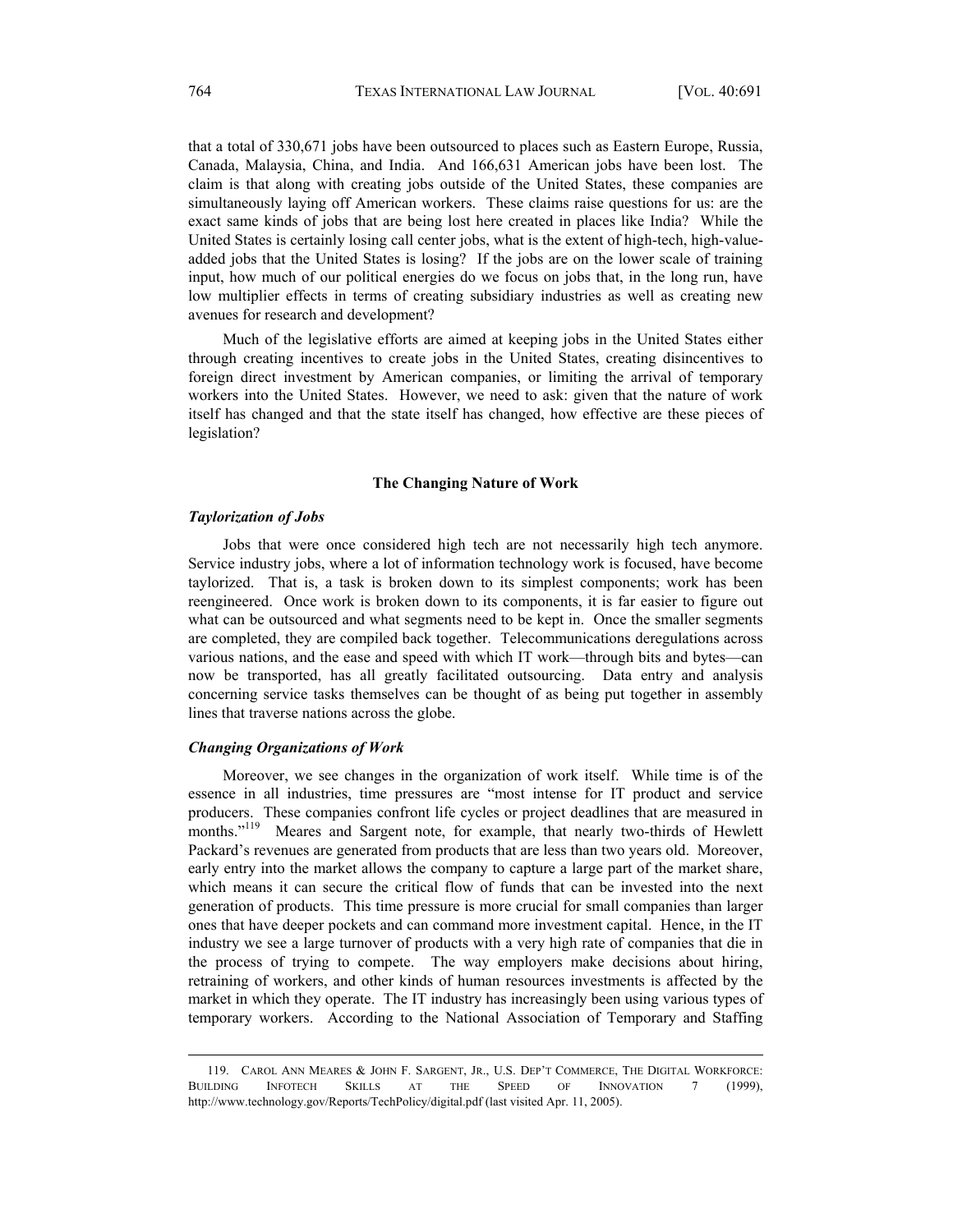Services, total wages paid to technical workers (including computer programmers, systems analysts, designers, and engineers) grew from \$1.9 billion in 1991 to \$4.9 billion in 1998.120

#### *Altered State Practices*

In addition, we see that state practices themselves have altered over the past twenty years. Beginning much before Newt Gingrich's push for smaller government in the mid-1990s, we have witnessed the slow and inexorable privatizing of government over the past decade. For one, the federal government has retreated from regulating corporate behavior. State, regional, or city governments take over, competing with each other in the race to the bottom, giving corporations tax breaks, subsidized land, etc. so that they may attract and retain firms which can potentially create jobs in their particular jurisdictions. Alongside, we have witnessed the large cutbacks in social spending—which affects workers who have been laid off—retraining programs, so on and so forth. On top of all this, there is the growing privatization of government services: as President Bush stated, "'Government should be market-based . . . . We should not be afraid of competition, innovation, and choice."<sup>121</sup> The government itself outsources its service needs to private companies. Even the Department of Homeland Security outsources work, with the screening of baggage in airports being taken over by private interests. Or another example—the interrogation of prisoners in Abu Graib was outsourced. To give another concrete example of government outsourcing, the U.S. Navy, which, instead of having new networks installed, has outsourced its information technology that includes long-term maintenance and support. That means the Navy will not need its own employees to perform maintenance functions; "'What we want to do,"" a spokesperson says, "'is take those people who were doing those tasks, which are sort of commodity tasks in our view now, and move them over to working on developing software for weapons systems, developing things that are core competencies of the Department of the Navy.'"<sup>122</sup> This particular contract, in 2002, went to Electronic Data Systems Corporation, or EDS, which TechsUnite notes is the "worst culprit" in offshore outsourcing.

Much of the legislation is centered around creating disincentives for these individual firms from Mode 1 and Mode 3 forms of trade, or the legislation focuses around creating incentives for individual firms to keep work in the United States. These legislations, I maintain, are ineffective. The changes have been long term, accruing over a period of time. Moreover, these changes are economic. By invoking the economy, I do not imply that the operation of the market is beyond politics. On the contrary, I want to point out that putting in place legislation to treat the symptoms, instead of the fundamental causes of these changes, is not going to even begin addressing the concerns raised with offshore outsourcing.

### **Nonlegislative Approaches**

We need to ask ourselves how useful it is to utilize top-down approaches, that is, go straight to the state to intervene in ways that result in outcomes favorable for working

l

<sup>120.</sup> *Id.* at 19.

<sup>121.</sup> NATIONAL ACADEMY OF PUBLIC ADMINISTRATION, ADVANCING THE MANAGEMENT OF HOMELAND SECURITY: LIFTING THE WINNER'S CURSE AND AVOIDING BUYER'S REMORSE: LESSONS FROM HR OUTSOURCING EXPERIENCES 6 (summary report June 25, 2003), http://www.napawash.org/si/HS-GREEN.pdf (last visited Apr. 11, 2005).

<sup>122.</sup> Nancy Ferris, *Give and Take*, GOV'T EXECUTIVE, July 1, 2003, http://www.govexec.com/features/0603/ots03s4.htm (last visited Apr. 11, 2005).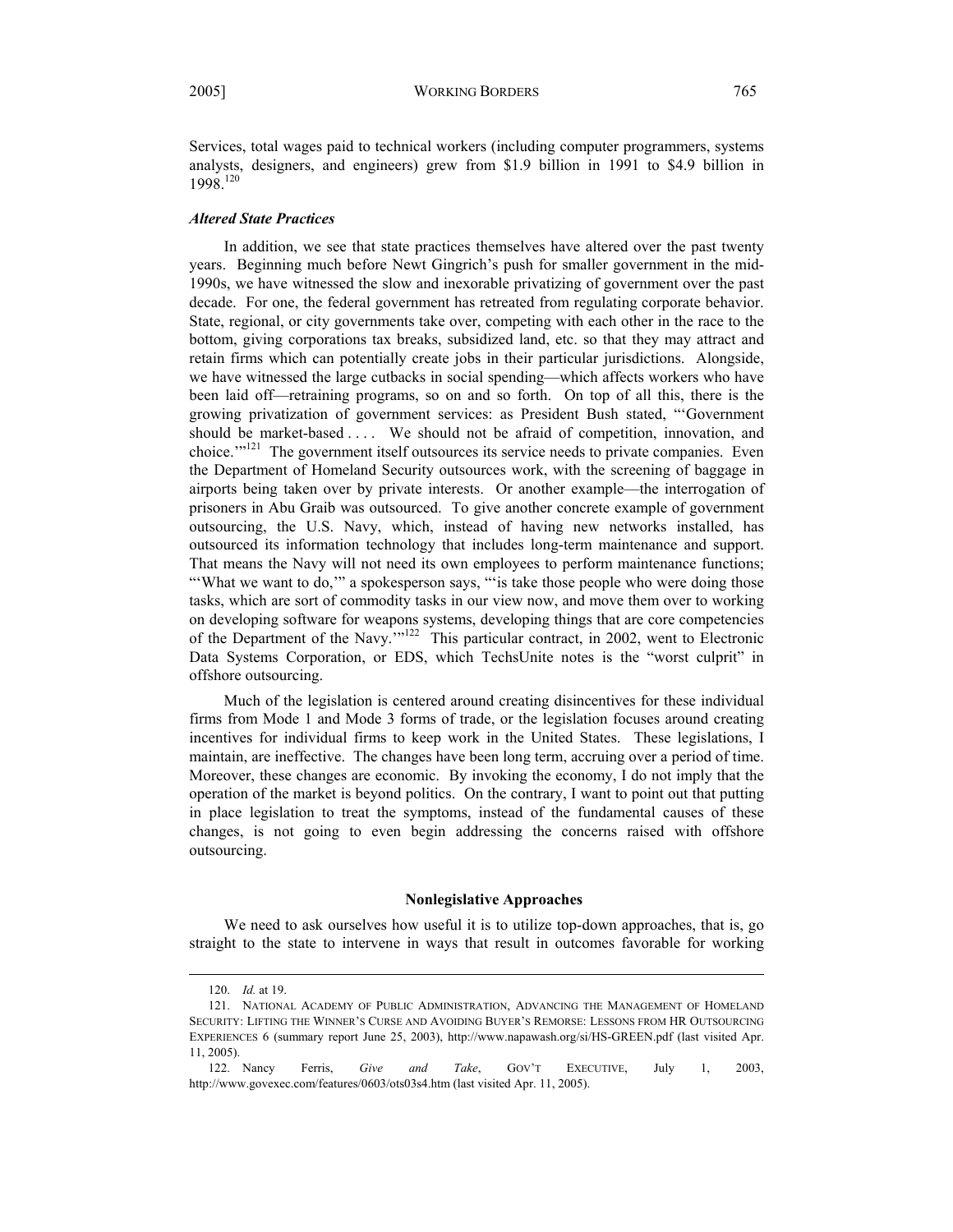people. In the concluding panel, David Kennedy and Harley Shaiken asked us to change habits of the mind when it came to thinking through the connections between insourcing and outsourcing. In addition, I ask that perhaps we need to change the habits of our hearts to look beyond national boundaries to create new working borders in thinking through issues related to work and a means to a just and equitable livelihood.

Perhaps another way to approach the issues raised by trade in services is to think about grassroots movements, such as perhaps revitalizing labor unions. I do not pose these as sure-fire ways of solving the kinds of problems that arise with insourcing and outsourcing, but I suggest that these may be ways by which working people, i.e., those most affected by these kinds of international trade in services might address the changes that afflict their lives.

#### *Cross-racial Unionzing*

The hue and cry over temporary immigrant workers in the information technology industry, though not meant to, can start taking on xenophobic tones mainly because close to 50% of these temporary workers are Indians. A large percent of these H1-B visa holders become permanent residents, and eventually citizens. This kind of anxiety over the arrival of foreign workers is reminiscent of Samuel Gompers' ardent support for Asian exclusion acts at the turn of the twentieth century. His stance was that he was not prejudicial against the Japanese and Chinese, but that their arrival into the United States degraded labor standards and lowered the conditions of working Americans. This is the exact same stance that many American information technology workers take at present when they speak of Indian workers. Perhaps one way to think about creative methods of organizing is for information technology unions to look to other service organizations such as HERE, Hotel Employees and Restaurant Employees, which has been very successful in organizing across racial boundaries.

#### *The Necessity for Forming Transnational Unions*

Garment workers have been especially successful in attempting such unions. Though fundamental problems exist, with the U.S. union workers sometimes being posited as imperialistic in its dealings with their Mexican or Guatemalan counterparts, organizations such as the Workers Rights Consortium (WRC) persist in these difficult transnational worker projects. The WRC is an affiliation of students, American union organizers, and union members in free trade zones in places such as Mexico who monitor various firms so that apparel are produced under sweatshop-free conditions.

#### **Concluding Remarks**

But problems remain with unionizing; high-wage workers and high-skilled workers such as professors or information technology workers are notoriously difficult to unionize. Given that middle-class, high-tech workers in the service industry have not been amenable to union organizing, how does one go about unionizing them? The problem exists both here and in India. Perhaps much more in India, given that a lot of the individuals involved are from middle-class to upper-middle-class families who might have ideological stances against unions. In addition, we need to ask ourselves, given that the anti-outsourcing stance has shades of xenophobia, how is it possible to formulate cross-racial and transnational unions? And third, how to surmount class interests that are still tied to nation? These are challenges that remain, but the possibilities are immense with changes in the habits of the heart.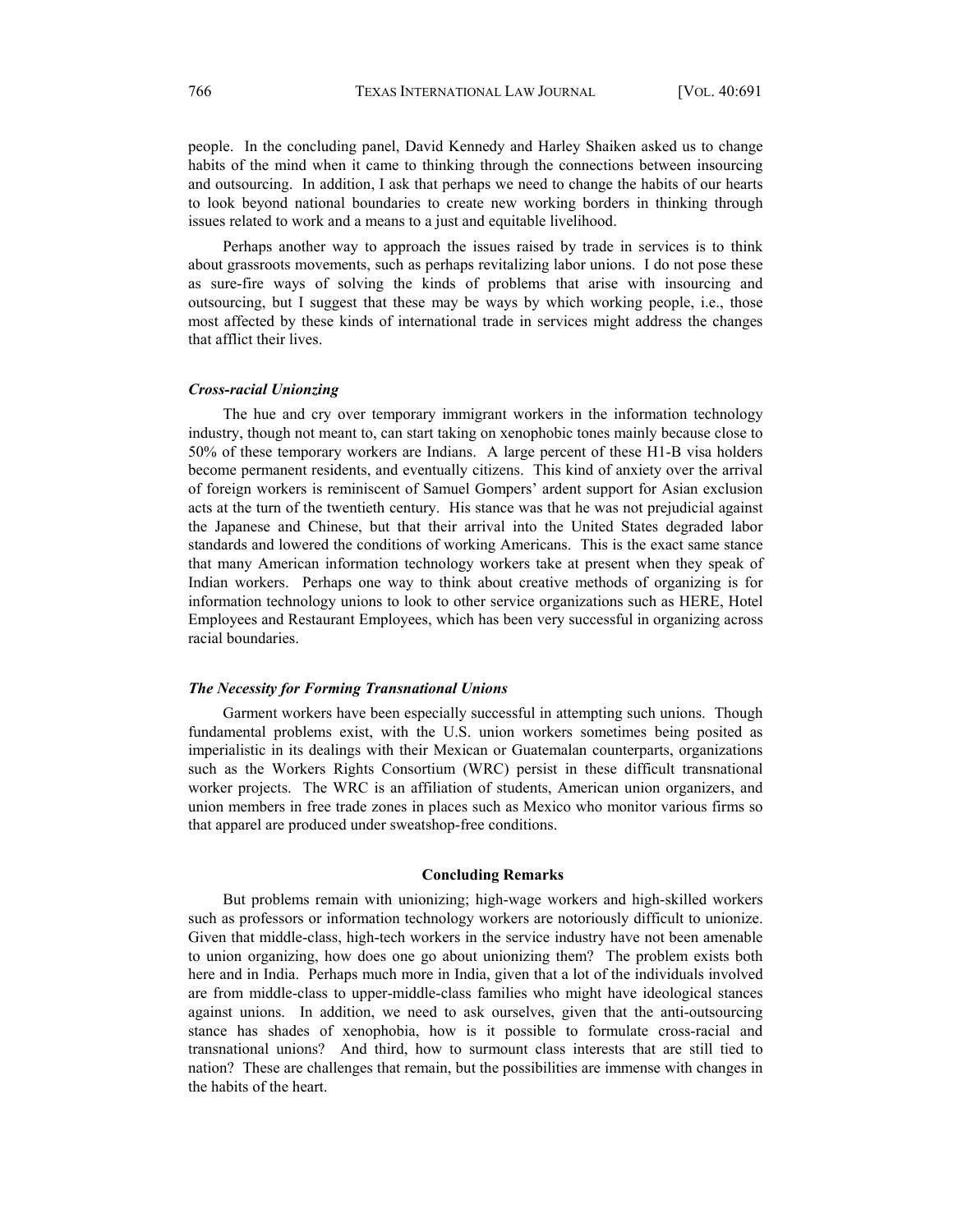## **Cleveland:**

Tom Green, Dell Computer.

# **Tom Green:***\**

Good afternoon. I think I am the designated corporate boy up here today, so I will try to discharge my duties.

I want to key off of something that Dan started with, this question of outsourcing/offshoring. My executives use the term allshoring. Isn't that great? Allshoring. You have to really strip down why we are asking the question. There is the emotional response that we saw in the theater that commenced this afternoon's session. It is awful when a plant is closed and its workers cannot be reemployed. That is true. But what do some of the larger numbers look like? Is there a way to do it better than maybe Mr. Coffee did it?

Dan mentioned that the Forrester research study indicates that by 2015, there will be 3.3 million jobs lost in this phenomenon. On the other side of that coin, the Bureau of Labor Statistics estimates that from 2000 to 2010, 22 million jobs will be created in this country. Let me just put that in Dell's context a little bit.

Since we have started offshoring, as I am sure Sharmila knows, we have a lot of employees in Bangalore. During that period, we have created fifty what we call "customer contact centers" around the world; not just in Bangalore but in places like Slovakia; not just in places like Slovakia but also in Panama; not just in Panama but in places like Twin Falls, Idaho. Cost-driven, to be sure, but we have created fifty in about the last three-and-a-half years. And during that same period, while our customer contact centers have been mushrooming in these low-cost centers, we created in the last year alone 1,700 domestic jobs.

To me, one of the puzzling things about this question is that it is really not a zero sum gain, at least it has not been in our experience. The creation of a job in Bangalore has not meant, in our case, the elimination of a job in the United States. What we seem to be finding in our experience is that the creation in the United States of a different type of job and a different type of opportunity. I am speaking from Dell's experience, not as Dell's spokesman, by the way, but from my experience from working on this issue with Dell.

I am sure it is quite different with Mr. Coffee. I watched very closely the performers that were here earlier. What drove them to close an entire plant and open one up the next month is not the same type of process that we have gone through. That is just not the way that we have done business. And so I would posit that there are good ways to go about working in the global economy, and there are probably bad ways to go about doing business in the global economy.

In our case, there are just a couple of other Dell-type numbers I want to level-set us with. For the first time in Dell's history, last year we had more employees outside the United States than inside. That did not come about through the outsourcing phenomenon. Seventy percent of the growth opportunity in technology, the sales growth opportunity in technology, is outside of the United States. That is really the fact that we grapple with when we look at opening centers, manufacturing, and placing people overseas and hiring them there.

l

<sup>\*</sup> Former Senior Vice President, Law and Administration, Dell Computers.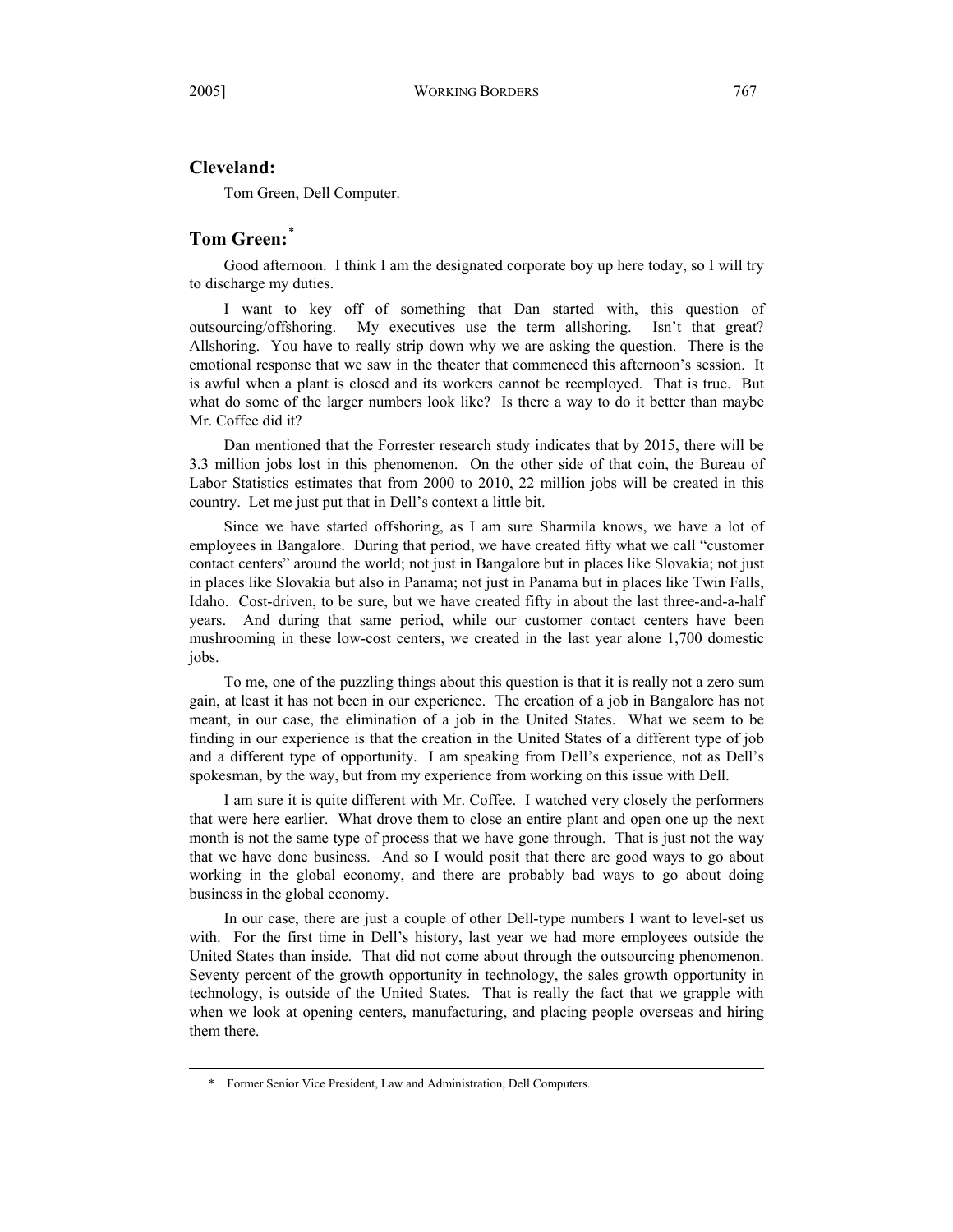The growth in the United States, especially for Dell and a lot of the larger technology companies, while it is not stagnating, it is slowing compared to the opportunities overseas. So in many cases, we are placing employees near where our customers are. I do not want to overstate that. There is no doubt whatsoever that our Bangalore facility is servicing U.S. and European customer needs. But increasingly, in Slovakia, it is European needs. In our center in Morocco, Spanish-speaking, primarily in Spain, needs. So we are finding more and more that as we refine our outsourcing strategy, it is not just going for cost, although that is a big part of it.

Another thing I would like to see us talk about today that I have always found curious is some of the statistics that Sharmila talked about—what is really happening in Bangalore, the type of jobs that are created, the type of turnover that you see, the type of opportunities that really are not there for employees to move up the corporate stack. In other words, the implication being that these are not great jobs for Bangalore.

Why then? This is an honest question. This is also true in Twin Falls, for example why then do these municipalities lavish companies like Dell with such incentives? There is a very broad public policy issue here on, "Just give us the jobs, and we'll give you tax breaks for ten years." That is what we get around the world. And so the deeper social implications of governments' involvement in creating these customer contact centers globally, I think, could really bear some discussion.

In our case, participation in a worldwide economy means, of course, that we would like to be relatively unfettered in the participation. We would like to be trusted to do the right thing when it comes to our manufacturing overseas. By the way, we are still the only computer maker who manufactures domestically. We are the only one. Everybody else is entirely in China. We would like to be unfettered.

At the same time, there are numerous factors that keep us in line, I would say. In the last couple of years at Dell, there has been a great deal of scrutiny by NGOs of our global activities, our global employment, our subcontractors in China and elsewhere, asking us really tough questions. Questions that we initially did not have the answers to but that we now do. The effect on the brands of companies like Nike, Levi's, and the rest of us do not go unnoticed by companies like Dell. We cannot afford to have that kind of negative impact on our brand, and so we get serious about who we employ, whether it is our Dell badge employees or subcontractors.

So there are lots of factors at work that keep big—not necessarily big "bad"—but big corporations in line. And I think that many of them are working quite well.

The alternative of really restricting what a U.S.-based corporation can do, if it is a worldwide corporation, if it is a global corporation, I think, is a true Pandora's Box. To really restrict a company like Dell's capabilities to participate in the worldwide economy has so many more negative implications than positive ones that, even as a dyed-in-the-wool liberal, it just does not make sense to me.

Just to give you my experience, by growing a company like Dell globally, by really permitting us, and even encouraging us, to place our customer contact centers, our R&D centers, and our sales centers closer to where the growth is, I think that Dell becomes stronger. And as a domestic company, the U.S. economy becomes stronger.

That is how I would like to be corporate boy up here today and posit some of those questions.

# **Cleveland:**

Thank you very much, Tom. Chantal Thomas.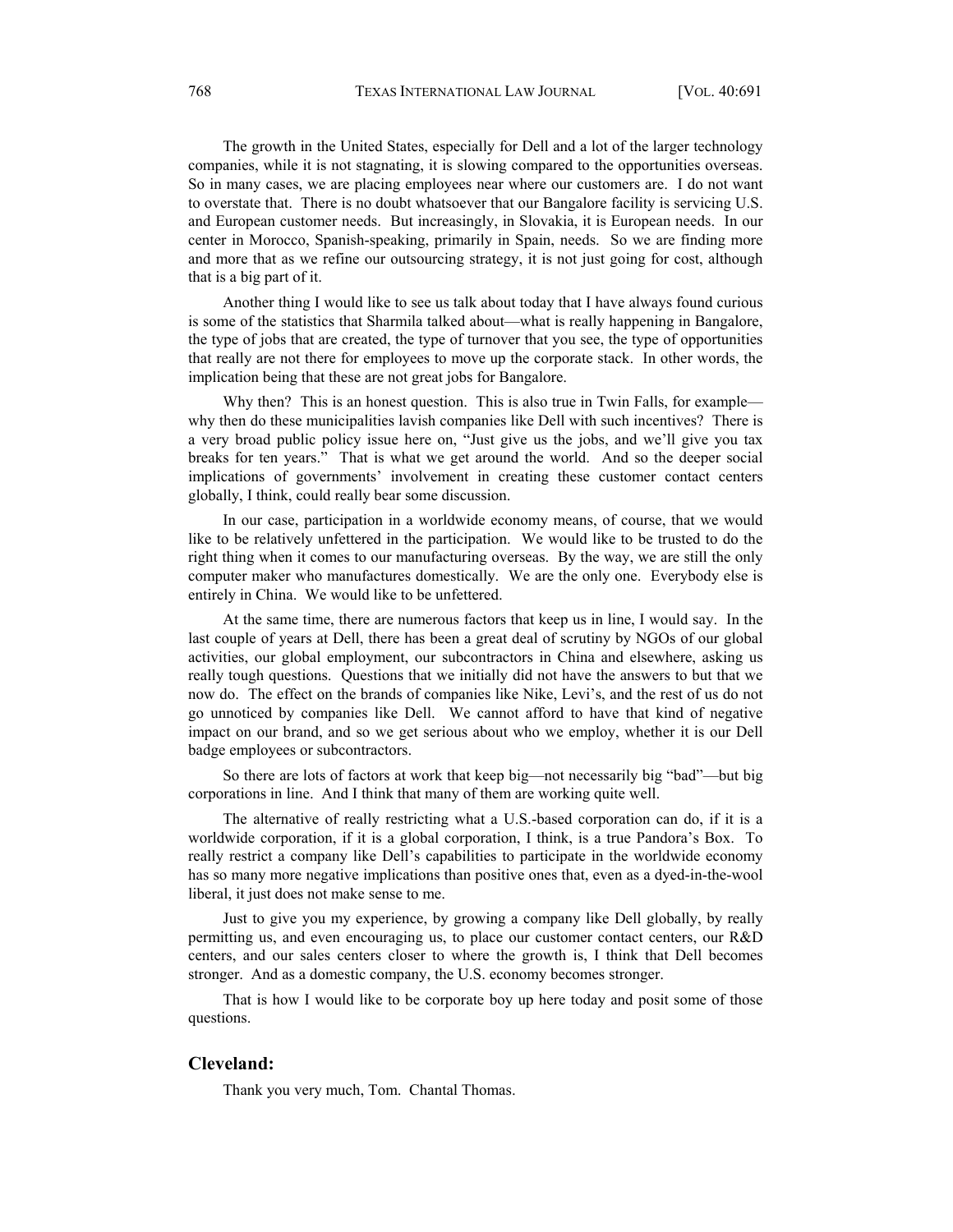# **Chantal Thomas:***\**

Thank you. I want to add my voice to the chorus of praise and appreciation for the Rapoports, and very quickly because I only have seven minutes, Karen Engle and Sarah Cleveland, the Dean and all the wonderful students who have taken care of us. I was here as a visitor last semester, and it is really inspiring to see so many friendly and familiar faces and to be reminded what a truly special community this law school is. So, mazel tov.

We are here to today to talk about how to understand outsourcing and insourcing, and particularly—hopefully—in an international human rights frame. My formal contribution to this will be very limited because of time, but I will speak about what is missing from the legislative provisions that Dan described.

We heard about some corporate incentives, some adjustment assistance. But in terms of attempting to use market power to control outsourcing, the provisions were relatively limited to government procurement and contracting. And so a lot of people want to know, why not use market power? Why not use the legislature to leverage the U.S. market power to control corporate activities? This is the question that Tom was just talking about, the question of whether to try to actually somehow legally restrict corporations from outsourcing.

My contribution from an international economic law background is to observe that, separate and apart from the question of whether this would be a good idea, or whether it would open a Pandora's Box, we actually already have, as Dan suggested, a number of international obligations that really tie the hands of legislators to even engage in those kinds of activities. So the take-home point from me is that there is a relationship between the narrowness in scope of the legislative provisions that Dan described on the one hand and the pressures, both legal and political, of the contemporary global order to continue to move towards economic liberalization on the other.

Even setting aside the many regional organizations that the U.S. is in or is currently negotiating around the world, the central multilateral organization regulating trade flows, the WTO, imposes significant constraints on the extent to which members can make any distinction between foreign companies and local companies for purposes of regulation. Any attempt by the U.S. to try to counteract the foreign wage differential that leads to outsourcing by, for example, imposing greater market restrictions on foreign actors, would have to, if challenged, survive scrutiny under these rules.

Both the WTO agreements in trading goods and trading services—and we will not get into the details—contain a central principle disallowing special treatment for local companies called the national treatment rule. It is considered to be one of the foundational principles of the world trade regime, and it requires governments to accord treatment to foreign producers that is no less favorable than that for domestic producers. The breadth of the principle, as it is stated, is mirrored in the breadth of its application.

WTO decision makers have repeatedly found that the national treatment principle extends not only to de jure differences but also to facially neutral rules that create de facto preferences for local producers. Repeatedly, WTO judicial bodies have found that this national treatment principle has a broad scope of application and applies to any laws or regulations that might adversely modify the conditions of competition between domestic and imported products. In other words, it is not necessary to show a disparity between foreign and local on the face of the law or regulation. It is not even necessary to show a

l

<sup>\*</sup> Professor of Law, Fordham University.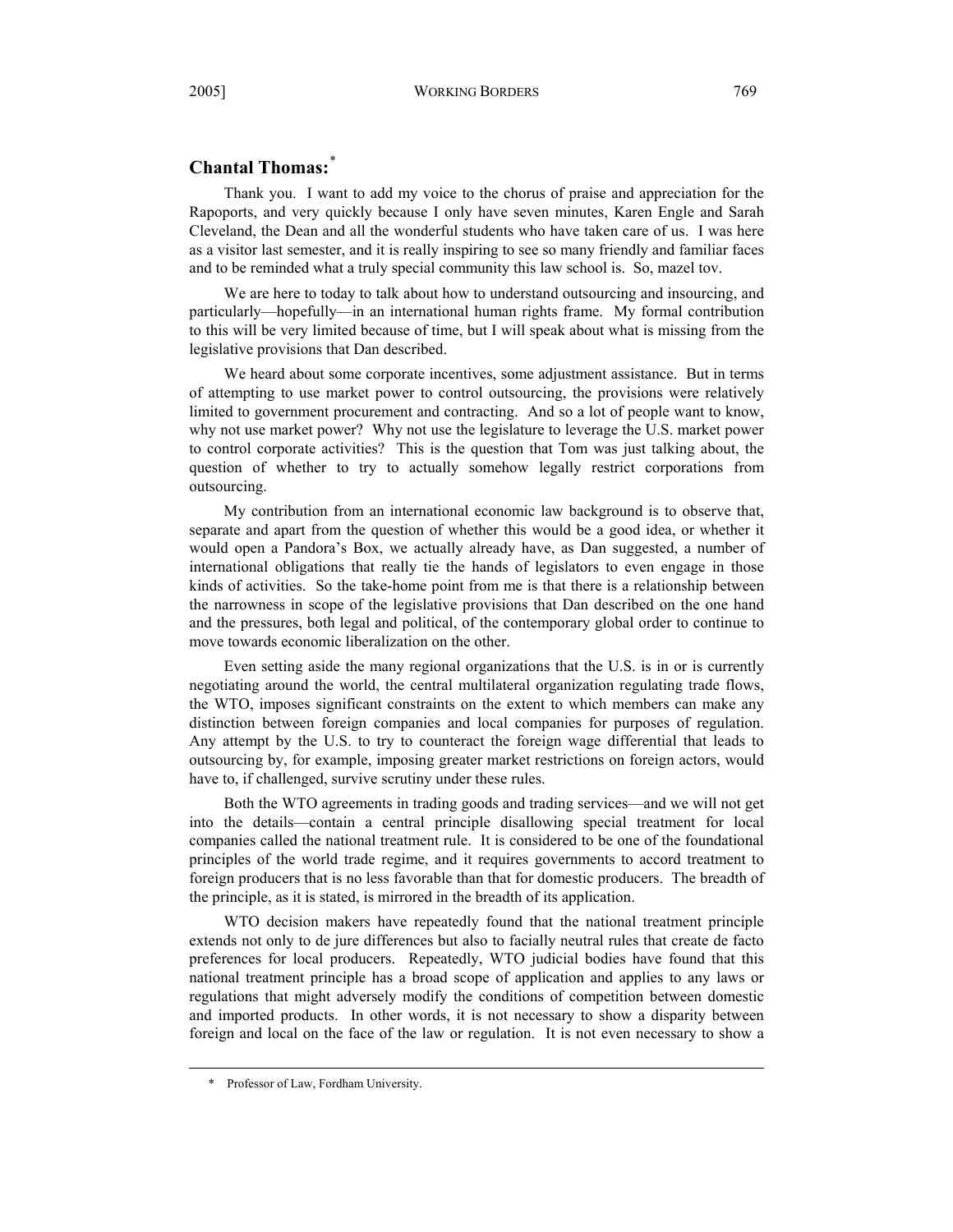disparate impact. All we have to show is that it follows logically from some difference in treatment that there would be a modification of the conditions of competition, and you have violated the national treatment principle from the perspective of the WTO.

That goes a long way toward explaining why more has not been done by Congress to restrict outsourcing. There is very strong pressure coming from the international trade regime to actually refrain from preferring any company on the basis of whether they are producing locally or whether they are producing offshore.

Now it does not explain why Congress would have gotten itself into such a constraining position, given frequent expressions of dismay by members of Congress about globalization and the enduring suspicion of the public about whether globalization is good, on balance, or not. That is a complicated question that I have addressed elsewhere,<sup>123</sup> but suffice it to say I think it is a combination of our prevailing in the ultimate long-term benefits of liberalization and the logistical constraints and difficulties for members of Congress in understanding the issues and forming effective positions on them in a timely fashion.

And finally, there is the influence of domestic industry. It is no longer the case that large domestic companies do not fear globalization. Of course, they have learned how to make it work in their favor and that includes through outsourcing.

I think there is some room for maneuver in this international trade order that I have described. The WTO does contain some exceptions for so-called social regulation. The agreements on trade and goods and trade and services that I have mentioned will allow for restrictions on trade that would otherwise violate this national treatment principle if they are designed to meet social ends like protection of public morals, or protection of human life or health, or conversion of environmental resources, and if they are applied in a way that does not constitute any unjustifiable or arbitrary discrimination or disguised protectionism.

So there is a window there for some kinds of social regulations. WTO decisions on social regulation suggest that ultimately, it is possible to impose some kinds of trade sanctions or trade restrictions for social purposes if those provisions allow for some flexibility in terms of how the standards they set are met. That is, if it is not a one-size meets-all, fits-all standard based on the U.S. context and if the United States makes an effort to involve other countries in designing them.

It is this last part, I think, that makes international human rights and international labor law such a promising way forward but also really points to the challenges of moving forward: the emphasis on the importance of involving other countries in designing these kinds of minimum social standards.

I think any anti-outsourcing provisions that might be applied or adopted to try to address this foreign wage differential would have a better chance of surviving scrutiny from the trade regime if they reflected international rather than domestic labor standards. But it is not just the substantive content of the standard, it is the way in which the trade restriction is arrived at.

The WTO has repeatedly invalidated U.S. measures that sought to further social ends as seen in the *Shrimp Turtles Case*<sup>124</sup> and mostly recently, the gambling case,<sup>125</sup> which is now on appeal, or the use of U.S. trade to limit offshore provision of Internet gambling as

-

<sup>123.</sup> Chantal Thomas, *Poverty Reduction, Trade, and Rights*, 18 AM. U. INT'L L. REV. 1399 (2003).

<sup>124.</sup> United States Import Prohibition of Certain Shrimp and Shrimp Products, May 15, 1998, WT/DS58/R, *available at* http://www.wto.org.

<sup>125.</sup> United States Measures Affecting the Cross-Border Supply of Gambling and Betting Services, Nov. 10, 2004, WT/DS285/R, *available at* http://www.wto.org.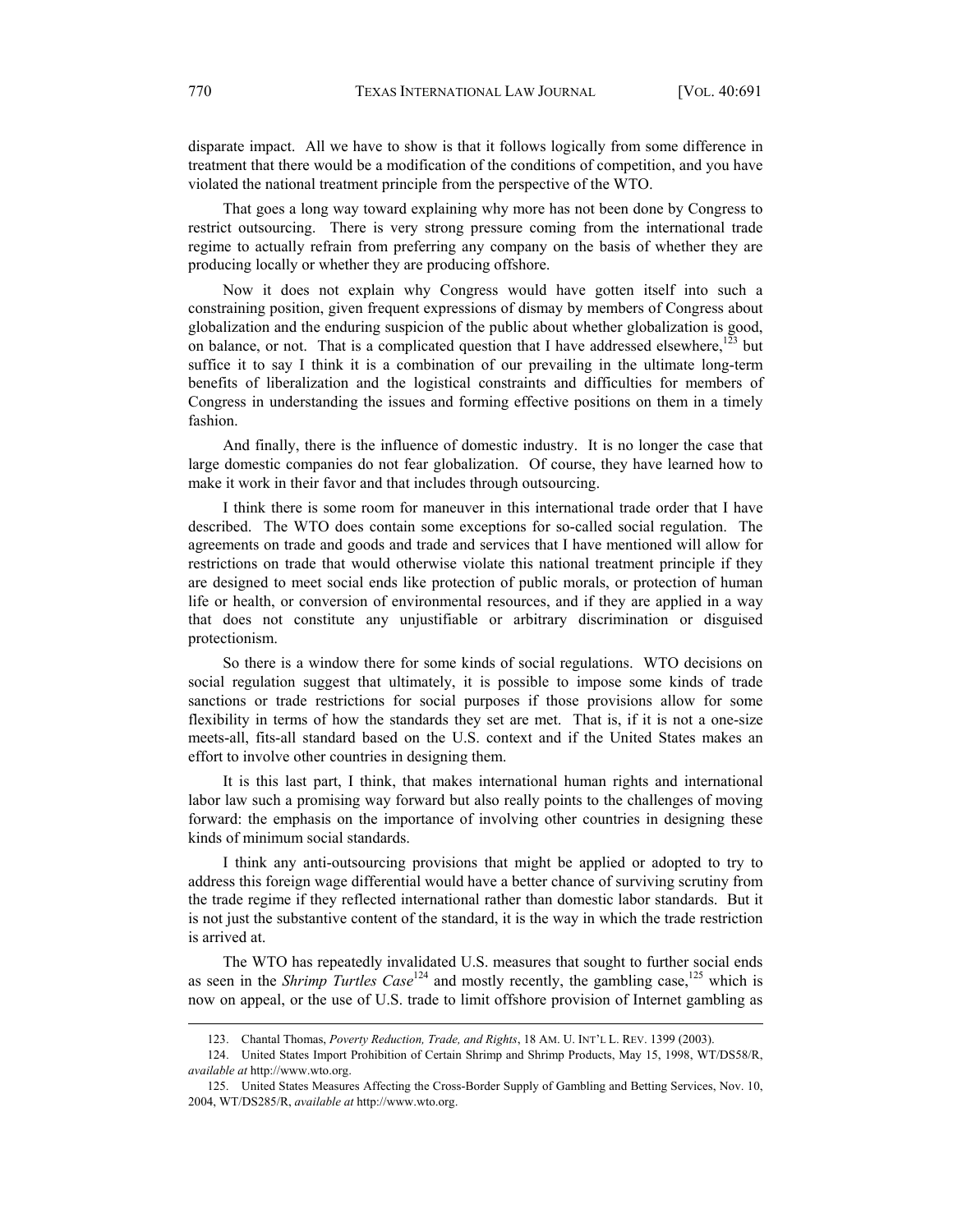services where the U.S. imposed these measures unilaterally without attempting to engage the target countries in a discussion first and to arrive at shared standards.

It is therefore a multilateral agreement on minimum labor standards that is precisely the challenge here. And that is really, I think, the challenge in trying to address the problem of meeting the needs of workers here and abroad.

Even the International Labor Organization (ILO)'s core labor standards have been criticized by third world academics, governments, and policy makers because they focus on issues of concern to the global North, such as child labor, over concerns to the global South, such as migrant labor. Moreover, in the WTO, the developing countries have pressed for and obtained an official declaration condemning the use of labor standards for protectionist purposes stating that, "The comparative advantage of countries, particularly low wage developing countries, must in no way be put into question."<sup>126</sup> That is a quote from the Singapore Declaration of the Ministerial Conference in 1997.

If that is true, then the way forward is international human rights and international labor standards, but the question is how to negotiate that way forward in a way that reflects a global dialogue. And so here, I think, we have to think not only about more support for labor in additional to capital, as Dan was saying, but we have to overcome American exceptionalism and be willing to work with other countries, international organizations, and NGOs abroad. We have to confront concerns about global distribution in order to arrive at multilaterally generated standards that would have some chance of surviving scrutiny under the international trade regime and becoming another aspect of the global order that tries to insure some equity in addition to efficiency gains.

I will end there.

## **Cleveland:**

l

Thank you, Chantal. Our own James Galbraith.

# **James Galbraith:***\**

Thank you. For me also, it is a great pleasure to be here, notwithstanding that my remarks may be a little bit dyspeptic.

I think that the issues addressed in the morning of this conference on immigration are extraordinarily important. These are questions over which we have a great deal of policy control and that will, in many ways, determine the moral character of our society in the next generation. I think the question of outsourcing does not have those characteristics.

First of all to the point Tom has already raised, how big is the prospective job loss associated with outsourcing? Even if one takes the Forrester research numbers of 3.3 million jobs lost over ten years, that is 330,000 a year. You can go back and another comparison is that that number of jobs was created in approximately forty-eight out of the ninety-six months of the Clinton-Gore administration, and in many of the other months, they came relatively close. So this is not a large but a fairly small number in relation to the job creation that is ordinary in the United States, I should say, under a competent Democratic administration.

<sup>126.</sup> Singapore Ministerial Declaration, Dec. 13, 1996, WT/MIN(96)/DEC, para. 4, *available at* http://www.wto.org/english/thewto\_e/minist\_e/min96\_e/wtodec\_e.htm (last visited Apr. 18, 2005).

<sup>\*</sup> Lloyd M. Bentsen Jr. Chair in Government/Business Relations and Professor of Government, LBJ School of Public Affairs, The University of Texas.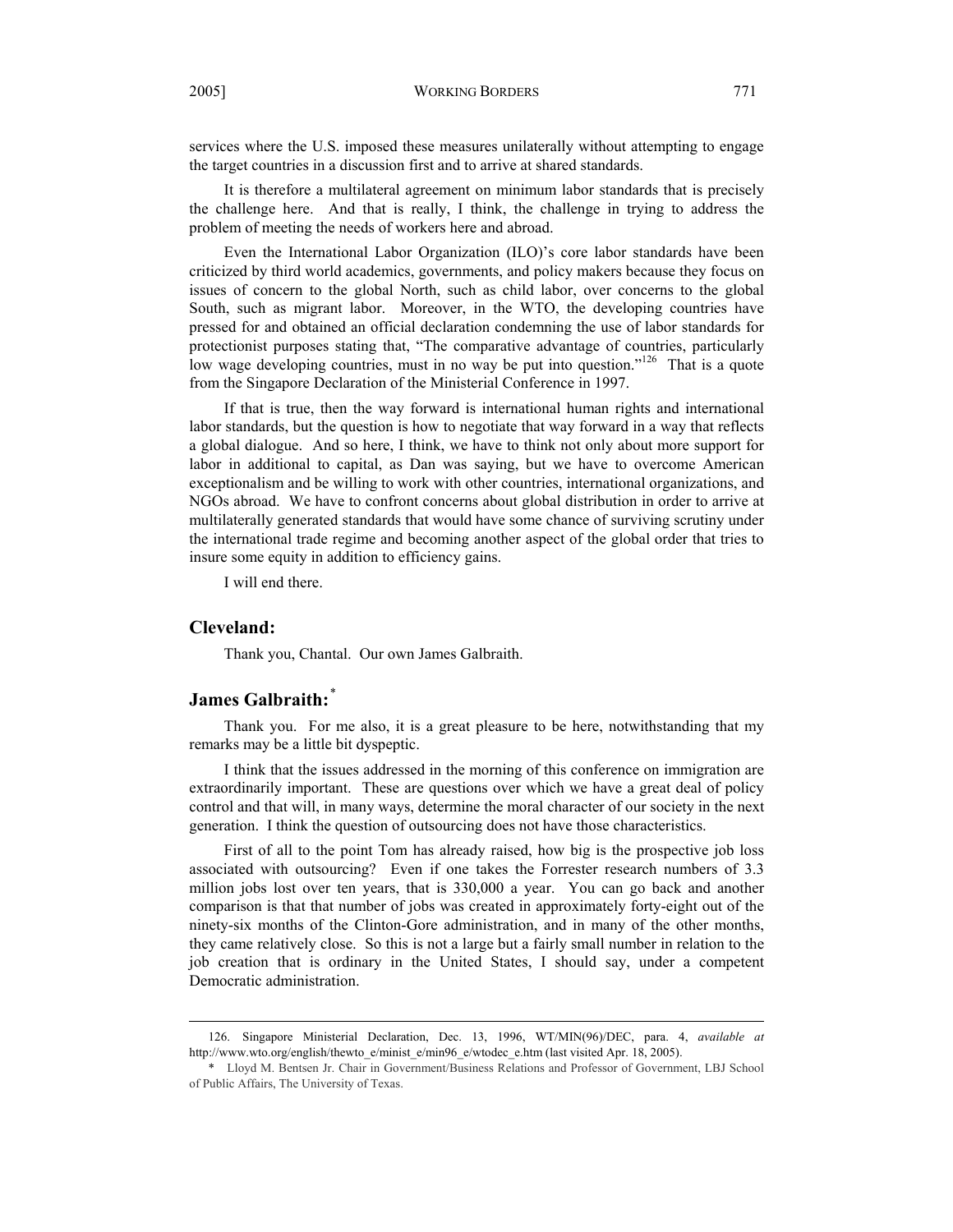Secondly, can outsourcing be prevented? I think the answer to that is clearly that it cannot. I am not saying that nothing can be done or that there are no useful regulatory steps. Particularly Dan, I think, mentioned the question of extent of imposing privacy rules that would tend to limit the amount of confidential information that goes across national borders and out of legal control. That might be useful, but it is not going to be a very big deal.

For the most part, regulations that are intended to prevent a corporation from relocating its own operations to some foreign location can be circumvented by the simple device of dividing the operation into two pieces. Closing the domestic operation and then entering into a simple agreement to import whatever it is that you want from some other entity overseas. That then becomes trade rather than outsourcing and subject to the religious protection associated with free trade.

Third point. Is outsourcing a strategic threat? That case has been made. There is a very interesting article in *The American Conservative* of all places—Pat Buchanan's journal—by the journalist Eamonn Fingleton on the loss associated with Boeing's outsourcing of the manufacturing of aircraft wings—a very delicate and advanced area of technology—to Japan.<sup>127</sup> And I think there is something to that case, but it is a relatively small part of the outsourcing picture. It would be very hard for me to argue that we face a strategic threat from the proliferation of call centers around the world.

The effect on workers in third world countries has already been, I think, mentioned by Sharmila who spoke about how the wages being twice as high as they are for doctors. That reminds me a little bit about Barney Frank's remark when Ronald Reagan said that Nicaragua was closer to Harlingen than Harlingen was to Boston. He said, "I've checked with my constituents and they have no objection at all."

I have noticed visiting special economic zones in Zhuhai, China, and other places, that they do have security fences, but those fences are oriented outward. They are to prevent or to regulate the flow of people coming in. There is no restriction on people who might seek to leave.

So where does that leave us? In the larger question, we are back to the very large economic issue: does the United States have a trade problem? And if so, what should we be doing about it? That is a bit like asking whether McDonald's has golden arches, at least to most people. We are running a deficit on our current account of 5.5% of GDP and if we were to approach closer to full employment, that deficit will certainly get much larger. But in what sense is that a problem?

The specific sense is really the risk that is associated with the possibility that our major creditors—China and Japan particularly—may decide that they no longer want to hold our IOUs and precipitate a kind of major shift in world financial relations that would presumably leave the Euro in the position that we now occupy as the privileged currency in the world. Is this likely to happen any time soon? The answer to that is, certainly I do not know. But it is not really in the interest, in the plain interest of any player, except possibly the Europeans who do not have the wit to see it, to bring about the events that would make such a transformation happen. In the first instance, the great financial losses would be inflicted on precisely China and Japan, who would lose the value of the dollars remaining in their portfolio. Every player in this game, every large player, therefore, has an incentive to behave quite cautiously; and for that reason, my bet is that the existing system, unbalanced and unsustainable in the very long run though it may be, is likely to continue for quite some time.

-

<sup>127.</sup> Eamonn Fingleton, *Boeing, Boeing. . .Gone*, AMERICAN CONSERVATIVE, Jan. 31, 2005, at 7.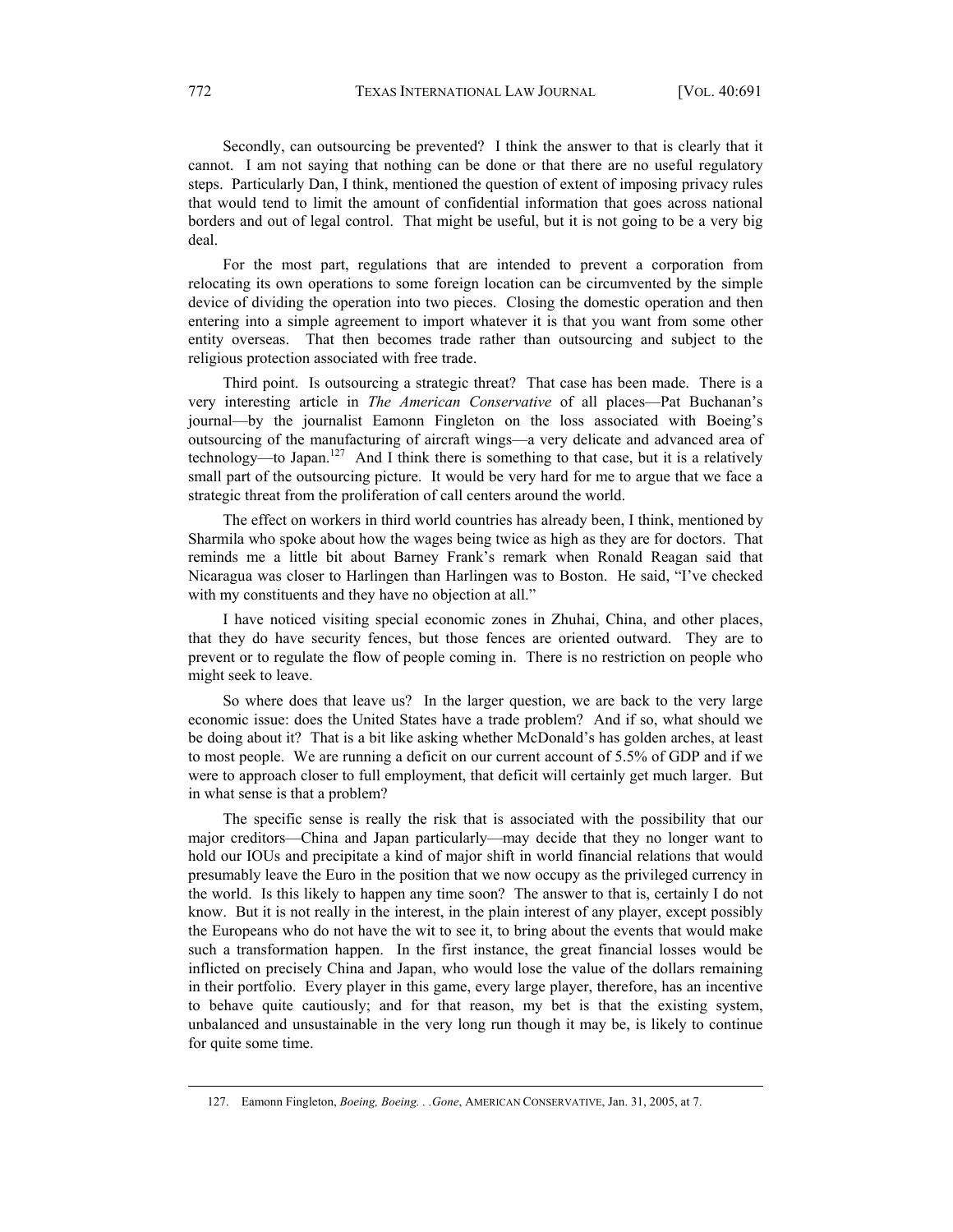2005] WORKING BORDERS 773

That being so, what should we do? Well, my first answer is we should focus our attention on creating new jobs right here in the United States, recognizing that four years ago, we had substantially more jobs than we do now, and they were better jobs. We discovered that we could have an unemployment rate well under 4% with very good social consequences, lower poverty rates for minority populations than at any time in history, no rising inflation. Why can't we reproduce those conditions by some form of determined public and private effort? The answer is of course we could, if we made that effort.

If we did bring our population to a higher state of employment, could we afford to provide minimally decent social benefits to the nonworking population? Yes, of course we could. We are an extremely rich and productive country. These are a matter of internal social relations about which our external environment really does not have a determining effect.

What should we do on the assumption that the world is not going to collapse around us in the short term or about our trade? We should think strategically about the mediumterm issues, our vulnerability to a fluctuation or to a decline in the supply of imported energy, particularly oil, is a serious matter, that we should be thinking about. And our ability to sustain our position in the world economy as an exporter of advanced technologies is a serious question to which we should be devoting attention and resources; and we are not doing so at the present time.

My fourth point would be that it would make a great deal of sense given the fragility of our financial position to tone down the aggressiveness of our foreign policy. And let's hope that the world does not repudiate our leading position by retaliating against us in the financial markets for the egregious misconduct that we may be accused of in other spheres such as, specifically, military policy in the Middle East. And hope that the system lets us continue in our privileged position until we manage to adjust to a more sustainable long-run position.

Then finally, let's come back to immigration, the issue of the morning. It does seem to me that one issue that was really not sufficiently focused on this morning was the simple advantage that we would have as a society if everybody who lived here and worked here really did have the right to vote. Seventy years ago, people were not so coy about what was fundamentally at issue. When my father became an employee of the U.S. Department of Agriculture in Washington, D.C., in 1934, he was asked only one qualifying question for that job, and that was, "Son, do you consider yourself a good member of the Democratic Party?" (Actually, nobody was concerned about the fact that he was not a citizen of the United States. He did not become one for some years after that.)

It is clear that this issue of the status of individuals who live and work in the United States is primarily viewed by those in power as a political question—as a matter of maintaining political control. That is what the whole ruckus in California was about during the 1990s, and that is what it is about, really, in the larger country as a whole.

Since I have mentioned my father and we are on the subject of outsourcing, I only have one other thing to say, which was that I was visiting him last year, and the great economist, Amartya Sen, was over. My father said to him, "Amartya, you know, I am the father of outsourcing." And Amartya said, "What do you mean?" And Dad said, "Well, I was United States Ambassador in India in 1962 when the Indian Institutes of Technology were first established, and the U.S., through its aid program specifically, had a good deal to do with getting that operation underway. And it is from that, of course, that this great effusion of scientific and engineering talent that India now has sprung." And Amartya was pleased with that, and I was interested in it, and then it occurred to me, you know, if my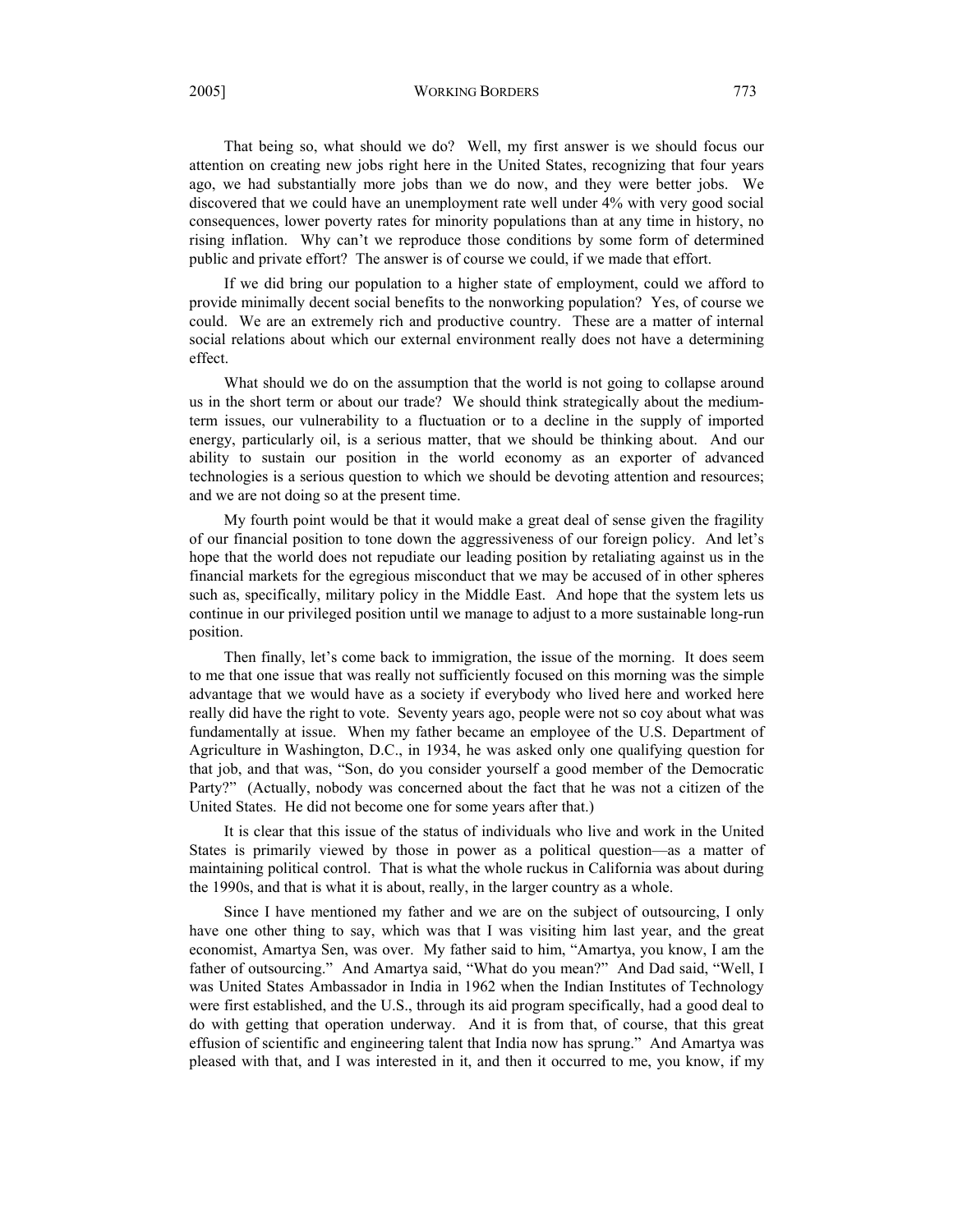father is the father of outsourcing, do you know what that makes me? The outsourcer's apprentice.

# *Discussion*

## **Cleveland:**

I am glad nobody had to follow James Galbraith. Thank you all for a very rich set of comments. I think you have put a tremendous number of issues on the table, and we had very good comments both from the perspective of the impact of outsourcing on the U.S. economy and developed economies, and also what the picture looks like from the receiving end of countries such as in India.

There was just one other perspective that I wanted to throw into the mix a little bit, and that is the perspective of developing countries that are competing with each other to try to get foreign investment and outsourced production. The international liberalization of trade has eliminated the quota system in textiles that had been used by the United States and other countries to encourage improved labor conditions in countries such as Mongolia, Cambodia, and Bangladesh. As of 2005, those quotas are no longer in place, and we are hearing this giant sucking sound in Latin America and Asia as much production is preparing to move to India and China.

One of the projects that the Transnational Worker Rights Clinic here at UT is looking at this spring addresses exactly that question: how Cambodia's effort to setup an ILO monitoring system for labor rights in the textile industry has been affected by the free trade regime and the increasing pressure on companies to seek lower production costs in Chian and India. That is one additional issue that might be put out on the table. I do not know if anyone wanted to comment on it specifically. If not, we can open it to questions.

Are there any follow up comments generally from the panel?

# **Danielsen:**

-

It is somewhat related to what you are saying and also something that Tom said, which is this question that James put on the table about, well yes, the problem is growth and how do we have growth, and let's have new jobs. You could see from the legislative proposals that were put on the table that much of the strategy for getting new jobs is essentially tax cuts and corporate incentives of one kind or another.

Now, these kinds of incentives are taking place in the developing world as they try and attract the Dells of the globe to come by either regulatory limitations, limitations on tax cuts, or subsidies of various kinds. But they are also taking place in the United States between states, between urban centers, and between the United States and Europe.

There was a huge article in *The Wall Street Journal* recently about the incredible tax competition that has resulted from Ireland's reducing its corporate tax rates to 12.5%, which has produced a concomitant set of reductions all over Europe.<sup>128</sup> And now the average corporate tax rate, not the real rate but the rate-rate, is higher in the United States than in Europe, putting pressure on us, further reducing corporate taxes. So you are actually seeing an incredible proliferation of this problem, not just amongst poor countries competing, but also amongst wealthy kinds of countries.

I think that even if we take James' idea, okay, don't focus on outsourcing. Let's focus on new jobs. How do we do that? And should we be focusing on global welfare or

<sup>128.</sup> *Review & Outlook: Supply-Side Ireland*, WALL ST. J., July 29, 1998, at A14.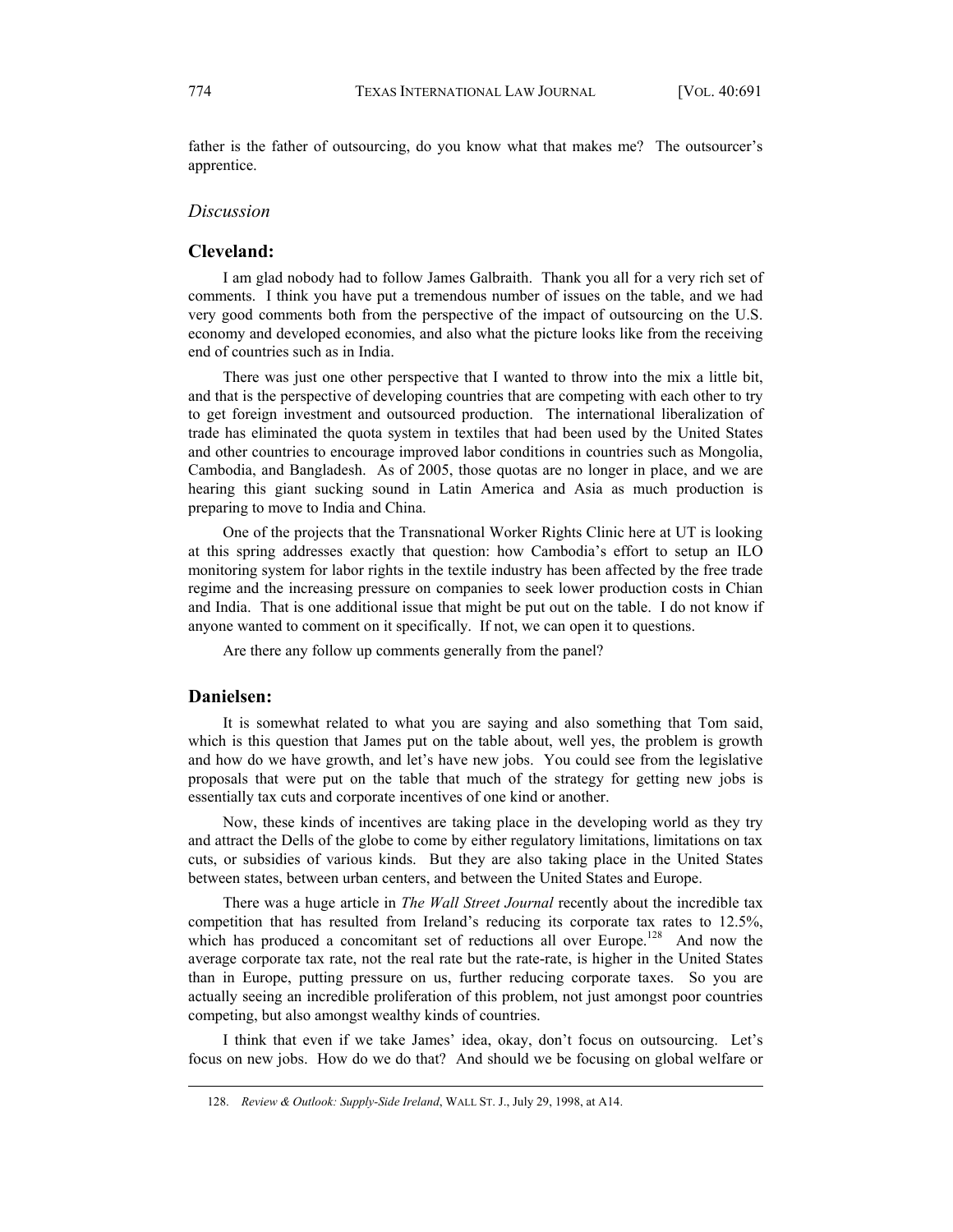national welfare? And in what sense should we be thinking about that as, if I may presume, progressives trying to deal with these problems in a sensitive way on a global basis?

It seems what we are getting, interestingly, is domestic growth versus global growth. You are getting growing income inequality inside of both rich and poor countries significant transfers of wealth. And it seems another thing that is happening, maybe as a result of this tax competition and incentive competition that is going on, is a shift in the tax burden from capital to labor and a reduction in public services as a result of lower revenues, which is reducing our infrastructure and education investment, which is going to have an effect on business unless business does not have to stay here.

So it is an interesting nugget of problems that even if you want to focus on it as an economic problem of growth, what makes growth happen? If it is not corporate subsidies, were the Clinton-Gore folks lucky? Was it their deregulation and corporate welfare strategy that produced the technology boom? And if so, maybe that is the right way to go.

What should we be doing about this, if not addressing it in the context of outsourcing?

## **Galbraith:**

If you go back to the 1990s and you ask how did America create all those jobs, 20 million or so, in those years? We created a great many of them in healthcare. We created a great many of them in education, including higher education. We created a great many in housing. We created a great many in the care of the elderly, and we could create a great many more because, frankly, there are a lot of us who are going to be old in the next fifteen or twenty years, and we are going to need a great many people to care for us.

We topped it off by creating quite a lot of jobs, but not as many as many people supposed, in information and technology. How did we do that? We had a moment that lasted—you know this better than I do—three or four years in which there was an enormous expectation that profit could be had doing almost anything in that sector. And a vast amount of capital formation occurred, which went to companies, which then spent it on their business expansion plans. So you had a vast increase in private investment, which was fueled, in part, by capital coming in from overseas.

So we got lucky to some extent, but largely this was the result of a kind of national focusing of attention on the potential of the information and technology sector.

Now, the first things that I mentioned could all be replicated today, if we were to put more resources into these areas, rather than pulling resources out of them on the ludicrous pretext that we cannot afford to provide healthcare, or homecare, or educational services to our own population. We are the richest country in the world. Of course we can afford to do that. We will be richer still if we do it successfully. We will be poorer if we do not.

In addition to that, we should be thinking about the kinds of problems that face us today that are analogous to the information technology problems and potentials of the 1990s. It seems to me—and I don't know as much about this as perhaps other people may—but it seems to me that we are going to face a major energy problem over the next fifteen or twenty years. We are going to have to rebuild our society in extremely important respects. You can employ a lot of people doing that.

If we do that, we will prosper. If we prosper, much of the rest of the world will be much more prosperous than it otherwise would be. And we are one of the few countries which can act, as a matter of policy, in a way which really does change the economic conditions in a lot of other places. Most of the rest of the world, basically, cannot do that.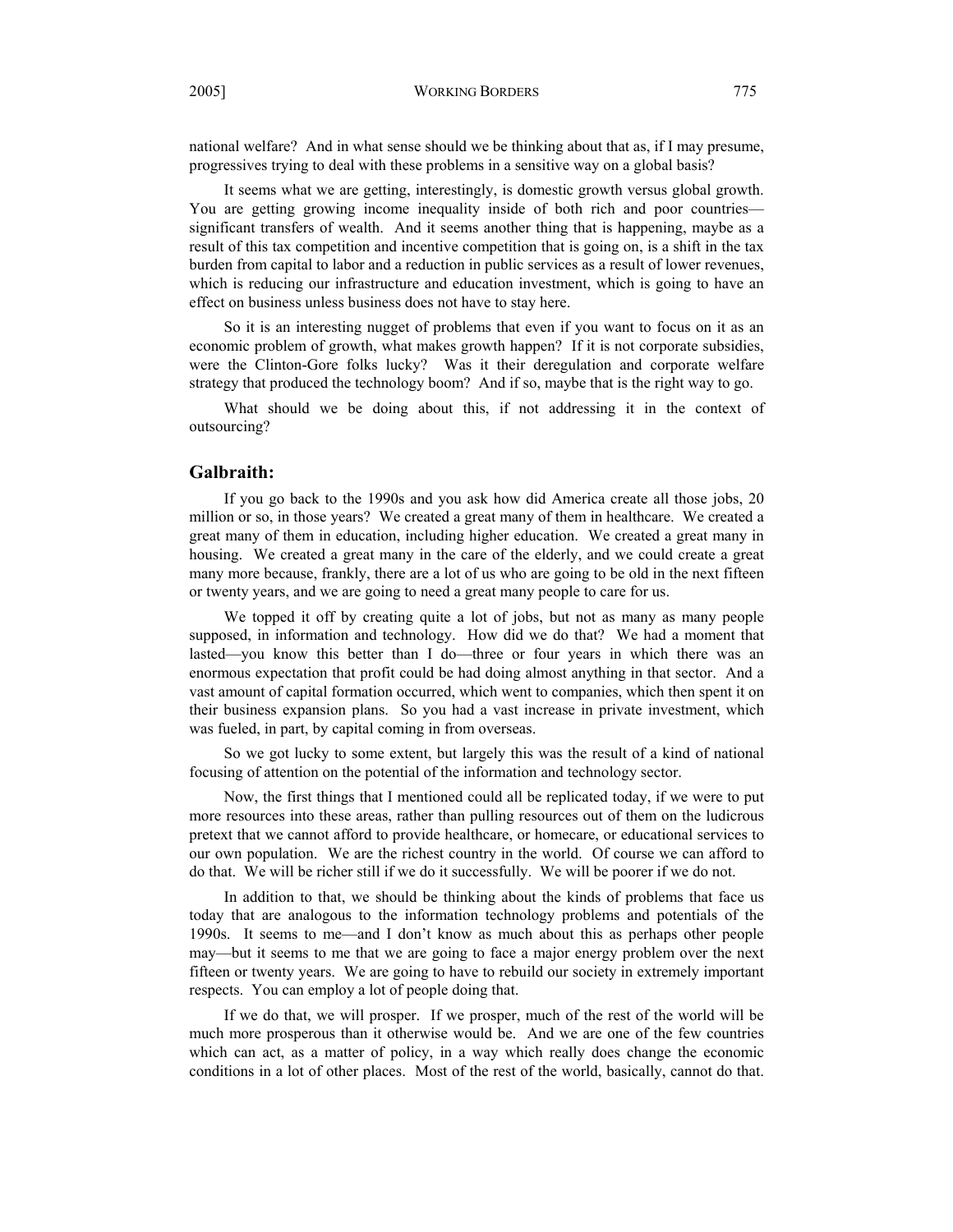They can maybe influence their own conditions but they are not big enough, and they are not tied enough in to the rest of the world to make a difference for places outside their own borders.

# **Question 1 (Barbara Harlow, The University of Texas Department of English):**

I wanted to ask about the shifting lexicon from outsourcing to subcontracting and eventually to free trade. If the various users could explain the usage, in particular with regard to the missing \$8.8 billion dollars in Iraq, which seems to have disappeared as it moved from outsourcing through subcontracting in the name of some kind of free trade. In other words, I am concerned about the ways in which the vocabulary, the lexicon, the semantics are used. How does this discussion helps us to either conceal or reveal some of the rather more nefarious antics that are taking place today?

### **Green:**

I actually agree with you. I think that a lot of these monikers that we come up with are about as pernicious as Washingtonian acronyms. I think it is very important to understand what we are talking about, at least from a corporate perspective.

My perception of what outsourcing, or at least what it used to be, is something that I and Dell pretty much abhor, that is, outsourcing a core competency of your company so someone else actually does it. So if it is your information technology function, you hire another company to handle that for you. If it is your manufacturing, you actually have another company off in Singapore or Malaysia now to do your manufacturing for you.

That is usually done in the name of efficiency but at least in our industry, that is almost never true. What is left behind if you outsource your core competencies? What is your company? What do you do? Well, you are basically just a holding company at best. And what we have seen as companies fall into financial ruin who do this is they do not last very long. That is what we think of as outsourcing. Now that is something we, frankly, do not do.

When I think of what offshoring is, what everybody means in our context is that you have employees offshore. They work for Dell. They function as a Dell employee. They have benefits. They are paid less because they are usually in countries where the wages are less. But they have benefits. They have some form of job security. They have some sort and we are really working on this, but it is just in the beginning phases at Dell—some sort of career path. They are part of your global company. That is offshoring. There is a responsibility there.

There is also a responsibility, I think, if you outsource, but usually for companies, a main reason to outsource is they don't want to deal with it. It is hard or is it the type of employees they do not like to deal with. So they get rid of it. I think there is a problem with that. The notion of offshoring, of really going global with your employee base, especially if your customer base is global, is an entirely different question in my mind.

So terminology is important. It is a shame that corporations have fallen prey to the use of terms that do not mean anything or that we have to spend this much time explaining to each other.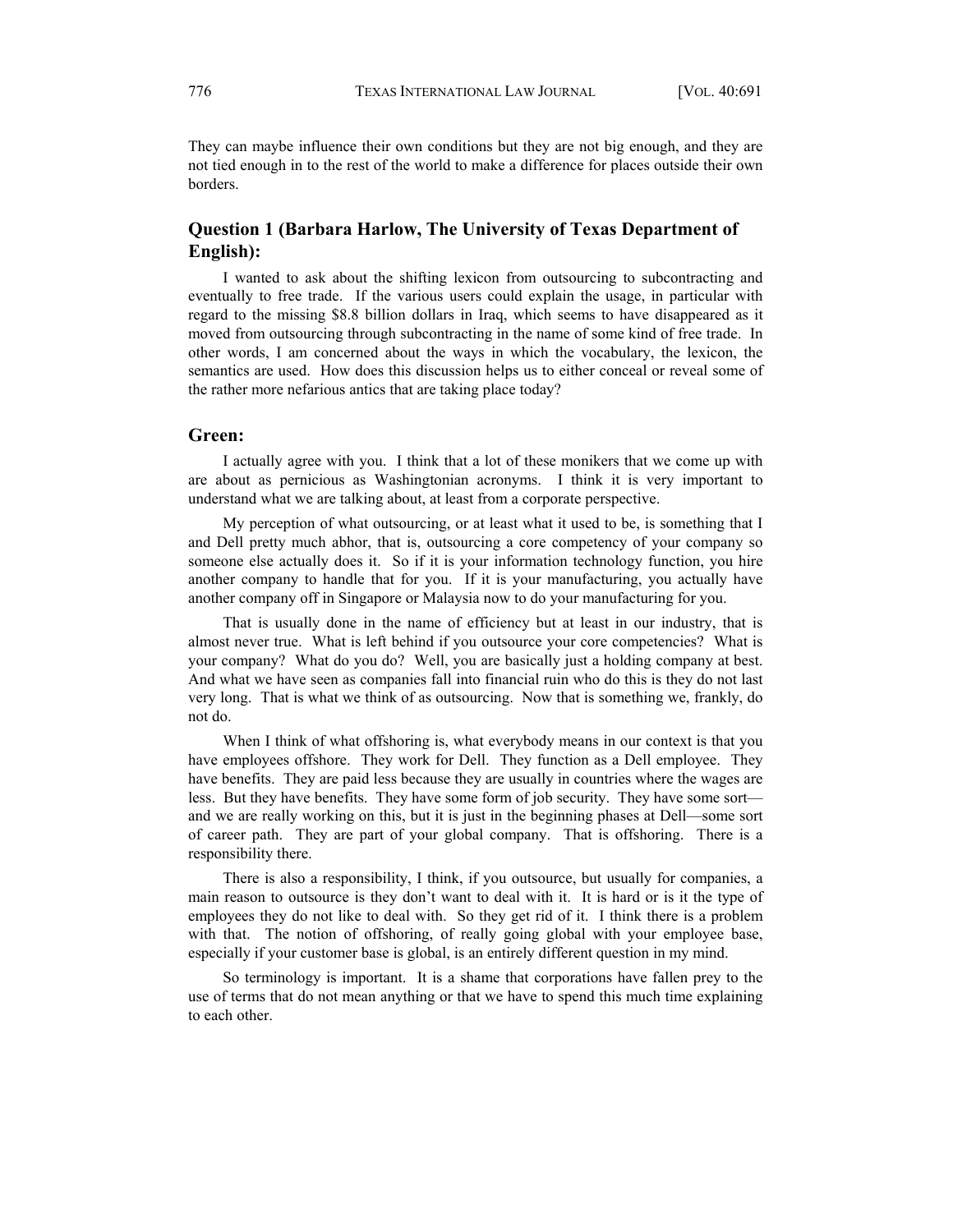# **Cleveland:**

Just to follow up on your comment, Tom. David Kennedy asked a provocative question yesterday afternoon about what we would think about extending national labor regulation to the operations of U.S. companies that operate globally. Given Dell's concept, or growing concept, of a global corporation, I was wondering if you might comment on that or respond.

# **Green:**

Sure. I am trying to remember what this acronym stands for. It is CAFOD (Catholic Agency for Overseas Development). It is an organization basically led by Catholic nuns in Great Britain, and it is one of the more effective NGOs on just that question. Even they, who have been in this business and have really been the ones who have brought Nike and Levi-Strauss in particular to heel, would not and do not advocate the imposition of U.S. wage and labor standards globally.

Instead what they do, and we have really come to enjoy working with them over about the last eighteen months, is engage you in a much deeper understanding of the wage and labor structures where you are employing people and sometimes where your subcontractors are. That does not mean just accepting them but investigating them, understanding them, and then bringing to bear.

What we have found is that if you try to impose U.S. labor standards in a place like Xiamen, China, where we do some manufacturing, not only will it not work but it would be quite destructive. There is no way for them to, in a sense, absorb what we think of when we think of wages and standards over here. So instead we must really engage with the local, and not just the political, base. There are forms of labor organizations in places like Xiamen, it is just we do not recognize them. So it is a real translation issue.

Another issue is making sure that there are some basic safety standards that we have adopted. In the technology industry, the top, I think, twelve companies have adopted an international code of labor conduct, and, more importantly, worker safety. It has not really been publicized but we did it last September and it is working.

I think we are just so much more advanced than anywhere else where we manufacture. Our manufacturing on Parmer Lane and I-35 in Roundrock, Texas, looks remarkably like our manufacturing in Malaysia and in Xiamen when you get inside there. But how the workers live, where they live, their proximity to where they live, healthcare availability, all of those things are totally different. So you have to work within the system where you are.

## **Question 2 (Audience Member):**

Tom, I really liked that you said you did not want to be branded the way Nike was. This question is mostly to Chantal because you were talking about what kinds of things we have to deal with under the WTO. We are allowed to have stickers made in China, for example, that let consumers make a choice: do I want to buy this if it is made in China?

We are allowed to stick that sticker on even though it implies that there be some trade effect where maybe we wouldn't buy that.

I am wondering then, is there any future for just a little sticker that would say, "This corporation operates with good labor practices for that place"? It does not even have to tell us where that place is, because honestly, I do not care. As long as the labor practices there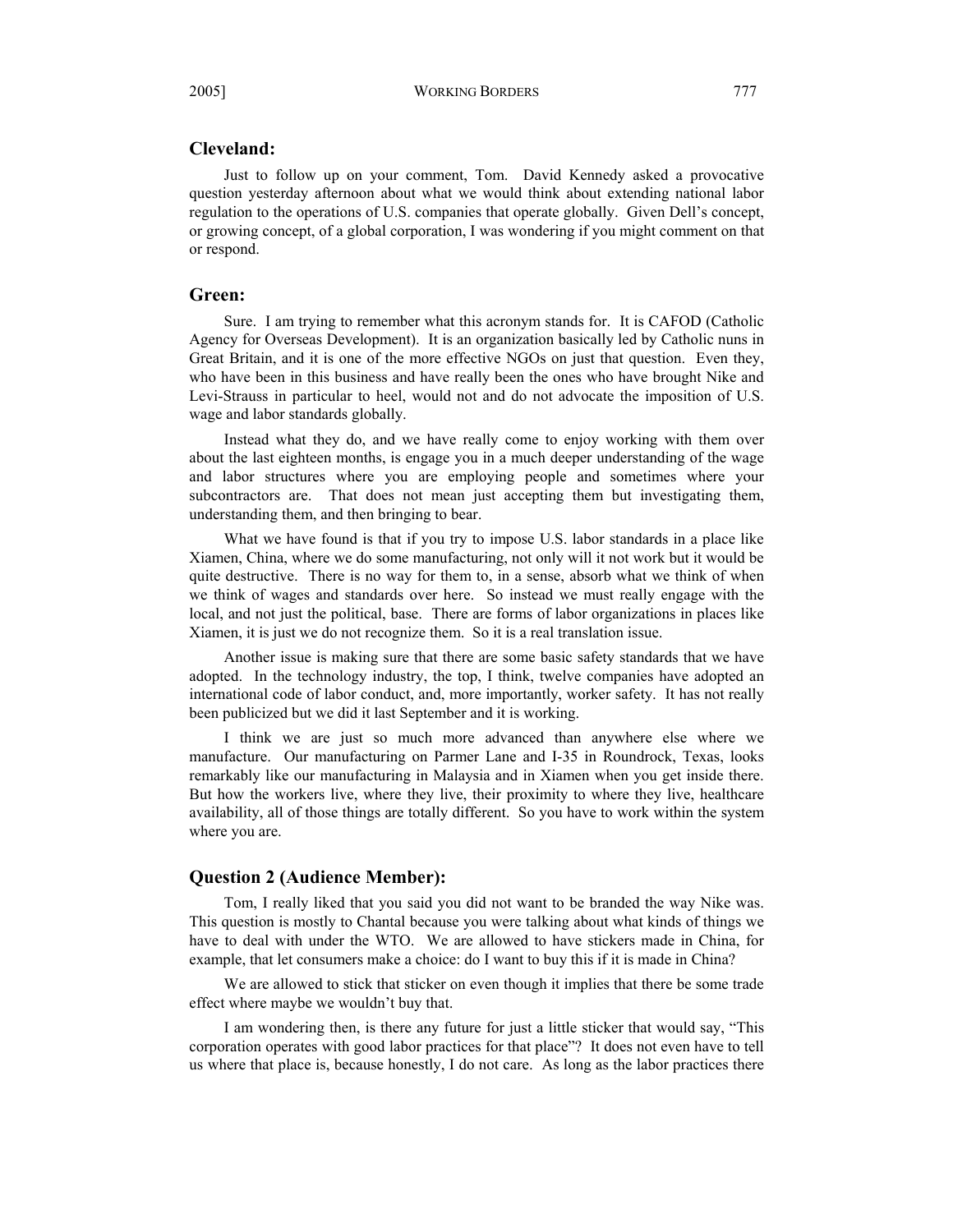are good, then we would be able to allow a truth in labeling, the same way we did with food, and have it be a consumerist movement.

### **Thomas:**

Yes, we think that is a great idea. We can maybe start doing that here. The idea of consumer choice is the bedrock of free trade, so that is allowed. And what trade rules do not like is when governments decide for the consumer and impose top-down regulations, which has a lot of assumptions built into it, like that is a bad thing or there are not places for collective action through governmental regulations, and so on.

There are some sub-issues about when labeling requirements are themselves a restriction because they impose too many burdens on producers with fewer resources in poor countries. But setting those aside, I think that what your comment really points to, and I think it is a difficult issue, is how much of what we have to do is up to individual action? In other words, sometimes it is easy to conceptualize this as the corporations versus the governments, and we are the poor citizens who get caught in between.

But what you will often hear from free traders is, "Well, if people really care about these issues, then why don't they vote with their dollars? Why is it that people are still going to Wal-Mart when they know about X, Y, and Z labor practices?" Because maybe they, as individuals, are making a decision that actually they care more about stretching their dollars than they do about labor practices. Now I think that that is a narrow view; it does not tell the whole story. It does not tell the story about the background conditions of people with fewer dollars to buy goods with not very much information. I think that is where labeling can come in. I think the more that we do that, the more we actually then do take responsibility for having an impact on this dialogue.

# **Green:**

Just to follow up on it, this laptop does say "Made in Korea," and it has the Energy Star moniker, which is a federal brand about energy efficiency for the unit.

In Europe, a Dell computer, the smallest Dell computers, all now have a label on it that will say "Blue Angel," which is an environmental standard set in Denmark. Over the last five years, you really cannot sell electronics in Europe without a Blue Angel sticker or something like it. But I am not sure if Dell is putting ISO 9000 on the back. This really gets to the point of the question. ISO stands for International Standards Organization, and ISO 9000 starts getting into labor issues; it started making us really very uncomfortable when we first saw it. If you want to see a corporation blanch, talk to them about international labor standards. It is a really tough question. But they do require certification and they do enforce certification in order for you to get the ISO 9000 sticker. It is not where we need to be, frankly, to get to your point, but it is closer than we have ever been.

There may be ways where some of these questions could be addressed just with labeling. Look on the back of your laptops before you buy them. There are amazing things that you can learn.

# **Rudrappa:**

I wanted to add to that as well. Think about something like the Workers' Rights Consortium (WRC), which basically deals with garment workers that has actually come out of the action of university students, who want some kind of labor standards in the ways by which university apparel is made. That is such an interesting experiment that university students, labor unions here, and also labor unions in various sending countries where these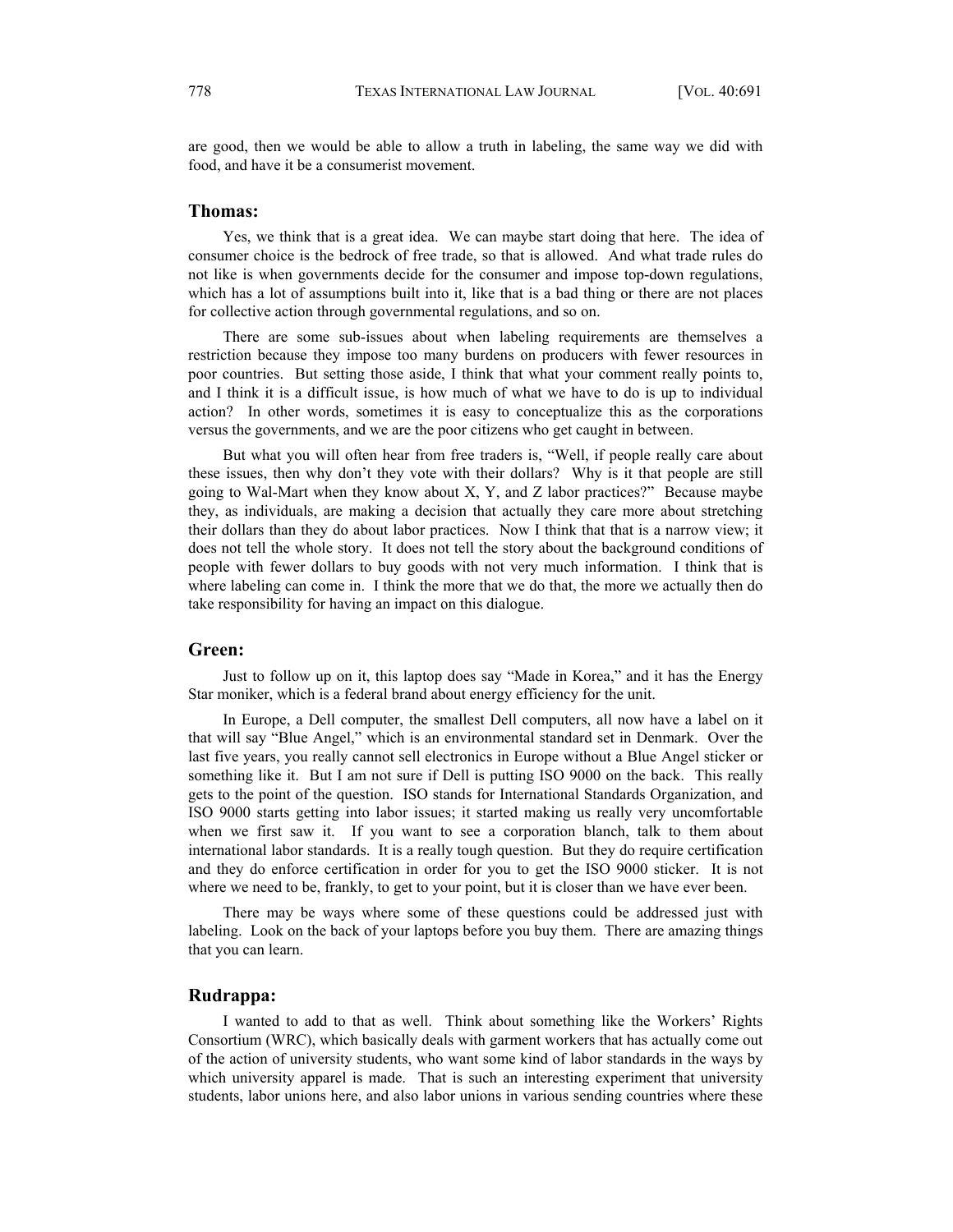products come out of are actually trying to coordinate. There have been issues of imperialism in terms of setting labor standards, but these are up for negotiation.

The WRC has been quite effective over the past five years and I think this is something that we can adopt for even other kinds of industries rather than just textile workers, who seem to constantly be showing us the way we should be organizing.

# **Cleveland:**

What is so interesting is that it is individuals and groups operating in a very grassroots way that have spurred this process, that these are bottom-up generated standards.

#### **Green:**

They have an amazing impact. They really do.

# **Question 3 (Hollin Dickerson,** *Texas International Law Journal***):**

Going back to a more normative level, we were talking about the emotional responses we have to outsourcing. Mr. Green, you had said something about how this creates different types of jobs for Americans. There seems to be this kind of undercurrent of paternalism in outsouring such that, "Oh, we will send them medical transcription. They can do that, and we will get on with the real work that needs to be done." I was just wondering how that played into the debate. And Sharmila, in your experience in Bangalore, if Indians felt that. If they perceived that that was thought about them and what, maybe, the responses to that were.

## **Rudrappa:**

Well, if you think about the labor market in India regarding information technology, it is quite broad. As James was indicating, you have the IIT, the Indian Institute of Technology, which has about 150,000 people doing the entrance exam and maybe about 2,000 are selected from around the country. These are really the cream of intelligence and training. So you also have that sector that focuses on a lot of R&D kind of jobs, which are also going to India as well. General Electric, for example, is setting up R&D sectors there. But it is a much more diverse labor market. You have second-tier engineering schools, and you have also the kinds of call centers and programming jobs that people do. What people are trying to do in India is to focus on getting the R&D kinds of jobs rather than just the call centers. But in the United States, what gets really politicized are these call centers.

#### **Green:**

Just a quick comment. Smart municipalities overseas, including in Bangalore, build that into their incentives. Ireland figured this out very early too. They very quickly understand that, "We do not just want your call center. We just do not want your low level manufacturing." And so the incentives built in—North Carolina essentially just did the same thing to us—tiering so you get a more complete stack of employees, which leads to a diversified economy, which leads to a healthier thing for everybody.

It is really the foolish companies who just dump. And that is basically being done by outsourcing companies—third parties who will handle your check processing, not by what I call more complete companies who go in with the idea of, "No. I want to build a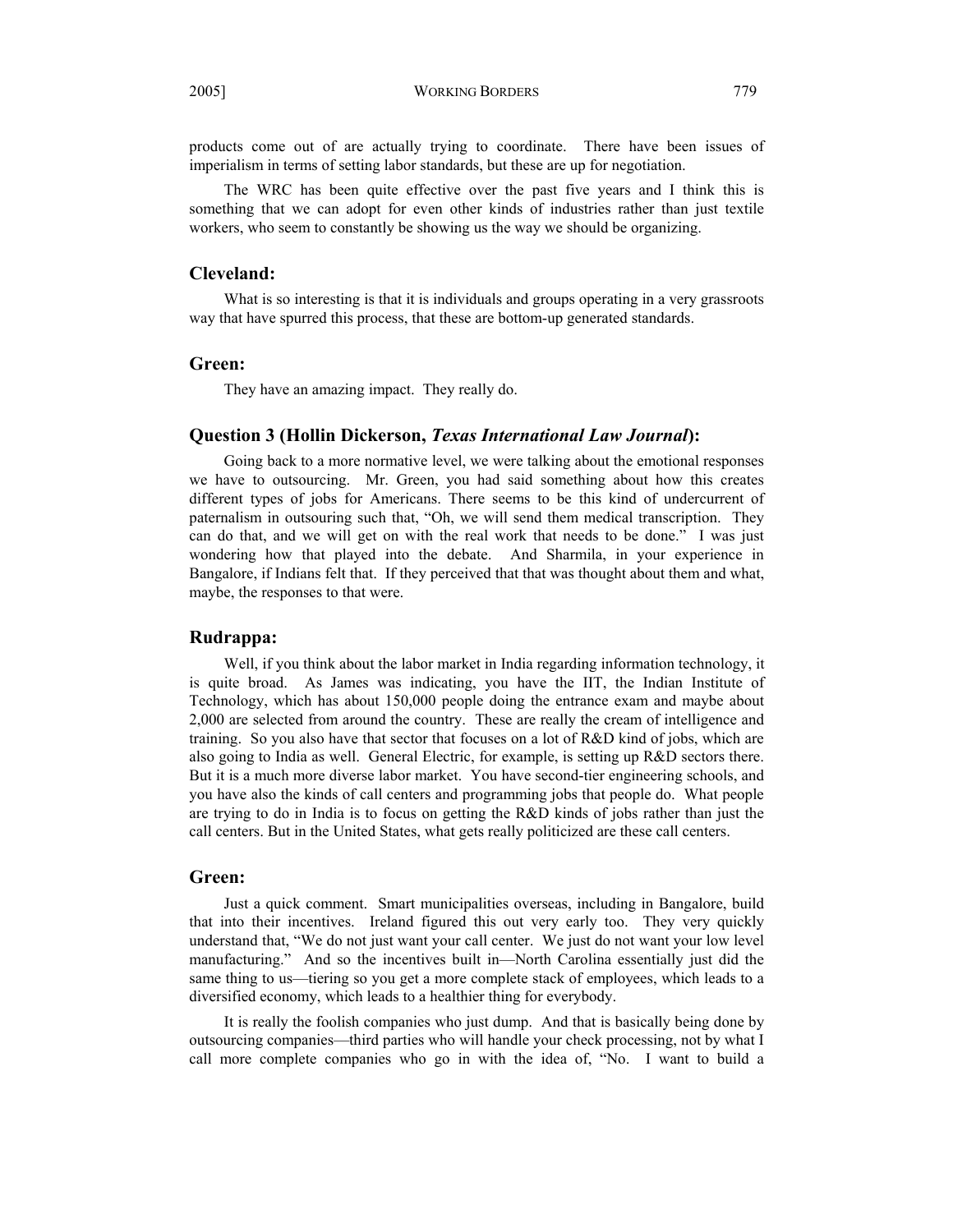community" or, "Help be part of the community where my company's workers will be." Different concept.

# **Question 4 (Ray Marshall, The University of Texas LBJ School of Public Affairs):**

We excuse corporations from paying \$400 billion in taxes. The only thing I think you are missing in your discussion is, nobody is talking about taxes. Where is the money coming from? I know you are in favor of reducing taxes but I do not think you are right.

# **Galbraith:**

I am not particularly in favor of reducing taxes, but I am not opposed to having the government spend more than it takes in. In a functioning capitalist economy, somebody has to run at a loss. In the 1990s, the private sector was willing to do it. They were willing to borrow and to spend well in excess of their incomes because it was offset by the rise in the value of their stocks and of their homes. It is no longer the case; it has not been the case for four years.

So the government is going to be running a deficit. This is inevitable until the private sector's position changes.

The issue you are raising is: given that the government has to tax to a certain extent in order to maintain its credit in the world, on whom should that tax burden fall? And there, you are exactly correct. If the burden falls on the poor and on low-income working people to an increasing extent, they are not able to provide the profitability for companies selling to those markets because they are burdened by the combination of their debts and their taxes and their rents before they get around to being able to buy goods and services.

On the other hand, if the burden falls largely higher in the scale and to some extent on corporate profits—this is an old point in Keynesian economics but is one which I think is valid—then when you run at a higher level of activity, yes, people are paying taxes at a higher rate, but they have more profits on which to be taxed.

The rich in this country, incidentally, were vastly richer in the late 1990s than they are today. They have suffered a huge fall in the value of their portfolios from which they have not recovered. Back in 2001, I gave a talk to the venerable Americans for Democratic Action and I said, "Look, George Bush at this point is going to go down as the greatest leveler of capital income since Pol Pot. If he applies for admission to Americans for Democratic Action, you are going to be faced with a tough choice. You will either have to accept his application and admit him. Or change the name of the organization to maybe Americans for Thoughtful Democratic Action."

# **Question 5 (Emanuel Marcus, The University of Texas LAMP Program):**

I am a puzzled by this. I really think that there have been mergers of giant corporations with a consequent loss of jobs; that is, 5,000 here, 10,000 there, week after week. Yet the unemployment rate stays around 4.5%.

An example: Hoover Vacuums outsourced its manufacturing recently and 5,000 people were laid off. My question is this: if 40,000 people, in order to keep a roof over their heads, have to go out and find two small paying jobs, does that mean a net increase of 5,000 jobs because 5,000 people got 10,000 lower paying jobs? Is that how the Labor Department figures its employment rate?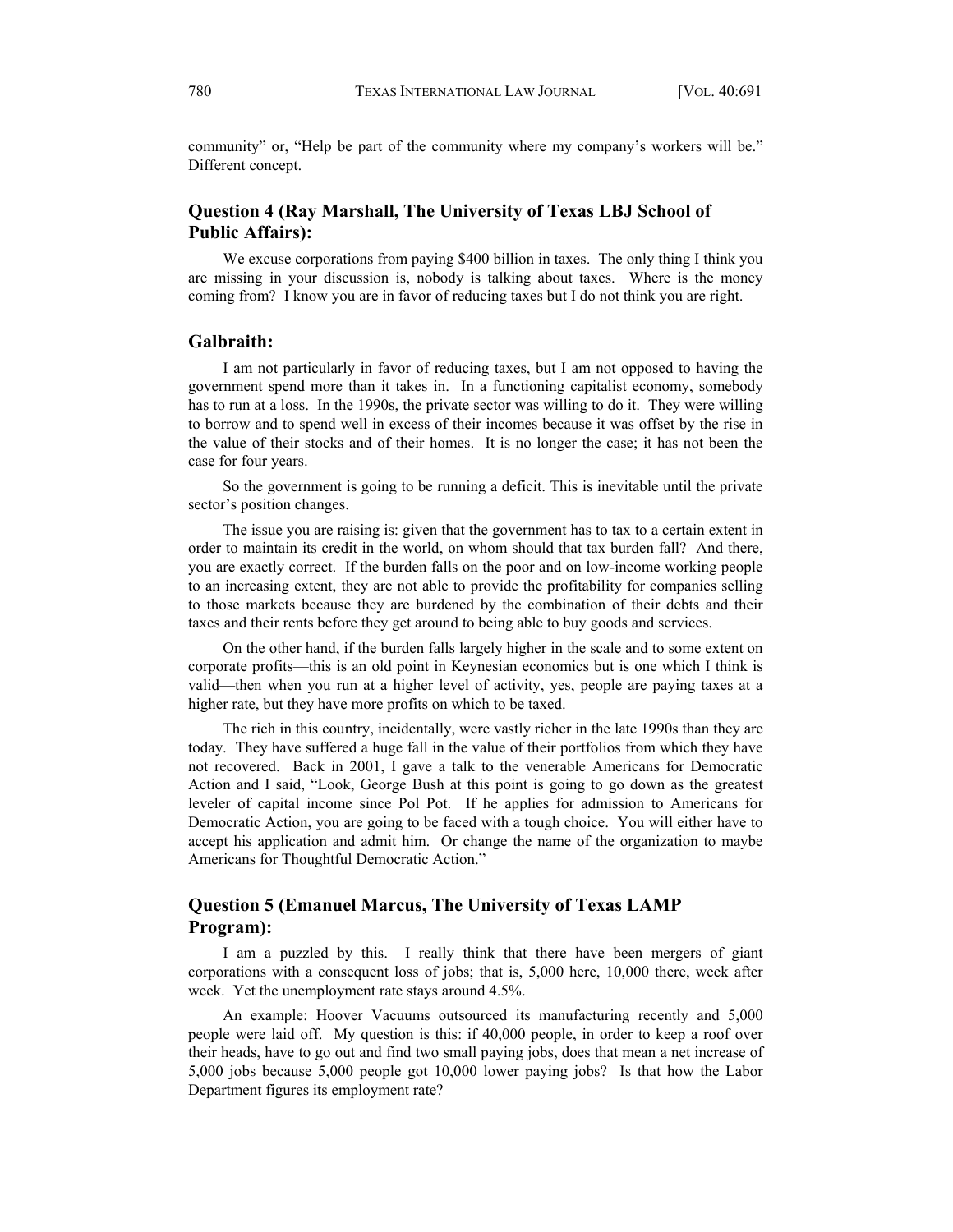### **Galbraith:**

I think the answer to that is no. The Labor Department counts people rather than jobs. The reason the unemployment rate appears to be as low as it is—in spite of the fact that we have created almost no net new jobs, perhaps still zero net jobs, in the last four years, notwithstanding a substantial growth of population—is that a great many people who in the late 1990s would have been looking for jobs and would have seen some reasonable prospect of finding them have stopped looking. So they are not counted as being in the labor force and therefore do not show up as unemployed.

A second reason is that as unemployment benefits—unemployment insurance**—**ran out, a great many people who were marginally qualified to be counted as disabled, asked to be classified that way instead. So disability payments have gone up quite a lot and those people are also not counted in the labor force.

So the 5.5% or so unemployment that has been the case for quite some time is really not comparable to unemployment in previous business cycles. A comparable number would be closer, I think, to 6.5–7%.

### **Danielsen:**

There is one other small piece, which goes to something you were implying in what you said that, and I am not going to get it absolutely right, but McKinsey did a massive study on outsourcing and actually came out very much in favor of the global welfare benefits of outsourcing.<sup>129</sup> But they did acknowledge that only 36% of U.S. workers whose jobs were displaced wound up with jobs of equivalent or better pay and benefits. Only 36%.

So most of the people whose jobs are displaced get worse jobs. They get jobs but no benefits, or worse hours, or part time. And so that is another big piece of the phenomenon that is not really clear in just looking at the unemployment rate statistics.

## **Galbraith:**

l

I do not want to hog the air but let me just follow up on that with a comment. We live in an economy that is full of small business and dispersed business operations. It is a very service-oriented economy. It is intrinsically more difficult to organize and to unionize than the manufacturing-based economy of the 1930s and particularly the 1940s was. And for that reason, the welfare of the large mass of American workers is much more a matter of public decision than of collective bargaining than was the case fifty years ago.

That is another reason why, it seems to me, the civil rights issue of our age is that people living and working in this country should enjoy political rights and should have the right to vote and to participate in how society makes the choices of dividing up its resources. If we end up in a plantation economy where workers are, by and large, not political participants, we are going to end up in a country which we would not recognize as being consonant with what we, I think, believe to be core American values. That is, to me, a very important reason to focus on the political aspects of the migration and immigration issues.

<sup>129.</sup> MCKINSEY GLOBAL INSTITUTE, OFFSHORING: IS IT A WIN-WIN GAME? (2003).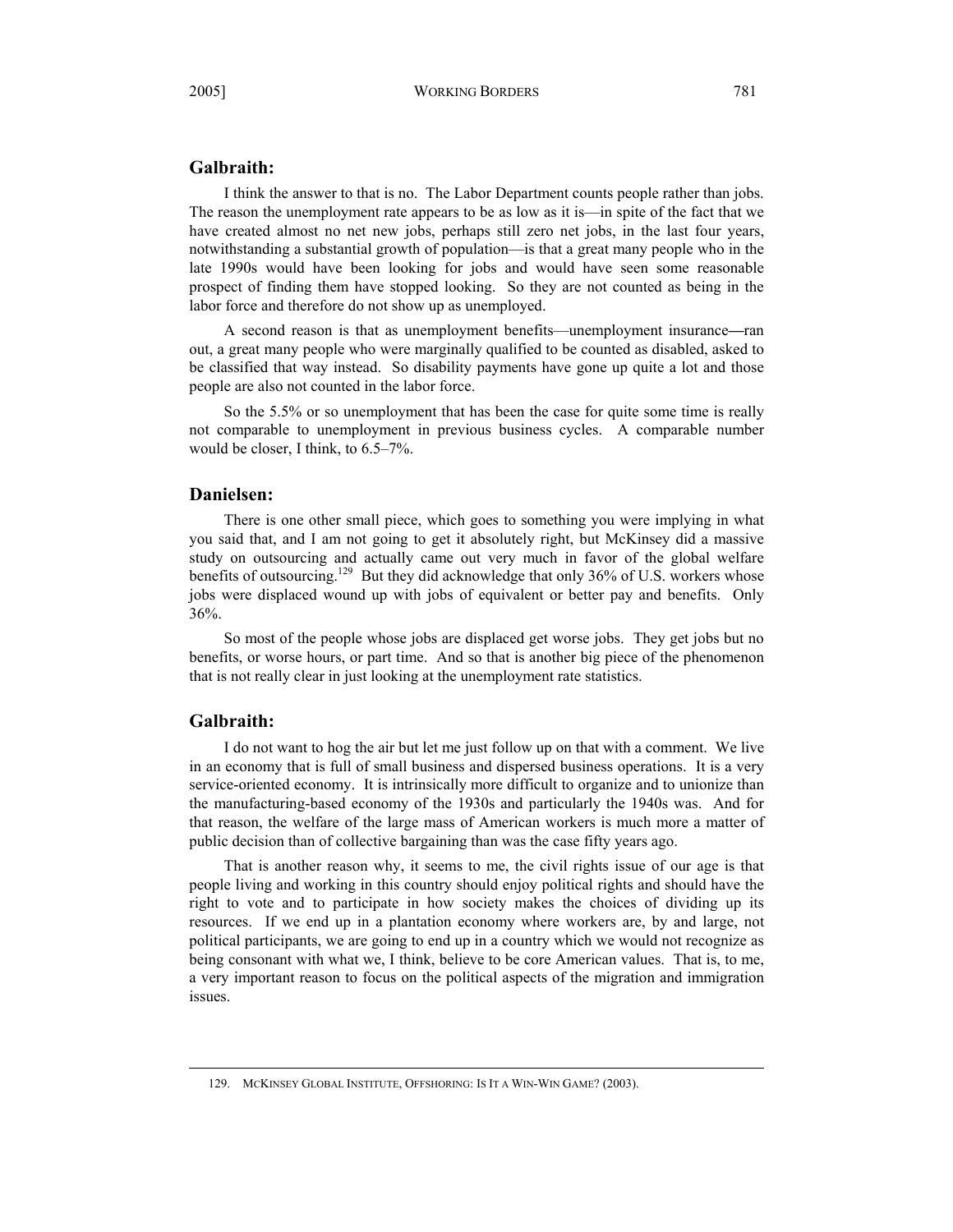# **Question 6 (Ricardo Turollols, Amistad Vox):**

Basically what I see is a theme or a title of the sense of human rights. I think it captures the spirit very well.

Capital is very good at creating wealth but very bad at distributing it. And labor and the social system are very good at distributing but very bad at creating it.

The problem is, how do we address human rights and justice issues? Because every time we try to address it, it goes through the cracks.

#### **Cleveland:**

Thank you. Chantal Thomas, you had raised the issue of a multilateral agreement on labor standards.

### **Thomas:**

-

Hopefully we will talk about it more in the third panel as well, how to bring all of the issues that have been raised in the first and second discussions into the fold of human rights and justice.

But I guess I would observe that there are, of course, lots of multilateral instruments that set out basic labor standards: traditional intergovernmental treaties, conventions, and agreements. The ILO has many conventions relating to, for example, the rights of migrant workers, minimum wage, organizing, the right to collective bargaining, and things like that. And you also have a growing body of international human rights laws, like the U.N. Convention on the Rights of Migrant Workers and Their Families.<sup>130</sup> There are therefore lots of pockets of intergovernmental activity to set multilateral standards around human rights relating to work.

But what I think is interesting, and what comes out in Tom's discussion and the comment that was raised, was how much of the enforcement of that and the absorption of what those standards really mean with respect to justice and equality and the values that you were talking about comes out of on-the-ground organizing of NGOs. There, I just want to observe, that I think globalization is also part of the solution. It is part of the problems we have identified. But we could not have the kinds of interactions that you are talking about with the group in London looking at what your production looks like in China or elsewhere without the ability to communicate as easily as we can without the flows of information and technology that are a part of globalization.

So I think what we are talking about is reducing the costs of organizations for individuals and for groups that have not only private interests at stake but public interests at stake. In other words, the transaction costs organizing toward public goods and not only private goods becomes, I think, easier with globalization. I think that is where we will see some of the articulation of specific standards of human rights and justice and the enforcement of them through ongoing monitoring on the ground.

# **Question 7 (Doron Teichman, The University of Texas School of Law):**

I wonder if the discussion we are having here is the right discussion. The underlying theme here is the division of the pie; how are we dividing this pie. Let's market something well and if you want to divide the pie some other way, use that to transfer mechanisms in

<sup>130.</sup> International Convention on the Protection of the Rights of All Migrant Workers and Members of Their Families, G.A. Res. 45/158, U.N. GAOR, 45th Sess., Supp. No. 49A, at 262, U.N. Doc. A/45/49 (1990).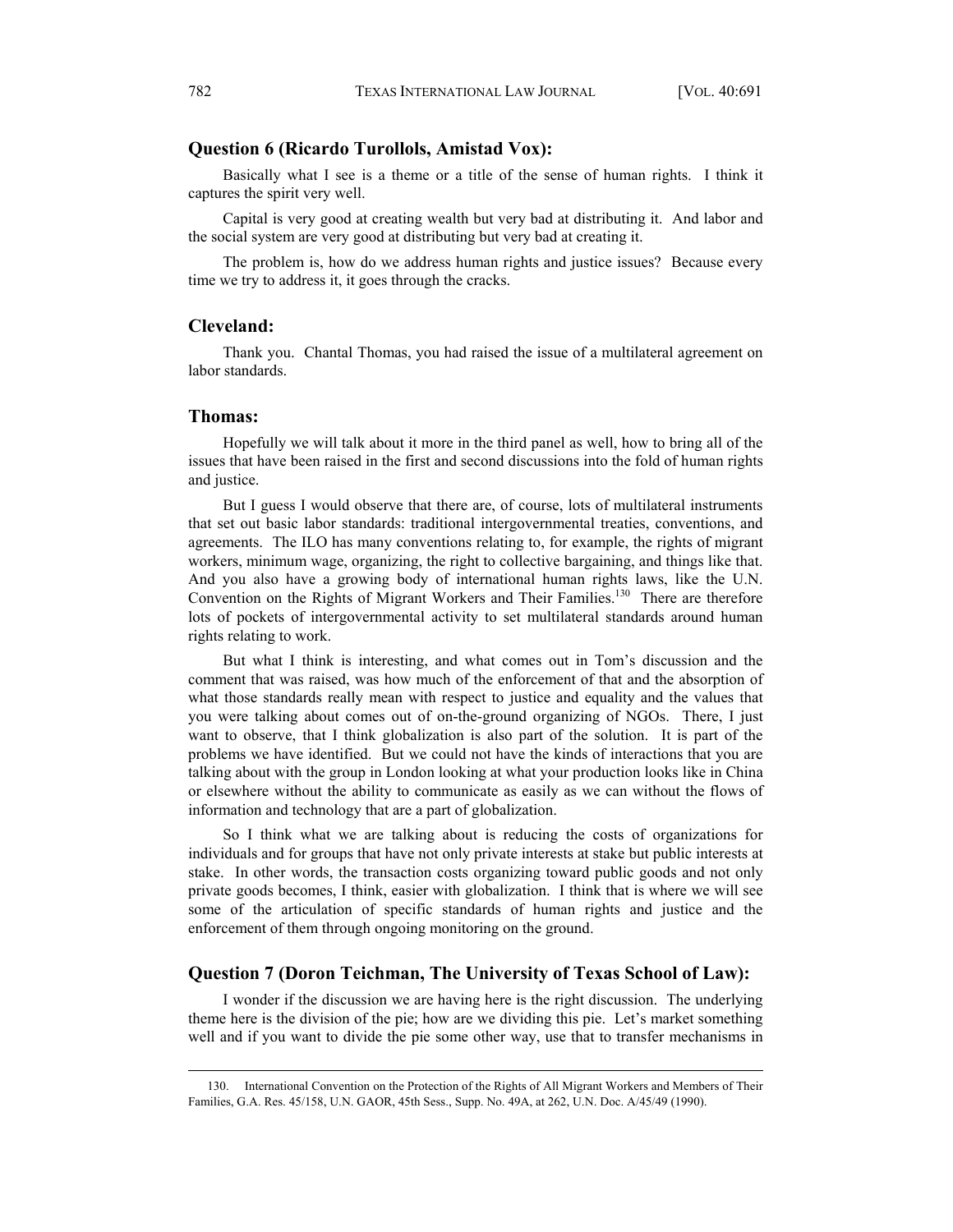order to divide the pie. Don't mess up the market. Let Dell make all the money in the world.

I was wondering how to stop dealing with the questions and start dealing with the more serious question of, if you want to be a member of this global market community, part of the price is a distribution system where we are transferring wealth from rich countries to poor countries while letting markets work the way they work.

# **Danielsen:**

I do not know if it would be a real example but it is certainly asserts itself as an example of that sort of strategy and that is the EU. It was interesting this morning in the discussion about immigration how difficult it was to talk about the free movement of workers, even between the United States and Mexico, as part of an overall package of development growth strategy.

The thing that was interesting about the EU's success is that it was one of the most successful development strategies in ages for pulling up Greece and Portugal and Ireland. But there were enormous transfer payments and a lot of regulatory apparatus. So the EU did not just happen; they created a whole bunch of institutions and billions of regulations. It was not just "let the market happen," it was "reconstitute the market with a whole bunch of new bells and whistles." The regulatory strategies that were enabled there permitted the movement of workers, a central bank, a single currency, and a lot of stuff that maybe has generated growth, a lot of development, equalization amongst the poorer and the richer countries of Europe. We will see how it works with the expansion into the East.

#### **Galbraith:**

I went to graduate school at a time when this particular set of ideas—particularly that you should let markets work and deal with the distributional effects afterward—was the state religion of the economics profession. I always wondered from whence it came. I never really found out. But I think it is fair to say it sprang full-blown from somebody's very clever imagination. But the desired system, in which markets first decide the allocation of resources and then you do nondistortionary lump sum transfers to reestablish the initial endowments that you would like to have, has never happened in human history. And so, I have decided that it really makes a certain amount of sense to look at what has happened in human history.

When you do that, you find very little evidence that societies that regulate distribution within reasonable bounds—that is to say, societies that specify limits to the maldistribution of pay structures and that provide for, say, taxation of capital—you find little evidence that those societies are less efficient than societies which have very weak tax structures and basically allow the markets to do whatever they want, forcing the population to accept the outcome. In other words, there is very little, in fact, no reason to believe that Denmark is less efficient than Spain. There is a good deal of reason to believe that Denmark is substantially more efficient than Spain, because its social arrangements permit almost everybody to work at a reasonable wage. And Denmark which is, in fact, not all that productive per capita has a much higher-than-average GDP per capita, that is to say, higher living standard than the average for the OECD, whereas Spain does not.

So my sense is that there must be reasons unknown to the economic theorist who developed this particular model. We should spend more time and effort trying to learn why, in fact, efficiency and equity go together as a rule and are not, as a rule, opposites or essentially goals or values between which a choice has to be made.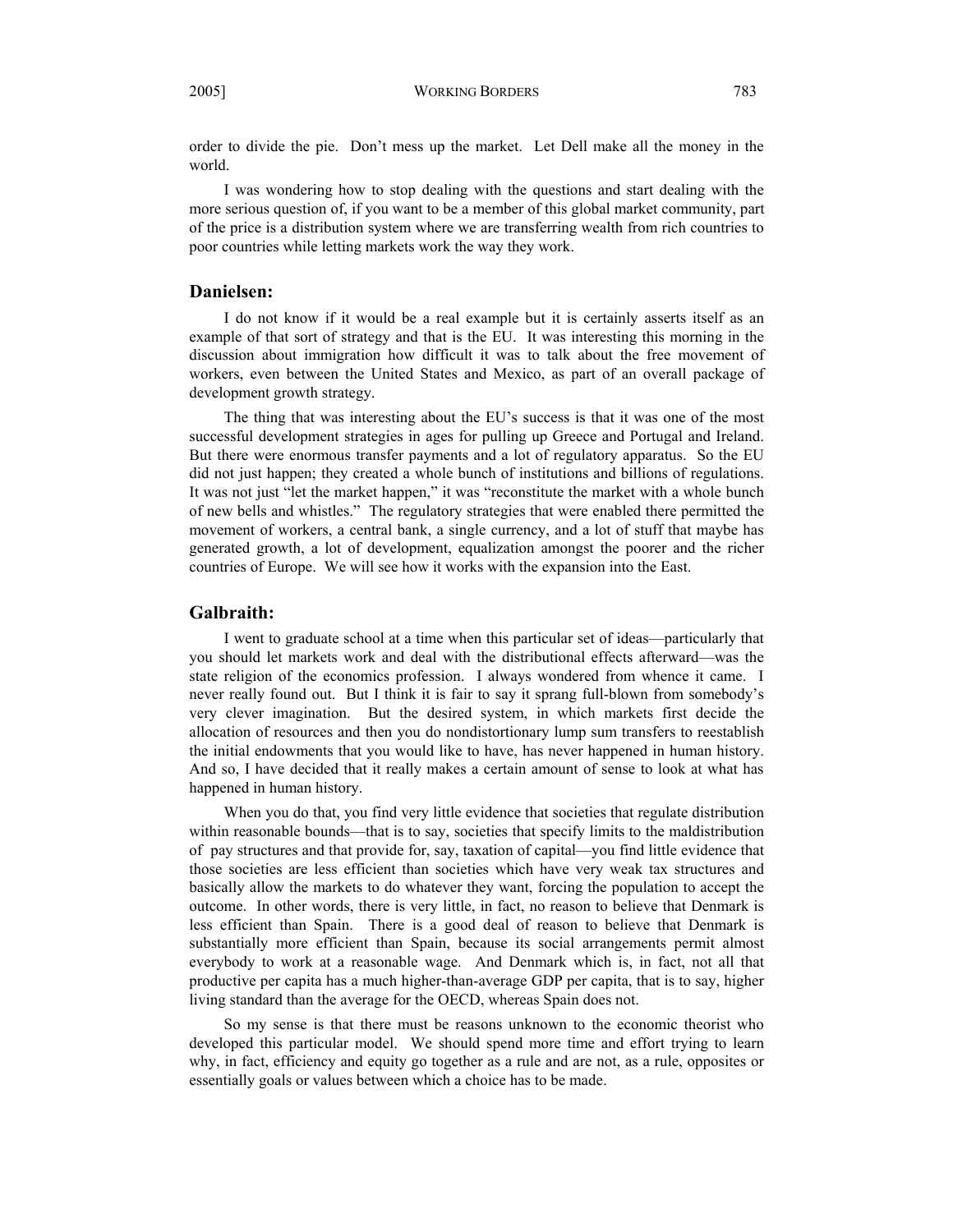# VI. ROUNDTABLE III: LINKING OUTSOURCING AND INSOURCING IN A GLOBAL ECONOMY

# **Moderator:**

David Kennedy, *Harvard Law School* 

## **Participants:**

Ray Marshall, *The University of Texas LBJ School of Public Affairs*  Harley Shaiken, *University of California at Berkeley, Department of Geography* Sharmila Rudrappa, *The University of Texas, Department of Sociology*

# **David Kennedy:***\**

I will first ask Ray Marshall to make a few comments about how things look from his point of view, then I will say a few framing things as somebody who has also watched the debate yesterday and today, then I will offer Harley and Sharmila a chance to sum up their sense of how the issues fit together. Thereafter, we will have a discussion with our various team members from this morning.

Ray, it is a pleasure. You have been with us here all day and I know we would all appreciate anything you have to add to our conversation at this point.

# **Ray Marshall:***\**

1

The Working Borders conference was well conceived. Outsourcing and immigration are part of the same globalization processes, but are not well enough understood to provide the basis for sound policies. This conference therefore serves the useful purpose of deepening our understanding of these important issues.

One of the sources of confusion is the failure to clearly define the concepts used in debates over globalization and its impacts. Even the term means different things to different analysts. Many economists, for example, define and measure globalization as the sum of exports and imports and therefore minimize its impact. And transactions encompass investment, technology, information, and other activities, not just global trade. Globalization is really a much broader concept encompassing the impact of actual and potential international transactions on domestic institutions and people. In this broader context, globalization is one of the universal imperatives affecting the lives of everyone. For example, domestic workers' bargaining power is weakened because employers have the *option* to outsource, shift production to other countries, or import foreign workers.

There also is a lack of clarity about the benefits and losses from international transactions. Economists, for example, generally support open and expanding trading systems because, they argue, specialization causes the United States and other countries to experience net gains from trade.

The principle of comparative advantage teaches that the total value of transactions will be higher if countries specialize and trade those things for which they have the greatest advantage or the least disadvantage. This is a useful tautological concept, but it ignores interests and, as an exercise in comparative states, ignores time. Countries don't benefit from international transactions, individuals do. This problem might be partially solved by an effective way for the monetary winners from international transactions to compensate

<sup>\*</sup> Manley O. Hudson Professor of Law, Director of the European Law Research Center, Harvard Law School.

<sup>\*</sup> Professor Emeritus and Audre and Bernard Rapoport Centennial Chair in Economics and Public Affairs, LBJ School of Public Affairs, The University of Texas.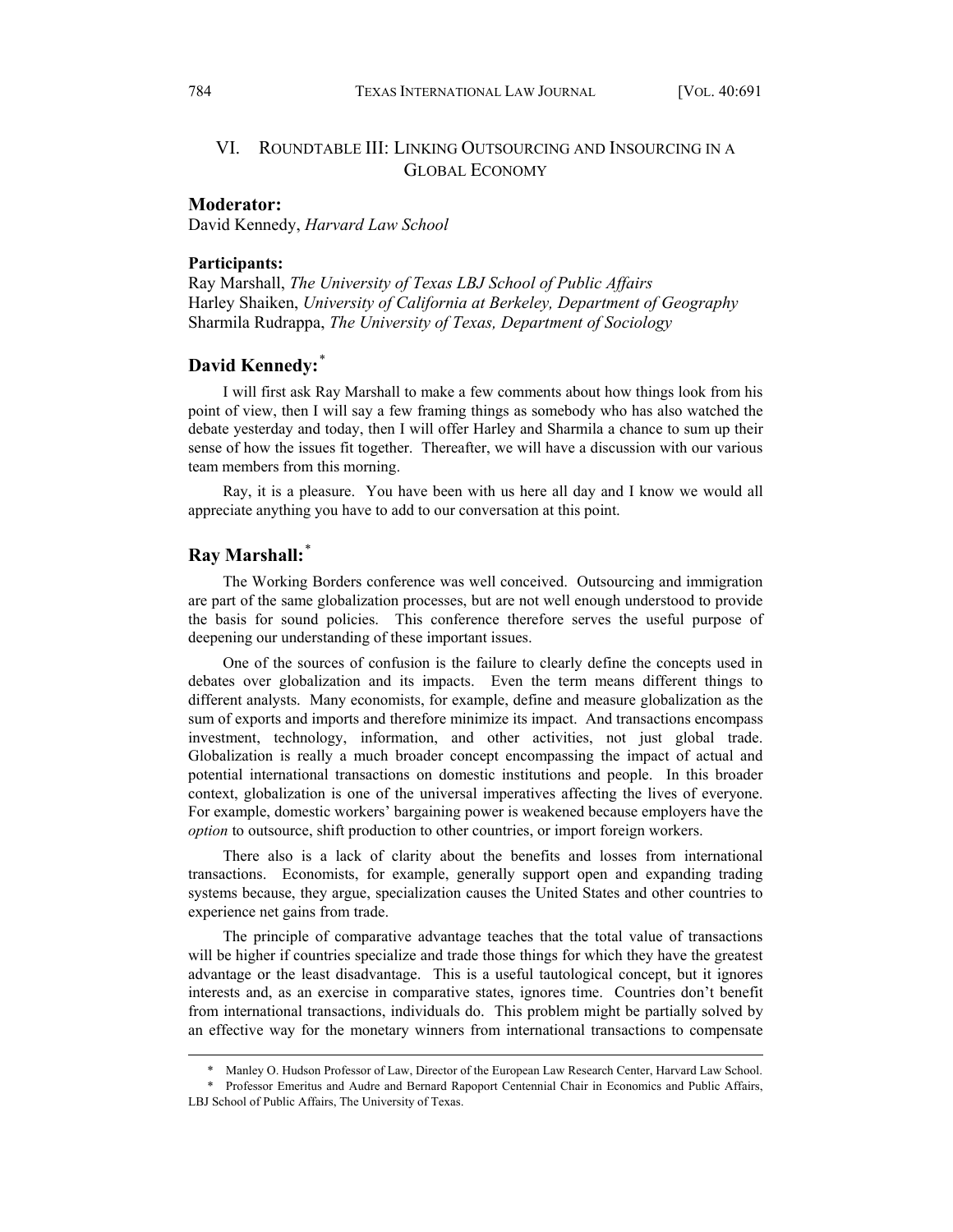l

the losers, but we do not know whether or not the post-compensation welfare of the winners is more or less offset by the compensation to the losers.

A positive adjustment program is a practical way to deal with this problem, but those who lose from international transactions have limited political power to ensure that effective adjustment processes are part of international economic agreements.

There is an even greater political problem with trying to make enforceable minimum international labor standards part of global transaction agreements. Those who write international economic agreements vigorously resist the inclusion of labor standards. They use various weak arguments for excluding labor standards, but the real reason is the lack of political power by workers' organizations, not the validity of the arguments for exclusion.<sup>131</sup>

Time is a problem because what is true at any time may or may not be true in the future. Comparative advantages are not necessarily natural phenomena—they can and have been created by long-run strategies. National leaders can restrict international transactions in the short run in order to develop competitive advantages in the long run, which is what practically every industrialized country, including the United States, has done. Indeed, many of the advantages India, Taiwan, or South Korea have are due to strategies initiated in the 1950s or 1960s that would have been condemned as unwise economics at the time. And after the fact, orthodox economists argue that fundamental market forces, not strategies, caused these countries' successes.

Under modern conditions, the traditional theory of comparative advantage must be supplemented by a theory of competitive advantage to be a useful guide to action. Competition can either be by reducing costs directly, mainly through wage competition, or indirectly by increasing productivity. Competitive advantage can be achieved by increasing quality, best defined for market purposes as meeting customers' needs. It can be demonstrated that a strategy of improving productivity and quality, or value added, is the best course for nations to take if they want to maintain and improve their incomes and promote broadly shared prosperity.<sup>132</sup> Market forces alone will produce cost competition, which implies lower and more unequal incomes. Cost competition is more likely to produce international tension than high-value-added strategies.

In addition, effective policies must be based on an understanding of long-run trends whose strength can accelerate to the point that counteracting them through direct policy interventions would be very difficult given the interests supporting them and the momentum they have built up. For example, globalization of economic activity is not a new phenomenon, but the impact of deep economic integration brought about by modern information and transportation technologies is very different from the shallow integration of national economies in the 1950s. Shallow integration is much easier to regulate than deep integration, which affects the entire domestic economy, not just exporting and importing industries. The integrating processes are strong market forces and multinational corporations, which have become more powerful than either most national governments or international institutions. Once deep integration takes place, it has the power to weaken domestic environmental and labor protections and the rules for those transactions are formulated without the participation of worker or environmental organizations weakened by globalization.

<sup>131.</sup> Ray Marshall, *Labor Standards, Human Capital, and Economic Development* (Econ. Pol'y Inst., Working Paper No. 271, 2005), *at* http://www.epinet.org/workingpapers/epi\_wp\_271.pdf (last visited Apr. 11, 2005).

<sup>132.</sup> *See* BACK TO SHARED PROSPERITY: THE GROWING INEQUALITY OF WEALTH AND INCOME IN AMERICA (Ray Marshall ed., 2000).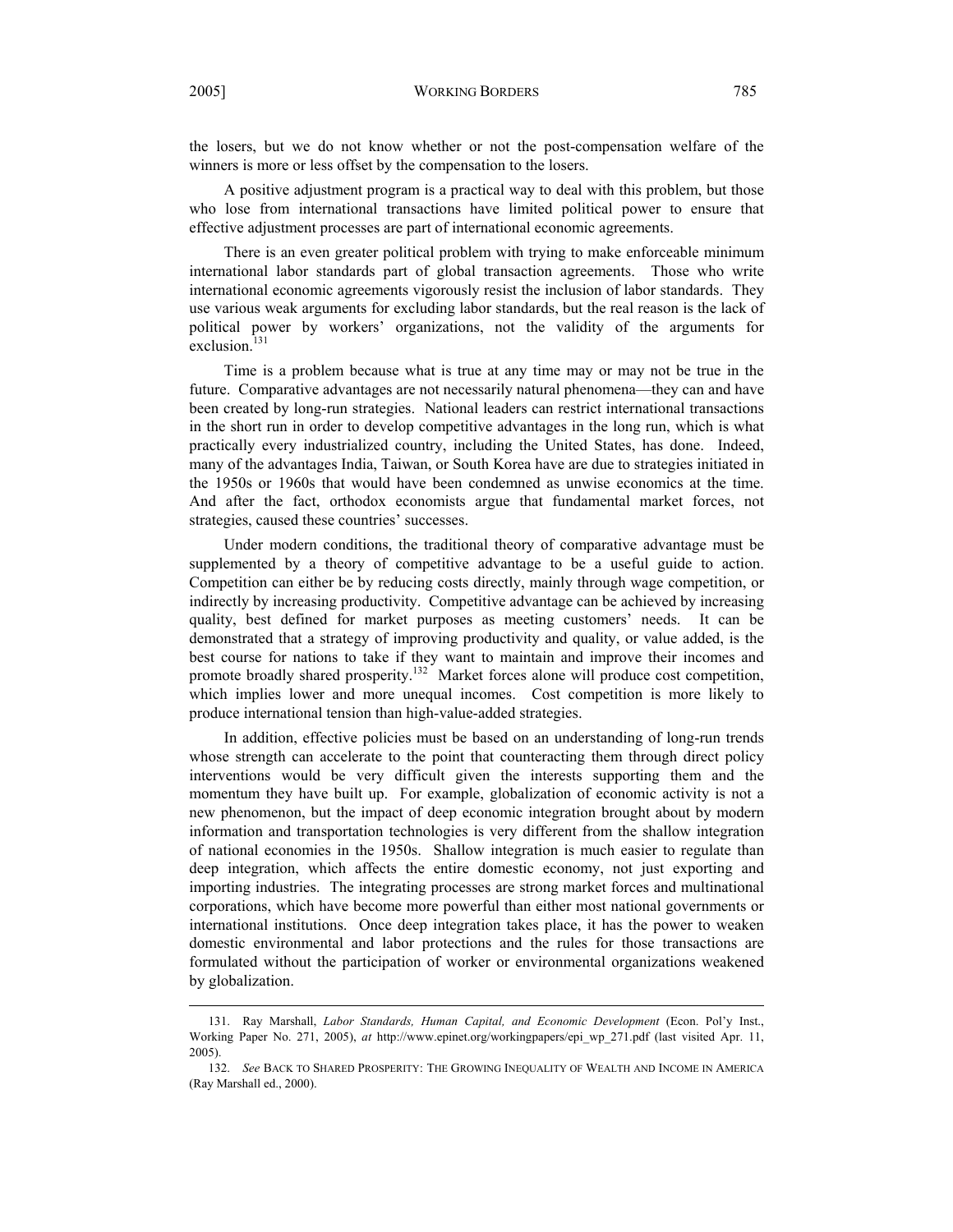A second example of powerful long-run trends and forces taken from immigration is the difference between the power of a few people at the beginning of an immigration process and a larger population in a country that identifies with countries of origin. Once these populations become large and cohesive, they can become important political players who have to be factored into policy considerations. Indeed, many countries have at least as much influence on U.S. policy through their national identity residents in the United States as they have through normal diplomatic channels.

Labor market immigration processes also tend to follow certain patterns that, to be effective, policy proposals must consider. The patterns usually start with single or married workers without their families, followed by families and supporting religious, culinary, and entertainment workers. Labor market immigrants also tend to network in certain places, occupations, and industries. These networks are perpetuated by powerful push forces in sending countries, especially limited work or income opportunities, and pull factors in the receiving countries, mainly the desire for a steady supply of lower-cost labor. Once the networks become institutionalized, they are very difficult to regulate through direct means. This is especially true if regulations have never been very effective, as is the case with U.S. labor market immigration policies. Since World War II, the interests perpetuating the undocumented immigration streams have almost always been stronger politically than those that want to control these flows. The consequences for labor market immigration have been what one federal judge called an "amiable fiction" that we have a policy. There have always been ways to avoid the regulations or cause them to be ineffective, and the ineffectiveness is directly related to the point in the immigration process that the interventions occur. Interventions before the processes become institutionalized have a greater chance of success, as do interventions that assume that some part of the stream will be permanent compared with typical "guest-worker" assumptions that these flows will be temporary, which they never are. Nations that do not assume and prepare for permanent settling of guest workers in their boundaries create serious long-range problems for themselves. Almost all receiving countries have many people who are not fully integrated into their societies, which always causes political and social conflict. Similarly, sending countries always make unrealistic assumptions that temporary workers' remittances will not only strengthen balance of payments, but that these workers will return with human capital that will promote economic development. Often, however, the returning immigrants use their earnings to import consumer and not capital goods and have not acquired appropriate human capital. These developments therefore exacerbate balance of payments problems in the long run and do very little to support sustainable development.

India could be an example of a country that made appropriate long-range plans in the 1950s to repatriate highly educated people who had acquired skills in the United States that would boost the Indian economy in the twenty-first century. Some economists have argued that it was not wise for India to educate more workers than its economy could absorb. Now, however, India is benefiting not only from world-class education institutions, but the return of many workers who have honed their entrepreneurial and technical skills in the United States. Mexico, by contrast, exemplifies a country that did not make such plans, attracting industry based primarily on cheap labor instead of high-value-added manufacturing. Mexico will lose labor-cost-oriented industries to other countries. A U.S. concern must be that an unregulated flow of undocumented workers will enable Mexico to avoid job-creating economic development and perpetuate marginal, low-wage U.S. industries that would be better done in other countries where these would be considered relatively high-wage jobs. If Mexico and other sending countries do not have adequate job growth to absorb their workforce growth, there will be a strong natural tendency for people to come to the United States seeking employment. Given the economic and political realities and the strength of the trends, there is not much this country will be able to do to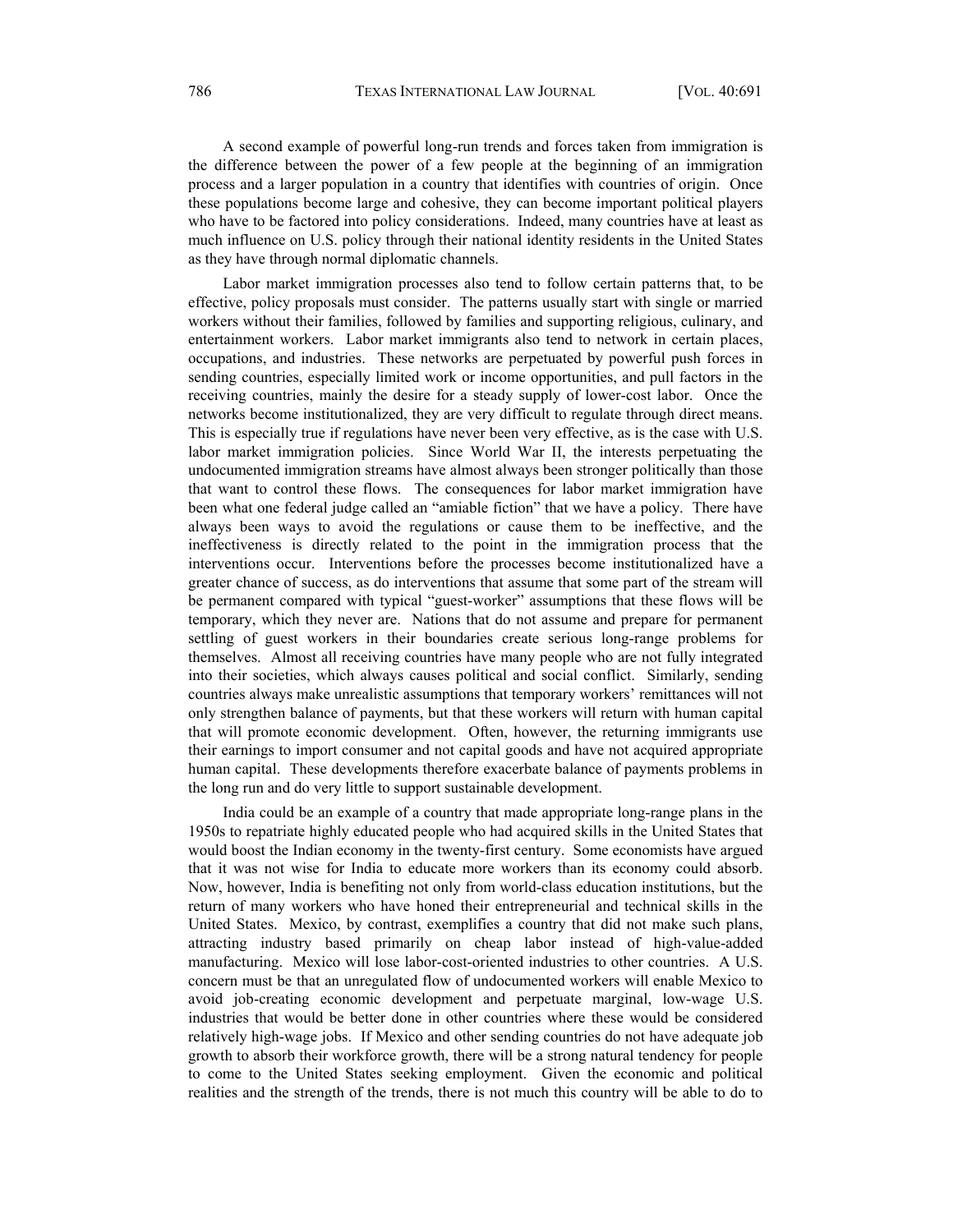halt the flow of undocumented workers. Mexico's foreign minister, Jorge Casteñada, Sr., told us in the 1970s that whatever formal immigration policy the United States adopted, we would absorb a large part of Mexican population growth. I believe this pronouncement more now than I did when he made it.

It is not, of course, that we could not regulate the flow of immigrant workers, but that we probably will not. We have adopted laws to regulate workforce immigration but because of the trends and forces noted above, we are unlikely to adopt measures that will minimize the flow. We could, for example, greatly reduce illegal workforce immigration if we adopted enforceable measures to make it illegal for employers to hire undocumented workers, which would require as secure an identification process as the credit card companies have. When I had responsibility for workforce immigration for the Carter administration, we proposed such a system but could never get it adopted. An identifier was vigorously opposed by civil libertarians and the business community opposed both the identifier and making it unlawful to hire undocumented workers. Congress consequently adopted multiple, insecure identification processes in 1986 that invited fraud, as anyone with even a modest knowledge of immigration trends and forces could have predicted.

I favored—and still do—a larger legal immigration program and very restrictive temporary-worker programs, including no increase in the number of temporary workers until we granted amnesty to people who had been working in the United States for a period of years. Amnesty would automatically increase the supply of legal immigrant workers and perhaps obviate the need for more temporary workers. The problem with amnesty is that to be effective it can only be done as part of a stricter legalized immigration program and must have serious penalties for those who do not come forward and accept amnesty. Otherwise, expectations of continued periodic amnesties accelerate the flow of undocumented workers. We did not develop secure amnesty or immigration control programs in the 1980s, so we now have much more daunting regulatory challenges.

There are major problems with guest-worker programs that make them less desirable than larger flows of legal immigrants. It is never a good idea in a democracy to have large numbers of people without full legal and political rights. It is, moreover, almost impossible to prevent temporary workers from adversely affecting the most vulnerable U.S. workers. This is a hard proposition to test because employers often prefer the foreign workers, who are a much more select group than they could recruit in the United States at comparable wages. Equally important, these select workers have limited bargaining power relative to their employers and therefore are more easily exploited. One fiction about temporary and undocumented workers is that they only take jobs legal residents would not accept. Like what? There is no occupation in the United States where a majority of the occupants are either undocumented or temporary foreign workers. Hiring undocumented workers is not the employers' only option: they could raise wages, improve working conditions, mechanize, or relocate. Unfortunately, because we do not have proper economic and social policies, many legal residents are trapped in low-wage jobs—which are perpetuated in part by steady flows of foreign workers.

If employers prefer foreign workers, it is very hard to enforce an adverse-effect wage and employment policy. Processes to test adverse effects not only are difficult to construct, but usually have an employer bias. The U.S. Employment Service, for example, is not a proper enforcement agency because it depends heavily on employers for its main laborexchange functions. Moreover, employers have the ability to define job qualifications so as to exclude most available U.S. workers, thus making it a self-fulfilling prophecy that there are no available domestic workers. In addition, employers who want to hire foreign workers have much more political power than the impacted U.S. workers and their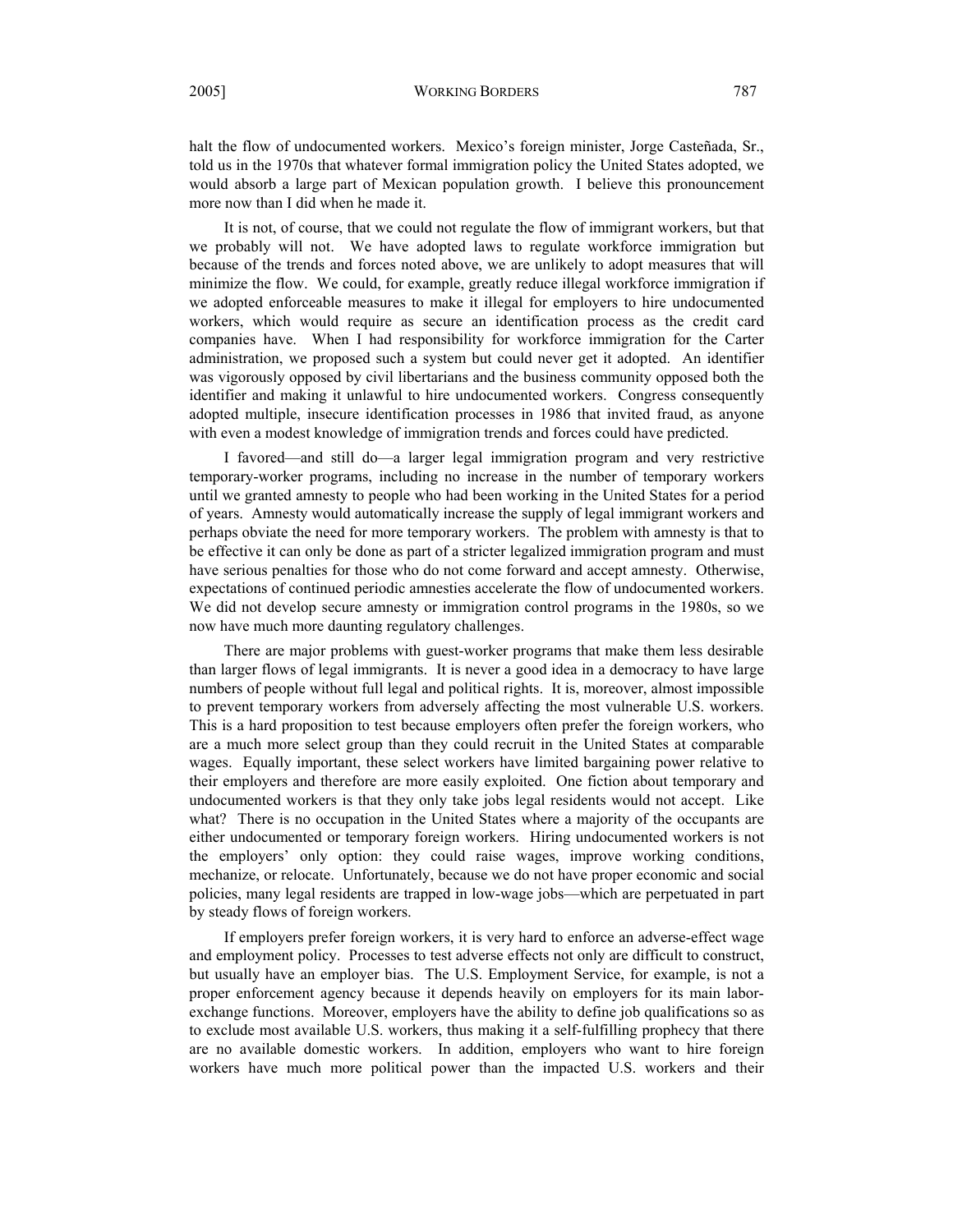advocates. My experiences in the United States and Europe cause me to be very skeptical of such programs.

Perhaps the most effective way to protect U.S. and foreign workers is to make it very difficult for employers to get workers who are easily exploited. We could do this by rigorously enforcing labor laws where we know undocumented workers are being employed. We did this in the Carter administration within the limits of our enforcement resources. Indeed, we had an "employers of undocumented workers" demonstration project and found widespread violation of protective labor laws and collected back pay for some foreign workers, many of whom had returned to their home countries. Employers have a legitimate interest in a supply of workers who meet reasonable qualifications, but they do not have a legitimate interest in having only workers who are easily exploited. Nor can the standard for adverse effect be to find domestic workers who can do the work as well as select (usually prime working-age male) foreign workers.

My experience and study of both outsourcing and immigration lead me to the following conclusions:

(1) We should not try to stop outsourcing, but we should not subsidize it through the tax system either. We do, however, need much more and better data and analyses of outsourcing and its impacts.

(2) We should adopt and encourage other countries to adopt high-value-added economic policies. We should try to get international economic institutions to adopt high-value-added strategies and discourage the wage-suppressing option through enforceable international labor standards, social safety nets, and a positive adjustment program. This does not mean, of course, establishing uniform international minimum wages. But it does mean that countries should not be allowed to suppress wages in order to develop. Having low wages does not violate international labor standards; suppressing wages does. Such a strategy would require making the ILO's core labor standards enforceable parts of the rules of international transactions.

As is done in the EU, enforceable labor standards should be complemented by international transfers to encourage low-wage countries to develop labor protection, social safety nets, and human resource development as a part of their high-value-added strategies.

A labor market immigration policy to support a high-value-added strategy would have the following components:

(1) An amnesty program that would be as final as we could make it, with serious penalties for those who did not come forward. Opponents argue that amnesty rewards criminals, but who is responsible for these violations? Our immigration employment laws have been an "amiable fiction," which everyone knew would not be enforceable. We therefore encouraged foreign workers to continue to evade the flimsy enforcement processes at great personal danger to themselves. Immigrants also had reason to believe that the real immigration norms in the United States were supported by powerful interests or they could not continue. In short, the United States is not without culpability for the acceleration of illegal immigration;

(2) A very restrictive temporary worker regime, with an independent committee of experts to verify labor shortages and develop measures to protect foreign and domestic workers;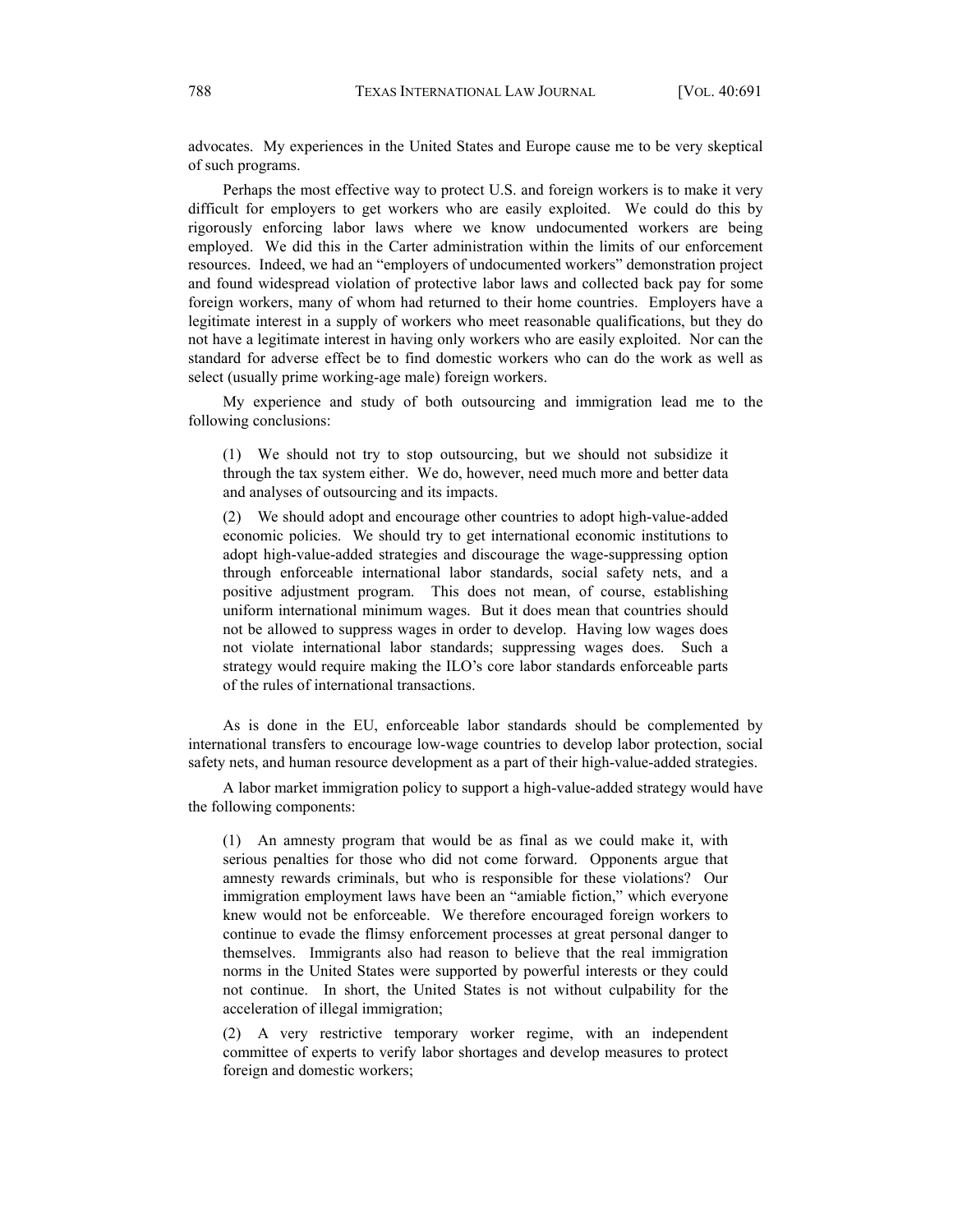(3) A more generous immigration policy that paid greater attention to the needs of a high-value-added economic policy. This means restricting the entry of relatively uneducated and unskilled workers and admitting those in labor scarcity areas as determined by independent experts, not mainly by employers.

We need a more generous labor market immigration policy because we will not have enough skilled workers to meet our needs for at least the next twenty-five years. All of the net increase in prime working-age people (twenty-five to fifty-five years of age) during this time will come from immigrant workers, who will be supplemented by the retention of older domestic workers who are less likely to retire at the same rate as the Depression and World War II generation. The question is not whether we should have a steady flow of immigrants, but under what conditions. We will not need larger supplies of unskilled workers and should do everything we can to promote the education, training, and upgrading of domestic workers, including immigrants and their children. But, if we remove the "amiable fiction," there will be no justification for illegal immigration.

# **David Kennedy:**

Thank you very much. A terrific overview of a wide range of issues. I think one of the things that has been interesting over the course of the day has been seeing how once you touch one of these issues, it pushes out in a wide variety of other directions, into other fields of regulation, and into other areas of global policy. Trying to figure out how that works in relationship to what Ray has called the "naturally occurring flows" is exactly the kind of question we need to be focusing on.

One of the very hopeful aspects of this conference as an inauguration of the Rapoport Center is the way in which it has encouraged a habit of mind in thinking about political issues from a humanist, or a progressive, or a liberal point of view in their transnational context.

Sometimes in the course of the day, we have seen a real fumbling around with what that habit of mind ought to be. Should we be thinking about this as, "I'm an American citizen and a progressive liberal humanist kind of guy." That means one thing. Or, "I'm a citizen of the world and I am a progressive, liberal humanist kind of guy." Sometimes those line up, but sometimes they do not. Sometimes what is a progressive policy or might be an imaginable progressive policy in one country can have difficult and not so progressive impacts elsewhere. That is nowhere more true than in the fields of immigration and dealing with the perceived threat of outsourcing.

And so I think we have tried to develop, it seems over the course of the day, some possible habits of mind for transnational progressives as we look ahead to this kind of issue. Let me say a couple of things about the habits of mind I saw in play.

I would urge us to think about our political and ethical commitments as transnational citizens. One habit of mind would be to treat the job, the dignity, the wage, and our concerns about the living conditions for people in Mexico, or China, or Oklahoma, or New Zealand similarly. Not to imagine that people in Montana have a greater moral claim on our affections than people who live in Chiapas. But to develop the habit of mind of weighing indignities against one another with the idea that all people are equal in their dignity. And that a job loss anyplace is a job loss for a *person* and the same kind of a person that would be living here in the United States.

A second habit of mind that I saw, and it seemed very helpful over the course of the day, was acknowledging the footprint of what we do here in the United States and abroad.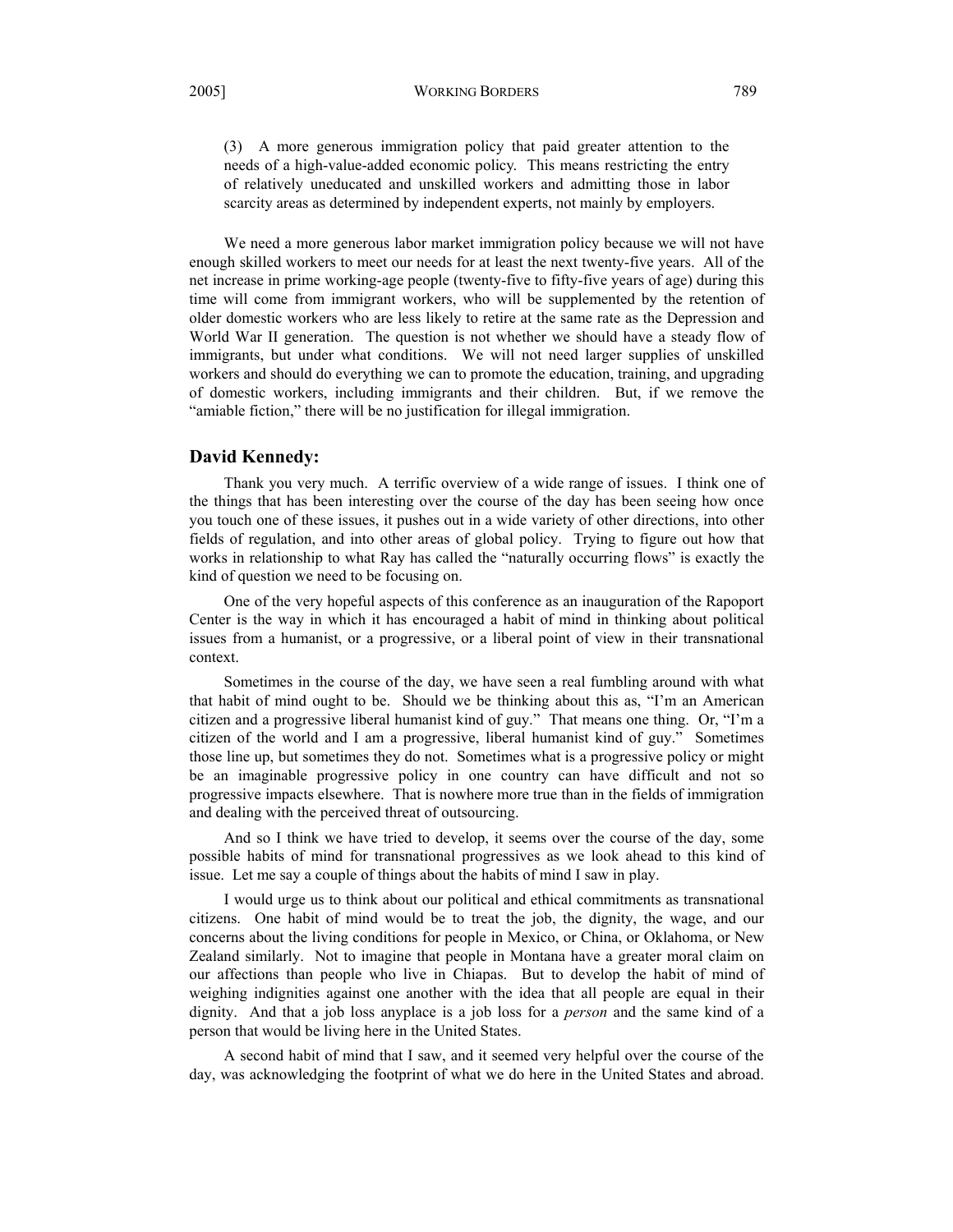Not just the official footprint but also the sociological impact. We will need an interdisciplinary approach to help shed light on that. What kind of impact does our outsourcing have on the types of jobs there are in Bangalore? Or, what effects do our regulations have on the incentives in different sectors in the Mexican economy? Thinking about these effects and taking responsibility for them seems to me to be part of what it would mean to think transnationally in a political sense.

To have a better description of what the immigration law or the outsourcing law regime really looks like transnationally, we will need to aggregate all those effects and all those concerns for all those people in all those different places into one description of the regime. It is very difficult to figure out how to do that because the international or transnational regime is a disaggregated amalgam of policy efforts developed for different reasons in different places that bump into one another in all sorts of surprising ways. And just getting a description of it can be very difficult, especially when the regime is permissive, rather than overtly regulatory.

My own sense is we *do* have an international labor standards regime. Absolutely. It is very permissive. It permits the passive, extraterritorial impact of low wage strategies outside their territory. It allows a strong extraterritorial impact for wage laws. If you like, the international regime permits national low-wage protection regimes to have a large impact abroad. So it is not a matter that we could start regulating something we are not already regulating; we just have to figure out what the shape of the existing regime is, and then where and in what way it might be altered.

It was very helpful to look at insourcing and outsourcing together—and I want to thank the organizers for doing this. It was very helpful because these are two issues that often do not engage those habits of mind when we contemplate them separately. Each is imagined to be owned by a specific discipline: migration law, corporate law, employment law. And we imagine them inside one country.

So in migration law, it is a problem of U.S. policy. Well, yes. U.S. policy is very important in migration law, but exactly as Ray was saying, the flows are a function of a transnational economic situation that is generated by economic and development conditions in Mexico as much as by the pull of our own economy. And thinking about them in relation to one another sets, I think, the Rapoport Center off with a useful format for thinking about other issues in the future.

The last thing I would say is it seems to me we have never considered insourcing and outsourcing policy on a spectrum from technical issues of adjustments to real opportunities for a kind of revolutionary, political, and ethical encounter with our broader global political situation. I think they are both, but my bias is toward thinking about them in the second light. That is, it is important to imagine and to address the technical issues of adjustment raised by globalization and to conduct policy in that way. But what would it mean to think about these two issues as opportunities to think more broadly about what was politically possible and what kinds of social identities were desirable over the next years.

I would like to say a couple of things about that before opening it up to the panel. I take issue a little bit here, James, with what you were saying earlier. I hope you are right but I fear that you are not when you suggest that the situation for the Left is one in which by and large we know what to do, it is just that this administration is not doing it. And that by the application of a series of measures that are relatively well understood in our own intellectual circles, we could go such a long way toward solving the problem that the challenges we face could be put off for quite a long time.

Now, normally I am actually enthusiastic about that sort of anti-panic approach, and I think there is a great deal in what you say. But my sense is that whether it is over the long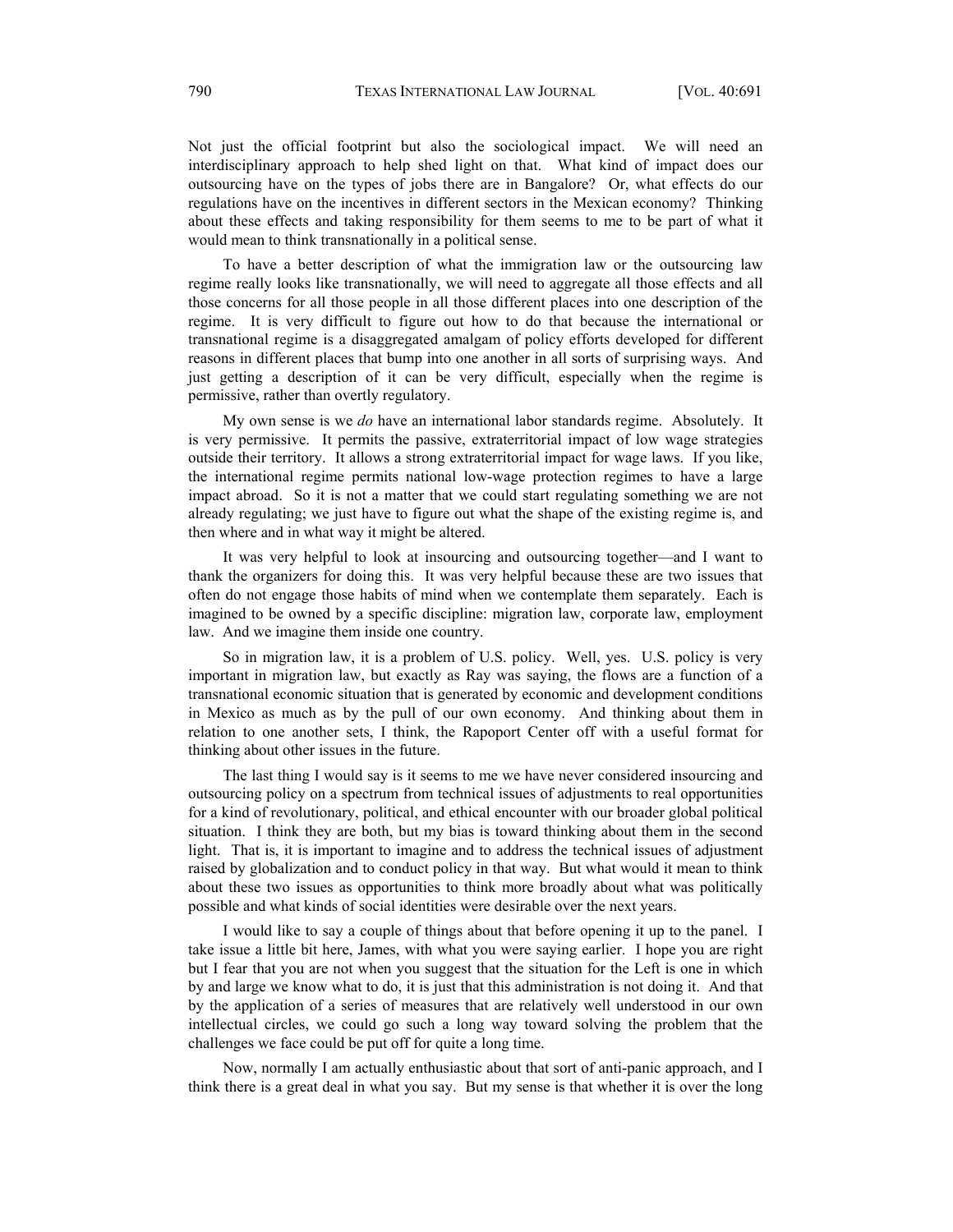run or over the short run, the industrialized West in Europe and the United States, do face three challenges that we do not really have very good ideas about how to respond to.

One is the challenge of our own demographics internally, and Ray mentioned this. In Europe, it is a much more dramatic problem than it is in the United States, the aging of the population, the intense need for new workers.

The second is the challenge posed, we might say, by the success in the third world under conditions of globalization. The threat posed by the several hundred million Chinese or Indian workers who have been lifted out of poverty by development over the last decade. I mean, there are these amazing statistics.

My favorite one is that there are more people in India living at or above the American median wage than there are in the United States. Now, there are also a lot of other people living in India. But if we are thinking of the size of this economic phenomenon, the number of people who have been brought out of poverty, that is a success. It is an astonishing success. It could have been done differently. It has had distortive effects that one could address it in all sorts of ways. It has been accompanied in many places by politics that are really questionable and I would want to change many things, but it is remarkable for the progress of economic emancipation.

But that also puts an enormous pressure on us under conditions of globalization. Broad swaths of the globe, to put it bluntly, will have whatever Social Security system they decide to have in China in thirty years. The regulatory regime and the approach to social questions that is adopted in these new markets is going to have a spread effect back on us it need not be that dramatic—but it is a threat that we need to be thinking about, it seems to me, over time.

And then there is the twin challenge from failures in the third world: the revolution of rising frustrations among the hundreds of millions of people in Pakistan, Egypt, and so forth who have been educated but who have not managed to be pulled out of poverty by the development over the last twenty or thirty years. That is a security challenge. It is an economic challenge. It is a challenge to our idea about whom we can include and whom we can exclude.

We might say these are the challenges of dualism in the third world. If you look at Latin America, you see leading and lagging sectors, placing these challenges right on our doorstep. My own sense is that our transnational political regime is just not up to the task of thinking collectively and transnationally about how to address those issues. And the issues of insourcing and outsourcing demonstrates something about how. Someone said this morning that everybody is now born in a particular place and assigned a particular passport as citizenship. We conduct politics primarily on a national basis where people are citizens of nations. We have to remember this was an emancipatory project of 150-years duration that is not completed yet by any means.

That was an amazing thing, if you look back. It was a project of the nineteenth century and through decolonization and to this century to bring women into the franchise, to bring slaves into freedom, and to the extent that has been possible, to enfranchise. So getting people citizenship in a state was no small matter—it was a political reorganization of the world. That was the emancipatory project of the nineteenth century, completed through decolonization.

For the twentieth century, the emancipatory project was, throw a network of humanist rules over those sovereigns. I think that the emancipatory project for the next century is to develop a transnational, political, public capacity that actually could decide things in a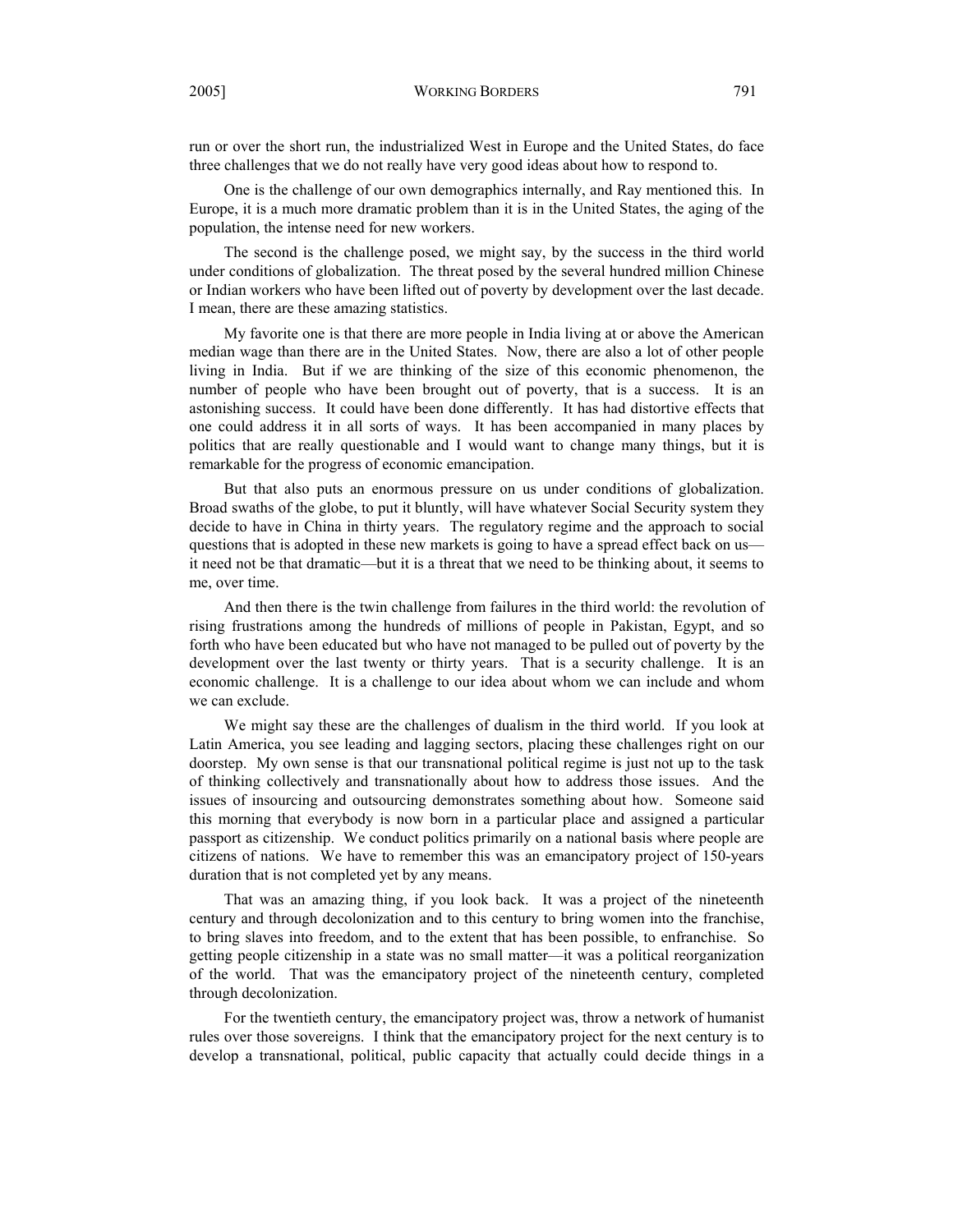broader way than at the national level. That "rules plus national citizenship" just is not enough.

So if you think about insourcing and outsourcing, what would be a utopian scheme? Some people have said, well, the EU is a utopian scheme. There they managed to fragment sovereignty and fragment identity and have free movement of capital and labor in some mix with a lot of transfer payments. It is very promising, I think, the way the Europeans have responded to the opening to the East and I would like to see EU membership for Palestine, for Morocco, for Egypt. I mean, if you wanted a regime change in the Middle East, I would have done it the European way rather than the American way: by inclusion, by law, by membership, by a promise of political inclusion.

I am critical of the Brussels administration, having worked in it. But this political inclusiveness is an advantage. The disadvantage is that Europe wants to stop it at their borders and treat the global world differently from the internal European world. Another utopian model would be a kind of global citizenship. Imagine a hundred years from now, everybody would be born in a state, with national citizenship *and* a five-year, once-in-alifetime residence visa for any other country. Well, that would be a different way of organizing it. It would be temporary. You would have to go home. It would be better for America if we had no temporary workers and everybody was a full citizen right away. But it might be better for the world if we had much more circulation of people and much more political membership in a wide variety of different places.

Or imagine if everybody a hundred years from now has three votes that can be cast in any election around the world they were interested in. Now you could regulate it. You could say only so many nonterritorial votes would be counted in the first ten years or whatever, but the idea would be to give people a stake in the decision making they think most affects their life. The whole problem, it seems to me, is to enfranchise politically, as quickly and as immediately as possible, people who have an economic stake in what is going on here in our political culture and extending it beyond our borders.

So those are the kinds of things that occurred to me as I was thinking about insourcing and outsourcing. That for outsourcing, yes, adjustment assistance. Yes, use law to slowdown the process. But wouldn't it be possible also to think more broadly about the extraterritorial reach of rules, about trying to link communities together in some kind of development strategy both for the United States and for Mexico?

I was struck in the last session by the notion that we should do extraterritorial rules for labor only through the soft machinery of NGOs. I am all for the soft machinery of NGOs, but there is no other area of economic or political life that we are willing to consign to soft law so readily—or to consumer sovereignty. We do not do accounting rules that way. We do not do banking rules that way. We do not do antiterrorism rules that way. We do not do antitrust rules that way. Sarbanes-Oxley is being applied to all companies that want to be listed here. The idea that antidiscrimination law and labor law should not be is based on an idea about cultural fit. Well, there is a problem of cultural fit for Sarbanes-Oxley too. Just talk to any European and they say, "That is not even slightly how we do business." So it seems to me it is a question of political will, rather than culture versus economy.

For insourcing, yes, easy movement, remittances, regularization, the technical side. But why not also think about it in ways that would move toward a broader political responsibility for development, a promise of political inclusion, the opportunity for linking communities across borders. Here I was quite struck by the choice between making people go back and circulate and reinvest their earnings and encouraging that, rather than encouraging inclusion here on a break with earlier roots. I think it is better for America to encourage people to come here and stay as soon as possible. But I think it may well be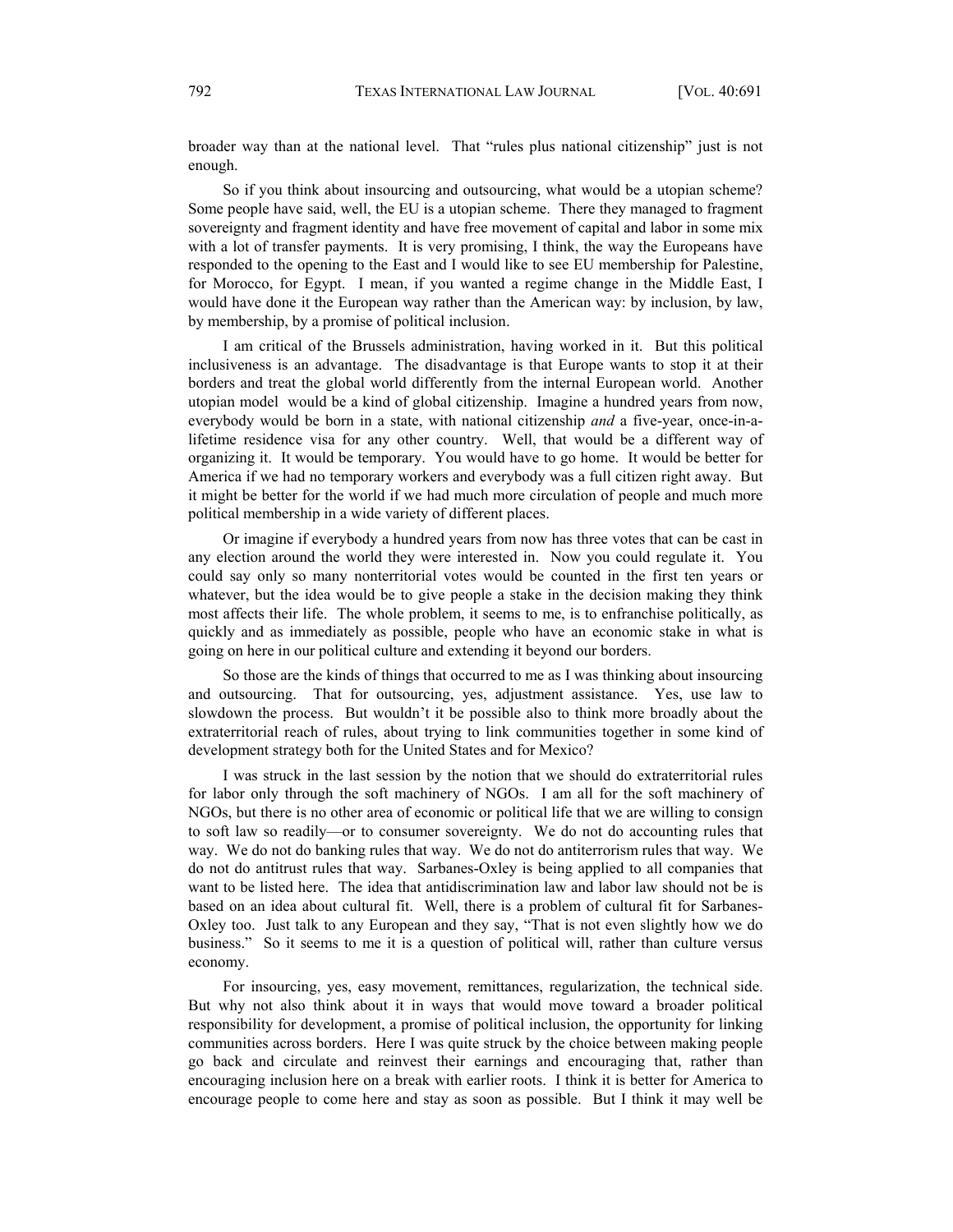better for the world to encourage more movement and more transnational investment and more opportunities for a linking of our systems of social security and social protection.

Ray and I were going to give general remarks. Now what we are going to do is play "what do the teams think?" How can we link these two issues? We thought we would ask Harley and Sharmila first to say how the issues brought together look. I am going to actually stand up and play. We are going to get really serious here. We are going to do a Phil Donahue-type engagement with the audience.

But first, Harley and Sharmila, why don't you start us off? Harley, you were willing to go first, so you get a free "go."

## **Harley Shaiken:**

l

I too would once again like to thank the organizers of the conference. I think it has really been a wonderful experience in part because it is the first conference I know that has explicitly brought together the issues of immigration and outsourcing. I think they really are the flipside of the same coin in many ways.

The incisive overview that Ray Marshall laid out and the term that David Kennedy coined—"habits of mind"—fit together well. It struck me that by bringing immigration and outsourcing together, this fusion underscores that the key issues of work, citizenship, and community must be considered in a larger, transnational context.

That said, I would like to tell a brief story and then a make a larger observation.

The story concerns two young women I met last year who worked in a state-of-the-art electronics plant. They were upset. They were fearful. They were angry. They had been told by their manager that their relatively new plant employing about 500 workers was being shut down and moved to China. Despite the fact the plant's workers had been very productive, they were informed that they had priced themselves out of the market in terms of their wages and their benefits. Not an unfamiliar story; certainly in southern Illinois, in northern California, in other areas of the United States.

What made this different is that these two women lived in Tijuana. They worked in the *maquiladoras* and the wages and benefits that had priced them out of the global market hovered around a \$1.25 an hour combined. Who is impacted by the shutdown? It is certainly more than the three women who were laid off. In fact, it is far more than the 500 workers in the plant. All the workers in that community, even that industry, feel the results.

The observation I want to make is there is a new reality to the global economy that is very different than what existed twenty or thirty years ago, and it has been something we have been slow to come to terms with. At the heart of globalization is the ability to produce sophisticated products at high rates of productivity and quality in very low-wage areas of the world. We are not simply talking about shoes or toys; we are talking about computers, and jet aircraft, and increasingly more sophisticated research and development, and computer programming. This new approach relies on three technological advances: the ability to produce complex products in modules, low-cost shipping, and information technology to coordinate far-flung production networks.<sup>133</sup>

This new production system provides important opportunities for development. But, it also poses a real danger both for workers in low-wage countries and for workers in the higher-wage economies of the world.

<sup>133.</sup> HARLEY SHAIKEN, WORK, DEVELOPMENT AND GLOBALIZATION 7–27 (Ctr. Latin Am. Stud., U.C. Berkley, Working Paper No. 7, 2004), *available at* http://repositories.cdlib.org/clas/wp/7 (last visited May 19, 2005).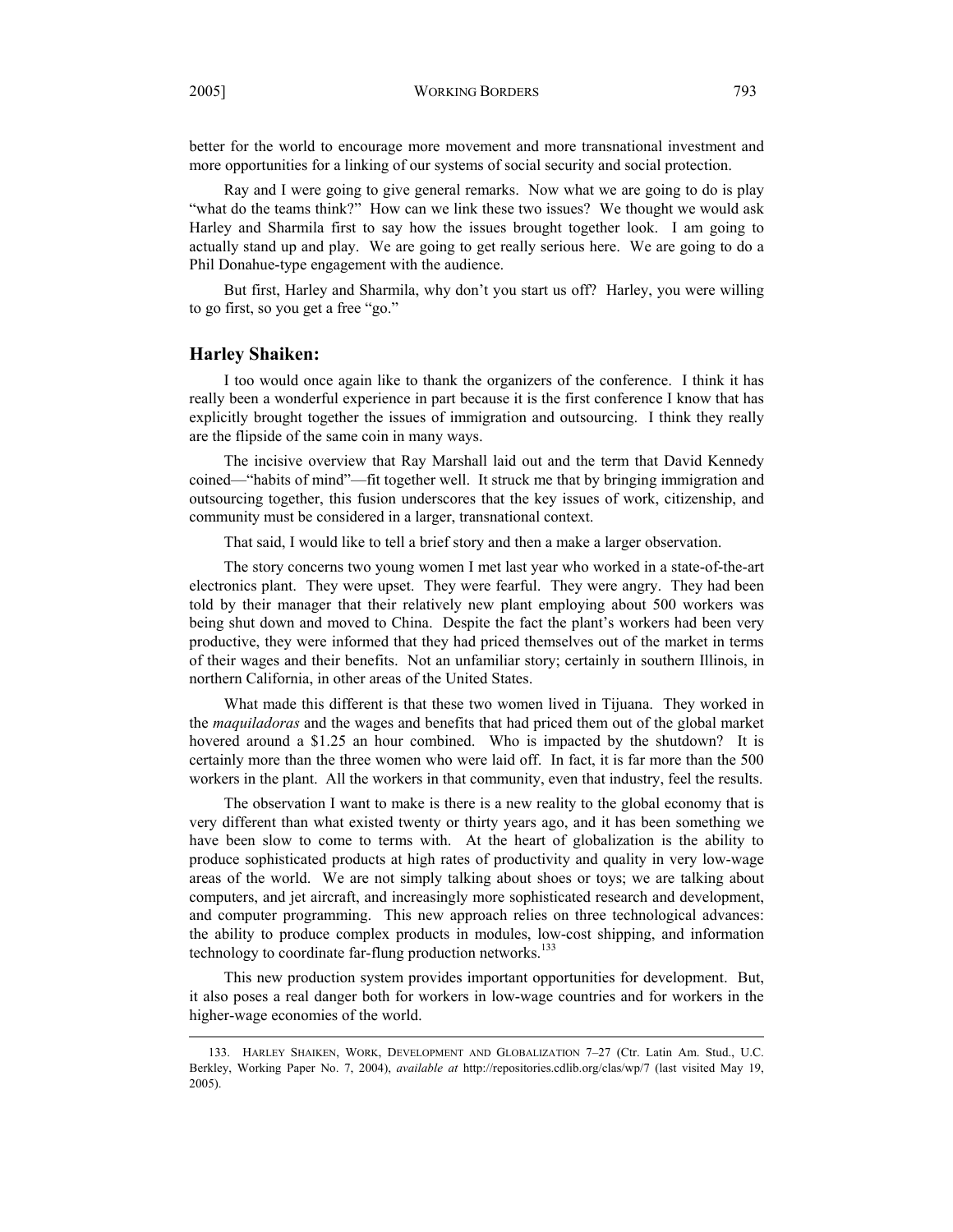The question is, do we develop social policies that move in the direction of development and broadly shared prosperity? Or do we wind up with a system that results in what one might call "high productivity-poverty." The current trajectory in the global economy seems to be moving in the direction of high productivity-poverty for many millions of workers, both in low-wage and in high-wage areas.

Let me remove two straw men at the outset. First, the debate over globalization is not an issue of being for or against globalization. That train left the station a long time ago. Globalization is a reality although its character is very much open for debate.

Second, the issue is not outsourcing. Companies have outsourced for a long time both domestically and increasingly internationally. It is really an issue of the basis under which outsourcing takes place. If the issue is outsourcing based on innovation, education, superior product, and better technology the result may be a tough competitive environment, but a healthy one. If it is outsourcing based on low wages, that too can bring benefits for workers in low-wage countries and avoid harming workers in high-wage countries if a social safety net is in place.

What we are looking at today, however, is not simply low wages. In many countries, the issue is *suppressed* wages. Many economists are fond of pointing out that low wages simply reflect some natural set of economic factors in a low-wage country. In particular, the argument is frequently made that low wages reflect low productivity. In Mexico, I have done research showing that in the export sector, productivity and quality are comparable to those indicators found in industrial economies but that wages have been largely decoupled from productivity. In other words, productivity often goes up while real wages go down.<sup>134</sup> In China, low wages require a massive state structure and a development strategy that seeks to develop based on holding wages low.<sup>135</sup> That is not the only strategy for development; it is far from the most desirable strategy for development.

In this context, outsourcing represents a more serious problem than we have been talking about so far. It is important not to be alarmist in this area but rather realistic. At this point, there are few reliable estimates on the size and possible growth of outsourcing. The number that has been used a lot, the Forrester Consulting group calculation of 3.3 million jobs moving offshore by 2015, is a reasonable number, but really a back of the envelope calculation.<sup>136</sup>

A recent study at Berkeley indicates that those 3.3 million jobs are within a context of about fourteen million jobs that could be outsourced, not necessarily that will be outsourced.<sup>137</sup> When you have a potential pool that large, you create the fear factor, and that has an impact on wages and conditions even when jobs are not outsourced. A credible threat to move work can have a chilling effect on wages and conditions of work in an industry.

We also have to combine manufacturing in this calculation. If we look at one measure of that, the share of foreign goods in manufacturing inputs has almost doubled from 12% in 1987 to 22% in the year 2002.

1

<sup>134.</sup> Harley Shaiken, *The New Global Economy: Trade and Production under NAFTA*, XVII/3 J. FÜR ENTWICKLUNGSPOLITIK 241, 242–43 (2001).

<sup>135.</sup> *See* John J. Sweeney & Richard L. Trumka, Section 301 Petition of American Federation of Labor and Congress of Industrial Organizations (submitted to the Office of the U.S. Trade Representative), *at* http://www.aflcio.org/issuespolitics/globaleconomy/upload/china\_petition.pdf (last visited Apr. 17, 2005).

<sup>136.</sup> John C. McCarthy et al., *3.3 Million U.S. Services to Go Offshore*, Forrester, Nov. 11, 2002, *at* http://www.forrester.com/ER/Research/Brief/Excerpt/0,1317,15900,FF.html (last visited Apr. 15, 2005).

<sup>137.</sup> *See* ASHOK D. BARDHAN & CYNTHIA KROLL, THE NEW WAVE OF OUTSOURCING (Fisher Ctr. Real Estate & Urban Econ., U.C. Berkley, Paper No. 1103, 2003), *available at* http://repositories.cdlib.org/iber/fcreue/reports/1103.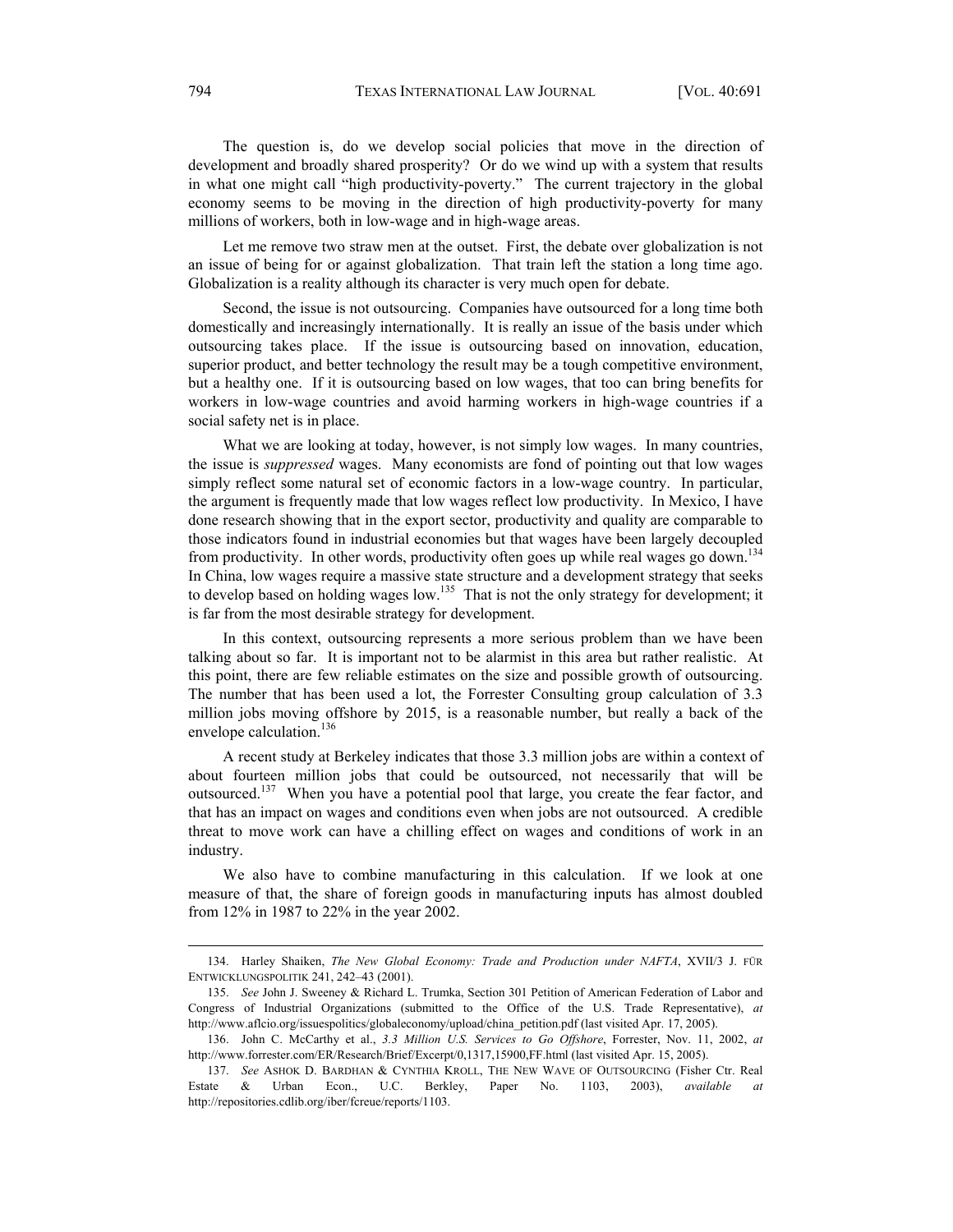2005] WORKING BORDERS 795

Finally, unionized jobs appear to be disproportionately impacted. Since a lot of outsourcing is in manufacturing, a highly unionized sector, one study done by Kate Bronfenbrenner at Cornell last year indicates that 29% of outsourced jobs have been unionized jobs compared to an  $8\%$  unionization rate in the private sector.<sup>138</sup>

How can we move globalization in a more progressive direction? Core labor standards are a modest, though important, step in the right direction. Symbolically, they point to a fuller role for those most directly impacted by the process of globalization itself: workers in the export sector. Core labor standards are a far more flexible approach than superimposing U.S. labor standards on another country. In fact, many of us would not want to impose U.S. standards—as they exist today—on the United States. But rather, the basic right to organize and bargain collectively in a free way is an important ingredient to human rights to be sure, to democratic processes to be sure, but also to broadly shared prosperity and development.

Workers who have rights, as the history of this economy has shown, can bargain for wages that result in increased consumer purchasing power and broader and more equitably shared development.

In this regard, core labor standards become part of a development strategy as well as part of a strategy to govern globalization in a more effective way. We can have habits of mind that include an internationalist vision that emphasizes human rights, that stresses democracy, and that begins a set of transitions that insure that globalization does result in more equitable and more beneficial outcomes.

## **Kennedy:**

l

Great. Thanks very much. Sharmila.

## **Sharmila Rudrappa:**

Thank you. I am not going to talk for long, so we will have more time to discuss here. I wanted to start off with a personal story regarding this whole issue of so-called insourcing and so-called outsourcing.

I have a graduate degree in sociology and very often in the mid-1990s when I was still in graduate school, my father would often scratch his head and say, "Sociology? Why not computer engineering?" It used to be a very frustrating question but it made sense in the context in which he asked that question. Almost every middle-class to upper-middle-class family that lived on my parents' street was sending their children over to the U.S. to study in computer engineering programs across the country. It was not just these middle-class families on this one street, but it was a phenomenon that you were seeing across Bangalore.

Very quickly, you had the downturn in the economy and my dad scratches his head again and says, "Maybe it is good you're not a computer engineer." And then he starts seeing jobs going back to India and he scratches his head again and says, "Well, if you were a computer engineer, you could come back, couldn't you?"

I raise this story mainly to make a point regarding the emergence of a global labor market in Indian information technology workers, which you could also draw parallels to in terms of Mexican workers in the U.S.

The thing is, Indian computer programmers and engineers were so crucial to the growth of American information technology that India claimed that its best export to the

<sup>138.</sup> Bronfenbrenner & Luce, *supra* note 106, at 43.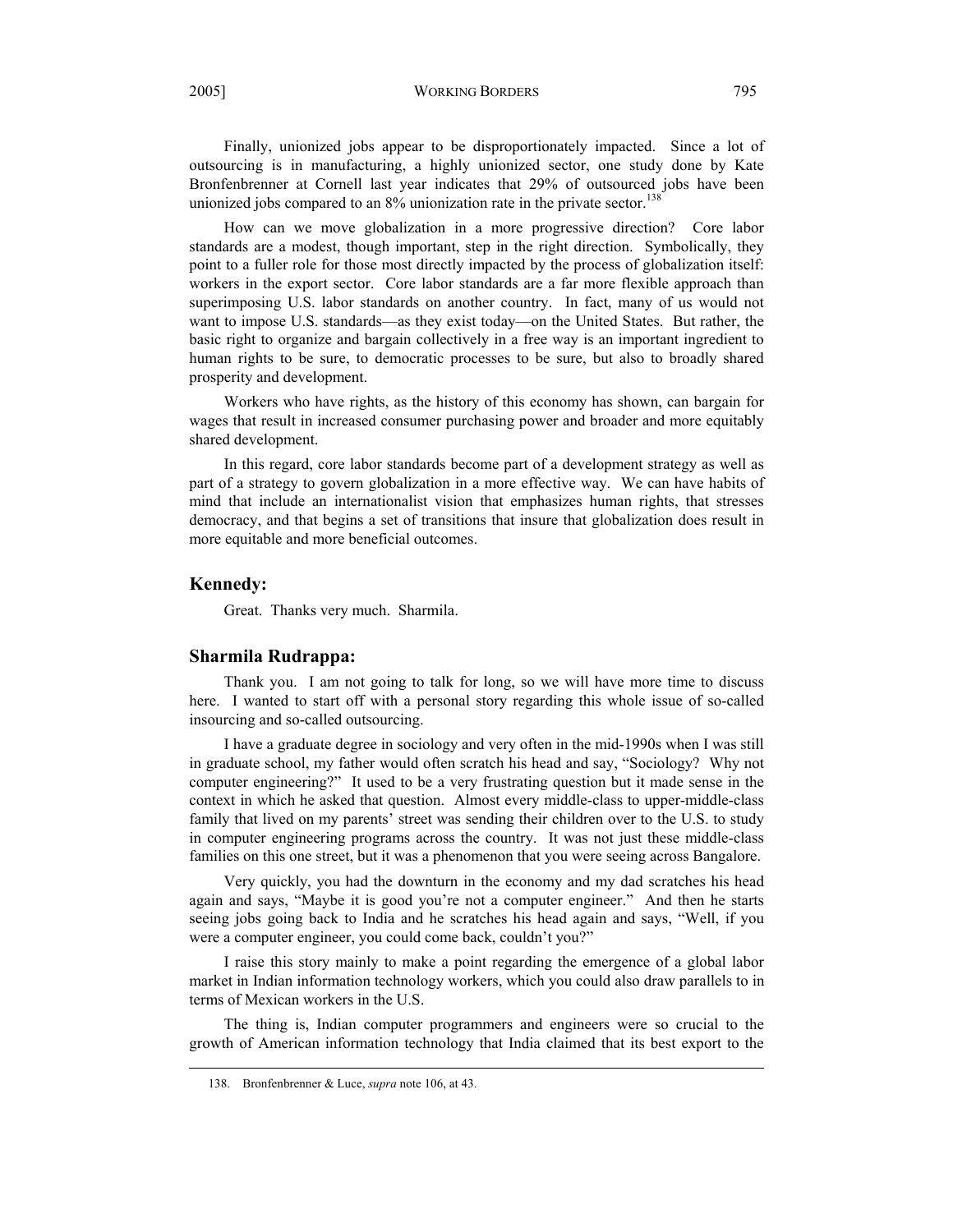United States was its IT workers. If you look at it by the middle of the 1990s up to 1998 and 1999, 47.5% of the H-1B visas were given to Indians. This is not a racially targeted visa program, yet a large percent of these work visas went to these Indian software workers.

I call these "men"—and I say men specifically because a huge percentage of them have been men—I call them techno-*braceros*. I say that with one particular point in mind and that is to tie the H-1B visa situation to the H-1A situation, which targets low-wage agricultural workers.

I also want to think about techno-*braceros*, not just in the U.S. but techno-*braceros* in India because by the end of the 1990s what you have is the outsourcing of jobs to India so much so that America's best export to India is its jobs. A lot of people actually make this causal connection saying it is precisely because you are letting these immigrants come in, these jobs are going out. It can be a very xenophobic way of tying insourcing and outsourcing together. Instead, I think it is far more interesting to think about the ways in which global labor markets emerge, which causes Indian workers to come to the United States and attracts jobs to India as well. When I am talking about global labor markets, I am not just talking about the kinds of changes that are happening in India, such as, why are so many people going into these computer programming situations? But lets also think about the kinds of changes that are happening in the United States, not just with the economy but also the ways in which the government organizes itself. One of the things we are seeing is that the state itself outsources. For example, airport security is outsourced. Interrogation of prisoners in Abu Ghraib was outsourced. What I mean by outsourcing is not offshore outsourcing, but this kind of work is actually subcontracted out to other companies.

So we need to think about the ways in which the state itself has these kinds of processes going on. And then you turn to the state to say, "Well, maybe we need to have legislation not to outsource." It means changing state practices as well in the way business gets done.

I am wondering whether we can also think about the ways in which the nature of work itself has changed that Harley was pointing to. What we used to think of as high-tech jobs are not high tech anymore. There is a particular kind of "taylorization" of jobs that has gone on. The more complicated tasks have taken and broken down into simpler components, and then you can figure out which components of these jobs you can send out and which components you can keep here. You can actually think about it as a sort of a global assembly line in terms of IT work. We need to think critically—what has allowed for the taylorization of high-tech jobs? There is a certain loss of worker control over the work process itself.

Also, we need to think about the ways in which the IT industry itself is structured. Product lifecycles are so short. There is a pressure to constantly innovate. What does that mean in terms of training workers? Do individual firms have any kind of incentive to train workers? And given that the state itself is withdrawing so heavily from the social rights to citizenship, who is going to be doing the retraining of these workers?

So far on this panel we have been talking about habits of the mind. I am wondering whether we could also talk about changing habits of the heart, not in the ways in which Robert Beller, etc. have talked about it, but just in terms of thinking about labor and transnational labor rights.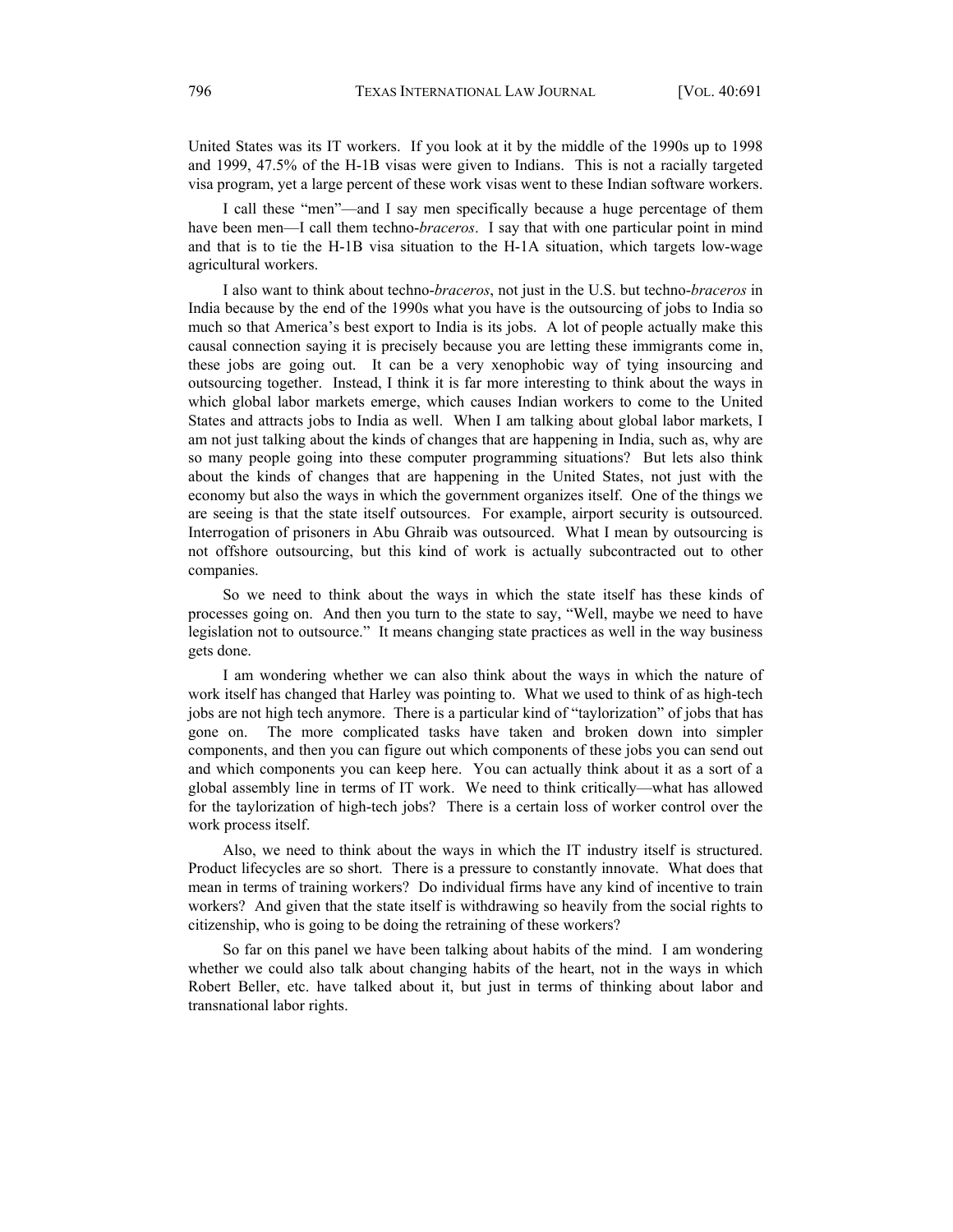## *Discussion*

## **Kennedy:**

Thanks very much. So we have everything on the table. It is a very full table.

But I think it is particularly interesting to get the sociological point of view because I do not think we have a very good description of the global legal regime. We talk about flows and forces, but then when you break it down and actually have a description of who is moving and under what conditions, it turns out to be a function of many, many regimes: technological regimes, institutional regimes, and national development policies, and so on.

And then we come back to Harley's point. We have a set of conflicts among the development regimes being put in place in various places, where countries have choices about how they are going to structure the regimes and the ways that will affect these flows. And if China is adopting a low wage as opposed to a unionized workforce development policy, that has an impact in Mexico; it does not just have an impact here.

So there are people affected by that policy. Understanding these flows, and understanding the points of influence and contestation. Of course, the United States can affect China's development policy in some ways but not in all ways. So the IMF affects people's development policies, the World Bank affects people's development policies, corporations affect nation's development policies, all the time we are having an impact.

But can we *multiply* our ideas about how we might have an impact on those development policies. Maybe it is only because my field is public international law that I worry we are not up to it. I hope that there are going to be some other mechanisms that will turn out to be available once we have figured out what the intersections of the immigration, the employment, and so forth, regimes in one country are with those in another.

With that said, let's open it up now to folks from, first, the panels. Ladies and gentlemen of the jury, what did you think? Looking at these two issues together, do you have any reflections on the conversation so far you want to share at this point? Did I see a hand?

## **Chantal Thomas:**

Just a comment about soft law machinery and NGOs. I was thinking about that comment, how we sort of seem to be exceptionalists in that we expect a lot of soft law in the area of these redistributive kinds of norms, and then we have our really hard law regulations elsewhere.

But I think that what we might not be seeing there is that with the sort of market regulation—antitrust securities, trade, things like that—the elaboration, enforcement, and implementation of those norms has been driven by a very powerful NGO sector, and that is the corporate sector. Corporations are also NGOs. They are collections of individuals that are organized for the purpose of generating profit. And they are very efficient in providing information to government actors that will help fuel, not only the elaboration but the real implementation of those norms.

I think that what we are beginning to get now in the sort of public-interested world of NGOs is the elaboration of that intermediate activity where we have not only the top layer of norms but the monitoring, enforcement, and implementation of it.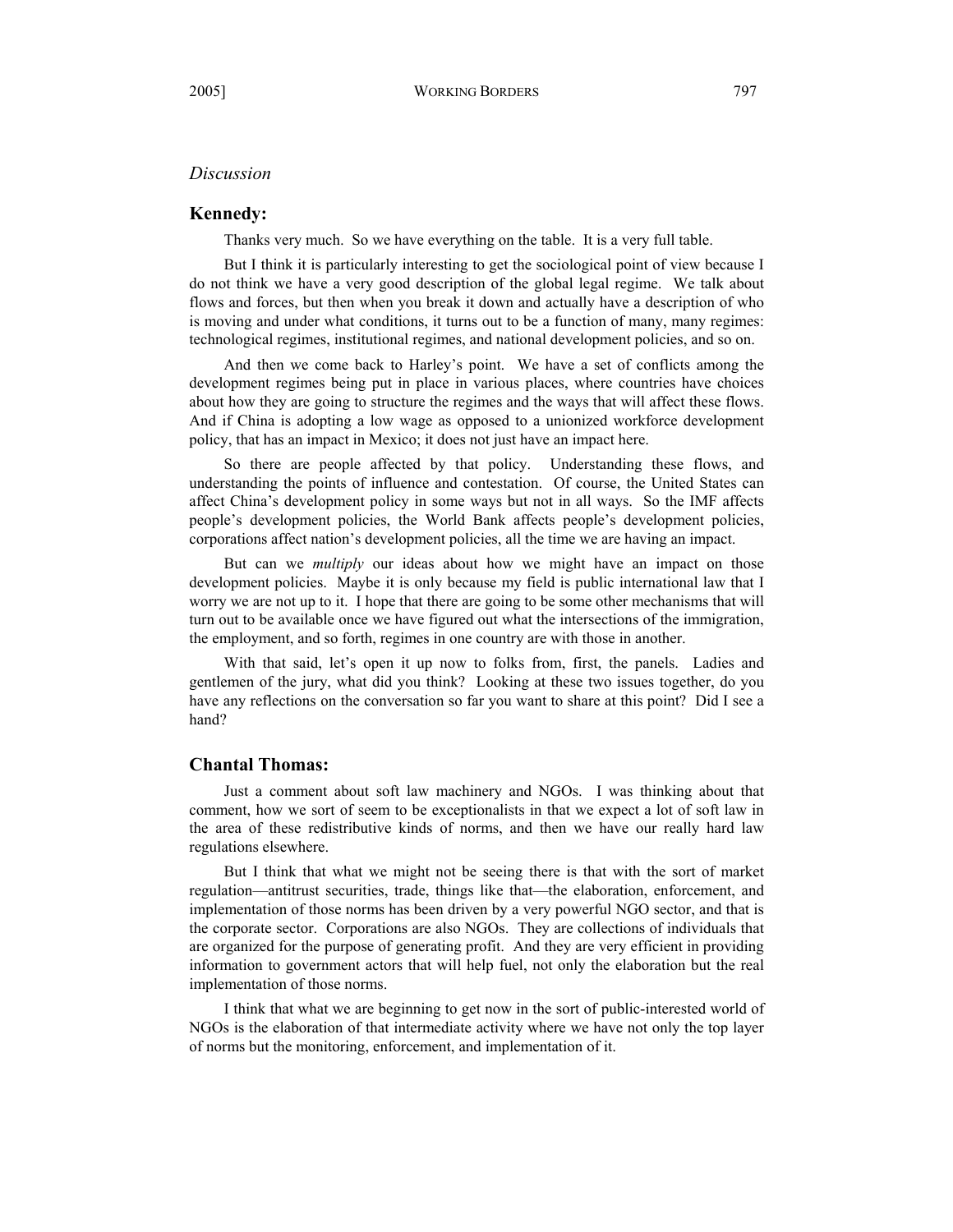If we look at the GATT (General Agreement on Tariffs and Trade), for example, and the United Nations, they started out from the same place. The GATT turned into the WTO, which is this fairly powerful, multilateral enforcement mechanism. The United Nations is a different story, and the ILO is a different story. What makes the difference there? I think we do have to start thinking about how to get organizational mechanisms and the interstices that are as efficient as the sort of profit-oriented NGOs have been, which is my comment about so-called soft law machinery.

## **James Galbraith:**

With respect to something you said earlier about my comments, just because I do think that I understand these issues, it does not mean that I either suspect or accuse anybody else of sharing my opinions about them. But I do not want to get into a discussion about the so-called crisis of aging. I fundamentally believe that aging is much more of an opportunity than a crisis. And the so-called crisis is something which is being ginned up for transparent political purposes by certain elements in our society.

I do want to raise a point of clarity in terms of what we understand when we refer to a country like China as a low-wage country. Just because the U.S. dollar value of the hourly wage paid to a Chinese worker is low compared to the same U.S. dollar value of the hourly wage paid to an American worker for a similar task does not mean that the Chinese worker is living on the purchasing power of that dollar in the United States.

The Chinese worker in the export sector in Guangdong Province is very well paid by all geographic and historical standards in China. She is much better paid than the Chinese peasant today or than any resident of China twenty-five years ago. Food is very cheap in China. Rent is basically nonexistent in China. Clothing is very cheap in China. There has been a massive rise of living standards of which these particular workers are substantially in the forefront; not in every case, but substantially in the forefront. Lagging behind are the old industries of northern China where, incidentally, the largest losses in manufacturing jobs in the world have occurred. China has lost more manufacturing jobs—20 million in the last decade or so—than we have, and this is because of the decline in the manufacturing sectors in parts of the country that are not prominent on our radar screen because they do not produce goods for the international market.

The bottom line that I would draw here, first of all, is this. Imagine that China decided to become a higher wage country according to our way of measuring. For example, suppose there were a quadrupling in the value of Chinese currency. Would we benefit from that? No. We would not benefit from that because jobs, which are currently being shipped to China, would start going to other countries that did not also change their exchange rates relative to the dollar.

Now suppose instead that every country quadrupled its exchange rate, made its goods much more expensive relative to ours. Would we benefit from that? The answer again is no. At that point, the living standard of the American family would decline precipitously as a result of the enormously increased expense of purchasing goods from overseas.

So the two conclusions I would draw are these. First, there is really no meaningful sense in which the success of China or India represents a threat to the United States. These are the things we should be in favor of and we should celebrate. We can ask for and hope for other favorable developments in the areas of political and civil rights, particularly in China. But in terms of economic development, there is no loss to us from the increase in agricultural productivity which drove the Chinese boom.

Second, the loss of jobs in the United States is our problem to solve. The real issue for us is creating jobs, distributing purchasing power, thinking of things for people to do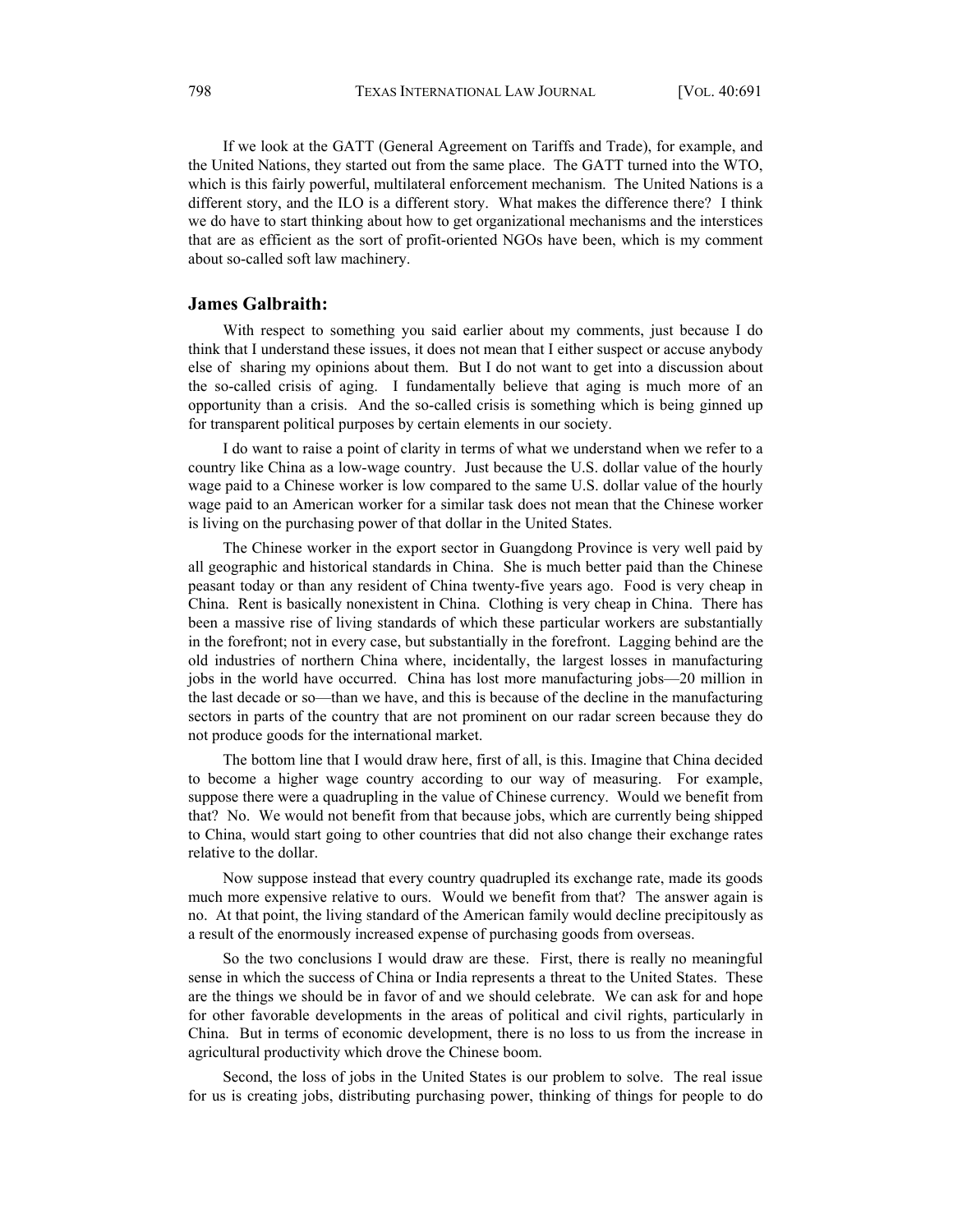2005] WORKING BORDERS 799

that meet the needs that we have here at home. We really can use more sociology professors, frankly. It is a wonderful thing for people to be. I am sure you would agree with me wholeheartedly that if we had many more sociologists, the world, and particularly the United States, would be a better place, and we could have more conferences like this. And that is the kind of job that, it seems to me, that we all agree is what we should want. I mean after all, we spend our careers trying to get into them. We should at least open them up and have a few more for other people to enjoy as well.

## **Kennedy:**

Not to mention international lawyers.

# **Marshall:**

Yes, I think it is very important to be clear. What the international labor standard is, and Harley mentioned this, is not that you have wages that are compatible with your level of economic development. The international standard is, are you suppressing wages in order to promote development?

Now it hurts us in the United States if the Chinese workers cannot buy our products because their wages are suppressed. They would buy more from us if they had a bigger middle class, if they were developing—and of course, that is what the standard contemplates, that it is not against the rule to have low wages but it is against the rules if you are holding wages down in order to gain international business and therefore suppressing wages.

There are two parts to the theory. One is that an injury to one is an injury to all, and I think it is important. It is very hard to have labor standards if some countries do not enforce them. I had Texas companies tell me that if I enforce the cancer standard, they would go to Mexico. And my response was, I am no more interested in seeing Mexican workers get cancer than I am U.S. workers because I know if you can go there and give it to them, American workers will risk cancer in order to keep their jobs. That is the thinking behind the standard.

#### **Galbraith:**

Yes, but you have to think about where standards would apply in China. The conditions are infinitely worse in the sectors that sell to the Chinese market than they are in the sectors that sell to the external market.

#### **Marshall:**

That is right.

#### **Galbraith:**

And overall, I do not think you can accuse China of pursuing a strictly mercantilist policy of exporting to us and not buying from us in return. The internal airline market is an example. One in seven Boeing jets in recent years have been sold to China. China also buys enormous amounts of food and other things—not necessarily from us, but from Australia and other places.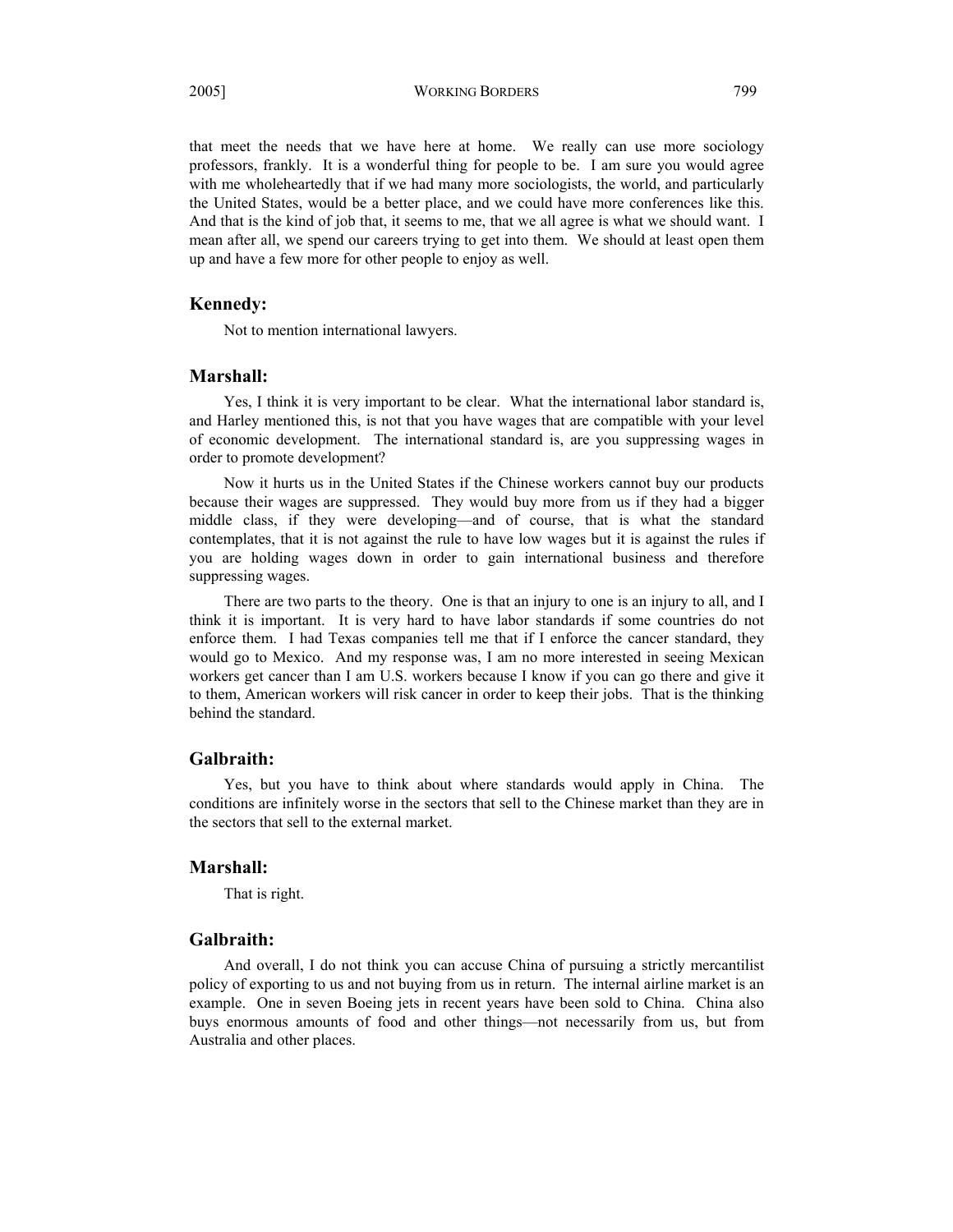So it is a trading country. It does not run a large current account surplus simply for the sake of piling up reserves. So I am not sure that the criticism you are making in principle applies in this particular case.

# **Marshall:**

And of course, the beauty of the ILO is that we have a mechanism within the ILO to answer that question. They have committees of experts that go and see if what China is doing is justified, and therefore, if they can justify it, then it is perfectly all right for them to do that.

But I also do not want to be misunderstood. I do not believe labor standards are 20% of the answer. You have to do all these other developmental things. I think what labor standards do for you, though, that I think is terribly important, is the point that David made about habits of mind. It focuses your mind on who is benefiting from development and who is developing a democratic system. I believe that if you have an undemocratic system that succeeds, you create a bias against democracy.

#### **Shaiken:**

James, I think you raise a critical point. The development of China and India does not threaten the United States. In fact, it is essential for the United States. But the basis of that development is critical for China and for the United States as well. And here, it is not simply a question of wages being low or high, it is the basis on which wages are determined.

If there is no ability to have independent organization and independent bargaining, then you have a very distorted pattern of development. And it isn't simply a question of living standards. Let me give one example: health and safety. In the year 2000, 10,000 people died in industrial accidents in China.<sup>139</sup>

# **Galbraith:**

Yes. But that is not in the exporting sectors in the South. Excuse me, but what you have in China—and this is a country I know very well, and I served as an advisor to the government there for a number of years—is an enormous increase in the wealth of those regions which are exporter regions. And there has not been nearly the same progress in the northeast and in the southwest. Those industrial accidents, those are in coal mines, they are in firecracker factories, they are in all kinds of operations which sell to the Chinese, not to the West, by and large.

So if you are thinking about what would be the right social strategy for China, the answer is a social welfare system at the national level that raises the income of those who sell to the interior and protects them better, compared to the incomes of those who sell to us. So it is not a question of raising the wages of workers per se who are selling to the external market. What I am talking about would have no effect on the competitiveness of the American worker threatened by a loss of jobs.

## **Marshall:**

-

But standards do not justify the effect

<sup>139.</sup> Joseph Kahn, *Workplace Deaths Rise in China Despite New Safety Legislation*, N.Y. TIMES, Oct. 24, 2003, at A6.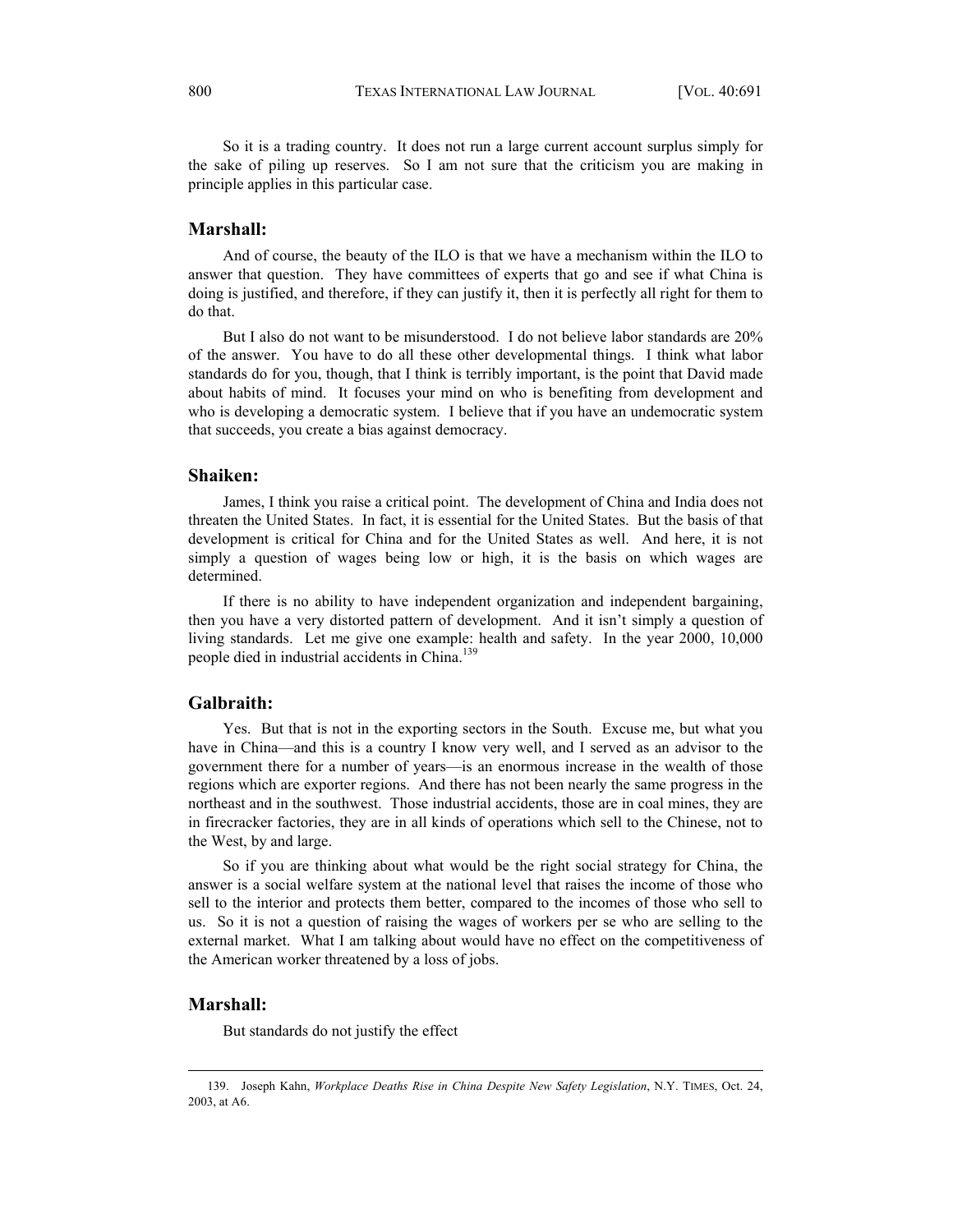#### **Kennedy:**

The thing bleeds quickly into development policy but there are a bunch of people that maybe wanted to take it in a different direction. Alvaro.

# **Alvaro Santos:**

One of the important contributions of this conference is that it has enabled a sustained discussion concerning the relationship between insourcing and outsourcing that has also occurred outside of this room. My comments in this roundtable first occurred to me over the course of conversations with Willy, David, and Linda.

When thinking of economic development, it is not clear a priori whether a strategy of insourcing or oursourcing should be favored. These strategies acquire a different meaning depending on which country's perspective we are looking from. From the point of view of a developing country, like Mexico, the relationship between outsourcing and insourcing can be explored more concretely when we compare working in a manufacturing plant in California or in a *maquiladora* in Juarez as development strategies. We could then ask, from the point of view of development, which policy brings more gains? It is quite typical to think only of the *maquiladora*, conceived as insourcing of capital, as a development strategy. But a policy of outsourcing labor could be equally as effective, and once we acknowledge this possibility, the point would be to assess and quantify the different linkages of each strategy with other economic sectors in the country in question.

Maybe it makes sense to promote insourcing in some sectors and outsourcing in others, depending on the country's current or sought-after comparative advantage. It seems that once we consider the relation between insourcing and outsourcing in this light, more options become visible and the policy choices can no longer rely on default positions of what a development strategy should look like. Rather, choosing between these policy alternatives would depend on a calculation of what the possible effects would be.

Just as we heard today how local governments entice multinational companies like Dell to come and invest by offering them tax exemptions and all kinds of benefits, governments could pursue aggressive strategies to outsource jobs in a way that is viable, equally appealing, and greatly beneficial.

## **Kennedy:**

So the idea would be that for Mexico, it would be better to send a worker to California and get the remittance sent back than to have a *maquiladora* cut off from the rest of the economy, vulnerable to competition from China and unable to rejiggle its investments? Is that the idea?

#### **Santos:**

Yes, precisely. And my other comment is that I have a resistance to thinking of immigration as primarily a matter of membership, which seems to be the prevailing position in this last discussion.

I am skeptical of the idea that once we give immigrants "membership" and allow them to participate in the political process as citizens, their problems will be solved. I see two main pitfalls with this position. First, it equates membership with citizenship and, in so doing, it diverts our attention away from devising mechanisms to tackle a variety of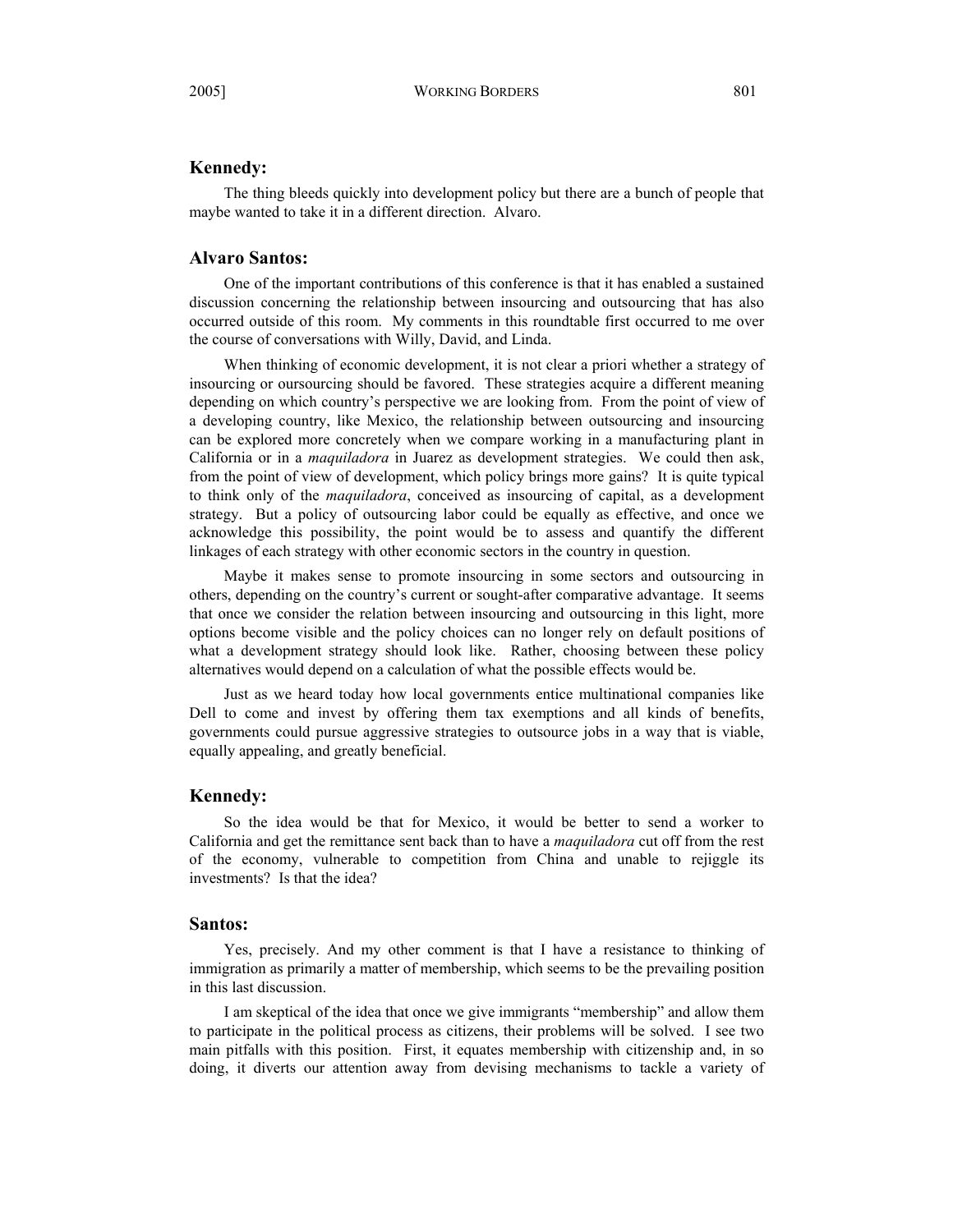immediate problems by expecting that they will be solved once immigrants become part of the political community. So, it suspends pressing questions to an unknown future that may not arrive.

Second, this position places too much faith in the representative political process. Yet we are aware of how campaigns are run and we know how representative democracy can be incredibly ineffective at addressing quite fundamental socioeconomic inequalities. Moreover, "membership" understood as citizenship has not necessarily translated into social and economic integration for various immigrant communities in the U.S. So perhaps instead of rejecting the idea of membership, which I admit is very powerful, we should reconceptualize it and take advantage not only of its material but also of its symbolic but also of its full material potential. We should measure membership not in terms of whether immigrants have achieved certain status, i.e., a particular visa status, or full citizenship, or the ultimate test of whether they can vote. Rather, we should envisage a list of the bundle of substantive rights, privileges, immunities, duties, and so forth, which would qualify any person for membership. And then think of the ways in which we can help immigrants get them, through the different channels available. I would be more concerned about whether immigrant workers have access to remedies that can guarantee them equal wages, access to social security, a privilege to not be physically threatened or harmed because of their country of origin, or the power of leading their lives without fear that they will be arrested and deported than whether they would be able to vote.

Thus, in my view, the task would be to continue this checklist of what constitutes "membership" and to think of legal and institutional mechanisms that can make these different goals a reality. As a small example, think of the difference that making employment visas portable, that is, independent of particular employers, would make for immigrant workers. If this portability were coupled with standing before federal courts, immigrants would be able to change employers if they were subject to abuse without fear of being deported. That would have a tremendous effect on immigrants' bargaining power and on their wages. It would also give immigrant workers greater voice and participation in the labor movement.

I would avoid thinking of membership as a solution allocated somehow in the political process in Congress. Thinking of membership as comprised of this bundle of rights, adopting and old American legal realist insight, will perhaps be a more effective strategy.

# **Kennedy:**

If I were the Democratic Party, it would be in my interest to have everybody who comes in as an immigrant be a voter. But if I was the worker coming in, I might be more interested in other kinds of contestative possibilities inside the labor relationship, whether it be unionization possibilities or whatever.

#### **Marshall:**

Yes. The truth is that in Europe, for example, where workers cannot vote, the union is a main way that a lot of the immigrants have an impact on policy.

# **Santos:**

The EU has been mentioned here several times and it is a good example. It would be hard to think of the success of the EU in incorporating waves of immigrant workers in their workforce, leveling wages in its different countries, and dramatically raising workers'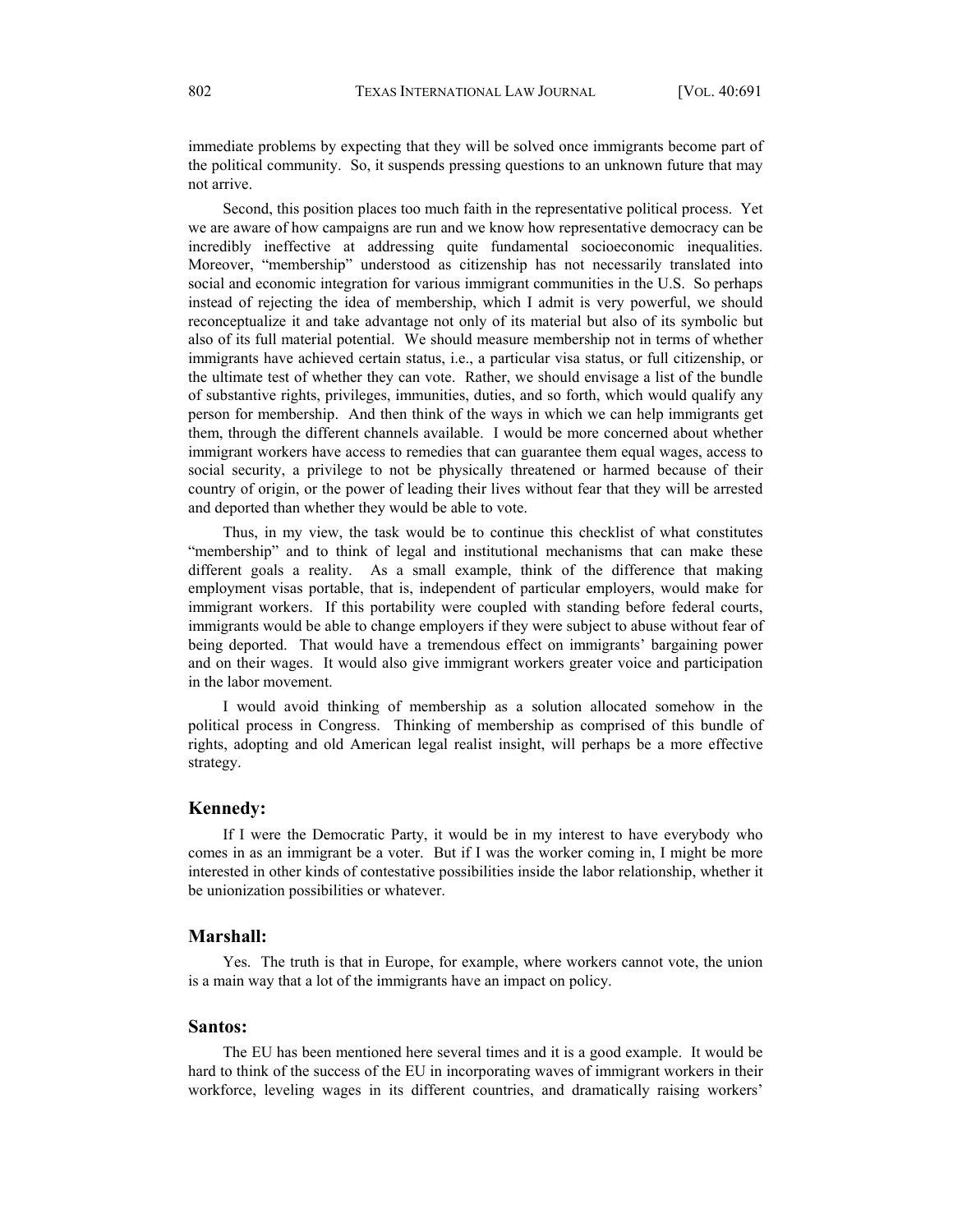living standards merely because workers had or obtained European citizenship. Rather, there has been a whole set of employment and labor policies that have had an effect on access to jobs, wages, legal remedies and that have made a difference in immigrant workers' living standards.

## **Kennedy:**

There is a whole stack now of folks wanting to get in. Professor Bosniak.

## **Linda Bosniak:**

Thank you. My comment does not follow directly on any of these. I was struck by some parallels in some of the comments that people just made. Ray Marshall just said, "The question is not whether we take immigrants in but how we incorporate them." The question is not whether immigrants are going to come, but what their status is. Harley said, "The issue is not whether there will be outsourcing but how it will be done."

It seems to me that there has been some degree of consensus despite the rest of our differences that, as you say, the train left the station quite a long time ago on globalization. The facts are that we have got these various kinds of flows and the question is how they are going to be regulated.

I just wanted to throw out that at least in the immigration debate—and I think also in the outsourcing of capital debate—there remains a very strong fantasy that those facts are not the case. That is, that national insularity is possible. I mean, so much of the time in our debates over immigration we are engaged on that initial factual premise. You know, here we are talking about how it is we are going to organize the fact that the flows are going to occur, but lots of my energy in these debates goes to making that initial point, which is that national insularity is a fantasy at a factual level. We can also talk about the normative question, but the normative question follows from what we take to be the baseline factual set of conditions, which I think we tend to converge on here in this room. But in lots of the conversations that we have in our professional lives, I do not think that is the case.

#### **Marshall:**

Yes. You remind me that in 1978, Jorge Castañeda, Sr., who was then foreign minister of Mexico told me, "Whatever you do, you will absorb a large part of the growth of the Mexican population." I was twenty-seven years younger then, and I am going to contest that, and I will have to say Jorge was right. We have absorbed. Of course, we did not do what I thought.

But what he meant by that was not that we could not erect a barrier but that we would not do it. And that is the reason I say to look at these natural processes that are going on, the demand for those workers in the United States, the networking that takes place, and we have absorbed.

Now what I think we need to think about policywise is, is that the best way to do it? And I do not think so. I think it would be better to have had people who could protect themselves better than those workers did. Too many have died. Too many are easily exploited. And that is a serious problem, it seems to me, and they are not necessarily coming in to the United States in the place that would be best for Mexico or the United States: the *maquiladoras* and the flux in U.S. policy, not Mexican policy.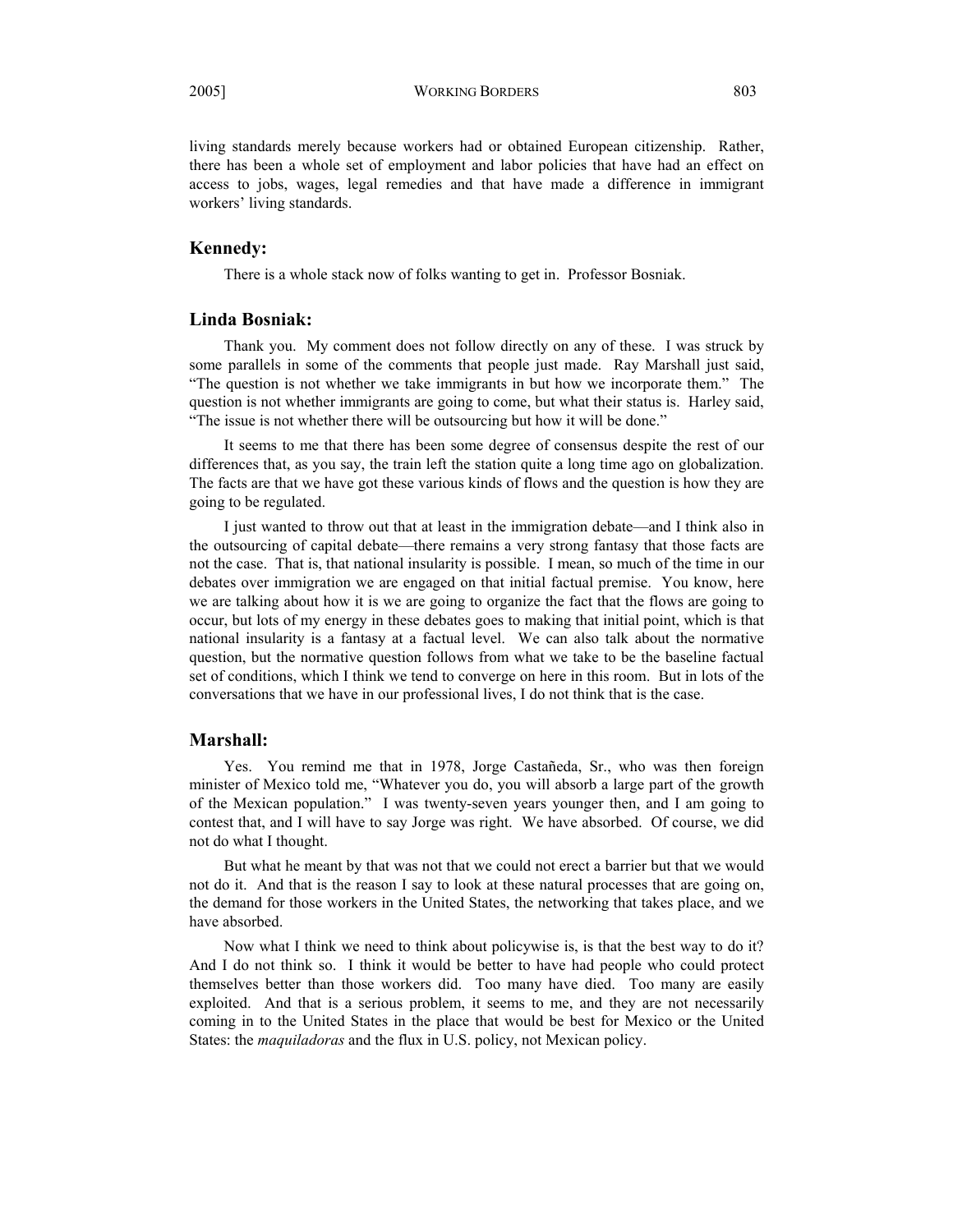Now of course, part of what we keep stressing with the labor standards, the ideal in my perspective is for Mexican workers to have a voice in the formulation of Mexican policy. Would that make a difference? I think it would. One of the reasons we fight for these labor standards is to let more people participate in making policy. When you exclude a lot of people from the policy process, you do not get good policy. I wrote a whole book about that. $140$ 

## **Kennedy:**

We are now running off the clock. In fact, we have overrun the clock but before thanking the panelists, let me give our fearless leader, the Director of the Rapoport Center, the last word, the last substantive word.

## **Karen Engle:**

-

I will be brief, but I want to say something about some global directions this conference took, perhaps unwittingly.

It happened that the immigration discussion was mostly about the South and about the North's relationship to it, and it was also largely about migrant and low-wage labor. There were some attempts to get away from that focus this afternoon, but it was the primary one in the morning roundtable. It also happened that, for the most part, the outsourcing discussion was about high-tech work and about South Asia. The conversation went east in the second roundtable, despite that the cartoon we used for publicity showed both the insourcing and outsourcing between Mexico and the United States, with the Mexicans swimming north and the jobs going south. This last panel and discussion has done a great job of shifting those geographical emphases. But it is still telling, I think, that the two topics often correspond to two different images about workers that are seen to perform "American jobs" and the work they are thought to do.

So I just want to suggest, in the mode of breaking habits of mind, a thought experiment. What if we imagine the immigration discussion to be about high-tech workers coming to the United States from South Asia and the outsourcing discussion to be about jobs like the *maquiladoras*? How would it affect the different policies that people are imagining? I think that many of Sharmila's and Harley's comments on this final roundtable have begun to push us to engage in this thought experiment.

At first I was thinking that the southern focus in the immigration discussion and the eastern focus in the outsourcing roundtable resulted from a flaw in the way we had organized the conference. But in retrospect I am glad that the roundtables developed that way because in fact they demonstrated how those geographical assumptions underlie much of the dominant discourse about immigration and outsourcing, as exemplified by the various legislative and policy proposals we examined. I am also glad that this attempt to connect the two conversations began to break down those assumptions. We really couldn't have asked for a better concluding discussion.

So I commend everyone here for moving the conversation in that and many other directions. Thanks to you all!

<sup>140.</sup> THE FUTURE OF LABOR UNIONS: ORGANIZED LABOR IN THE 21ST CENTURY (Julius G. Getman & Ray Marshall eds., 2004).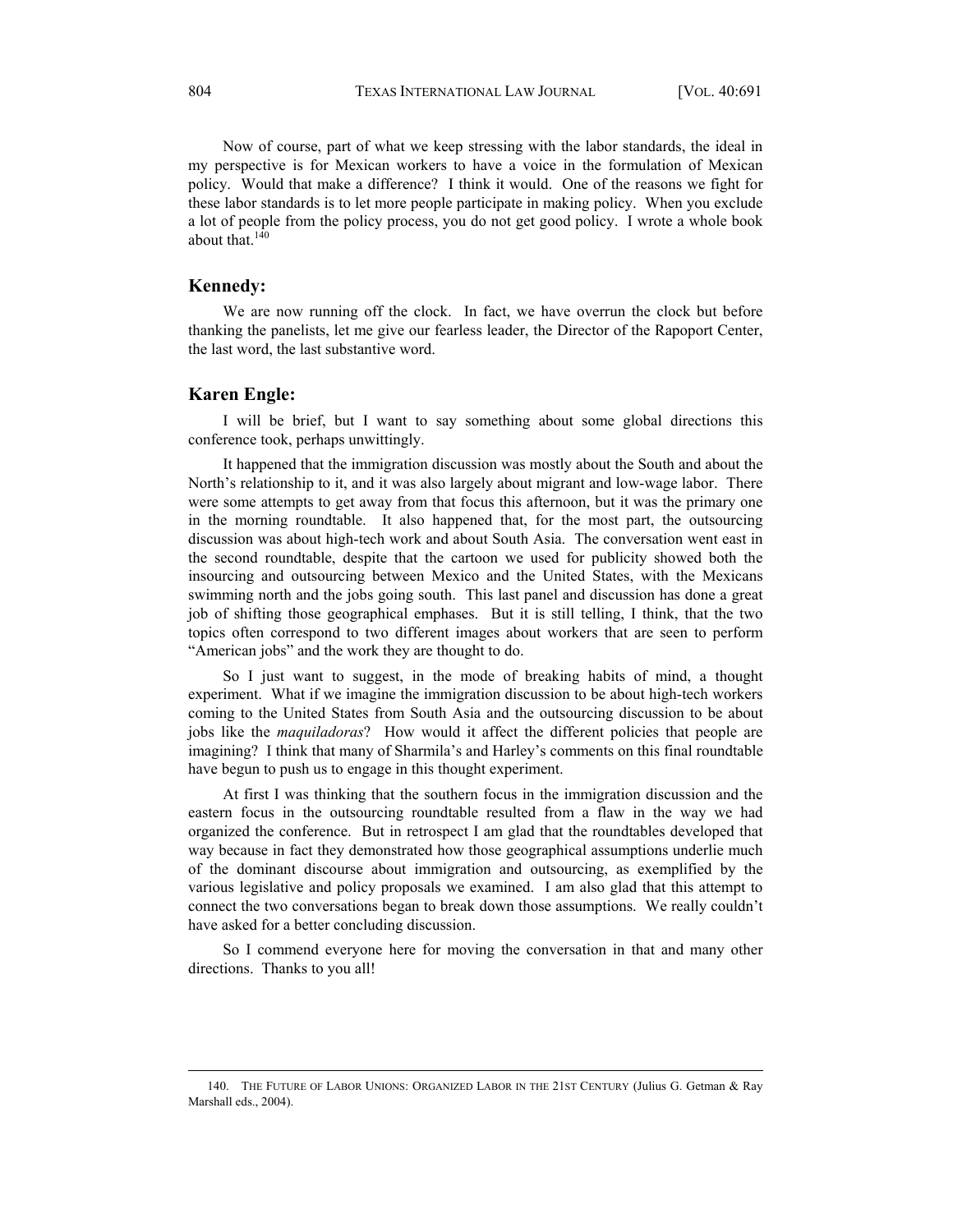# **Kennedy:**

Great. I want to add my word of thanks to the organizers and thanks particularly to Karen for having brought us all together and kept us for a whole day sitting inside. It helped that it was raining but it was terrific. I want to thank all three of the panelists who joined us here at the end and all of you for being a part of it. And I want to particularly thank the students who have been angels to all of us.

And I now, in the name of the Rapoport Center, declare the proceedings closed.